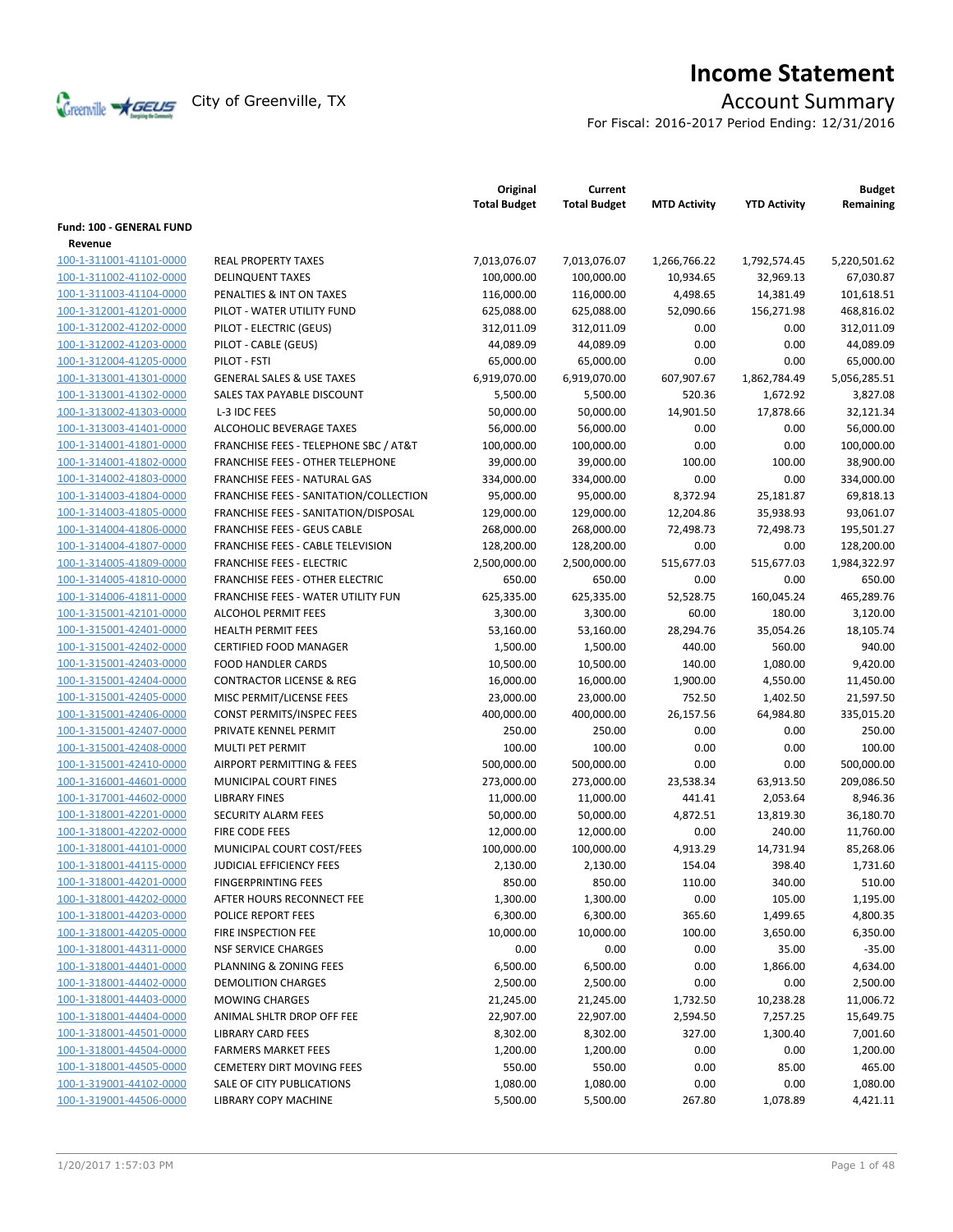|                         |                                                    | Original<br><b>Total Budget</b> | Current<br><b>Total Budget</b> | <b>MTD Activity</b>      | <b>YTD Activity</b>       | <b>Budget</b><br>Remaining |
|-------------------------|----------------------------------------------------|---------------------------------|--------------------------------|--------------------------|---------------------------|----------------------------|
| 100-1-319001-45302-0000 | <b>CEMETERY LOTS SALES</b>                         | 150.00                          | 150.00                         | 0.00                     | 0.00                      | 150.00                     |
| 100-1-319001-45304-0000 | <b>PROPERTY SALES</b>                              | 0.00                            | 0.00                           | 62.29                    | 62.29                     | $-62.29$                   |
| 100-1-319001-45305-0000 | <b>AUCTION PROCEEDS</b>                            | 1,500.00                        | 1,500.00                       | 0.00                     | 0.00                      | 1,500.00                   |
| 100-1-319001-45401-0000 | <b>INTEREST REVENUES</b>                           | 30,000.00                       | 30,000.00                      | 960.76                   | $-3,336.96$               | 33,336.96                  |
| 100-1-319001-45501-0000 | LIBRARY MTG ROOM RENTAL                            | 600.00                          | 600.00                         | 20.00                    | 190.00                    | 410.00                     |
| 100-1-319001-45503-0000 | <b>PAVILION RENTALS</b>                            | 13,990.00                       | 13,990.00                      | 16.60                    | 1,083.85                  | 12,906.15                  |
| 100-1-319001-45601-0000 | MISCELLANEOUS REVENUES                             | 32,000.00                       | 32,000.00                      | 466.28                   | 22,144.93                 | 9,855.07                   |
| 100-1-319001-45602-0000 | PRIOR YEAR REIMBURSEMENTS                          | 10,000.00                       | 10,000.00                      | 0.00                     | 0.00                      | 10,000.00                  |
| 100-1-319001-45604-0000 | OTHER REVENUE / OVER/SHORT                         | 0.00                            | 0.00                           | $-110.00$                | $-3,635.31$               | 3,635.31                   |
| 100-1-322001-43002-0000 | <b>ANIMAL SHELTER CONTRIB</b>                      | 100,000.00                      | 100,000.00                     | 0.00                     | 25,000.00                 | 75,000.00                  |
| 100-1-322001-43003-0000 | HUNT CO CONTRIB - FIRE                             | 28,800.00                       | 28,800.00                      | 2,400.00                 | 7,200.00                  | 21,600.00                  |
| 100-1-322001-43004-0000 | HUNT CO MEM HOSP REIM                              | 21,000.00                       | 21,000.00                      | 1,866.67                 | 5,600.01                  | 15,399.99                  |
| 100-1-323001-46008-0000 | <b>XFR - TOURISM FUND</b>                          | 90,000.00                       | 90,000.00                      | 7,500.00                 | 22,500.00                 | 67,500.00                  |
| 100-1-324001-46506-0000 | CA - RECREATION FUND                               | 6,157.00                        | 6,157.00                       | 513.08                   | 1,539.24                  | 4,617.76                   |
| 100-1-324001-46509-0000 | CA - VENUE MGMT FUND                               | 6,459.00                        | 6,459.00                       | 538.25                   | 1,614.75                  | 4,844.25                   |
| 100-1-324001-46537-0000 | CA - MAIL MACHINE LEASE                            | 3,132.00                        | 3,132.00                       | 261.00                   | 783.00                    | 2,349.00                   |
| 100-1-324001-46614-0000 | CA - SANITATION FUND COLLECTION                    | 25,439.00                       | 25,439.00                      | 2,119.92                 | 6,359.76                  | 19,079.24                  |
| 100-1-324001-46650-0000 | CA - UTILITY FUND TO GENERAL GOVERNME              | 369,256.00                      | 369,256.00                     | 30,771.33                | 92,313.99                 | 276,942.01                 |
| 100-1-324001-46651-0000 | CA - UTILITY FUND TO PUBLIC WORKS                  | 172,134.00                      | 172,134.00                     | 14,344.50                | 43,033.50                 | 129,100.50                 |
| 100-1-324001-46801-0000 | <b>CA - SPENCE FUND</b>                            | 600.00                          | 600.00                         | 50.00                    | 150.00                    | 450.00                     |
| 100-1-324009-46901-0000 | CA - ELECTRIC UTILITY                              | 312,482.00                      | 312,482.00                     | 26,040.17                | 78,120.51                 | 234,361.49                 |
| 100-1-324009-46906-0000 | <b>CA - CABLE UTILITY</b><br><b>Revenue Total:</b> | 52,488.00<br>22,345,380.25      | 52,488.00<br>22,345,380.25     | 4,374.00<br>2,808,358.68 | 13,122.00<br>5,232,244.29 | 39,366.00<br>17,113,135.96 |
| Expense                 |                                                    |                                 |                                |                          |                           |                            |
| 100-1-411000-52001-0000 | <b>OFFICE SUPPLIES</b>                             | 60.00                           | 60.00                          | 0.00                     | 0.00                      | 60.00                      |
| 100-1-411000-52005-0000 | PRINTED MATERIALS                                  | 96.00                           | 96.00                          | 0.00                     | 0.00                      | 96.00                      |
| 100-1-411000-52103-0000 | <b>MEETING SUPPLIES</b>                            | 1,800.00                        | 1,800.00                       | 101.03                   | 155.34                    | 1,644.66                   |
| 100-1-411000-54001-0000 | <b>TELEPHONE CHARGES</b>                           | 4,002.00                        | 4,002.00                       | 259.91                   | 519.82                    | 3,482.18                   |
| 100-1-411000-54201-0000 | <b>MEMBERSHIPS &amp; SUBSCRIPTIONS</b>             | 6,900.00                        | 6,900.00                       | 0.00                     | 2,104.00                  | 4,796.00                   |
| 100-1-411000-54204-0000 | <b>PUBLIC RELATIONS</b>                            | 500.00                          | 500.00                         | 0.00                     | 0.00                      | 500.00                     |
| 100-1-411000-54213-0000 | PLAQUES AND AWARDS                                 | 500.00                          | 500.00                         | 0.00                     | 0.00                      | 500.00                     |
| 100-1-411000-54214-0000 | <b>TRAVEL &amp; TRAINING</b>                       | 14,000.00                       | 14,000.00                      | 340.00                   | 6,241.07                  | 7,758.93                   |
| 100-1-411400-51001-0000 | <b>REGULAR SALARIES</b>                            | 73,620.00                       | 73,620.00                      | 5,736.48                 | 20,077.68                 | 53,542.32                  |
| 100-1-411400-51021-0000 | <b>LONGEVITY</b>                                   | 1,206.00                        | 1,206.00                       | 0.00                     | 1,200.00                  | 6.00                       |
| 100-1-411400-51116-0000 | <b>CAR ALLOWANCE</b>                               | 4,200.00                        | 4,200.00                       | 323.08                   | 1,130.78                  | 3,069.22                   |
| 100-1-411400-51117-0000 | <b>CELL PHONE ALLOWANCE</b>                        | 696.00                          | 696.00                         | 53.54                    | 187.39                    | 508.61                     |
| 100-1-411400-51201-0000 | <b>FICA</b>                                        | 4,943.00                        | 4,943.00                       | 373.55                   | 1,366.65                  | 3,576.35                   |
| 100-1-411400-51202-0000 | <b>MEDICARE</b>                                    | 1,156.00                        | 1,156.00                       | 87.36                    | 319.61                    | 836.39                     |
| 100-1-411400-51203-0000 | HEALTH INSURANCE                                   | 9,700.00                        | 9,700.00                       | 808.33                   | 2,424.99                  | 7,275.01                   |
| 100-1-411400-51204-0000 | <b>WORKERS COMPENSATION</b>                        | 218.00                          | 218.00                         | 18.17                    | 54.51                     | 163.49                     |
| 100-1-411400-51205-0000 | STATE UNEMPLOYMENT                                 | 77.00                           | 77.00                          | 0.00                     | 0.00                      | 77.00                      |
| 100-1-411400-51301-0000 | <b>TMRS</b>                                        | 8,781.00                        | 8,781.00                       | 643.10                   | 2,377.09                  | 6,403.91                   |
| 100-1-411400-52001-0000 | OFFICE SUPPLIES                                    | 100.00                          | 100.00                         | 0.00                     | 0.00                      | 100.00                     |
| 100-1-411400-52002-0000 | POSTAGE / FREIGHT                                  | 150.00                          | 150.00                         | 12.80                    | 97.63                     | 52.37                      |
| 100-1-411400-52005-0000 | PRINTED MATERIALS                                  | 25.00                           | 25.00                          | 0.00                     | 0.00                      | 25.00                      |
| 100-1-411400-54001-0000 | <b>TELEPHONE CHARGES</b>                           | 2,100.00                        | 2,100.00                       | 70.01                    | 174.85                    | 1,925.15                   |
| 100-1-411400-54101-0000 | PROFESSIONAL SERVICES                              | 900.00                          | 900.00                         | 0.00                     | 375.00                    | 525.00                     |
| 100-1-411400-54201-0000 | MEMBERSHIPS & SUBSCRIPTIONS                        | 130.00                          | 130.00                         | 0.00                     | 125.00                    | 5.00                       |
| 100-1-411400-54206-0000 | <b>ELECTION EXPENSE</b>                            | 5,125.00                        | 5,125.00                       | 0.00                     | 123.33                    | 5,001.67                   |
| 100-1-411400-54212-0000 | <b>PRINTING</b>                                    | 4,160.00                        | 4,160.00                       | 117.50                   | 1,267.50                  | 2,892.50                   |
| 100-1-411400-54214-0000 | <b>TRAVEL &amp; TRAINING</b>                       | 975.00                          | 975.00                         | 0.00                     | 0.00                      | 975.00                     |
| 100-1-412100-51001-0000 | REGULAR SALARIES                                   | 171,353.00                      | 171,353.00                     | 12,381.18                | 43,319.02                 | 128,033.98                 |
| 100-1-412100-51020-0000 | <b>OVERTIME</b>                                    | 6,778.00                        | 6,778.00                       | 255.95                   | 1,128.03                  | 5,649.97                   |
| 100-1-412100-51021-0000 | LONGEVITY                                          | 4,650.00                        | 4,650.00                       | 0.00                     | 4,614.00                  | 36.00                      |
| 100-1-412100-51101-0000 | <b>CERTIFICATION PAY</b>                           | 3,600.00                        | 3,600.00                       | 230.78                   | 807.73                    | 2,792.27                   |
| 100-1-412100-51201-0000 | <b>FICA</b>                                        | 11,556.00                       | 11,556.00                      | 776.91                   | 2,977.40                  | 8,578.60                   |
| 100-1-412100-51202-0000 | MEDICARE                                           | 2,703.00                        | 2,703.00                       | 181.70                   | 696.33                    | 2,006.67                   |
| 100-1-412100-51203-0000 | <b>HEALTH INSURANCE</b>                            | 38,800.00                       | 38,800.00                      | 3,233.33                 | 9,699.99                  | 29,100.01                  |
| 100-1-412100-51204-0000 | <b>WORKERS COMPENSATION</b>                        | 510.00                          | 510.00                         | 42.50                    | 127.50                    | 382.50                     |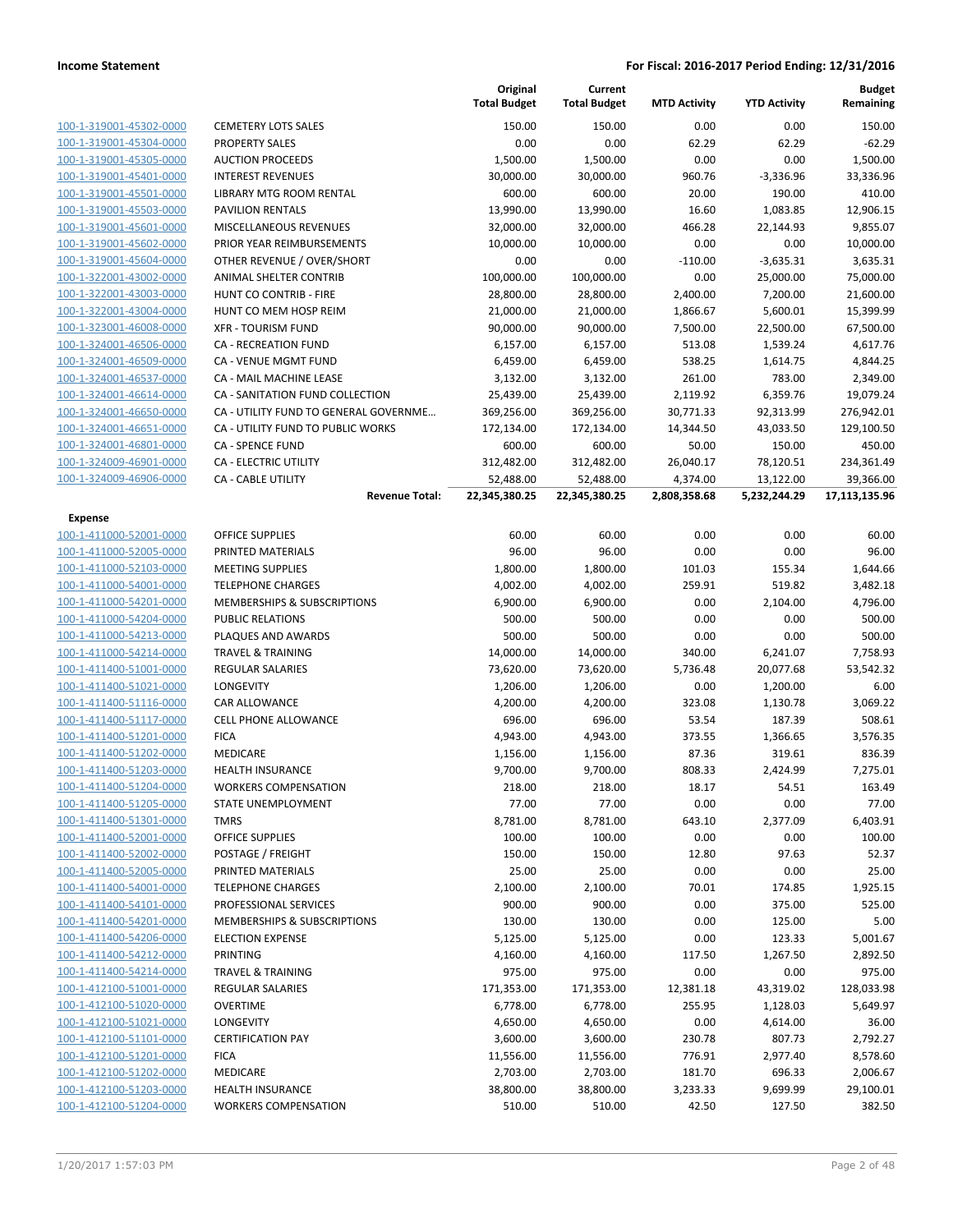| 100-1-412100-51205-0000        |
|--------------------------------|
| 100-1-412100-51301-0000        |
| 100-1-412100-52001-0000        |
| <u>100-1-412100-52002-0000</u> |
| 100-1-412100-52005-0000        |
| 100-1-412100-52102-0000        |
| 100-1-412100-52110-0000        |
| 100-1-412100-53201-0000        |
| <u>100-1-412100-54001-0000</u> |
| 100-1-412100-54101-0000        |
| 100-1-412100-54201-0000        |
| 100-1-412100-54207-0000        |
| 100-1-412100-54214-0000        |
| <u>100-1-413200-51001-0000</u> |
| 100-1-413200-51020-0000        |
|                                |
| 100-1-413200-51021-0000        |
| 100-1-413200-51101-0000        |
| 100-1-413200-51116-0000        |
| <u>100-1-413200-51201-0000</u> |
| 100-1-413200-51202-0000        |
| 100-1-413200-51203-0000        |
| 100-1-413200-51204-0000        |
| 100-1-413200-51205-0000        |
| <u>100-1-413200-51301-0000</u> |
| 100-1-413200-52001-0000        |
| 100-1-413200-52002-0000        |
| 100-1-413200-52102-0000        |
| 100-1-413200-52103-0000        |
| <u>100-1-413200-52201-0000</u> |
| 100-1-413200-54001-0000        |
| 100-1-413200-54101-0000        |
| 100-1-413200-54201-0000        |
| 100-1-413200-54205-0000        |
| <u>100-1-413200-54212-0000</u> |
|                                |
| 100-1-413200-54214-0000        |
| 100-1-415100-51001-0000        |
| 100-1-415100-51020-0000        |
| 100-1-415100-51021-0000        |
| 100-1-415100-51116-0000        |
| 100-1-415100-51117-0000        |
| 100-1-415100-51201-0000        |
| <u>100-1-415100-51202-0000</u> |
| 100-1-415100-51203-0000        |
| 100-1-415100-51204-0000        |
| <u>100-1-415100-51205-0000</u> |
| 100-1-415100-51301-0000        |
| 100-1-415100-51401-0000        |
| 100-1-415100-52001-0000        |
| 100-1-415100-52002-0000        |
| <u>100-1-415100-52005-0000</u> |
| 100-1-415100-54001-0000        |
|                                |
| 100-1-415100-54110-0000        |
| 100-1-415100-54201-0000        |
| 100-1-415100-54211-0000        |
| <u>100-1-415100-54212-0000</u> |
| 100-1-415100-54214-0000        |
| 100-1-415150-54401-0000        |
| 100-1-415150-54402-0000        |
| 100-1-415300-54106-0000        |
|                                |

|                                                    |                                                   | Original<br><b>Total Budget</b> | Current<br><b>Total Budget</b> | <b>MTD Activity</b> | <b>YTD Activity</b> | <b>Budget</b><br>Remaining |
|----------------------------------------------------|---------------------------------------------------|---------------------------------|--------------------------------|---------------------|---------------------|----------------------------|
| 100-1-412100-51205-0000                            | STATE UNEMPLOYMENT                                | 444.00                          | 444.00                         | 1.57                | 29.39               | 414.61                     |
| 100-1-412100-51301-0000                            | <b>TMRS</b>                                       | 19,775.00                       | 19,775.00                      | 1,201.13            | 4,544.81            | 15,230.19                  |
| 100-1-412100-52001-0000                            | OFFICE SUPPLIES                                   | 880.00                          | 880.00                         | 17.68               | 107.80              | 772.20                     |
| 100-1-412100-52002-0000                            | POSTAGE / FREIGHT                                 | 3,500.00                        | 3,500.00                       | 212.76              | 733.78              | 2,766.22                   |
| 100-1-412100-52005-0000                            | PRINTED MATERIALS                                 | 1,400.00                        | 1,400.00                       | 0.00                | 0.00                | 1,400.00                   |
| 100-1-412100-52102-0000                            | <b>BOOKS / REF SUPPLIES</b>                       | 220.00                          | 220.00                         | 0.00                | 0.00                | 220.00                     |
| 100-1-412100-52110-0000                            | TICKET WRITER SUPPLIES                            | 8,630.00                        | 8,630.00                       | 0.00                | 0.00                | 8,630.00                   |
| 100-1-412100-53201-0000                            | FURNITURE & OFFICE EQUIPMENT                      | 1,712.00                        | 1,712.00                       | 0.00                | 1,211.54            | 500.46                     |
| 100-1-412100-54001-0000                            | <b>TELEPHONE CHARGES</b>                          | 10,000.00                       | 10,000.00                      | 363.40              | 1,591.73            | 8,408.27                   |
| 100-1-412100-54101-0000                            | PROFESSIONAL SERVICES                             | 24,720.00                       | 24,720.00                      | 70.00               | 210.00              | 24,510.00                  |
| 100-1-412100-54201-0000                            | MEMBERSHIPS & SUBSCRIPTIONS                       | 850.00                          | 850.00                         | 40.00               | 308.23              | 541.77                     |
| 100-1-412100-54207-0000                            | COURT COSTS, JURY, WIT FEES                       | 360.00                          | 360.00                         | 0.00                | 36.00               | 324.00                     |
| 100-1-412100-54214-0000                            | <b>TRAVEL &amp; TRAINING</b>                      | 8,150.00                        | 8,150.00                       | 342.44              | 1,879.59            | 6,270.41                   |
| 100-1-413200-51001-0000                            | <b>REGULAR SALARIES</b>                           | 207,132.00                      | 207,132.00                     | 16,134.26           | 56,444.26           | 150,687.74                 |
| 100-1-413200-51020-0000                            | <b>OVERTIME</b>                                   | 120.00                          | 120.00                         | 0.00                | 24.49               | 95.51                      |
| 100-1-413200-51021-0000                            | <b>LONGEVITY</b><br><b>CERTIFICATION PAY</b>      | 1,800.00                        | 1,800.00                       | 0.00                | 1,800.00            | 0.00<br>876.95             |
| 100-1-413200-51101-0000<br>100-1-413200-51116-0000 | CAR ALLOWANCE                                     | 1,200.00<br>7,380.00            | 1,200.00<br>7,380.00           | 92.30<br>567.70     | 323.05<br>1,986.95  | 5,393.05                   |
| 100-1-413200-51201-0000                            | <b>FICA</b>                                       | 8,734.00                        | 8,734.00                       | 154.91              | 524.49              | 8,209.51                   |
| 100-1-413200-51202-0000                            | MEDICARE                                          | 3,156.00                        | 3,156.00                       | 242.45              | 866.62              | 2,289.38                   |
| 100-1-413200-51203-0000                            | <b>HEALTH INSURANCE</b>                           | 19,400.00                       | 19,400.00                      | 1,616.66            | 4,849.98            | 14,550.02                  |
| 100-1-413200-51204-0000                            | <b>WORKERS COMPENSATION</b>                       | 595.00                          | 595.00                         | 49.58               | 148.74              | 446.26                     |
| 100-1-413200-51205-0000                            | STATE UNEMPLOYMENT                                | 154.00                          | 154.00                         | 0.00                | 0.00                | 154.00                     |
| 100-1-413200-51301-0000                            | <b>TMRS</b>                                       | 23,972.00                       | 23,972.00                      | 1,766.76            | 6,372.89            | 17,599.11                  |
| 100-1-413200-52001-0000                            | <b>OFFICE SUPPLIES</b>                            | 550.00                          | 550.00                         | 39.99               | 52.41               | 497.59                     |
| 100-1-413200-52002-0000                            | POSTAGE / FREIGHT                                 | 200.00                          | 200.00                         | 4.35                | 10.11               | 189.89                     |
| 100-1-413200-52102-0000                            | <b>BOOKS / REF SUPPLIES</b>                       | 100.00                          | 100.00                         | 0.00                | 0.00                | 100.00                     |
| 100-1-413200-52103-0000                            | <b>MEETING SUPPLIES</b>                           | 475.00                          | 475.00                         | 0.00                | 38.05               | 436.95                     |
| 100-1-413200-52201-0000                            | MINOR TOOLS & EQUIPMENT                           | 125.00                          | 125.00                         | 0.00                | 0.00                | 125.00                     |
| 100-1-413200-54001-0000                            | <b>TELEPHONE CHARGES</b>                          | 6,000.00                        | 6,000.00                       | 635.06              | 1,308.49            | 4,691.51                   |
| 100-1-413200-54101-0000                            | PROFESSIONAL SERVICES                             | 0.00                            | 0.00                           | 0.00                | 60.00               | $-60.00$                   |
| 100-1-413200-54201-0000                            | MEMBERSHIPS & SUBSCRIPTIONS                       | 3,000.00                        | 3,000.00                       | 0.00                | 0.00                | 3,000.00                   |
| 100-1-413200-54205-0000                            | <b>BUSINESS MEALS</b>                             | 1,000.00                        | 1,000.00                       | 0.00                | 0.00                | 1,000.00                   |
| 100-1-413200-54212-0000                            | PRINTING                                          | 750.00                          | 750.00                         | 0.00                | 0.00                | 750.00                     |
| 100-1-413200-54214-0000                            | TRAVEL & TRAINING                                 | 6,740.00                        | 6,740.00                       | 0.00                | 1,550.22            | 5,189.78                   |
| 100-1-415100-51001-0000                            | <b>REGULAR SALARIES</b>                           | 301,904.00                      | 301,904.00                     | 19,392.16           | 67,606.76           | 234,297.24                 |
| 100-1-415100-51020-0000                            | <b>OVERTIME</b>                                   | 1,010.00                        | 1,010.00                       | 75.26               | 353.71              | 656.29                     |
| 100-1-415100-51021-0000                            | <b>LONGEVITY</b>                                  | 2,994.00                        | 2,994.00                       | 0.00                | 2,970.00            | 24.00                      |
| 100-1-415100-51116-0000                            | CAR ALLOWANCE                                     | 4,200.00                        | 4,200.00                       | 184.62              | 646.17              | 3,553.83                   |
| 100-1-415100-51117-0000                            | CELL PHONE ALLOWANCE                              | 420.00                          | 420.00                         | 32.30               | 113.05              | 306.95                     |
| 100-1-415100-51201-0000                            | <b>FICA</b>                                       | 19,253.00                       | 19,253.00                      | 1,177.33            | 4,228.80            | 15,024.20                  |
| 100-1-415100-51202-0000                            | MEDICARE                                          | 4,503.00                        | 4,503.00                       | 275.34              | 988.99              | 3,514.01                   |
| 100-1-415100-51203-0000<br>100-1-415100-51204-0000 | <b>HEALTH INSURANCE</b>                           | 67,900.00                       | 67,900.00                      | 5,658.33            | 16,974.99           | 50,925.01                  |
| 100-1-415100-51205-0000                            | <b>WORKERS COMPENSATION</b><br>STATE UNEMPLOYMENT | 850.00<br>539.00                | 850.00<br>539.00               | 70.83<br>0.00       | 212.49<br>171.01    | 637.51<br>367.99           |
| 100-1-415100-51301-0000                            | <b>TMRS</b>                                       | 34,205.00                       | 34,205.00                      | 2,070.80            | 7,541.78            | 26,663.22                  |
| 100-1-415100-51401-0000                            | <b>CONTRA - SALARIES</b>                          | $-20,722.00$                    | $-20,722.00$                   | 0.00                | 0.00                | $-20,722.00$               |
| 100-1-415100-52001-0000                            | OFFICE SUPPLIES                                   | 1,950.00                        | 1,950.00                       | 39.99               | 506.60              | 1,443.40                   |
| 100-1-415100-52002-0000                            | POSTAGE / FREIGHT                                 | 5,000.00                        | 5,000.00                       | 71.54               | 862.98              | 4,137.02                   |
| 100-1-415100-52005-0000                            | PRINTED MATERIALS                                 | 0.00                            | 0.00                           | 0.00                | 24.00               | $-24.00$                   |
| 100-1-415100-54001-0000                            | <b>TELEPHONE CHARGES</b>                          | 3,400.00                        | 3,400.00                       | 211.95              | 596.93              | 2,803.07                   |
| 100-1-415100-54110-0000                            | <b>AUDIT</b>                                      | 56,650.00                       | 56,650.00                      | 8,000.00            | 8,000.00            | 48,650.00                  |
| 100-1-415100-54201-0000                            | MEMBERSHIPS & SUBSCRIPTIONS                       | 2,400.00                        | 2,400.00                       | 225.00              | 415.00              | 1,985.00                   |
| 100-1-415100-54211-0000                            | ADVERTISING                                       | 25,000.00                       | 25,000.00                      | 1,519.25            | 1,619.25            | 23,380.75                  |
| 100-1-415100-54212-0000                            | PRINTING                                          | 3,102.00                        | 3,102.00                       | 0.00                | 0.00                | 3,102.00                   |
| 100-1-415100-54214-0000                            | <b>TRAVEL &amp; TRAINING</b>                      | 6,000.00                        | 6,000.00                       | 0.00                | 903.73              | 5,096.27                   |
| 100-1-415150-54401-0000                            | APPRAISER                                         | 220,000.00                      | 220,000.00                     | 58,047.81           | 58,047.81           | 161,952.19                 |
| 100-1-415150-54402-0000                            | <b>COLLECTOR</b>                                  | 15,350.00                       | 15,350.00                      | 0.00                | 15,884.05           | $-534.05$                  |
| 100-1-415300-54106-0000                            | <b>ATTORNEY FEES</b>                              | 200,000.00                      | 200,000.00                     | 16,157.15           | 31,157.15           | 168,842.85                 |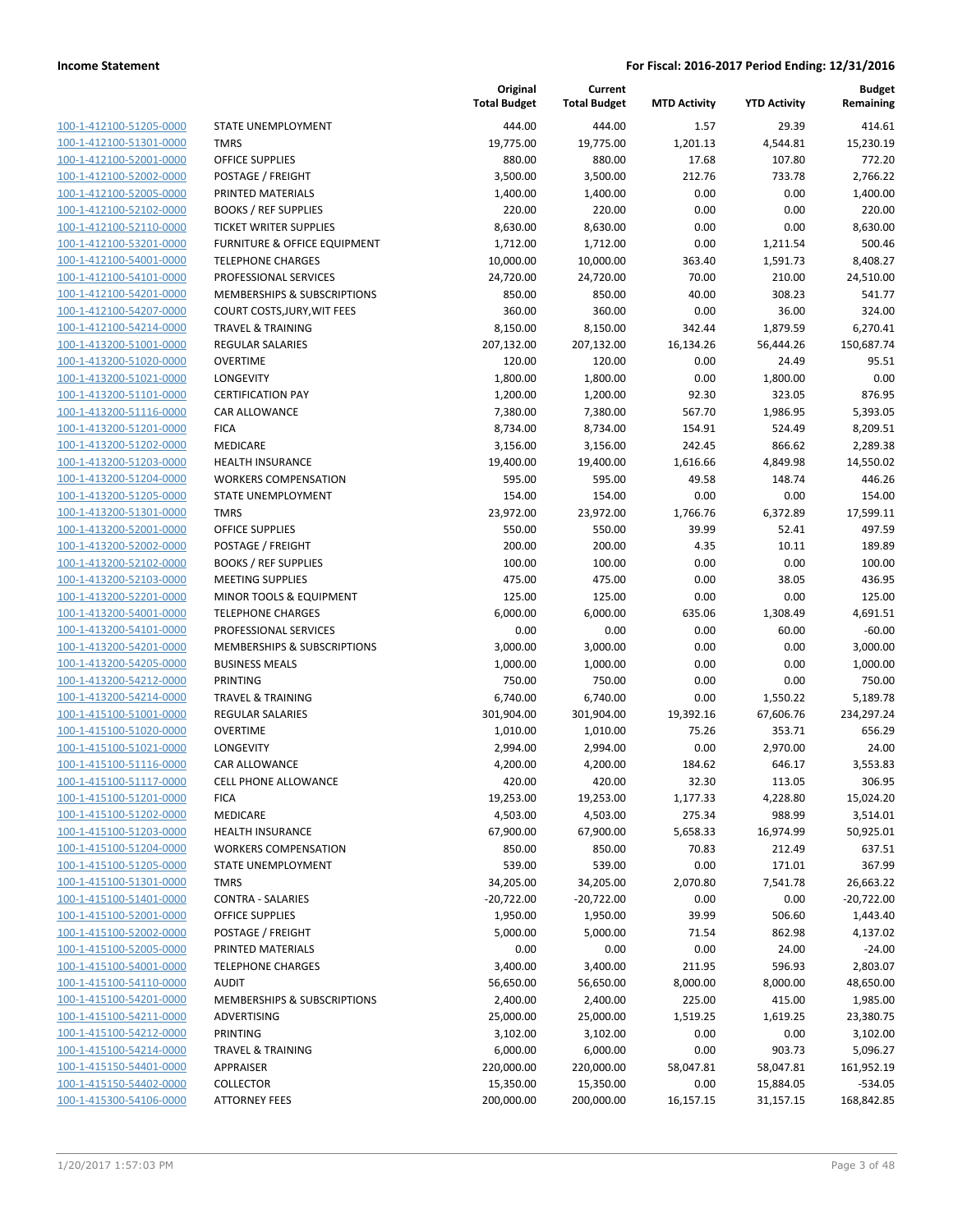| 100-1-415500-51001-0000        |
|--------------------------------|
| 100-1-415500-51020-0000        |
| 100-1-415500-51021-0000        |
| <u>100-1-415500-51102-0000</u> |
| 100-1-415500-51116-0000        |
| 100-1-415500-51117-0000        |
| 100-1-415500-51201-0000        |
| 100-1-415500-51202-0000        |
| <u>100-1-415500-51203-0000</u> |
| 100-1-415500-51204-0000        |
| 100-1-415500-51205-0000        |
| 100-1-415500-51301-0000        |
| 100-1-415500-52001-0000        |
|                                |
| <u>100-1-415500-52002-0000</u> |
| 100-1-415500-52303-0000        |
| 100-1-415500-52401-0000        |
| 100-1-415500-54001-0000        |
| 100-1-415500-54102-0000        |
| <u>100-1-415500-54103-0000</u> |
| 100-1-415500-54107-0000        |
| 100-1-415500-54118-0000        |
| 100-1-415500-54119-0000        |
| 100-1-415500-54201-0000        |
| 100-1-415500-54213-0000        |
| 100-1-415500-54214-0000        |
| 100-1-421100-51001-0000        |
| 100-1-421100-51020-0000        |
| 100-1-421100-51021-0000        |
| <u>100-1-421100-51101-0000</u> |
| 100-1-421100-51115-0000        |
| 100-1-421100-51117-0000        |
| 100-1-421100-51201-0000        |
| 100-1-421100-51202-0000        |
|                                |
| <u>100-1-421100-51203-0000</u> |
| 100-1-421100-51204-0000        |
| 100-1-421100-51205-0000        |
| 100-1-421100-51301-0000        |
| 100-1-421100-52001-0000        |
| 100-1-421100-52002-0000        |
| 100-1-421100-52004-0000        |
| 100-1-421100-52005-0000        |
| <u>100-1-421100-52103-0000</u> |
| 100-1-421100-52104-0000        |
| 100-1-421100-52201-0000        |
| <u>100-1-421100-52203-0000</u> |
| <u>100-1-421100-52302-0000</u> |
| 100-1-421100-52305-0000        |
| 100-1-421100-53202-0000        |
| 100-1-421100-53205-0000        |
| <u>100-1-421100-54001-0000</u> |
| <u>100-1-421100-54002-0000</u> |
| 100-1-421100-54201-0000        |
| 100-1-421100-54205-0000        |
|                                |
| 100-1-421100-54212-0000        |
| <u>100-1-421100-54213-0000</u> |
| <u>100-1-421100-54214-0000</u> |
| <u>100-1-421210-51001-0000</u> |
| 100-1-421210-51020-0000        |
| <u>100-1-421210-51021-0000</u> |

|                         |                              | Original<br><b>Total Budget</b> | Current<br><b>Total Budget</b> | <b>MTD Activity</b> | <b>YTD Activity</b> | Budget<br>Remaining |
|-------------------------|------------------------------|---------------------------------|--------------------------------|---------------------|---------------------|---------------------|
| 100-1-415500-51001-0000 | REGULAR SALARIES             | 159,633.00                      | 159,633.00                     | 12,429.77           | 42,123.00           | 117,510.00          |
| 100-1-415500-51020-0000 | <b>OVERTIME</b>              | 719.00                          | 719.00                         | 119.76              | 119.76              | 599.24              |
| 100-1-415500-51021-0000 | LONGEVITY                    | 3,030.00                        | 3,030.00                       | 0.00                | 1,992.00            | 1,038.00            |
| 100-1-415500-51102-0000 | <b>BILINGUAL PAY</b>         | 600.00                          | 600.00                         | 0.00                | 0.00                | 600.00              |
| 100-1-415500-51116-0000 | CAR ALLOWANCE                | 4,200.00                        | 4,200.00                       | 323.08              | 1,130.78            | 3,069.22            |
| 100-1-415500-51117-0000 | CELL PHONE ALLOWANCE         | 960.00                          | 960.00                         | 73.84               | 258.44              | 701.56              |
| 100-1-415500-51201-0000 | <b>FICA</b>                  | 10,487.00                       | 10,487.00                      | 797.15              | 2,795.29            | 7,691.71            |
| 100-1-415500-51202-0000 | <b>MEDICARE</b>              | 2,453.00                        | 2,453.00                       | 186.43              | 653.73              | 1,799.27            |
| 100-1-415500-51203-0000 | <b>HEALTH INSURANCE</b>      | 29,100.00                       | 29,100.00                      | 2,425.00            | 7,275.00            | 21,825.00           |
| 100-1-415500-51204-0000 | <b>WORKERS COMPENSATION</b>  | 463.00                          | 463.00                         | 38.58               | 115.74              | 347.26              |
| 100-1-415500-51205-0000 | STATE UNEMPLOYMENT           | 231.00                          | 231.00                         | 0.00                | 35.77               | 195.23              |
| 100-1-415500-51301-0000 | <b>TMRS</b>                  | 18,631.00                       | 18,631.00                      | 1,361.98            | 4,750.03            | 13,880.97           |
| 100-1-415500-52001-0000 | <b>OFFICE SUPPLIES</b>       | 1,500.00                        | 1,500.00                       | 149.79              | 367.70              | 1,132.30            |
| 100-1-415500-52002-0000 | POSTAGE / FREIGHT            | 700.00                          | 700.00                         | 12.65               | 157.54              | 542.46              |
| 100-1-415500-52303-0000 | <b>TRAINING SUPPLIES</b>     | 500.00                          | 500.00                         | 0.00                | 114.65              | 385.35              |
| 100-1-415500-52401-0000 | RECREATIONAL SUPPLIES        | 2,800.00                        | 2,800.00                       | 0.00                | 0.00                | 2,800.00            |
| 100-1-415500-54001-0000 | <b>TELEPHONE CHARGES</b>     | 2,500.00                        | 2,500.00                       | 185.10              | 554.18              | 1,945.82            |
| 100-1-415500-54102-0000 | <b>MVR CHECKS</b>            | 200.00                          | 200.00                         | 0.00                | 7.48                | 192.52              |
| 100-1-415500-54103-0000 | <b>CONSULTING</b>            | 300.00                          | 300.00                         | 0.00                | 0.00                | 300.00              |
| 100-1-415500-54107-0000 | <b>MEDICAL</b>               | 5,000.00                        | 5,000.00                       | 697.00              | 2,190.00            | 2,810.00            |
| 100-1-415500-54118-0000 | <b>MEDICAL - POLICE</b>      | 2,500.00                        | 2,500.00                       | 0.00                | 0.00                | 2,500.00            |
| 100-1-415500-54119-0000 | <b>MEDICAL - FIRE</b>        | 1,000.00                        | 1,000.00                       | 0.00                | 0.00                | 1,000.00            |
| 100-1-415500-54201-0000 | MEMBERSHIPS & SUBSCRIPTIONS  | 3,500.00                        | 3,500.00                       | 335.61              | 686.22              | 2,813.78            |
| 100-1-415500-54213-0000 | PLAQUES AND AWARDS           | 8,500.00                        | 8,500.00                       | 2,000.53            | 2,000.53            | 6,499.47            |
| 100-1-415500-54214-0000 | <b>TRAVEL &amp; TRAINING</b> | 3,550.00                        | 3,550.00                       | 0.00                | 0.00                | 3,550.00            |
| 100-1-421100-51001-0000 | REGULAR SALARIES             | 257,202.00                      | 257,202.00                     | 19,844.96           | 69,262.82           | 187,939.18          |
| 100-1-421100-51020-0000 | <b>OVERTIME</b>              | 1,651.00                        | 1,651.00                       | 0.00                | 809.56              | 841.44              |
| 100-1-421100-51021-0000 | LONGEVITY                    | 3,480.00                        | 3,480.00                       | 0.00                | 3,468.00            | 12.00               |
| 100-1-421100-51101-0000 | <b>CERTIFICATION PAY</b>     | 3,000.00                        | 3,000.00                       | 253.84              | 830.74              | 2,169.26            |
| 100-1-421100-51115-0000 | <b>CLOTHING ALLOWANCE</b>    | 600.00                          | 600.00                         | 0.00                | 300.00              | 300.00              |
| 100-1-421100-51117-0000 | <b>CELL PHONE ALLOWANCE</b>  | 1,560.00                        | 1,560.00                       | 120.00              | 420.00              | 1,140.00            |
| 100-1-421100-51201-0000 | <b>FICA</b>                  | 16,585.00                       | 16,585.00                      | 1,212.78            | 4,434.17            | 12,150.83           |
| 100-1-421100-51202-0000 | MEDICARE                     | 3,879.00                        | 3,879.00                       | 283.63              | 1,037.01            | 2,841.99            |
| 100-1-421100-51203-0000 | <b>HEALTH INSURANCE</b>      | 38,800.00                       | 38,800.00                      | 3,233.33            | 9,699.99            | 29,100.01           |
| 100-1-421100-51204-0000 | <b>WORKERS COMPENSATION</b>  | 4,915.00                        | 4,915.00                       | 409.58              | 1,228.74            | 3,686.26            |
| 100-1-421100-51205-0000 | STATE UNEMPLOYMENT           | 308.00                          | 308.00                         | 0.00                | 0.00                | 308.00              |
| 100-1-421100-51301-0000 | <b>TMRS</b>                  | 29,464.00                       | 29,464.00                      | 2,127.01            | 7,899.56            | 21,564.44           |
| 100-1-421100-52001-0000 | <b>OFFICE SUPPLIES</b>       | 1,402.92                        | 1,402.92                       | 0.00                | 158.42              | 1,244.50            |
| 100-1-421100-52002-0000 | POSTAGE / FREIGHT            | 240.00                          | 240.00                         | 512.10              | 592.14              | $-352.14$           |
| 100-1-421100-52004-0000 | <b>COMPUTER SUPPLIES</b>     | 335.04                          | 335.04                         | 0.00                | 0.00                | 335.04              |
| 100-1-421100-52005-0000 | PRINTED MATERIALS            | 210.00                          | 210.00                         | 0.00                | 0.00                | 210.00              |
| 100-1-421100-52103-0000 | MEETING SUPPLIES             | 2,595.00                        | 2,595.00                       | 304.49              | 375.25              | 2,219.75            |
| 100-1-421100-52104-0000 | <b>WEARING APPAREL</b>       | 312.00                          | 312.00                         | 0.00                | 70.92               | 241.08              |
| 100-1-421100-52201-0000 | MINOR TOOLS & EQUIPMENT      | 632.00                          | 632.00                         | 0.00                | 0.00                | 632.00              |
| 100-1-421100-52203-0000 | <b>MOTOR VEHICLE FUEL</b>    | 3,945.00                        | 3,945.00                       | 196.81              | 608.67              | 3,336.33            |
| 100-1-421100-52302-0000 | <b>MEDICAL SUPPLIES</b>      | 400.00                          | 400.00                         | 0.00                | 125.99              | 274.01              |
| 100-1-421100-52305-0000 | PUBLIC EDUCATION             | 8,112.00                        | 8,112.00                       | 544.74              | 611.54              | 7,500.46            |
| 100-1-421100-53202-0000 | MACHINE, TOOLS & IMPLMNTS    | 150.00                          | 150.00                         | 0.00                | 0.00                | 150.00              |
| 100-1-421100-53205-0000 | <b>MOTOR VEHICLES</b>        | 2,500.00                        | 2,500.00                       | 70.61               | 249.26              | 2,250.74            |
| 100-1-421100-54001-0000 | <b>TELEPHONE CHARGES</b>     | 34,659.90                       | 34,659.90                      | 2,461.77            | 7,891.40            | 26,768.50           |
| 100-1-421100-54002-0000 | <b>UTILITY CHARGES</b>       | 78,032.11                       | 78,032.11                      | 6,051.43            | 20,001.25           | 58,030.86           |
| 100-1-421100-54201-0000 | MEMBERSHIPS & SUBSCRIPTIONS  | 2,479.00                        | 2,479.00                       | 78.00               | 2,104.18            | 374.82              |
| 100-1-421100-54205-0000 | <b>BUSINESS MEALS</b>        | 200.00                          | 200.00                         | 0.00                | 11.08               | 188.92              |
| 100-1-421100-54212-0000 | <b>PRINTING</b>              | 200.00                          | 200.00                         | 0.00                | 0.00                | 200.00              |
| 100-1-421100-54213-0000 | PLAQUES AND AWARDS           | 200.00                          | 200.00                         | 0.00                | 0.00                | 200.00              |
| 100-1-421100-54214-0000 | <b>TRAVEL &amp; TRAINING</b> | 8,275.00                        | 8,275.00                       | 626.73              | 1,497.43            | 6,777.57            |
| 100-1-421210-51001-0000 | REGULAR SALARIES             | 727,921.00                      | 727,921.00                     | 50,535.88           | 177,279.85          | 550,641.15          |
| 100-1-421210-51020-0000 | <b>OVERTIME</b>              | 40,680.00                       | 40,680.00                      | 5,157.84            | 16,624.23           | 24,055.77           |
| 100-1-421210-51021-0000 | LONGEVITY                    | 14,322.00                       | 14,322.00                      | 138.46              | 10,252.61           | 4,069.39            |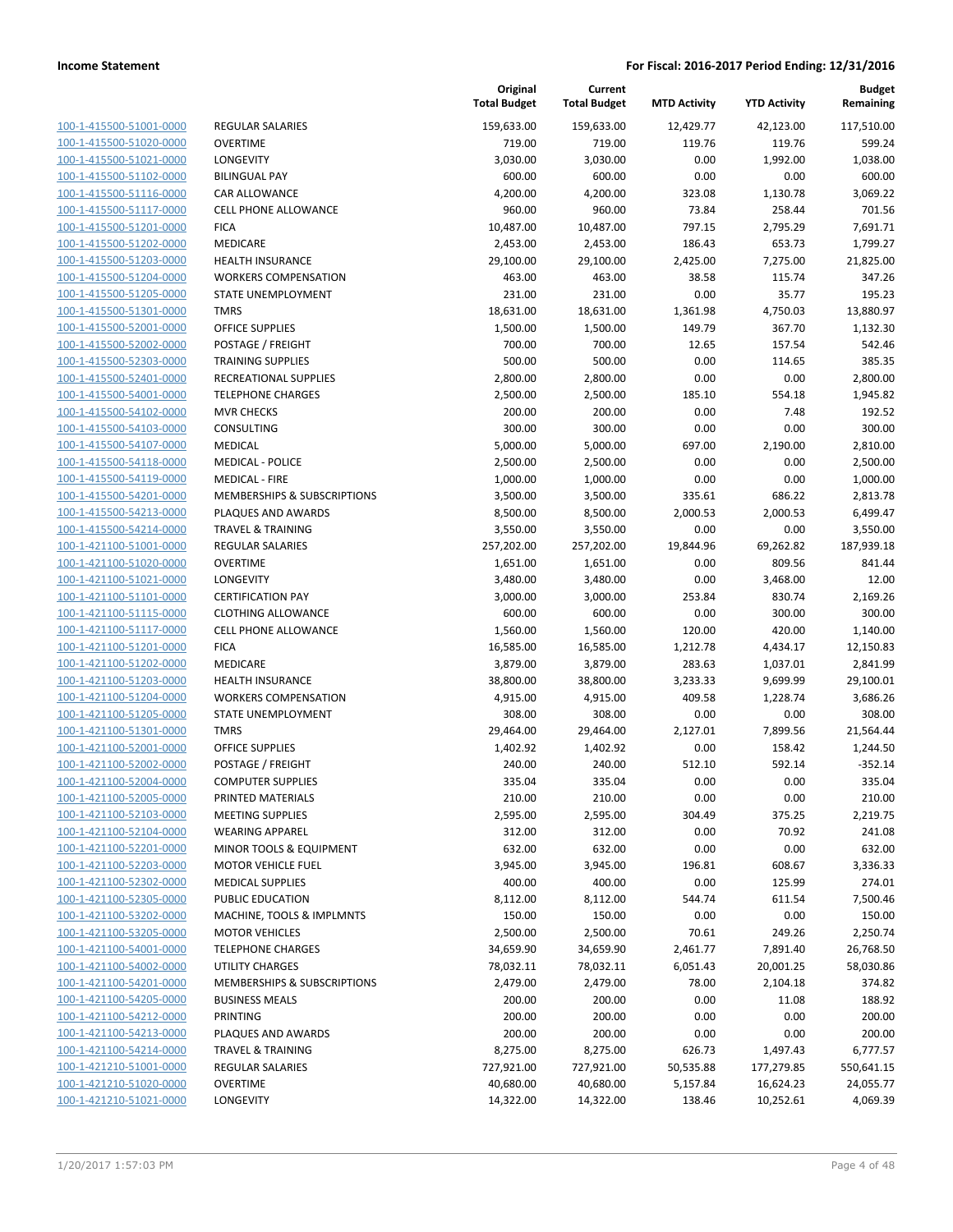| 100-1-421210-51101-0000        |
|--------------------------------|
| 100-1-421210-51115-0000        |
| 100-1-421210-51117-0000        |
| 100-1-421210-51201-0000        |
| 100-1-421210-51202-0000        |
| 100-1-421210-51203-0000        |
| 100-1-421210-51204-0000        |
| 100-1-421210-51205-0000        |
| 100-1-421210-51301-0000        |
| 100-1-421210-52001-0000        |
| 100-1-421210-52002-0000        |
| 100-1-421210-52004-0000        |
| 100-1-421210-52005-0000        |
| 100-1-421210-52102-0000        |
| 100-1-421210-52104-0000        |
| 100-1-421210-52201-0000        |
| 100-1-421210-52203-0000        |
| 100-1-421210-53203-0000        |
| 100-1-421210-53205-0000        |
| 100-1-421210-54001-0000        |
| 100-1-421210-54201-0000        |
| 100-1-421210-54208-0000        |
| 100-1-421210-54214-0000        |
| 100-1-421210-54215-0000        |
| 100-1-421210-54216-0000        |
| 100-1-421230-51001-0000        |
| 100-1-421230-51020-0000        |
| 100-1-421230-51021-0000        |
| 100-1-421230-51101-0000        |
| 100-1-421230-51102-0000        |
| 100-1-421230-51115-0000        |
| 100-1-421230-51117-0000        |
| 100-1-421230-51201-0000        |
| 100-1-421230-51202-0000        |
| 100-1-421230-51203-0000        |
| 100-1-421230-51204-0000        |
| 100-1-421230-51205-0000        |
| 100-1-421230-51301-0000        |
| 100-1-421230-51401-0000        |
| 100-1-421230-52001-0000        |
| <u>100-1-421230-52002-0000</u> |
| <u>100-1-421230-52004-0000</u> |
| 100-1-421230-52005-0000        |
| 100-1-421230-52102-0000        |
| <u>100-1-421230-52104-0000</u> |
| <u>100-1-421230-52108-0000</u> |
| <u>100-1-421230-52109-0000</u> |
| 100-1-421230-52111-0000        |
| 100-1-421230-52201-0000        |
| <u>100-1-421230-52203-0000</u> |
| <u>100-1-421230-52303-0000</u> |
| <u>100-1-421230-53202-0000</u> |
| 100-1-421230-53205-0000        |
| 100-1-421230-54001-0000        |
| 100-1-421230-54108-0000        |
| <u>100-1-421230-54201-0000</u> |
| <u>100-1-421230-54214-0000</u> |
| <u>100-1-421240-51001-0000</u> |
| 100-1-421240-51020-0000        |
|                                |

|                                                    |                                      | Original<br><b>Total Budget</b> | Current<br><b>Total Budget</b> | <b>MTD Activity</b> | <b>YTD Activity</b> | Budget<br>Remaining |
|----------------------------------------------------|--------------------------------------|---------------------------------|--------------------------------|---------------------|---------------------|---------------------|
| 100-1-421210-51101-0000                            | <b>CERTIFICATION PAY</b>             | 18,600.00                       | 18,600.00                      | 1,292.28            | 4,522.98            | 14,077.02           |
| 100-1-421210-51115-0000                            | <b>CLOTHING ALLOWANCE</b>            | 6,600.00                        | 6,600.00                       | 0.00                | 2,700.00            | 3,900.00            |
| 100-1-421210-51117-0000                            | <b>CELL PHONE ALLOWANCE</b>          | 4,680.00                        | 4,680.00                       | 378.48              | 1,324.68            | 3,355.32            |
| 100-1-421210-51201-0000                            | <b>FICA</b>                          | 50,394.00                       | 50,394.00                      | 3,478.34            | 12,599.73           | 37,794.27           |
| 100-1-421210-51202-0000                            | MEDICARE                             | 11,786.00                       | 11,786.00                      | 813.49              | 2,946.72            | 8,839.28            |
| 100-1-421210-51203-0000                            | <b>HEALTH INSURANCE</b>              | 106,700.00                      | 106,700.00                     | 8,891.67            | 26,675.01           | 80,024.99           |
| 100-1-421210-51204-0000                            | <b>WORKERS COMPENSATION</b>          | 20,509.00                       | 20,509.00                      | 1,709.08            | 5,127.24            | 15,381.76           |
| 100-1-421210-51205-0000                            | STATE UNEMPLOYMENT                   | 848.00                          | 848.00                         | 0.00                | 0.00                | 848.00              |
| 100-1-421210-51301-0000                            | <b>TMRS</b>                          | 89,530.00                       | 89,530.00                      | 6,086.88            | 22,414.09           | 67,115.91           |
| 100-1-421210-52001-0000                            | OFFICE SUPPLIES                      | 1,605.00                        | 1,605.00                       | 25.34               | 25.34               | 1,579.66            |
| 100-1-421210-52002-0000                            | POSTAGE / FREIGHT                    | 150.00                          | 150.00                         | 0.00                | 109.57              | 40.43               |
| 100-1-421210-52004-0000                            | <b>COMPUTER SUPPLIES</b>             | 1,615.00                        | 1,615.00                       | 0.00                | 0.00                | 1,615.00            |
| 100-1-421210-52005-0000                            | PRINTED MATERIALS                    | 100.00                          | 100.00                         | 0.00                | 0.00                | 100.00              |
| 100-1-421210-52102-0000                            | <b>BOOKS / REF SUPPLIES</b>          | 120.00                          | 120.00                         | 0.00                | 0.00                | 120.00              |
| 100-1-421210-52104-0000                            | <b>WEARING APPAREL</b>               | 180.00                          | 180.00                         | 0.00                | 0.00                | 180.00              |
| 100-1-421210-52201-0000                            | MINOR TOOLS & EQUIPMENT              | 1,460.00                        | 1,460.00                       | $-4,757.07$         | $-4,757.07$         | 6,217.07            |
| 100-1-421210-52203-0000                            | <b>MOTOR VEHICLE FUEL</b>            | 10,427.00                       | 10,427.00                      | 379.17              | 1,174.32            | 9,252.68            |
| 100-1-421210-53203-0000                            | <b>INSTRUMENTS &amp; APPARATUS</b>   | 300.00                          | 300.00                         | 0.00                | 0.00                | 300.00              |
| 100-1-421210-53205-0000                            | <b>MOTOR VEHICLES</b>                | 3,000.00                        | 3,000.00                       | 695.68              | 825.06              | 2,174.94            |
| 100-1-421210-54001-0000                            | <b>TELEPHONE CHARGES</b>             | 37,806.24                       | 37,806.24                      | 2,949.61            | 9,553.41            | 28,252.83           |
| 100-1-421210-54201-0000                            | MEMBERSHIPS & SUBSCRIPTIONS          | 6,997.00                        | 6,997.00                       | 0.00                | 0.00                | 6,997.00            |
| 100-1-421210-54208-0000                            | <b>LABORATORY WORK</b>               | 5,500.00                        | 5,500.00                       | 1,243.38            | 1,947.57            | 3,552.43            |
| 100-1-421210-54214-0000                            | <b>TRAVEL &amp; TRAINING</b>         | 7,350.00                        | 7,350.00                       | 950.00              | 2,166.24            | 5,183.76            |
| 100-1-421210-54215-0000                            | <b>EVIDENCE PURCHASES</b>            | 1,000.00                        | 1,000.00                       | 0.00                | 0.00                | 1,000.00            |
| 100-1-421210-54216-0000                            | <b>INFORMANT EXPENSES</b>            | 1,000.00                        | 1,000.00                       | 0.00                | 0.00                | 1,000.00            |
| 100-1-421230-51001-0000                            | REGULAR SALARIES                     | 2,774,200.00                    | 2,774,200.00                   | 209,219.39          | 717,342.83          | 2,056,857.17        |
| 100-1-421230-51020-0000                            | <b>OVERTIME</b>                      | 196,990.00                      | 196,990.00                     | 19,404.55           | 68,979.57           | 128,010.43          |
| 100-1-421230-51021-0000                            | LONGEVITY                            | 35,802.00                       | 35,802.00                      | 509.54              | 28,316.08           | 7,485.92            |
| 100-1-421230-51101-0000                            | <b>CERTIFICATION PAY</b>             | 50,400.00                       | 50,400.00                      | 3,692.26            | 12,922.91           | 37,477.09           |
| 100-1-421230-51102-0000                            | <b>BILINGUAL PAY</b>                 | 900.00                          | 900.00                         | 80.78               | 253.88              | 646.12              |
| 100-1-421230-51115-0000                            | <b>CLOTHING ALLOWANCE</b>            | 600.00                          | 600.00                         | 0.00                | 300.00              | 300.00              |
| 100-1-421230-51117-0000                            | <b>CELL PHONE ALLOWANCE</b>          | 1,920.00                        | 1,920.00                       | 147.68              | 516.88              | 1,403.12            |
| 100-1-421230-51201-0000                            | <b>FICA</b>                          | 189,770.00                      | 189,770.00                     | 14,089.04           | 49,379.23           | 140,390.77          |
| 100-1-421230-51202-0000                            | MEDICARE                             | 44,382.00                       | 44,382.00                      | 3,295.02            | 11,548.37           | 32,833.63           |
| 100-1-421230-51203-0000                            | <b>HEALTH INSURANCE</b>              | 421,950.00                      | 421,950.00                     | 35,162.50           | 105,487.50          | 316,462.50          |
| 100-1-421230-51204-0000                            | <b>WORKERS COMPENSATION</b>          | 76,821.00                       | 76,821.00                      | 6,401.75            | 19,205.25           | 57,615.75           |
| 100-1-421230-51205-0000                            | <b>STATE UNEMPLOYMENT</b>            | 3,352.00                        | 3,352.00                       | 3.44                | 140.73              | 3,211.27            |
| 100-1-421230-51301-0000                            | <b>TMRS</b>                          | 337,148.00                      | 337,148.00                     | 24,497.05           | 87,151.76           | 249,996.24          |
| 100-1-421230-51401-0000                            | <b>CONTRA - SALARIES</b>             | 0.00                            | 0.00                           | $-2,374.96$         | $-7,681.09$         | 7,681.09            |
| 100-1-421230-52001-0000<br>100-1-421230-52002-0000 | OFFICE SUPPLIES<br>POSTAGE / FREIGHT | 1,200.00<br>390.00              | 1,200.00                       | 202.67<br>0.00      | 485.06              | 714.94<br>308.44    |
| 100-1-421230-52004-0000                            | <b>COMPUTER SUPPLIES</b>             | 400.00                          | 390.00<br>400.00               | 0.00                | 81.56<br>0.00       | 400.00              |
| 100-1-421230-52005-0000                            | PRINTED MATERIALS                    | 1,000.00                        | 1,000.00                       | 0.00                | 0.00                | 1,000.00            |
| 100-1-421230-52102-0000                            | <b>BOOKS / REF SUPPLIES</b>          | 800.00                          | 800.00                         | 0.00                | 0.00                | 800.00              |
| 100-1-421230-52104-0000                            | <b>WEARING APPAREL</b>               | 19,048.00                       | 19,048.00                      | 666.68              | 2,883.55            | 16,164.45           |
| 100-1-421230-52108-0000                            | <b>MENAGERIE SUPPLIES</b>            | 475.00                          | 475.00                         | 0.00                | 0.00                | 475.00              |
| 100-1-421230-52109-0000                            | <b>SUPPORT OF PRISONERS</b>          | 2,400.00                        | 2,400.00                       | 160.80              | 322.08              | 2,077.92            |
| 100-1-421230-52111-0000                            | <b>AMMUNITION</b>                    | 15,163.00                       | 15,163.00                      | 0.00                | 0.00                | 15,163.00           |
| 100-1-421230-52201-0000                            | MINOR TOOLS & EQUIPMENT              | 22,272.00                       | 22,272.00                      | 1,426.70            | 3,017.16            | 19,254.84           |
| 100-1-421230-52203-0000                            | <b>MOTOR VEHICLE FUEL</b>            | 109,896.00                      | 109,896.00                     | 5,788.74            | 16,044.64           | 93,851.36           |
| 100-1-421230-52303-0000                            | <b>TRAINING SUPPLIES</b>             | 97.00                           | 97.00                          | 0.00                | 0.00                | 97.00               |
| 100-1-421230-53202-0000                            | MACHINE, TOOLS & IMPLMNTS            | 1,500.00                        | 1,500.00                       | 0.00                | 303.70              | 1,196.30            |
| 100-1-421230-53205-0000                            | <b>MOTOR VEHICLES</b>                | 67,790.00                       | 67,790.00                      | 1,233.00            | $-329.72$           | 68,119.72           |
| 100-1-421230-54001-0000                            | <b>TELEPHONE CHARGES</b>             | 55,640.00                       | 55,640.00                      | 4,635.45            | 15,217.05           | 40,422.95           |
| 100-1-421230-54108-0000                            | <b>VETERINARY SERVICES</b>           | 900.00                          | 900.00                         | 0.00                | 0.00                | 900.00              |
| 100-1-421230-54201-0000                            | MEMBERSHIPS & SUBSCRIPTIONS          | 90.00                           | 90.00                          | 0.00                | 0.00                | 90.00               |
| 100-1-421230-54214-0000                            | <b>TRAVEL &amp; TRAINING</b>         | 4,049.00                        | 4,049.00                       | 10.00               | 110.00              | 3,939.00            |
| 100-1-421240-51001-0000                            | REGULAR SALARIES                     | 739,684.00                      | 739,684.00                     | 54,255.86           | 182,919.31          | 556,764.69          |
| 100-1-421240-51020-0000                            | <b>OVERTIME</b>                      | 50,174.00                       | 50,174.00                      | 3,282.08            | 15,407.35           | 34,766.65           |
|                                                    |                                      |                                 |                                |                     |                     |                     |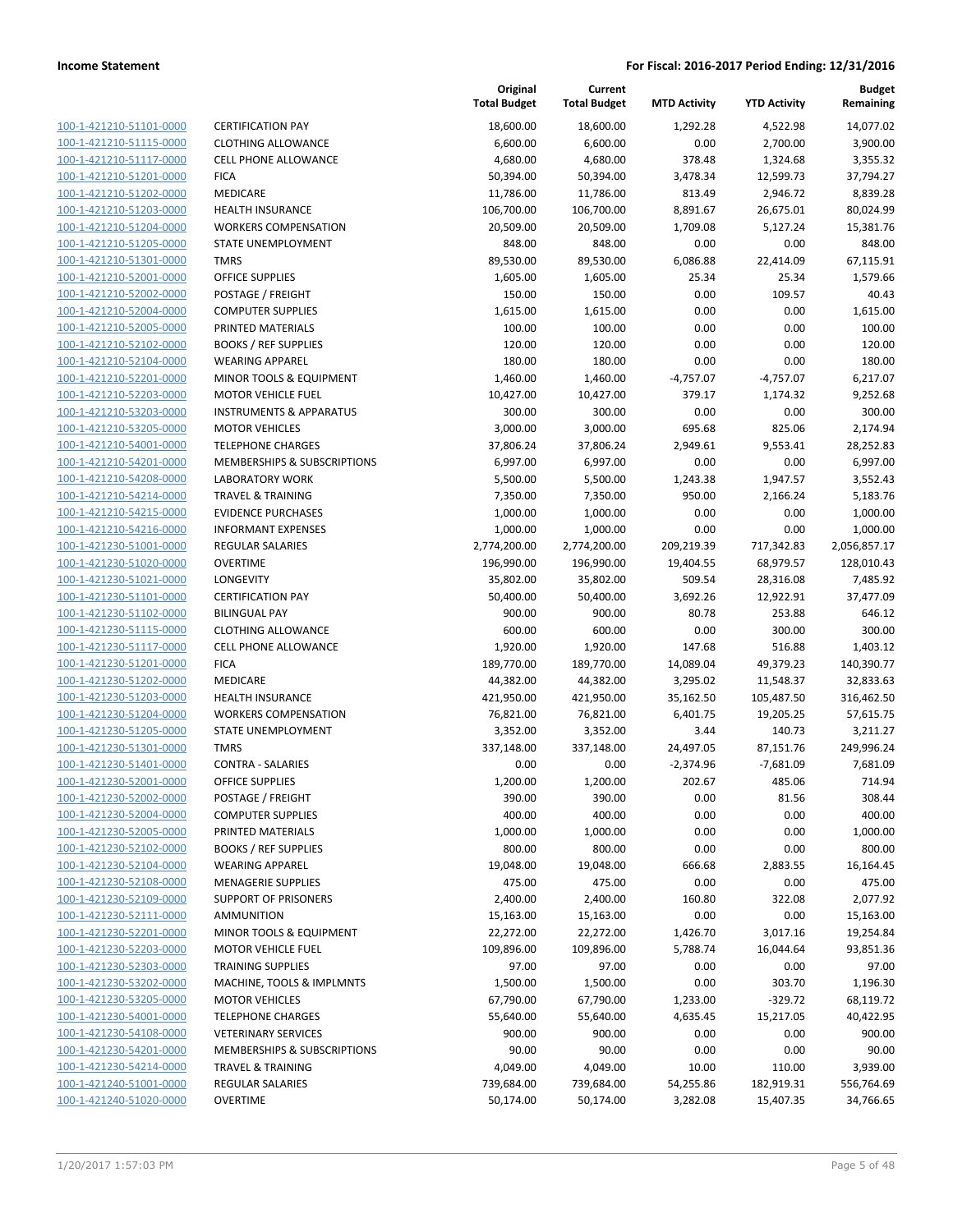| 100-1-421240-51021-0000                            |
|----------------------------------------------------|
| 100-1-421240-51101-0000                            |
| 100-1-421240-51102-0000                            |
| 100-1-421240-51117-0000                            |
| <u>100-1-421240-51201-0000</u>                     |
| 100-1-421240-51202-0000                            |
| 100-1-421240-51203-0000                            |
| 100-1-421240-51204-0000                            |
| 100-1-421240-51205-0000                            |
| <u>100-1-421240-51301-0000</u>                     |
| 100-1-421240-51302-0000                            |
| 100-1-421240-52001-0000                            |
| 100-1-421240-52002-0000                            |
| 100-1-421240-52004-0000                            |
| <u>100-1-421240-52005-0000</u>                     |
| 100-1-421240-52102-0000                            |
| 100-1-421240-52104-0000                            |
| 100-1-421240-52201-0000                            |
| 100-1-421240-52203-0000                            |
| <u>100-1-421240-52303-0000</u>                     |
| 100-1-421240-53202-0000                            |
| 100-1-421240-53205-0000                            |
| 100-1-421240-53207-0000                            |
| 100-1-421240-54001-0000                            |
| <u>100-1-421240-54101-0000</u>                     |
| 100-1-421240-54201-0000                            |
| 100-1-421240-54212-0000                            |
| 100-1-421240-54214-0000                            |
| 100-1-421240-55232-0000                            |
| 100-1-421600-52104-0000                            |
| 100-1-421600-52111-0000                            |
| 100-1-421600-52201-0000                            |
| 100-1-421600-52206-0000                            |
| 100-1-421600-53202-0000                            |
|                                                    |
| 100-1-421600-54201-0000                            |
| 100-1-421600-54214-0000<br>100-1-421600-55201-0000 |
|                                                    |
| 100-1-422100-51001-0000                            |
| 100-1-422100-51020-0000                            |
| 100-1-422100-51021-0000                            |
| 100-1-422100-51101-0000                            |
| <u>100-1-422100-51116-0000</u>                     |
| 100-1-422100-51117-0000                            |
| <u>100-1-422100-51201-0000</u>                     |
| <u>100-1-422100-51202-0000</u>                     |
| <u>100-1-422100-51203-0000</u>                     |
| <u>100-1-422100-51204-0000</u>                     |
| <u>100-1-422100-51205-0000</u>                     |
| <u>100-1-422100-51301-0000</u>                     |
| <u>100-1-422100-51302-0000</u>                     |
| <u>100-1-422100-52001-0000</u>                     |
| 100-1-422100-52002-0000                            |
| <u>100-1-422100-52102-0000</u>                     |
| <u>100-1-422100-52103-0000</u>                     |
| <u>100-1-422100-52104-0000</u>                     |
| <u>100-1-422100-53207-0000</u>                     |
| 100-1-422100-53402-0000                            |
| <u>100-1-422100-54001-0000</u>                     |
| 100-1-422100-54002-0000                            |
|                                                    |

| LONGEVITY                                 |
|-------------------------------------------|
| CERTIFICATION PAY                         |
| BILINGUAL PAY                             |
| CELL PHONE ALLOWANCE                      |
| FICA                                      |
| MEDICARE                                  |
| HEALTH INSURANCE                          |
| WORKERS COMPENSATION                      |
| STATE UNEMPLOYMENT                        |
| <b>TMRS</b>                               |
| FR&R RETIREMENT                           |
| OFFICE SUPPLIES                           |
| POSTAGE / FREIGHT                         |
| COMPUTER SUPPLIES                         |
| PRINTED MATERIALS                         |
| REFERENCE SUPPLIES                        |
| WEARING APPAREL                           |
| MINOR TOOLS & EQUIPMENT                   |
| MOTOR VEHICLE FUEL                        |
| TRAINING SUPPLIES                         |
| MACHINE, TOOLS & IMPLMNTS                 |
| MOTOR VEHICLES                            |
| RADIO/COMMUNICATIONS                      |
| <b>TELEPHONE CHARGES</b>                  |
| PROFESSIONAL SERVICES                     |
| MEMBERSHIPS & SUBSCRIPTIONS               |
| PRINTING                                  |
| TRAVEL & TRAINING                         |
| FIREARMS PROGRAM                          |
| WEARING APPAREL                           |
| AMMUNITION                                |
| MINOR TOOLS & EQUIPMENT                   |
| SPECIAL OPS EQUIPMENT                     |
| MACHINE, TOOLS & IMPLMNTS                 |
| MEMBERSHIPS & SUBSCRIPTIONS               |
| TRAVEL & TRAINING                         |
| EQUIPMENT PURCHASES                       |
| REGULAR SALARIES                          |
| OVERTIME                                  |
| LONGEVITY                                 |
| CERTIFICATION PAY                         |
| CAR ALLOWANCE                             |
| <b>CELL PHONE ALLOWANCE</b>               |
| <b>FICA</b>                               |
| MEDICARE                                  |
| HEALTH INSURANCE                          |
| WORKERS COMPENSATION                      |
| STATE UNEMPLOYMENT                        |
| <b>TMRS</b><br><b>FR&amp;R RETIREMENT</b> |
|                                           |
| OFFICE SUPPLIES<br>POSTAGE / FREIGHT      |
| REFERENCE SUPPLIES                        |
| MEETING SUPPLIES                          |
| WEARING APPAREL                           |
| RADIO/COMMUNICATIONS                      |
| BUILDING MAINTENANCE                      |
| TELEPHONE CHARGES                         |
|                                           |

|                         |                                        | Original<br><b>Total Budget</b> | Current<br><b>Total Budget</b> | <b>MTD Activity</b> | <b>YTD Activity</b> | <b>Budget</b><br>Remaining |
|-------------------------|----------------------------------------|---------------------------------|--------------------------------|---------------------|---------------------|----------------------------|
| 100-1-421240-51021-0000 | <b>LONGEVITY</b>                       | 10,356.00                       | 10,356.00                      | 132.92              | 8,070.22            | 2,285.78                   |
| 100-1-421240-51101-0000 | <b>CERTIFICATION PAY</b>               | 13,200.00                       | 13,200.00                      | 1,246.12            | 4,153.74            | 9,046.26                   |
| 100-1-421240-51102-0000 | <b>BILINGUAL PAY</b>                   | 2,100.00                        | 2,100.00                       | 103.86              | 392.36              | 1,707.64                   |
| 100-1-421240-51117-0000 | <b>CELL PHONE ALLOWANCE</b>            | 1,920.00                        | 1,920.00                       | 147.68              | 516.88              | 1,403.12                   |
| 100-1-421240-51201-0000 | <b>FICA</b>                            | 22,207.00                       | 22,207.00                      | 1,495.28            | 5,216.17            | 16,990.83                  |
| 100-1-421240-51202-0000 | MEDICARE                               | 11,853.00                       | 11,853.00                      | 839.51              | 3,028.69            | 8,824.31                   |
| 100-1-421240-51203-0000 | <b>HEALTH INSURANCE</b>                | 179,350.00                      | 179,350.00                     | 14,945.83           | 44,837.49           | 134,512.51                 |
| 100-1-421240-51204-0000 | <b>WORKERS COMPENSATION</b>            | 4,381.00                        | 4,381.00                       | 365.08              | 1,095.24            | 3,285.76                   |
| 100-1-421240-51205-0000 | STATE UNEMPLOYMENT                     | 1,503.00                        | 1,503.00                       | 52.31               | 113.74              | 1,389.26                   |
| 100-1-421240-51301-0000 | <b>TMRS</b>                            | 50,671.00                       | 50,671.00                      | 2,671.72            | 9,497.09            | 41,173.91                  |
| 100-1-421240-51302-0000 | <b>FR&amp;R RETIREMENT</b>             | 62,368.00                       | 62,368.00                      | 5,675.65            | 20,785.09           | 41,582.91                  |
| 100-1-421240-52001-0000 | <b>OFFICE SUPPLIES</b>                 | 2,247.00                        | 2,247.00                       | 34.79               | 300.76              | 1,946.24                   |
| 100-1-421240-52002-0000 | POSTAGE / FREIGHT                      | 2,500.00                        | 2,500.00                       | 0.00                | 66.00               | 2,434.00                   |
| 100-1-421240-52004-0000 | <b>COMPUTER SUPPLIES</b>               | 500.00                          | 500.00                         | 0.00                | 0.00                | 500.00                     |
| 100-1-421240-52005-0000 | PRINTED MATERIALS                      | 1,150.50                        | 1,150.50                       | 0.00                | 0.00                | 1,150.50                   |
| 100-1-421240-52102-0000 | <b>REFERENCE SUPPLIES</b>              | 3,569.35                        | 3,569.35                       | 0.00                | 0.00                | 3,569.35                   |
| 100-1-421240-52104-0000 | <b>WEARING APPAREL</b>                 | 1,800.00                        | 1,800.00                       | 0.00                | 0.00                | 1,800.00                   |
| 100-1-421240-52201-0000 | MINOR TOOLS & EQUIPMENT                | 2,200.00                        | 2,200.00                       | 190.82              | 190.82              | 2,009.18                   |
| 100-1-421240-52203-0000 | <b>MOTOR VEHICLE FUEL</b>              | 664.00                          | 664.00                         | 29.53               | 170.75              | 493.25                     |
| 100-1-421240-52303-0000 | <b>TRAINING SUPPLIES</b>               | 970.00                          | 970.00                         | 90.49               | 111.15              | 858.85                     |
| 100-1-421240-53202-0000 | MACHINE, TOOLS & IMPLMNTS              | 194.00                          | 194.00                         | 0.00                | 0.00                | 194.00                     |
| 100-1-421240-53205-0000 | <b>MOTOR VEHICLES</b>                  | 840.00                          | 840.00                         | 0.00                | 0.00                | 840.00                     |
| 100-1-421240-53207-0000 | RADIO/COMMUNICATIONS                   | 37,388.00                       | 37,388.00                      | 32,596.00           | 32,596.00           | 4,792.00                   |
| 100-1-421240-54001-0000 | <b>TELEPHONE CHARGES</b>               | 36,000.00                       | 36,000.00                      | 3,065.28            | 10,471.87           | 25,528.13                  |
| 100-1-421240-54101-0000 | PROFESSIONAL SERVICES                  | 8,316.00                        | 8,316.00                       | 4,548.00            | 4,798.00            | 3,518.00                   |
| 100-1-421240-54201-0000 | <b>MEMBERSHIPS &amp; SUBSCRIPTIONS</b> | 1,263.00                        | 1,263.00                       | 0.00                | 0.00                | 1,263.00                   |
| 100-1-421240-54212-0000 | <b>PRINTING</b>                        | 485.00                          | 485.00                         | 0.00                | 0.00                | 485.00                     |
| 100-1-421240-54214-0000 | <b>TRAVEL &amp; TRAINING</b>           | 19,769.00                       | 19,769.00                      | 785.00              | 3,673.74            | 16,095.26                  |
| 100-1-421240-55232-0000 | <b>FIREARMS PROGRAM</b>                | 9,600.00                        | 9,600.00                       | 0.00                | 0.00                | 9,600.00                   |
| 100-1-421600-52104-0000 | <b>WEARING APPAREL</b>                 | 2,924.62                        | 2,924.62                       | 1,088.57            | 1,223.57            | 1,701.05                   |
| 100-1-421600-52111-0000 | <b>AMMUNITION</b>                      | 6,500.08                        | 6,500.08                       | 0.00                | 0.00                | 6,500.08                   |
| 100-1-421600-52201-0000 | MINOR TOOLS & EQUIPMENT                | 5,718.88                        | 5,718.88                       | 105.20              | 1,222.14            | 4,496.74                   |
| 100-1-421600-52206-0000 | SPECIAL OPS EQUIPMENT                  | 5,810.19                        | 5,810.19                       | 0.00                | 0.00                | 5,810.19                   |
| 100-1-421600-53202-0000 | MACHINE, TOOLS & IMPLMNTS              | 50.00                           | 50.00                          | 0.00                | 0.00                | 50.00                      |
| 100-1-421600-54201-0000 | MEMBERSHIPS & SUBSCRIPTIONS            | 440.00                          | 440.00                         | 0.00                | 0.00                | 440.00                     |
| 100-1-421600-54214-0000 | <b>TRAVEL &amp; TRAINING</b>           | 6,400.00                        | 6,400.00                       | 19.97               | 2,171.96            | 4,228.04                   |
| 100-1-421600-55201-0000 | <b>EQUIPMENT PURCHASES</b>             | 5,340.25                        | 5,340.25                       | 2,050.00            | 6,865.37            | $-1,525.12$                |
| 100-1-422100-51001-0000 | <b>REGULAR SALARIES</b>                | 235,540.00                      | 235,540.00                     | 18,339.13           | 63,384.59           | 172,155.41                 |
| 100-1-422100-51020-0000 | <b>OVERTIME</b>                        | 1,310.00                        | 1,310.00                       | 0.00                | 0.00                | 1,310.00                   |
| 100-1-422100-51021-0000 | <b>LONGEVITY</b>                       | 3,906.00                        | 3,906.00                       | 88.62               | 2,182.17            | 1,723.83                   |
| 100-1-422100-51101-0000 | <b>CERTIFICATION PAY</b>               | 3,720.00                        | 3,720.00                       | 295.40              | 1,033.90            | 2,686.10                   |
| 100-1-422100-51116-0000 | CAR ALLOWANCE                          | 7,800.00                        | 7,800.00                       | 507.68              | 1,776.88            | 6,023.12                   |
| 100-1-422100-51117-0000 | <b>CELL PHONE ALLOWANCE</b>            | 1,920.00                        | 1,920.00                       | 120.00              | 420.00              | 1,500.00                   |
| 100-1-422100-51201-0000 | <b>FICA</b>                            | 3,008.00                        | 3,008.00                       | 211.09              | 735.33              | 2,272.67                   |
| 100-1-422100-51202-0000 | MEDICARE                               | 3,686.00                        | 3,686.00                       | 274.74              | 972.96              | 2,713.04                   |
| 100-1-422100-51203-0000 | <b>HEALTH INSURANCE</b>                | 29,100.00                       | 29,100.00                      | 2,425.00            | 7,275.00            | 21,825.00                  |
| 100-1-422100-51204-0000 | <b>WORKERS COMPENSATION</b>            | 4,178.00                        | 4,178.00                       | 348.17              | 1,044.51            | 3,133.49                   |
| 100-1-422100-51205-0000 | STATE UNEMPLOYMENT                     | 231.00                          | 231.00                         | 0.00                | 0.00                | 231.00                     |
| 100-1-422100-51301-0000 | <b>TMRS</b>                            | 5,344.00                        | 5,344.00                       | 401.16              | 1,428.05            | 3,915.95                   |
| 100-1-422100-51302-0000 | <b>FR&amp;R RETIREMENT</b>             | 34,554.00                       | 34,554.00                      | 2,610.30            | 9,200.45            | 25,353.55                  |
| 100-1-422100-52001-0000 | OFFICE SUPPLIES                        | 1,114.00                        | 1,114.00                       | 32.98               | 221.09              | 892.91                     |
| 100-1-422100-52002-0000 | POSTAGE / FREIGHT                      | 250.00                          | 250.00                         | 5.37                | 21.27               | 228.73                     |
| 100-1-422100-52102-0000 | REFERENCE SUPPLIES                     | 968.00                          | 968.00                         | 0.00                | 0.00                | 968.00                     |
| 100-1-422100-52103-0000 | <b>MEETING SUPPLIES</b>                | 964.00                          | 964.00                         | 0.00                | 0.00                | 964.00                     |
| 100-1-422100-52104-0000 | <b>WEARING APPAREL</b>                 | 1,028.00                        | 1,028.00                       | 56.91               | 79.91               | 948.09                     |
| 100-1-422100-53207-0000 | RADIO/COMMUNICATIONS                   | 3,500.00                        | 3,500.00                       | 0.00                | 200.00              | 3,300.00                   |
| 100-1-422100-53402-0000 | <b>BUILDING MAINTENANCE</b>            | 1,500.00                        | 1,500.00                       | 0.00                | 0.00                | 1,500.00                   |
| 100-1-422100-54001-0000 | <b>TELEPHONE CHARGES</b>               | 4,500.00                        | 4,500.00                       | 435.57              | 1,039.76            | 3,460.24                   |
| 100-1-422100-54002-0000 | UTILITY CHARGES                        | 5,400.00                        | 5,400.00                       | 358.11              | 1,276.03            | 4,123.97                   |
|                         |                                        |                                 |                                |                     |                     |                            |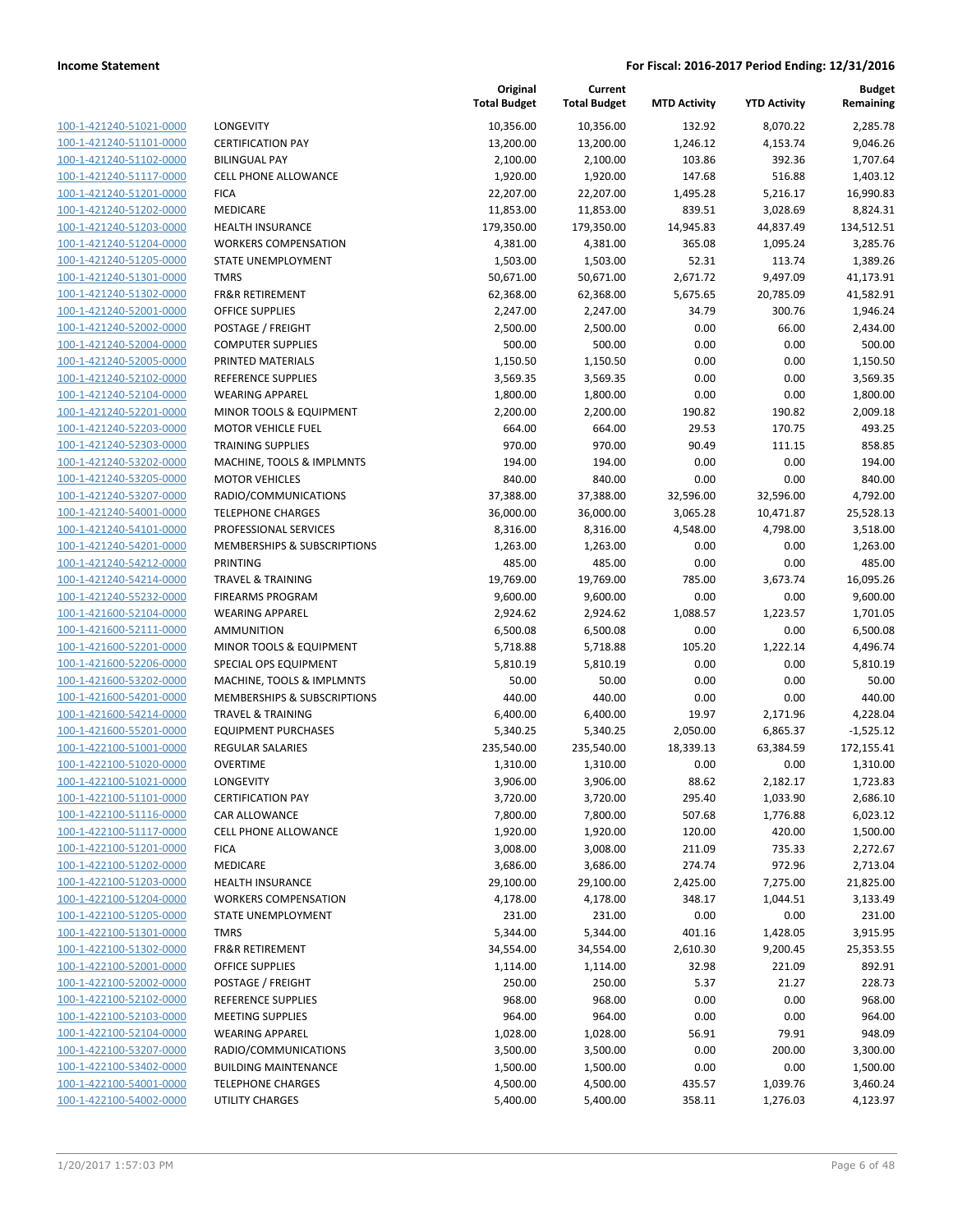|                                                    |                                                    | Original<br><b>Total Budget</b> | Current<br><b>Total Budget</b> | <b>MTD Activity</b> | <b>YTD Activity</b> | <b>Budget</b><br>Remaining |
|----------------------------------------------------|----------------------------------------------------|---------------------------------|--------------------------------|---------------------|---------------------|----------------------------|
| 100-1-422100-54101-0000                            | PROFESSIONAL SERVICES                              | 5,200.00                        | 5,200.00                       | 0.00                | 3,605.00            | 1,595.00                   |
| 100-1-422100-54201-0000                            | <b>MEMBERSHIPS &amp; SUBSCRIPTIONS</b>             | 7,175.00                        | 7,175.00                       | 150.00              | 3,910.00            | 3,265.00                   |
| 100-1-422100-54214-0000                            | <b>TRAVEL &amp; TRAINING</b>                       | 5,200.00                        | 5,200.00                       | 0.00                | 0.00                | 5,200.00                   |
| 100-1-422200-51001-0000                            | <b>REGULAR SALARIES</b>                            | 2,828,930.00                    | 2,828,930.00                   | 215,030.25          | 735,622.53          | 2,093,307.47               |
| 100-1-422200-51020-0000                            | <b>OVERTIME</b>                                    | 343,047.00                      | 343,047.00                     | 25,209.27           | 95,453.96           | 247,593.04                 |
| 100-1-422200-51021-0000                            | LONGEVITY                                          | 39,666.00                       | 39,666.00                      | 216.00              | 36,084.00           | 3,582.00                   |
| 100-1-422200-51101-0000                            | <b>CERTIFICATION PAY</b>                           | 61,440.00                       | 61,440.00                      | 4,800.10            | 16,763.43           | 44,676.57                  |
| 100-1-422200-51102-0000                            | <b>BILINGUAL PAY</b>                               | 600.00                          | 600.00                         | 46.16               | 161.56              | 438.44                     |
| 100-1-422200-51117-0000                            | <b>CELL PHONE ALLOWANCE</b>                        | 1,560.00                        | 1,560.00                       | 119.06              | 416.71              | 1,143.29                   |
| 100-1-422200-51202-0000                            | MEDICARE                                           | 47,491.00                       | 47,491.00                      | 3,544.76            | 12,776.84           | 34,714.16                  |
| 100-1-422200-51203-0000                            | <b>HEALTH INSURANCE</b>                            | 465,600.00                      | 465,600.00                     | 38,800.00           | 116,400.00          | 349,200.00                 |
| 100-1-422200-51204-0000                            | <b>WORKERS COMPENSATION</b>                        | 64,321.00                       | 64,321.00                      | 5,360.08            | 16,080.24           | 48,240.76                  |
| 100-1-422200-51205-0000                            | STATE UNEMPLOYMENT                                 | 3,699.00                        | 3,699.00                       | 0.00                | 0.00                | 3,699.00                   |
| 100-1-422200-51302-0000                            | <b>FR&amp;R RETIREMENT</b>                         | 550,241.00                      | 550,241.00                     | 41,230.67           | 147,413.90          | 402,827.10                 |
| 100-1-422200-52001-0000                            | <b>OFFICE SUPPLIES</b>                             | 998.00                          | 998.00                         | 0.00                | 0.00                | 998.00                     |
| 100-1-422200-52101-0000                            | <b>JANITORIAL SUPPLIES</b>                         | 5,800.00                        | 5,800.00                       | 59.95               | 936.02              | 4,863.98                   |
| 100-1-422200-52104-0000                            | <b>WEARING APPAREL</b>                             | 20,600.00                       | 20,600.00                      | 848.58              | 1,999.23            | 18,600.77                  |
| 100-1-422200-52201-0000                            | MINOR TOOLS & EQUIPMENT                            | 12,450.00                       | 12,450.00                      | 2,849.59            | 5,823.33            | 6,626.67                   |
| 100-1-422200-52203-0000                            | <b>MOTOR VEHICLE FUEL</b>                          | 30,000.00                       | 30,000.00                      | 1,800.38            | 4,708.34            | 25,291.66                  |
| 100-1-422200-52205-0000                            | FIRST RESPONDER SUPPLIES                           | 19,400.00                       | 19,400.00                      | 536.20              | 2,561.01            | 16,838.99                  |
| 100-1-422200-52207-0000<br>100-1-422200-52306-0000 | <b>BUNKER GEAR</b><br><b>HAZMAT SUPPLIES</b>       | 35,250.00                       | 35,250.00                      | 1,515.99<br>0.00    | 20,610.47<br>0.00   | 14,639.53<br>10,300.00     |
| 100-1-422200-53202-0000                            | MACHINE, TOOLS & IMPLMNTS                          | 10,300.00<br>1,800.00           | 10,300.00<br>1,800.00          | 0.00                | 0.00                | 1,800.00                   |
| 100-1-422200-53205-0000                            | <b>MOTOR VEHICLES</b>                              | 55,000.00                       | 55,000.00                      | 2,525.36            | 4,182.87            | 50,817.13                  |
| 100-1-422200-53208-0000                            | FIRE HOSE/NOZZLES                                  | 5,750.00                        | 5,750.00                       | 0.00                | 884.30              | 4,865.70                   |
| 100-1-422200-53213-0000                            | <b>SCBA MAINTENANCE</b>                            | 4,500.00                        | 4,500.00                       | 0.00                | 0.00                | 4,500.00                   |
| 100-1-422200-53402-0000                            | <b>BUILDING MAINTENANCE</b>                        | 1,650.00                        | 1,650.00                       | 449.05              | 449.05              | 1,200.95                   |
| 100-1-422200-54001-0000                            | <b>TELEPHONE CHARGES</b>                           | 5,000.00                        | 5,000.00                       | 596.54              | 1,786.39            | 3,213.61                   |
| 100-1-422200-54002-0000                            | <b>UTILITY CHARGES</b>                             | 50,000.00                       | 50,000.00                      | 4,178.42            | 11,104.56           | 38,895.44                  |
| 100-1-422200-54109-0000                            | INSPECTIONS/TESTING                                | 9,780.00                        | 9,780.00                       | 498.75              | 498.75              | 9,281.25                   |
| 100-1-422200-54214-0000                            | <b>TRAVEL &amp; TRAINING</b>                       | 20,150.00                       | 20,150.00                      | 847.36              | 1,557.36            | 18,592.64                  |
| 100-1-422200-54908-0000                            | LEASE PURCHASE PAYMENTS                            | 65,037.00                       | 65,037.00                      | 0.00                | 0.00                | 65,037.00                  |
| 100-1-422200-55203-0000                            | <b>FURNITURE/OFFICE EQUIP</b>                      | 1,860.00                        | 1,860.00                       | 0.00                | 0.00                | 1,860.00                   |
| 100-1-422200-55207-0000                            | RADIO COMMUNICATION EQUIP                          | 4,200.00                        | 4,200.00                       | 462.00              | 462.00              | 3,738.00                   |
| 100-1-422300-51001-0000                            | <b>REGULAR SALARIES</b>                            | 80,619.00                       | 80,619.00                      | 7,488.00            | 25,406.93           | 55,212.07                  |
| 100-1-422300-51020-0000                            | <b>OVERTIME</b>                                    | 17,556.00                       | 17,556.00                      | 596.25              | 2,100.15            | 15,455.85                  |
| 100-1-422300-51021-0000                            | LONGEVITY                                          | 1,272.00                        | 1,272.00                       | 0.00                | 1,266.00            | 6.00                       |
| 100-1-422300-51101-0000                            | <b>CERTIFICATION PAY</b>                           | 1,920.00                        | 1,920.00                       | 147.70              | 516.95              | 1,403.05                   |
| 100-1-422300-51117-0000                            | <b>CELL PHONE ALLOWANCE</b>                        | 600.00                          | 600.00                         | 46.16               | 161.56              | 438.44                     |
| 100-1-422300-51201-0000                            | <b>FICA</b>                                        | 6,322.00                        | 6,322.00                       | 0.00                | 0.00                | 6,322.00                   |
| 100-1-422300-51202-0000                            | MEDICARE                                           | 1,479.00                        | 1,479.00                       | 119.85              | 423.70              | 1,055.30                   |
| 100-1-422300-51203-0000                            | <b>HEALTH INSURANCE</b>                            | 9,700.00                        | 9,700.00                       | 808.33              | 2,424.99            | 7,275.01                   |
| 100-1-422300-51204-0000                            | <b>WORKERS COMPENSATION</b>                        | 2,002.00                        | 2,002.00                       | 166.83              | 500.49              | 1,501.51                   |
| 100-1-422300-51205-0000                            | STATE UNEMPLOYMENT                                 | 77.00                           | 77.00                          | 0.00                | 0.00                | 77.00                      |
| 100-1-422300-51302-0000                            | <b>FR&amp;R RETIREMENT</b>                         | 17,130.00                       | 17,130.00                      | 1,390.72            | 4,906.69            | 12,223.31                  |
| 100-1-422300-51401-0000                            | <b>CONTRA - SALARIES</b><br><b>OFFICE SUPPLIES</b> | 0.00                            | 0.00                           | $-424.62$           | $-1,486.17$         | 1,486.17                   |
| 100-1-422300-52001-0000                            |                                                    | 621.00                          | 621.00                         | 107.55              | 107.55              | 513.45                     |
| 100-1-422300-52002-0000<br>100-1-422300-52005-0000 | POSTAGE / FREIGHT<br>PRINTED MATERIALS             | 100.00                          | 100.00                         | 0.00                | 0.00                | 100.00                     |
| 100-1-422300-52104-0000                            | <b>WEARING APPAREL</b>                             | 424.00<br>573.00                | 424.00<br>573.00               | 0.00<br>0.00        | 0.00<br>0.00        | 424.00<br>573.00           |
| 100-1-422300-52201-0000                            | MINOR TOOLS & EQUIPMENT                            | 1,957.99                        | 1,957.99                       | 116.88              | 287.69              | 1,670.30                   |
| 100-1-422300-52203-0000                            | <b>MOTOR VEHICLE FUEL</b>                          | 2,000.00                        | 2,000.00                       | 131.69              | 240.53              | 1,759.47                   |
| 100-1-422300-52304-0000                            | FIRE PREVENTION SUPPLIES                           | 9,623.00                        | 9,623.00                       | 275.31              | 1,063.78            | 8,559.22                   |
| 100-1-422300-53205-0000                            | <b>MOTOR VEHICLES</b>                              | 600.00                          | 600.00                         | 0.00                | 0.00                | 600.00                     |
| 100-1-422300-54001-0000                            | <b>TELEPHONE CHARGES</b>                           | 1,000.00                        | 1,000.00                       | 30.64               | 91.76               | 908.24                     |
| 100-1-422300-54201-0000                            | <b>MEMBERSHIPS &amp; SUBSCRIPTIONS</b>             | 1,825.00                        | 1,825.00                       | 0.00                | 0.00                | 1,825.00                   |
| 100-1-422300-54208-0000                            | <b>LABORATORY WORK</b>                             | 600.00                          | 600.00                         | 0.00                | 440.00              | 160.00                     |
| 100-1-422300-54210-0000                            | PHOTO PROCESSING                                   | 100.00                          | 100.00                         | 0.00                | 0.00                | 100.00                     |
| 100-1-422300-54214-0000                            | <b>TRAVEL &amp; TRAINING</b>                       | 4,020.00                        | 4,020.00                       | 157.31              | 1,354.31            | 2,665.69                   |
|                                                    |                                                    |                                 |                                |                     |                     |                            |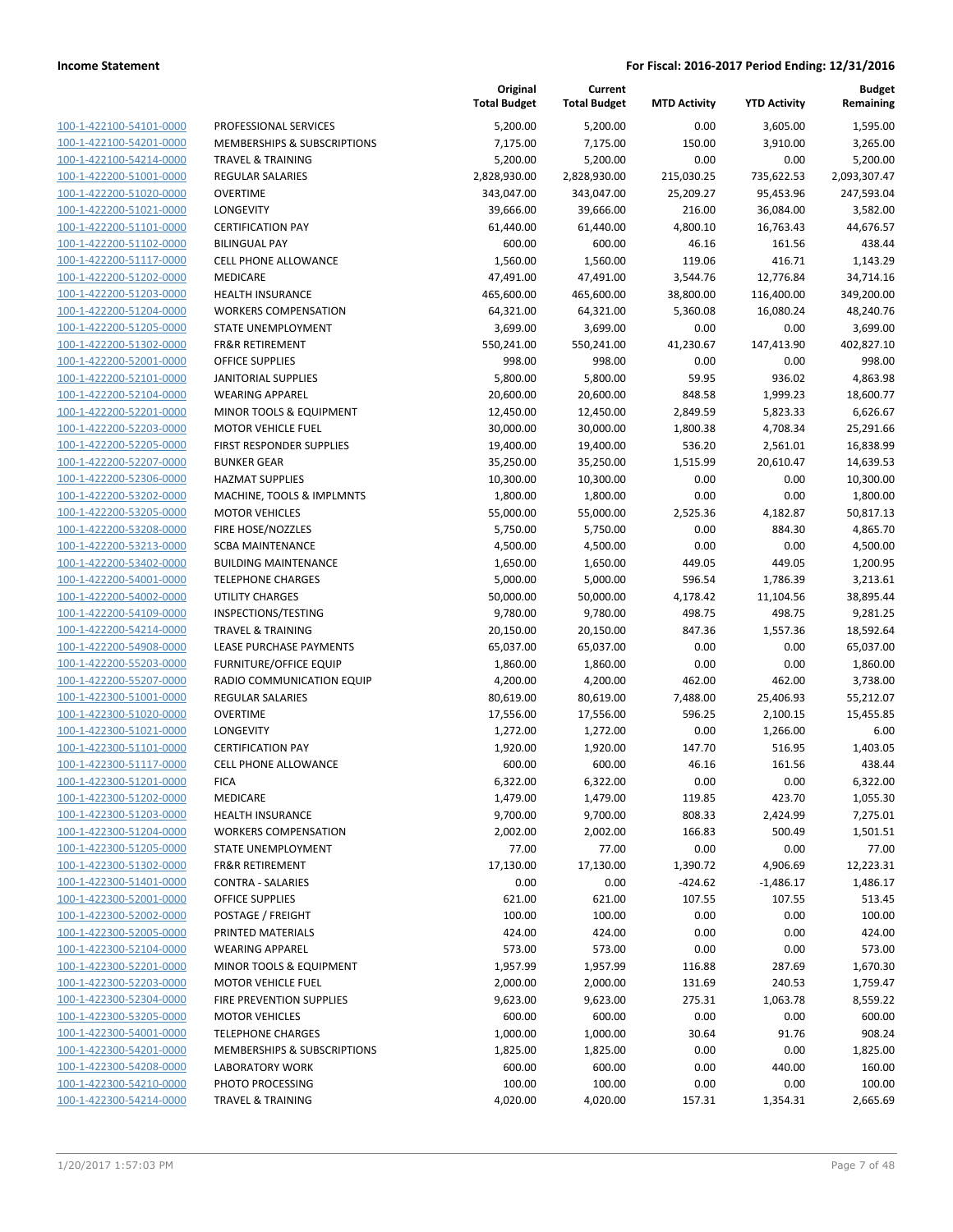|                         |                                        | Original<br><b>Total Budget</b> | Current<br><b>Total Budget</b> | <b>MTD Activity</b> | <b>YTD Activity</b> | <b>Budget</b><br>Remaining |
|-------------------------|----------------------------------------|---------------------------------|--------------------------------|---------------------|---------------------|----------------------------|
| 100-1-422300-54217-0000 | <b>AWARDS PROGRAM</b>                  | 320.00                          | 320.00                         | 0.00                | 0.00                | 320.00                     |
| 100-1-422400-53209-0000 | HARDWARE/SOFTWARE                      | 10,000.00                       | 10,000.00                      | 0.00                | 10,000.00           | 0.00                       |
| 100-1-422400-54001-0000 | <b>TELEPHONE CHARGES</b>               | 4,630.00                        | 4,630.00                       | 304.50              | 911.12              | 3,718.88                   |
| 100-1-431100-51001-0000 | <b>REGULAR SALARIES</b>                | 127,020.00                      | 127,020.00                     | 10,322.62           | 36,096.54           | 90,923.46                  |
| 100-1-431100-51021-0000 | LONGEVITY                              | 258.00                          | 258.00                         | 0.00                | 390.00              | $-132.00$                  |
| 100-1-431100-51116-0000 | CAR ALLOWANCE                          | 4,200.00                        | 4,200.00                       | 323.08              | 1,130.78            | 3,069.22                   |
| 100-1-431100-51117-0000 | SALARIES / CELL PHONE ALLOWANCE        | 0.00                            | 0.00                           | 32.30               | 96.90               | $-96.90$                   |
| 100-1-431100-51201-0000 | <b>FICA</b>                            | 8,732.00                        | 8,732.00                       | 658.93              | 2,325.21            | 6,406.79                   |
| 100-1-431100-51202-0000 | <b>MEDICARE</b>                        | 1,906.00                        | 1,906.00                       | 154.10              | 543.81              | 1,362.19                   |
| 100-1-431100-51203-0000 | <b>HEALTH INSURANCE</b>                | 19,400.00                       | 19,400.00                      | 1,616.66            | 4,849.98            | 14,550.02                  |
| 100-1-431100-51204-0000 | <b>WORKERS COMPENSATION</b>            | 360.00                          | 360.00                         | 30.00               | 90.00               | 270.00                     |
| 100-1-431100-51205-0000 | STATE UNEMPLOYMENT                     | 154.00                          | 154.00                         | 49.28               | 135.67              | 18.33                      |
| 100-1-431100-51301-0000 | <b>TMRS</b>                            | 14,482.00                       | 14,482.00                      | 1,022.11            | 3,479.31            | 11,002.69                  |
| 100-1-431100-52001-0000 | <b>OFFICE SUPPLIES</b>                 | 600.00                          | 600.00                         | 0.00                | 75.30               | 524.70                     |
| 100-1-431100-52002-0000 | POSTAGE / FREIGHT                      | 200.00                          | 200.00                         | 0.00                | 0.00                | 200.00                     |
| 100-1-431100-52203-0000 | <b>MOTOR VEHICLE FUEL</b>              | 343.00                          | 343.00                         | 0.00                | 29.53               | 313.47                     |
| 100-1-431100-53201-0000 | FURNITURE & OFFICE EQUIPMENT           | 150.00                          | 150.00                         | 0.00                | 0.00                | 150.00                     |
| 100-1-431100-53205-0000 | <b>MOTOR VEHICLES</b>                  | 400.00                          | 400.00                         | $-288.05$           | $-288.05$           | 688.05                     |
| 100-1-431100-53207-0000 | RADIO/COMMUNICATIONS                   | 800.00                          | 800.00                         | 0.00                | 0.00                | 800.00                     |
| 100-1-431100-54001-0000 | <b>TELEPHONE CHARGES</b>               | 5,000.00                        | 5,000.00                       | 198.72              | 560.34              | 4,439.66                   |
| 100-1-431100-54002-0000 | UTILITY CHARGES                        | 2,000.00                        | 2,000.00                       | 151.73              | 175.48              | 1,824.52                   |
| 100-1-431100-54101-0000 | PROFESSIONAL SERVICES                  | 1,000.00                        | 1,000.00                       | 0.00                | 0.00                | 1,000.00                   |
| 100-1-431100-54201-0000 | <b>MEMBERSHIPS &amp; SUBSCRIPTIONS</b> | 600.00                          | 600.00                         | 45.00               | 227.29              | 372.71                     |
| 100-1-431100-54214-0000 | <b>TRAVEL &amp; TRAINING</b>           | 1,500.00                        | 1,500.00                       | 0.00                | 350.00              | 1,150.00                   |
| 100-1-431200-51001-0000 | <b>REGULAR SALARIES</b>                | 348,473.00                      | 348,473.00                     | 40,261.68           | 98,592.05           | 249,880.95                 |
| 100-1-431200-51020-0000 | <b>OVERTIME</b>                        | 28,497.00                       | 28,497.00                      | 937.01              | 2,003.03            | 26,493.97                  |
| 100-1-431200-51021-0000 | LONGEVITY                              | 6,378.00                        | 6,378.00                       | 0.00                | 5,718.00            | 660.00                     |
| 100-1-431200-51117-0000 | <b>CELL PHONE ALLOWANCE</b>            | 864.00                          | 864.00                         | 66.44               | 232.54              | 631.46                     |
| 100-1-431200-51201-0000 | <b>FICA</b>                            | 23,821.00                       | 23,821.00                      | 2,513.24            | 6,403.38            | 17,417.62                  |
| 100-1-431200-51202-0000 | MEDICARE                               | 5,571.00                        | 5,571.00                       | 587.78              | 1,497.58            | 4,073.42                   |
| 100-1-431200-51203-0000 | <b>HEALTH INSURANCE</b>                | 106,700.00                      | 106,700.00                     | 8,891.67            | 26,675.01           | 80,024.99                  |
| 100-1-431200-51204-0000 | <b>WORKERS COMPENSATION</b>            | 19,082.00                       | 19,082.00                      | 1,590.17            | 4,770.51            | 14,311.49                  |
| 100-1-431200-51205-0000 | STATE UNEMPLOYMENT                     | 848.00                          | 848.00                         | 0.00                | 72.54               | 775.46                     |
| 100-1-431200-51301-0000 | <b>TMRS</b>                            | 42,321.00                       | 42,321.00                      | 4,341.08            | 11,255.27           | 31,065.73                  |
| 100-1-431200-51401-0000 | <b>CONTRA - SALARIES</b>               | 0.00                            | 0.00                           | 0.00                | $-157.50$           | 157.50                     |
| 100-1-431200-52001-0000 | OFFICE SUPPLIES                        | 350.00                          | 350.00                         | 0.00                | 334.49              | 15.51                      |
| 100-1-431200-52002-0000 | POSTAGE / FREIGHT                      | 20.00                           | 20.00                          | 0.00                | 0.83                | 19.17                      |
| 100-1-431200-52103-0000 | <b>MEETING SUPPLIES</b>                | 200.00                          | 200.00                         | 0.00                | 0.00                | 200.00                     |
| 100-1-431200-52104-0000 | <b>WEARING APPAREL</b>                 | 10,000.00                       | 10,000.00                      | 666.62              | 2,211.66            | 7,788.34                   |
| 100-1-431200-52106-0000 | <b>CHEMICAL SUPPLIES</b>               | 2,000.00                        | 2,000.00                       | 0.00                | 0.00                | 2,000.00                   |
| 100-1-431200-52107-0000 | <b>BOTANICAL SUPPLIES</b>              | 250.00                          | 250.00                         | 0.00                | 0.00                | 250.00                     |
| 100-1-431200-52201-0000 | MINOR TOOLS & EQUIPMENT                | 6,000.00                        | 6,000.00                       | 12.96               | 195.05              | 5,804.95                   |
| 100-1-431200-52203-0000 | <b>MOTOR VEHICLE FUEL</b>              | 43,000.00                       | 43,000.00                      | 1,226.03            | 4,491.44            | 38,508.56                  |
| 100-1-431200-52302-0000 | <b>MEDICAL SUPPLIES</b>                | 150.00                          | 150.00                         | 0.00                | 0.00                | 150.00                     |
| 100-1-431200-52303-0000 | <b>TRAINING SUPPLIES</b>               | 200.00                          | 200.00                         | 0.00                | 0.00                | 200.00                     |
| 100-1-431200-53202-0000 | MACHINE, TOOLS & IMPLMNTS              | 3,000.00                        | 3,000.00                       | 0.00                | 225.16              | 2,774.84                   |
| 100-1-431200-53205-0000 | <b>MOTOR VEHICLES</b>                  | 45,000.00                       | 45,000.00                      | 4,772.85            | 5,909.95            | 39,090.05                  |
| 100-1-431200-53207-0000 | RADIO/COMMUNICATIONS                   | 1,700.00                        | 1,700.00                       | 0.00                | 0.00                | 1,700.00                   |
| 100-1-431200-53301-0000 | SIDEWALKS, CURBS, & GUTTERS            | 12,000.00                       | 12,000.00                      | 707.00              | 707.00              | 11,293.00                  |
| 100-1-431200-53303-0000 | MAINT - STREET / ALLEY/APRN/RNWY       | 111,000.00                      | 111,000.00                     | 3,845.05            | 8,130.67            | 102,869.33                 |
| 100-1-431200-53305-0000 | <b>BRIDGES &amp; CULVERTS</b>          | 5,500.00                        | 5,500.00                       | 0.00                | 0.00                | 5,500.00                   |
| 100-1-431200-53308-0000 | <b>STORM SEWERS</b>                    | 4,000.00                        | 4,000.00                       | 0.00                | 0.00                | 4,000.00                   |
| 100-1-431200-54001-0000 | <b>TELEPHONE CHARGES</b>               | 1,975.00                        | 1,975.00                       | 181.58              | 523.90              | 1,451.10                   |
| 100-1-431200-54002-0000 | UTILITY CHARGES                        | 8,700.00                        | 8,700.00                       | 253.25              | 842.82              | 7,857.18                   |
| 100-1-431200-54201-0000 | <b>MEMBERSHIPS &amp; SUBSCRIPTIONS</b> | 300.00                          | 300.00                         | 0.00                | 0.00                | 300.00                     |
| 100-1-431200-54214-0000 | <b>TRAVEL &amp; TRAINING</b>           | 100.00                          | 100.00                         | 0.00                | 40.00               | 60.00                      |
| 100-1-431600-51001-0000 | REGULAR SALARIES                       | 67,488.00                       | 67,488.00                      | 5,190.40            | 18,115.45           | 49,372.55                  |
| 100-1-431600-51020-0000 | <b>OVERTIME</b>                        | 2,440.00                        | 2,440.00                       | 137.37              | 1,144.77            | 1,295.23                   |
| 100-1-431600-51021-0000 | LONGEVITY                              | 2,040.00                        | 2,040.00                       | 0.00                | 2,028.00            | 12.00                      |
|                         |                                        |                                 |                                |                     |                     |                            |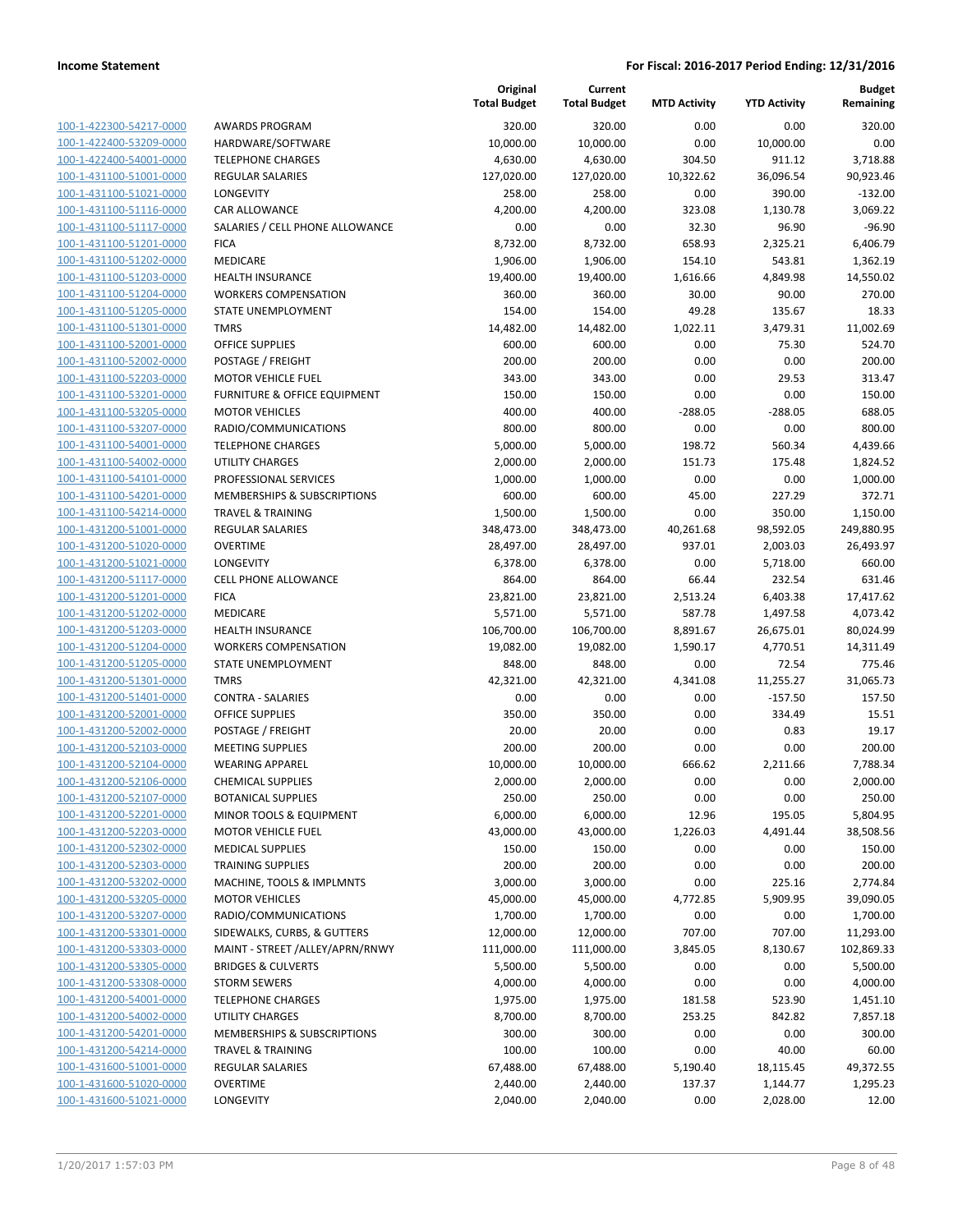| 100-1-431600-51101-0000                            |
|----------------------------------------------------|
| 100-1-431600-51201-0000                            |
| 100-1-431600-51202-0000                            |
| 100-1-431600-51203-0000                            |
| 100-1-431600-51204-0000                            |
| -431600-51205-0000<br>$100 - 1$                    |
| 100-1-431600-51301-0000                            |
| 100-1-431600-52001-0000                            |
| <u>100-1-431600-52104-0000</u>                     |
| 100-1-431600-52106-0000                            |
| $100 - 1$<br>-431600-52201-0000                    |
| 100-1-431600-52203-0000                            |
| 100-1-431600-53202-0000                            |
| 100-1-431600-53205-0000                            |
| 100-1-431600-53207-0000                            |
| $100 - 1$<br>-431600-53303-0000                    |
| 100-1-431600-54001-0000                            |
| 100-1-431600-54002-0000                            |
| 100-1-431600-54214-0000                            |
| 100-1-431700-51001-0000                            |
| -431700-51020-0000<br>$100 - 1$                    |
| 100-1-431700-51021-0000                            |
| 100-1-431700-51117-0000                            |
| 100-1-431700-51201-0000                            |
| 100-1-431700-51202-0000                            |
| -431700-51203-0000<br>$100 - 1$                    |
| 100-1-431700-51204-0000                            |
| 100-1-431700-51205-0000                            |
| <u>100-1-431700-51301-0000</u>                     |
| 100-1-431700-52001-0000                            |
| -431700-52002-0000<br>$100 - 1$                    |
| 100-1-431700-52104-0000                            |
| 100-1-431700-52201-0000                            |
| <u>100-1-431700-52203-0000</u>                     |
| 100-1-431700-52303-0000                            |
| -431700-53201-0000<br>$100 - 1$                    |
| 100-1-431700-53205-0000                            |
| 100-1-431700-53207-0000                            |
| 100-1-431700-54001-0000                            |
| 100-1-431700-54002-0000                            |
| -431700-54201-0000<br>$100 - 1$                    |
| <u>100-1-431700-54212-0000</u>                     |
| 100-1-431700-54214-0000                            |
| <u>100-1-431700-54410-0000</u>                     |
| 100-1-441100-51001-0000                            |
| 100-1-441100-51020-0000                            |
| 100-1-441100-51021-0000                            |
| 100-1-441100-51102-0000                            |
|                                                    |
| <u>100-1-441100-51201-0000</u>                     |
| 100-1-441100-51202-0000<br>100-1-441100-51203-0000 |
|                                                    |
| 100-1-441100-51204-0000                            |
| 100-1-441100-51205-0000                            |
| <u>100-1-441100-51301-0000</u>                     |
| 100-1-441100-52001-0000                            |
| <u>100-1-441100-52002-0000</u>                     |
| 100-1-441100-52005-0000                            |
| 100-1-441100-53207-0000                            |
| <u>100-1-441100-54001-0000</u>                     |

|                         |                                 | Original<br><b>Total Budget</b> | Current<br><b>Total Budget</b> | <b>MTD Activity</b> | <b>YTD Activity</b> | <b>Budget</b><br>Remaining |
|-------------------------|---------------------------------|---------------------------------|--------------------------------|---------------------|---------------------|----------------------------|
| 100-1-431600-51101-0000 | <b>CERTIFICATION PAY</b>        | 600.00                          | 600.00                         | 46.16               | 161.56              | 438.44                     |
| 100-1-431600-51201-0000 | <b>FICA</b>                     | 4,499.00                        | 4,499.00                       | 328.86              | 1,313.83            | 3,185.17                   |
| 100-1-431600-51202-0000 | MEDICARE                        | 1,052.00                        | 1,052.00                       | 76.91               | 307.27              | 744.73                     |
| 100-1-431600-51203-0000 | <b>HEALTH INSURANCE</b>         | 19,400.00                       | 19,400.00                      | 1,616.66            | 4,849.98            | 14,550.02                  |
| 100-1-431600-51204-0000 | <b>WORKERS COMPENSATION</b>     | 4,650.00                        | 4,650.00                       | 387.50              | 1,162.50            | 3,487.50                   |
| 100-1-431600-51205-0000 | STATE UNEMPLOYMENT              | 154.00                          | 154.00                         | 0.00                | 0.00                | 154.00                     |
| 100-1-431600-51301-0000 | <b>TMRS</b>                     | 7,993.00                        | 7,993.00                       | 565.33              | 2,256.52            | 5,736.48                   |
| 100-1-431600-52001-0000 | <b>OFFICE SUPPLIES</b>          | 200.00                          | 200.00                         | 0.00                | 77.99               | 122.01                     |
| 100-1-431600-52104-0000 | <b>WEARING APPAREL</b>          | 1,800.00                        | 1,800.00                       | 149.58              | 616.19              | 1,183.81                   |
| 100-1-431600-52106-0000 | <b>CHEMICAL SUPPLIES</b>        | 300.00                          | 300.00                         | 0.00                | 0.00                | 300.00                     |
| 100-1-431600-52201-0000 | MINOR TOOLS & EQUIPMENT         | 2,000.00                        | 2,000.00                       | 35.96               | 114.68              | 1,885.32                   |
| 100-1-431600-52203-0000 | <b>MOTOR VEHICLE FUEL</b>       | 5,400.00                        | 5,400.00                       | 243.71              | 711.41              | 4,688.59                   |
| 100-1-431600-53202-0000 | MACHINE, TOOLS & IMPLMNTS       | 400.00                          | 400.00                         | 0.00                | 0.00                | 400.00                     |
| 100-1-431600-53205-0000 | <b>MOTOR VEHICLES</b>           | 2,628.00                        | 2,628.00                       | 284.23              | 284.23              | 2,343.77                   |
| 100-1-431600-53207-0000 | RADIO/COMMUNICATIONS            | 500.00                          | 500.00                         | 0.00                | 0.00                | 500.00                     |
| 100-1-431600-53303-0000 | MAINT - STREET /ALLEY/APRN/RNWY | 22,000.00                       | 22,000.00                      | 756.89              | 2,158.82            | 19,841.18                  |
| 100-1-431600-54001-0000 | <b>TELEPHONE CHARGES</b>        | 1,350.00                        | 1,350.00                       | 76.28               | 228.52              | 1,121.48                   |
| 100-1-431600-54002-0000 | <b>UTILITY CHARGES</b>          | 323,436.00                      | 323,436.00                     | 24,643.11           | 74,831.50           | 248,604.50                 |
| 100-1-431600-54214-0000 | <b>TRAVEL &amp; TRAINING</b>    | 100.00                          | 100.00                         | 0.00                | 40.00               | 60.00                      |
| 100-1-431700-51001-0000 | <b>REGULAR SALARIES</b>         | 104,022.00                      | 104,022.00                     | 11,012.63           | 32,443.66           | 71,578.34                  |
| 100-1-431700-51020-0000 | <b>OVERTIME</b>                 | 323.00                          | 323.00                         | 0.00                | 0.00                | 323.00                     |
| 100-1-431700-51021-0000 | LONGEVITY                       | 1,386.00                        | 1,386.00                       | 0.00                | 1,374.00            | 12.00                      |
| 100-1-431700-51117-0000 | <b>CELL PHONE ALLOWANCE</b>     | 432.00                          | 432.00                         | 65.52               | 162.88              | 269.12                     |
| 100-1-431700-51201-0000 | <b>FICA</b>                     | 6,582.00                        | 6,582.00                       | 668.48              | 1,996.52            | 4,585.48                   |
| 100-1-431700-51202-0000 | <b>MEDICARE</b>                 | 1,539.00                        | 1,539.00                       | 156.34              | 466.94              | 1,072.06                   |
| 100-1-431700-51203-0000 | <b>HEALTH INSURANCE</b>         | 19,400.00                       | 19,400.00                      | 1,616.66            | 4,849.98            | 14,550.02                  |
| 100-1-431700-51204-0000 | <b>WORKERS COMPENSATION</b>     | 658.00                          | 658.00                         | 54.83               | 164.49              | 493.51                     |
| 100-1-431700-51205-0000 | STATE UNEMPLOYMENT              | 154.00                          | 154.00                         | 0.00                | 0.00                | 154.00                     |
| 100-1-431700-51301-0000 | <b>TMRS</b>                     | 11,694.00                       | 11,694.00                      | 1,165.42            | 3,574.74            | 8,119.26                   |
| 100-1-431700-52001-0000 | <b>OFFICE SUPPLIES</b>          | 800.00                          | 800.00                         | 0.00                | 0.00                | 800.00                     |
| 100-1-431700-52002-0000 | POSTAGE / FREIGHT               | 100.00                          | 100.00                         | 78.16               | 78.16               | 21.84                      |
| 100-1-431700-52104-0000 | <b>WEARING APPAREL</b>          | 800.00                          | 800.00                         | 79.65               | 79.65               | 720.35                     |
| 100-1-431700-52201-0000 | MINOR TOOLS & EQUIPMENT         | 500.00                          | 500.00                         | 0.00                | 0.00                | 500.00                     |
| 100-1-431700-52203-0000 | <b>MOTOR VEHICLE FUEL</b>       | 3,240.00                        | 3,240.00                       | 158.91              | 292.21              | 2,947.79                   |
| 100-1-431700-52303-0000 | <b>TRAINING SUPPLIES</b>        | 100.00                          | 100.00                         | 0.00                | 0.00                | 100.00                     |
| 100-1-431700-53201-0000 | FURNITURE & OFFICE EQUIPMENT    | 800.00                          | 800.00                         | 0.00                | 0.00                | 800.00                     |
| 100-1-431700-53205-0000 | <b>MOTOR VEHICLES</b>           | 1,100.00                        | 1,100.00                       | 0.00                | 0.00                | 1,100.00                   |
| 100-1-431700-53207-0000 | RADIO/COMMUNICATIONS            | 100.00                          | 100.00                         | 0.00                | 0.00                | 100.00                     |
| 100-1-431700-54001-0000 | <b>TELEPHONE CHARGES</b>        | 1,440.00                        | 1,440.00                       | 111.92              | 315.28              | 1,124.72                   |
| 100-1-431700-54002-0000 | UTILITY CHARGES                 | 1,000.00                        | 1,000.00                       | 151.74              | 175.49              | 824.51                     |
| 100-1-431700-54201-0000 | MEMBERSHIPS & SUBSCRIPTIONS     | 600.00                          | 600.00                         | 224.00              | 224.00              | 376.00                     |
| 100-1-431700-54212-0000 | PRINTING                        | 200.00                          | 200.00                         | 24.00               | 24.00               | 176.00                     |
| 100-1-431700-54214-0000 | <b>TRAVEL &amp; TRAINING</b>    | 1,300.00                        | 1,300.00                       | 0.00                | 0.00                | 1,300.00                   |
| 100-1-431700-54410-0000 | PERMITS/FEES                    | 200.00                          | 200.00                         | 0.00                | 0.00                | 200.00                     |
| 100-1-441100-51001-0000 | REGULAR SALARIES                | 59,575.00                       | 59,575.00                      | 4,602.54            | 16,012.46           | 43,562.54                  |
| 100-1-441100-51020-0000 | <b>OVERTIME</b>                 | 1,011.00                        | 1,011.00                       | 94.31               | 207.46              | 803.54                     |
| 100-1-441100-51021-0000 | <b>LONGEVITY</b>                | 474.00                          | 474.00                         | 0.00                | 462.00              | 12.00                      |
| 100-1-441100-51102-0000 | <b>BILINGUAL PAY</b>            | 1,200.00                        | 1,200.00                       | 92.32               | 323.12              | 876.88                     |
| 100-1-441100-51201-0000 | <b>FICA</b>                     | 3,860.00                        | 3,860.00                       | 286.91              | 994.19              | 2,865.81                   |
| 100-1-441100-51202-0000 | MEDICARE                        | 903.00                          | 903.00                         | 67.10               | 232.50              | 670.50                     |
| 100-1-441100-51203-0000 | <b>HEALTH INSURANCE</b>         | 19,400.00                       | 19,400.00                      | 1,616.66            | 4,849.98            | 14,550.02                  |
| 100-1-441100-51204-0000 | <b>WORKERS COMPENSATION</b>     | 170.00                          | 170.00                         | 14.17               | 42.51               | 127.49                     |
| 100-1-441100-51205-0000 | STATE UNEMPLOYMENT              | 154.00                          | 154.00                         | 0.00                | 0.00                | 154.00                     |
| 100-1-441100-51301-0000 | <b>TMRS</b>                     | 6,858.00                        | 6,858.00                       | 503.83              | 1,788.96            | 5,069.04                   |
| 100-1-441100-52001-0000 | OFFICE SUPPLIES                 | 2,680.00                        | 2,680.00                       | 0.00                | 0.00                | 2,680.00                   |
| 100-1-441100-52002-0000 | POSTAGE / FREIGHT               | 500.00                          | 500.00                         | 76.59               | 247.71              | 252.29                     |
| 100-1-441100-52005-0000 | PRINTED MATERIALS               | 285.00                          | 285.00                         | 0.00                | 182.29              | 102.71                     |
| 100-1-441100-53207-0000 | RADIO/COMMUNICATIONS            | 228.00                          | 228.00                         | 0.00                | 0.00                | 228.00                     |
| 100-1-441100-54001-0000 | <b>TELEPHONE CHARGES</b>        | 1,208.00                        | 1,208.00                       | 102.44              | 306.82              | 901.18                     |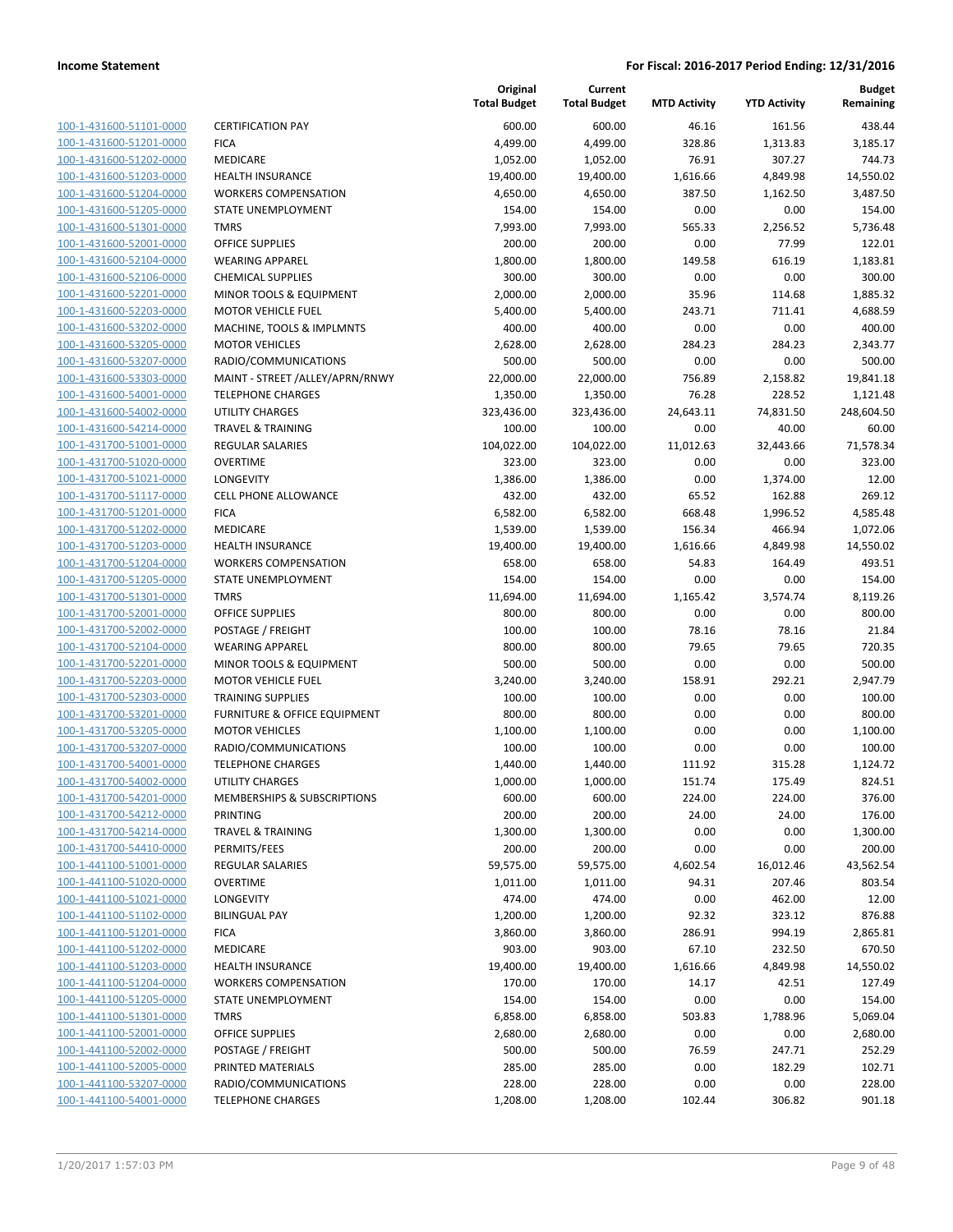| 100-1-441100-54002-0000            |
|------------------------------------|
| 100-1-441200-51001-0000            |
| 100-1-441200-51021-0000            |
| 100-1-441200-51101-0000            |
| -441200-51117-0000<br>$100 - 1$    |
| 100-1-441200-51201-0000            |
| 100-1-441200-51202-0000            |
| 100-1-441200-51203-0000            |
| 100-1-441200-51204-0000            |
| $100 - 1$<br>-441200-51205-0000    |
| 100-1-441200-51301-0000            |
| 100-1-441200-52102-0000            |
| 100-1-441200-52104-0000            |
|                                    |
| 100-1-441200-54201-0000            |
| 441200-54214-0000<br>$100 - 1$     |
| 100-1-441300-51001-0000            |
| 100-1-441300-51021-0000            |
| 100-1-441300-51101-0000            |
| 100-1-441300-51117-0000            |
| 441300-51201<br>$100 - 1$<br>-0000 |
| 100-1-441300-51202-0000            |
| 100-1-441300-51203-0000            |
| 100-1-441300-51204-0000            |
| 100-1-441300-51205-0000            |
| $100 - 1$<br>-441300-51301-0000    |
| 100-1-441300-52002-0000            |
| 100-1-441300-52005-0000            |
| 100-1-441300-52102-0000            |
| 100-1-441300-52104-0000            |
| $100 - 1$                          |
| -441300-52201-0000                 |
| 100-1-441300-52203-0000            |
| 100-1-441300-53205-0000            |
| 100-1-441300-53207-0000            |
| 100-1-441300-54001-0000            |
| $100 - 1$<br>-441300-54002-0000    |
| 100-1-441300-54201-0000            |
| 100-1-441300-54212-0000            |
| 100-1-441300-54214-0000            |
| 100-1-441300-54410-0000            |
| $100 - 1$<br>-443200-51001-0000    |
| 100-1-443200-51020-0000            |
| 100-1-443200-51021-0000            |
| 100-1-443200-51117-0000            |
| 100-1-443200-51201-0000            |
| 100-1-443200-51202-0000            |
|                                    |
| 100-1-443200-51203-0000            |
| 100-1-443200-51204-0000            |
| <u>100-1-443200-51205-0000</u>     |
| 100-1-443200-51301-0000            |
| 100-1-443200-52001-0000            |
| 100-1-443200-52002-0000            |
| 100-1-443200-52101-0000            |
| 100-1-443200-52104-0000            |
| 100-1-443200-52106-0000            |
| 100-1-443200-52108-0000            |
| 100-1-443200-52201-0000            |
| 100-1-443200-52203-0000            |
| <u>100-1-443200-53202-0000</u>     |
| 100-1-443200-53205-0000            |
|                                    |

|                         |                              | Original<br><b>Total Budget</b> | Current<br><b>Total Budget</b> | <b>MTD Activity</b> | <b>YTD Activity</b> | <b>Budget</b><br>Remaining |
|-------------------------|------------------------------|---------------------------------|--------------------------------|---------------------|---------------------|----------------------------|
| 100-1-441100-54002-0000 | <b>UTILITY CHARGES</b>       | 1,000.00                        | 1,000.00                       | 151.73              | 175.49              | 824.51                     |
| 100-1-441200-51001-0000 | <b>REGULAR SALARIES</b>      | 41,838.00                       | 41,838.00                      | 3,218.08            | 11,231.75           | 30,606.25                  |
| 100-1-441200-51021-0000 | LONGEVITY                    | 150.00                          | 150.00                         | 0.00                | 150.00              | 0.00                       |
| 100-1-441200-51101-0000 | <b>CERTIFICATION PAY</b>     | 1,200.00                        | 1,200.00                       | 0.00                | 0.00                | 1,200.00                   |
| 100-1-441200-51117-0000 | <b>CELL PHONE ALLOWANCE</b>  | 432.00                          | 432.00                         | 0.00                | 0.00                | 432.00                     |
| 100-1-441200-51201-0000 | <b>FICA</b>                  | 2,704.00                        | 2,704.00                       | 199.52              | 705.67              | 1,998.33                   |
| 100-1-441200-51202-0000 | MEDICARE                     | 632.00                          | 632.00                         | 46.66               | 165.03              | 466.97                     |
| 100-1-441200-51203-0000 | <b>HEALTH INSURANCE</b>      | 9,700.00                        | 9,700.00                       | 808.33              | 2,424.99            | 7,275.01                   |
| 100-1-441200-51204-0000 | <b>WORKERS COMPENSATION</b>  | 271.00                          | 271.00                         | 22.58               | 67.74               | 203.26                     |
| 100-1-441200-51205-0000 | STATE UNEMPLOYMENT           | 77.00                           | 77.00                          | 0.00                | 0.00                | 77.00                      |
| 100-1-441200-51301-0000 | <b>TMRS</b>                  | 4,805.00                        | 4,805.00                       | 338.54              | 1,197.36            | 3,607.64                   |
| 100-1-441200-52102-0000 | <b>BOOKS / REF SUPPLIES</b>  | 500.00                          | 500.00                         | 0.00                | 0.00                | 500.00                     |
| 100-1-441200-52104-0000 | <b>WEARING APPAREL</b>       | 500.04                          | 500.04                         | 0.00                | 0.00                | 500.04                     |
| 100-1-441200-54201-0000 | MEMBERSHIPS & SUBSCRIPTIONS  | 250.00                          | 250.00                         | 0.00                | 0.00                | 250.00                     |
| 100-1-441200-54214-0000 | <b>TRAVEL &amp; TRAINING</b> | 500.00                          | 500.00                         | 530.00              | 615.00              | $-115.00$                  |
| 100-1-441300-51001-0000 | <b>REGULAR SALARIES</b>      | 243,157.00                      | 243,157.00                     | 19,238.93           | 66,543.61           | 176,613.39                 |
| 100-1-441300-51021-0000 | LONGEVITY                    | 1,590.00                        | 1,590.00                       | 0.00                | 1,782.00            | $-192.00$                  |
| 100-1-441300-51101-0000 | <b>CERTIFICATION PAY</b>     | 1,800.00                        | 1,800.00                       | 138.46              | 484.61              | 1,315.39                   |
| 100-1-441300-51117-0000 | <b>CELL PHONE ALLOWANCE</b>  | 1,824.00                        | 1,824.00                       | 98.74               | 345.59              | 1,478.41                   |
| 100-1-441300-51201-0000 | <b>FICA</b>                  | 15,399.00                       | 15,399.00                      | 1,196.12            | 4,279.66            | 11,119.34                  |
| 100-1-441300-51202-0000 | MEDICARE                     | 3,601.00                        | 3,601.00                       | 279.73              | 1,000.88            | 2,600.12                   |
| 100-1-441300-51203-0000 | <b>HEALTH INSURANCE</b>      | 48,500.00                       | 48,500.00                      | 4,041.67            | 12,125.01           | 36,374.99                  |
| 100-1-441300-51204-0000 | <b>WORKERS COMPENSATION</b>  | 1,591.00                        | 1,591.00                       | 132.58              | 397.74              | 1,193.26                   |
| 100-1-441300-51205-0000 | STATE UNEMPLOYMENT           | 385.00                          | 385.00                         | 0.00                | 0.00                | 385.00                     |
| 100-1-441300-51301-0000 | <b>TMRS</b>                  | 27,358.00                       | 27,358.00                      | 2,048.90            | 7,362.46            | 19,995.54                  |
| 100-1-441300-52002-0000 | POSTAGE / FREIGHT            | 6,000.00                        | 6,000.00                       | 0.00                | 510.27              | 5,489.73                   |
| 100-1-441300-52005-0000 | PRINTED MATERIALS            | 400.00                          | 400.00                         | 0.00                | 0.00                | 400.00                     |
| 100-1-441300-52102-0000 | <b>BOOKS / REF SUPPLIES</b>  | 1,500.00                        | 1,500.00                       | 0.00                | 0.00                | 1,500.00                   |
| 100-1-441300-52104-0000 | <b>WEARING APPAREL</b>       | 2,400.00                        | 2,400.00                       | 0.00                | 0.00                | 2,400.00                   |
| 100-1-441300-52201-0000 | MINOR TOOLS & EQUIPMENT      | 500.00                          | 500.00                         | 0.00                | 351.00              | 149.00                     |
| 100-1-441300-52203-0000 | <b>MOTOR VEHICLE FUEL</b>    | 4,245.00                        | 4,245.00                       | 186.16              | 639.51              | 3,605.49                   |
| 100-1-441300-53205-0000 | <b>MOTOR VEHICLES</b>        | 2,500.00                        | 2,500.00                       | 186.93              | 186.93              | 2,313.07                   |
| 100-1-441300-53207-0000 | RADIO/COMMUNICATIONS         | 114.00                          | 114.00                         | 0.00                | 0.00                | 114.00                     |
| 100-1-441300-54001-0000 | <b>TELEPHONE CHARGES</b>     | 7,200.00                        | 7,200.00                       | 519.31              | 1,286.46            | 5,913.54                   |
| 100-1-441300-54002-0000 | <b>UTILITY CHARGES</b>       | 1,000.00                        | 1,000.00                       | 151.73              | 175.49              | 824.51                     |
| 100-1-441300-54201-0000 | MEMBERSHIPS & SUBSCRIPTIONS  | 750.00                          | 750.00                         | 0.00                | 50.00               | 700.00                     |
| 100-1-441300-54212-0000 | <b>PRINTING</b>              | 24.00                           | 24.00                          | 0.00                | 0.00                | 24.00                      |
| 100-1-441300-54214-0000 | <b>TRAVEL &amp; TRAINING</b> | 4,600.00                        | 4,600.00                       | 0.00                | 0.00                | 4,600.00                   |
| 100-1-441300-54410-0000 | PERMITS/FEES                 | 15,600.00                       | 15,600.00                      | 0.00                | 64.00               | 15,536.00                  |
| 100-1-443200-51001-0000 | REGULAR SALARIES             | 138,053.00                      | 138,053.00                     | 10,653.10           | 37,156.86           | 100,896.14                 |
| 100-1-443200-51020-0000 | <b>OVERTIME</b>              | 5,999.00                        | 5,999.00                       | 720.43              | 2,272.84            | 3,726.16                   |
| 100-1-443200-51021-0000 | LONGEVITY                    | 4,980.00                        | 4,980.00                       | 0.00                | 4,956.00            | 24.00                      |
| 100-1-443200-51117-0000 | <b>CELL PHONE ALLOWANCE</b>  | 432.00                          | 432.00                         | 33.22               | 116.27              | 315.73                     |
| 100-1-443200-51201-0000 | <b>FICA</b>                  | 9,267.00                        | 9,267.00                       | 666.72              | 2,516.10            | 6,750.90                   |
| 100-1-443200-51202-0000 | MEDICARE                     | 2,167.00                        | 2,167.00                       | 155.93              | 588.45              | 1,578.55                   |
| 100-1-443200-51203-0000 | HEALTH INSURANCE             | 38,800.00                       | 38,800.00                      | 3,233.33            | 9,699.99            | 29,100.01                  |
| 100-1-443200-51204-0000 | <b>WORKERS COMPENSATION</b>  | 4,689.00                        | 4,689.00                       | 390.75              | 1,172.25            | 3,516.75                   |
| 100-1-443200-51205-0000 | STATE UNEMPLOYMENT           | 308.00                          | 308.00                         | 0.00                | 0.00                | 308.00                     |
| 100-1-443200-51301-0000 | <b>TMRS</b>                  | 16,463.00                       | 16,463.00                      | 1,199.99            | 4,681.61            | 11,781.39                  |
| 100-1-443200-52001-0000 | OFFICE SUPPLIES              | 1,100.00                        | 1,100.00                       | 54.97               | 220.97              | 879.03                     |
| 100-1-443200-52002-0000 | POSTAGE / FREIGHT            | 20.00                           | 20.00                          | 13.42               | 13.42               | 6.58                       |
| 100-1-443200-52101-0000 | <b>JANITORIAL SUPPLIES</b>   | 1,000.00                        | 1,000.00                       | 76.50               | 108.54              | 891.46                     |
| 100-1-443200-52104-0000 | <b>WEARING APPAREL</b>       | 1,870.00                        | 1,870.00                       | 0.00                | 0.00                | 1,870.00                   |
| 100-1-443200-52106-0000 | <b>CHEMICAL SUPPLIES</b>     | 11,640.00                       | 11,640.00                      | 2,134.06            | 4,647.67            | 6,992.33                   |
| 100-1-443200-52108-0000 | <b>MENAGERIE SUPPLIES</b>    | 7,500.00                        | 7,500.00                       | 601.64              | 1,907.08            | 5,592.92                   |
| 100-1-443200-52201-0000 | MINOR TOOLS & EQUIPMENT      | 1,000.00                        | 1,000.00                       | 127.05              | 193.35              | 806.65                     |
| 100-1-443200-52203-0000 | <b>MOTOR VEHICLE FUEL</b>    | 8,000.00                        | 8,000.00                       | 281.76              | 845.72              | 7,154.28                   |
| 100-1-443200-53202-0000 | MACHINE, TOOLS & IMPLMNTS    | 1,500.00                        | 1,500.00                       | 0.00                | 0.00                | 1,500.00                   |
| 100-1-443200-53205-0000 | <b>MOTOR VEHICLES</b>        | 2,500.00                        | 2,500.00                       | 77.73               | 77.73               | 2,422.27                   |
|                         |                              |                                 |                                |                     |                     |                            |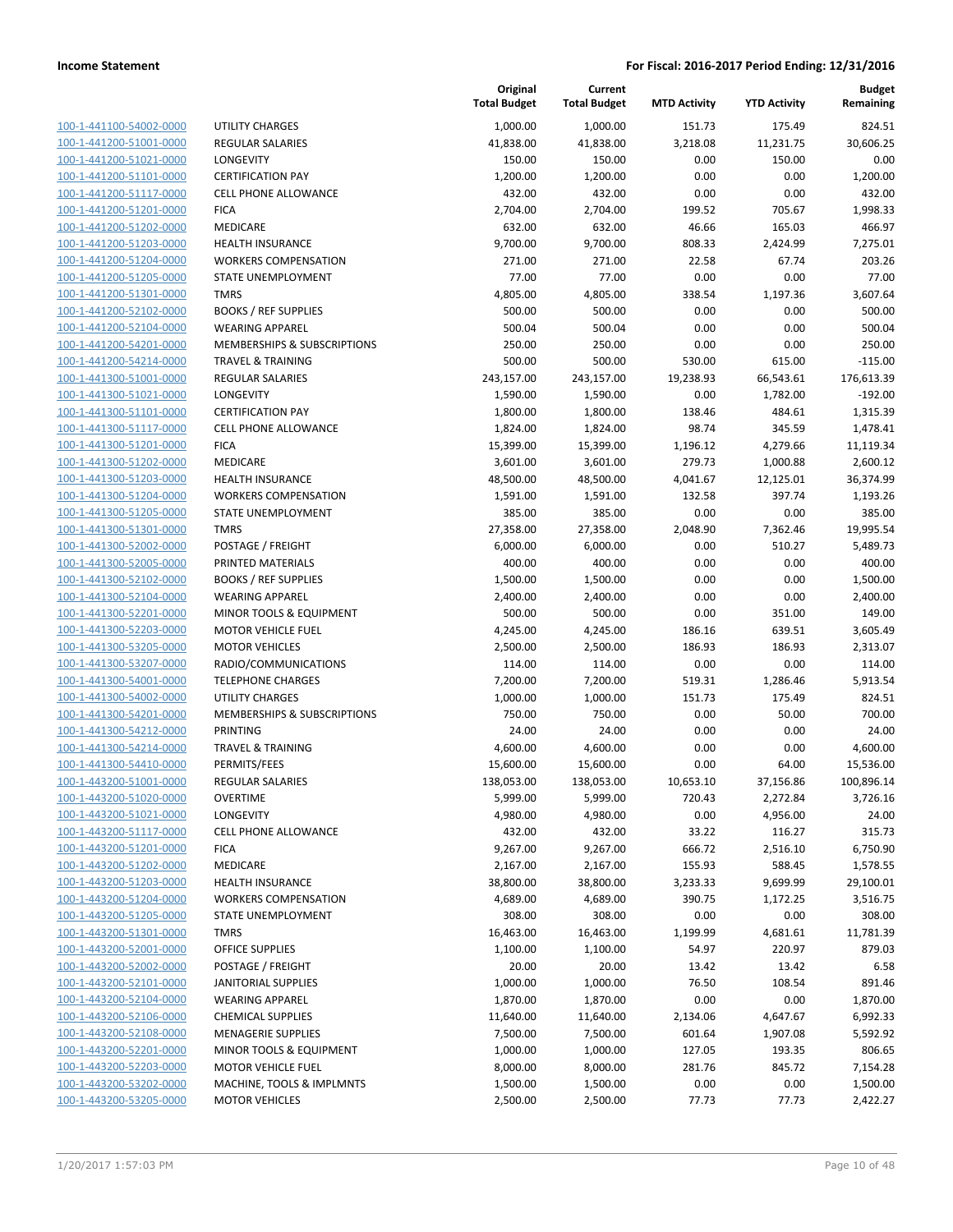**Current**

**Original**

**MTD Activity YTD Activity**

**Budget Remaining**

| 100-1-443200-53207-0000        |
|--------------------------------|
| 100-1-443200-54001-0000        |
| 100-1-443200-54002-0000        |
| 100-1-443200-54107-0000        |
| 100-1-443200-54108-0000        |
| 100-1-443200-54201-0000        |
| 100-1-443200-54214-0000        |
|                                |
| 100-1-451100-51001-0000        |
| 100-1-451100-51020-0000        |
| 100-1-451100-51021-0000        |
| 100-1-451100-51101-0000        |
| 100-1-451100-51116-0000        |
| 100-1-451100-51117-0000        |
| 100-1-451100-51201-0000        |
| 100-1-451100-51202-0000        |
| 100-1-451100-51203-0000        |
| 100-1-451100-51204-0000        |
|                                |
| 100-1-451100-51205-0000        |
| 100-1-451100-51301-0000        |
| 100-1-451100-52001-0000        |
| 100-1-451100-52002-0000        |
| 100-1-451100-52101-0000        |
| 100-1-451100-52104-0000        |
| 100-1-451100-52106-0000        |
| 100-1-451100-52107-0000        |
| 100-1-451100-52201-0000        |
| 100-1-451100-52203-0000        |
|                                |
| 100-1-451100-52401-0000        |
| 100-1-451100-53202-0000        |
| 100-1-451100-53205-0000        |
| 100-1-451100-53207-0000        |
| 100-1-451100-53402-0000        |
| 100-1-451100-53707-0000        |
| 100-1-451100-53708-0000        |
| 100-1-451100-53709-0000        |
| 100-1-451100-53710-0000        |
| 100-1-451100-54001-0000        |
| 100-1-451100-54002-0000        |
|                                |
| 100-1-451100-54201-0000        |
| 100-1-451100-54211-0000        |
| 100-1-451100-54214-0000        |
| <u>100-1-451100-54301-0000</u> |
| 100-1-451100-54409-0000        |
| <u>100-1-455100-51001-0000</u> |
| <u>100-1-455100-51021-0000</u> |
| 100-1-455100-51116-0000        |
| 100-1-455100-51117-0000        |
| <u>100-1-455100-51201-0000</u> |
|                                |
| <u>100-1-455100-51202-0000</u> |
| <u>100-1-455100-51203-0000</u> |
| 100-1-455100-51204-0000        |
| 100-1-455100-51205-0000        |
| 100-1-455100-51301-0000        |
| <u>100-1-455100-52001-0000</u> |
| <u>100-1-455100-52002-0000</u> |
| 100-1-455100-52004-0000        |
| 100-1-455100-52402-0000        |
| <u>100-1-455100-53201-0000</u> |
|                                |
| <u>100-1-455100-54001-0000</u> |

|                                                    |                                                 | <b>Total Budget</b> | <b>Total Budget</b>  | <b>MTD Activity</b> | <b>YTD Activity</b> | Remaining           |
|----------------------------------------------------|-------------------------------------------------|---------------------|----------------------|---------------------|---------------------|---------------------|
| 100-1-443200-53207-0000                            | RADIO/COMMUNICATIONS                            | 300.00              | 300.00               | 0.00                | 0.00                | 300.00              |
| 100-1-443200-54001-0000                            | <b>TELEPHONE CHARGES</b>                        | 2,400.00            | 2,400.00             | 165.19              | 494.71              | 1,905.29            |
| 100-1-443200-54002-0000                            | <b>UTILITY CHARGES</b>                          | 30,000.00           | 30,000.00            | 2,493.44            | 7,236.79            | 22,763.21           |
| 100-1-443200-54107-0000                            | MEDICAL                                         | 3,000.00            | 3,000.00             | 299.40              | 414.20              | 2,585.80            |
| 100-1-443200-54108-0000                            | <b>VETERINARY SERVICES</b>                      | $-6,000.00$         | $-6,000.00$          | 341.00              | 5,250.00            | $-11,250.00$        |
| 100-1-443200-54201-0000                            | MEMBERSHIPS & SUBSCRIPTIONS                     | 200.00              | 200.00               | 0.00                | 0.00                | 200.00              |
| 100-1-443200-54214-0000                            | <b>TRAVEL &amp; TRAINING</b>                    | 600.00              | 600.00               | 0.00                | 198.00              | 402.00              |
| 100-1-451100-51001-0000                            | REGULAR SALARIES                                | 518,209.00          | 518,209.00           | 35,214.16           | 123,107.00          | 395,102.00          |
| 100-1-451100-51020-0000                            | <b>OVERTIME</b>                                 | 15,011.00           | 15,011.00            | 1,698.91            | 5,787.07            | 9,223.93            |
| 100-1-451100-51021-0000                            | LONGEVITY                                       | 6,210.00            | 6,210.00             | 0.00                | 5,790.00            | 420.00              |
| 100-1-451100-51101-0000                            | <b>CERTIFICATION PAY</b>                        | 3,600.00            | 3,600.00             | 230.78              | 669.27              | 2,930.73            |
| 100-1-451100-51116-0000                            | CAR ALLOWANCE                                   | 2,400.00            | 2,400.00             | 184.62              | 646.17              | 1,753.83            |
| 100-1-451100-51117-0000                            | <b>CELL PHONE ALLOWANCE</b>                     | 1,632.00            | 1,632.00             | 111.68              | 374.73              | 1,257.27            |
| 100-1-451100-51201-0000                            | <b>FICA</b>                                     | 33,918.00           | 33,918.00            | 2,265.76            | 8,156.07            | 25,761.93           |
| 100-1-451100-51202-0000                            | MEDICARE                                        | 7,932.00            | 7,932.00             | 529.89              | 1,907.47            | 6,024.53            |
| 100-1-451100-51203-0000                            | HEALTH INSURANCE                                | 126,100.00          | 126,100.00           | 10,508.33           | 31,524.99           | 94,575.01           |
| 100-1-451100-51204-0000                            | <b>WORKERS COMPENSATION</b>                     | 12,898.00           | 12,898.00            | 1,074.83            | 3,224.49            | 9,673.51            |
| 100-1-451100-51205-0000                            | STATE UNEMPLOYMENT                              | 1,617.00            | 1,617.00             | 58.82               | 327.79              | 1,289.21            |
| 100-1-451100-51301-0000                            | <b>TMRS</b>                                     | 55,320.00           | 55,320.00            | 3,778.19            | 13,656.03           | 41,663.97           |
| 100-1-451100-52001-0000<br>100-1-451100-52002-0000 | <b>OFFICE SUPPLIES</b>                          | 500.00              | 500.00               | 22.95               | 22.95               | 477.05<br>$-267.54$ |
| 100-1-451100-52101-0000                            | POSTAGE / FREIGHT<br><b>JANITORIAL SUPPLIES</b> | 150.00<br>6,000.00  | 150.00               | 188.01<br>434.20    | 417.54<br>1,137.07  | 4,862.93            |
| 100-1-451100-52104-0000                            | <b>WEARING APPAREL</b>                          | 9,850.00            | 6,000.00<br>9,850.00 | 1,323.85            | 3,932.36            | 5,917.64            |
| 100-1-451100-52106-0000                            | <b>CHEMICAL SUPPLIES</b>                        | 10,000.00           | 10,000.00            | 0.00                | 0.00                | 10,000.00           |
| 100-1-451100-52107-0000                            | <b>BOTANICAL SUPPLIES</b>                       | 12,000.00           | 12,000.00            | 30.96               | 666.69              | 11,333.31           |
| 100-1-451100-52201-0000                            | MINOR TOOLS & EQUIPMENT                         | 11,750.00           | 11,750.00            | 1,311.75            | 3,810.00            | 7,940.00            |
| 100-1-451100-52203-0000                            | <b>MOTOR VEHICLE FUEL</b>                       | 40,000.00           | 40,000.00            | 934.41              | 2,703.57            | 37,296.43           |
| 100-1-451100-52401-0000                            | RECREATIONAL SUPPLIES                           | 2,000.00            | 2,000.00             | 173.65              | 646.68              | 1,353.32            |
| 100-1-451100-53202-0000                            | MACHINE, TOOLS & IMPLMNTS                       | 4,985.00            | 4,985.00             | 794.99              | 4,298.56            | 686.44              |
| 100-1-451100-53205-0000                            | <b>MOTOR VEHICLES</b>                           | 18,000.00           | 18,000.00            | 2,165.04            | 2,533.86            | 15,466.14           |
| 100-1-451100-53207-0000                            | RADIO/COMMUNICATIONS                            | 1,210.00            | 1,210.00             | 0.00                | 0.00                | 1,210.00            |
| 100-1-451100-53402-0000                            | <b>BUILDING MAINTENANCE</b>                     | 850.00              | 850.00               | 0.00                | 0.00                | 850.00              |
| 100-1-451100-53707-0000                            | <b>MAINT - GROUNDS</b>                          | 12,000.00           | 12,000.00            | 114.69              | 1,098.99            | 10,901.01           |
| 100-1-451100-53708-0000                            | <b>ATHLETIC FIELDS</b>                          | 14,500.00           | 14,500.00            | 811.89              | 4,904.43            | 9,595.57            |
| 100-1-451100-53709-0000                            | <b>SWIMMING POOL</b>                            | 2,000.00            | 2,000.00             | 0.00                | 0.00                | 2,000.00            |
| 100-1-451100-53710-0000                            | PARK IMPROVEMENTS                               | 5,500.00            | 5,500.00             | 37.34               | 37.34               | 5,462.66            |
| 100-1-451100-54001-0000                            | <b>TELEPHONE CHARGES</b>                        | 7,500.00            | 7,500.00             | 469.35              | 1,404.76            | 6,095.24            |
| 100-1-451100-54002-0000                            | <b>UTILITY CHARGES</b>                          | 151,966.30          | 151,966.30           | 16,245.29           | 46,464.44           | 105,501.86          |
| 100-1-451100-54201-0000                            | <b>MEMBERSHIPS &amp; SUBSCRIPTIONS</b>          | 1,507.29            | 1,507.29             | 0.00                | 346.94              | 1,160.35            |
| 100-1-451100-54211-0000                            | ADVERTISING                                     | 4,000.00            | 4,000.00             | 171.54              | 697.23              | 3,302.77            |
| 100-1-451100-54214-0000                            | TRAVEL & TRAINING                               | 2,500.00            | 2,500.00             | 0.00                | 50.00               | 2,450.00            |
| 100-1-451100-54301-0000                            | SPECIAL EVENTS                                  | 31,000.00           | 31,000.00            | 332.57              | 15,332.57           | 15,667.43           |
| 100-1-451100-54409-0000                            | <b>CEMETERY MAINTENANCE</b>                     | 72,000.00           | 72,000.00            | 5,500.00            | 16,500.00           | 55,500.00           |
| 100-1-455100-51001-0000                            | <b>REGULAR SALARIES</b>                         | 306,594.00          | 306,594.00           | 24,047.61           | 80,897.66           | 225,696.34          |
| 100-1-455100-51021-0000                            | LONGEVITY                                       | 3,204.00            | 3,204.00             | 0.00                | 1,968.00            | 1,236.00            |
| 100-1-455100-51116-0000                            | CAR ALLOWANCE                                   | 3,600.00            | 3,600.00             | 276.92              | 969.22              | 2,630.78            |
| 100-1-455100-51117-0000                            | <b>CELL PHONE ALLOWANCE</b>                     | 432.00              | 432.00               | 33.22               | 116.27              | 315.73              |
| 100-1-455100-51201-0000                            | <b>FICA</b>                                     | 19,457.00           | 19,457.00            | 1,479.64            | 5,037.77            | 14,419.23           |
| 100-1-455100-51202-0000                            | MEDICARE                                        | 4,551.00            | 4,551.00             | 346.04              | 1,178.18            | 3,372.82            |
| 100-1-455100-51203-0000                            | <b>HEALTH INSURANCE</b>                         | 38,800.00           | 38,800.00            | 3,233.33            | 9,699.99            | 29,100.01           |
| 100-1-455100-51204-0000                            | <b>WORKERS COMPENSATION</b>                     | 892.00              | 892.00               | 74.33               | 222.99              | 669.01              |
| 100-1-455100-51205-0000                            | STATE UNEMPLOYMENT                              | 846.00              | 846.00               | 51.11               | 190.36              | 655.64              |
| 100-1-455100-51301-0000                            | <b>TMRS</b>                                     | 26,950.00           | 26,950.00            | 1,959.14            | 6,917.75            | 20,032.25           |
| 100-1-455100-52001-0000                            | <b>OFFICE SUPPLIES</b>                          | 2,710.00            | 2,710.00             | 174.85<br>47.00     | 1,475.07            | 1,234.93            |
| 100-1-455100-52002-0000<br>100-1-455100-52004-0000 | POSTAGE / FREIGHT<br><b>COMPUTER SUPPLIES</b>   | 425.00<br>600.00    | 425.00<br>600.00     | 0.00                | 52.42<br>0.00       | 372.58<br>600.00    |
| 100-1-455100-52402-0000                            | <b>BASIC PROGRAM EXPENSE</b>                    | 2,075.00            | 2,075.00             | 348.23              | 429.57              | 1,645.43            |
| 100-1-455100-53201-0000                            | <b>FURNITURE &amp; OFFICE EQUIPMENT</b>         | 600.00              | 600.00               | 0.00                | 0.00                | 600.00              |
| 100-1-455100-54001-0000                            | <b>TELEPHONE CHARGES</b>                        | 5,211.00            | 5,211.00             | 485.15              | 1,452.61            | 3,758.39            |
|                                                    |                                                 |                     |                      |                     |                     |                     |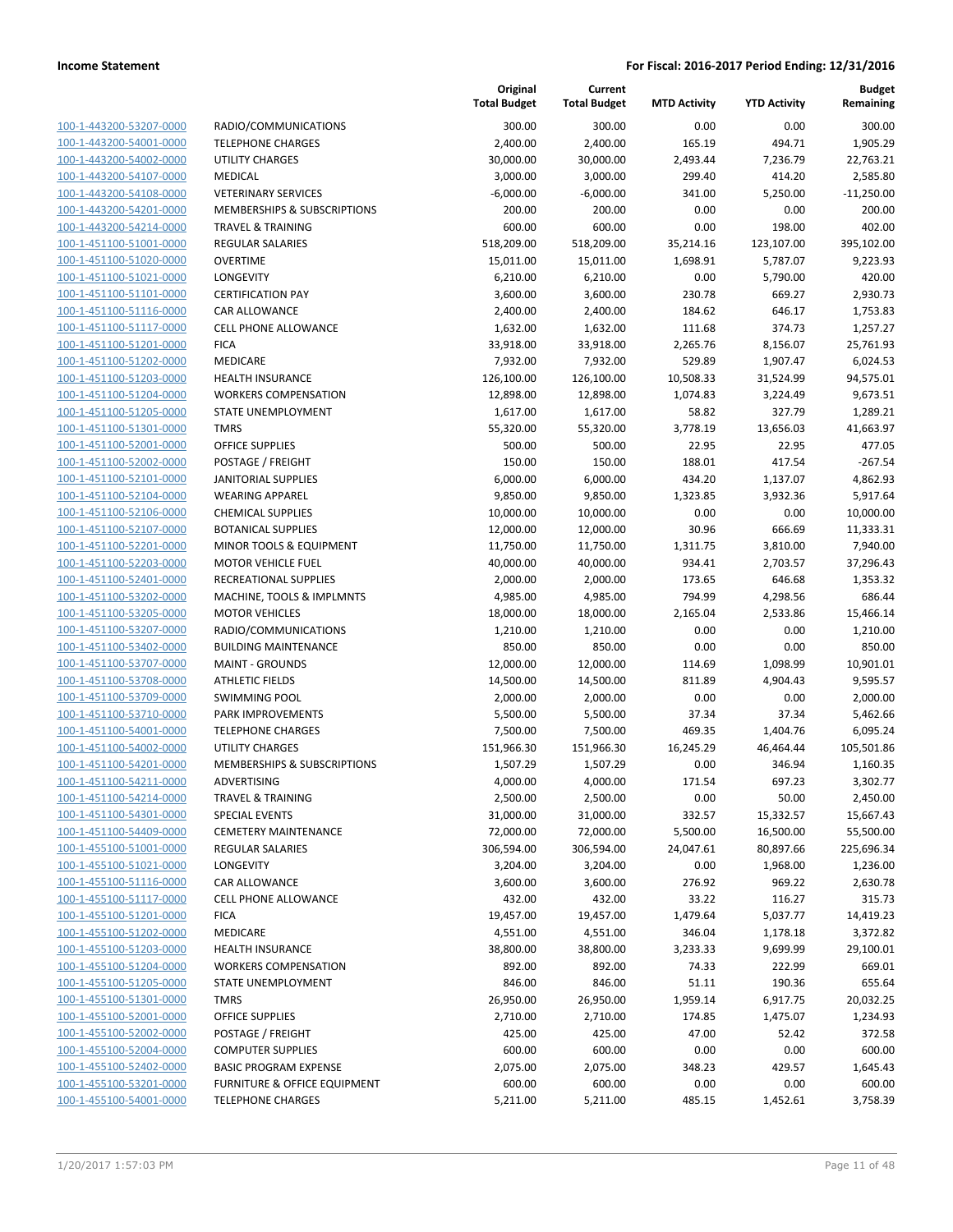| 100-1-455100-54002-0000        |
|--------------------------------|
| 100-1-455100-54201-0000        |
| 100-1-455100-54202-0000        |
| 100-1-455100-54214-0000        |
| 100-1-455100-55203-0000        |
| 100-1-455100-55211-0000        |
| 100-1-456100-51001-0000        |
| 100-1-456100-51021-0000        |
| 100-1-456100-51116-0000        |
| <u>100-1-456100-51117-0000</u> |
| 100-1-456100-51201-0000        |
| 100-1-456100-51202-0000        |
| 100-1-456100-51203-0000        |
| 100-1-456100-51204-0000        |
| <u>100-1-456100-51205-0000</u> |
| 100-1-456100-51301-0000        |
| 100-1-456100-52001-0000        |
| 100-1-456100-52002-0000        |
| 100-1-456100-52005-0000        |
|                                |
| 100-1-456100-52103-0000        |
| 100-1-456100-54001-0000        |
| 100-1-456100-54201-0000        |
| 100-1-456100-54205-0000        |
| 100-1-456100-54214-0000        |
| <u>100-1-456100-54301-0000</u> |
| <u>100-1-480000-52003-0000</u> |
| 100-1-480000-52006-0000        |
| 100-1-480000-54002-0000        |
| 100-1-480000-54105-0000        |
| <u>100-1-480000-54201-0000</u> |
| 100-1-480000-54904-0000        |
| 100-1-480000-54905-0000        |
| 100-1-480000-54906-0000        |
| <u>100-1-480000-56309-0000</u> |
| <u>100-1-480000-57005-0000</u> |
| <u>100-1-480000-57006-0000</u> |
| 100-1-480000-57007-0000        |
| 100-1-480000-57008-0000        |
| 100-1-480000-57015-0000        |
| 100-1-491000-58040-0000        |
| 100-1-491000-58204-0000        |
|                                |
| <u>100-1-495000-58702-0000</u> |
| 100-1-495000-58703-0000        |
| 100-1-495000-58704-0000        |
| <u>100-1-495000-58705-0000</u> |
| <u>100-1-495000-58706-0000</u> |
| <u>100-1-495000-58712-0000</u> |
| 100-1-495000-58713-0000        |
| 100-1-495000-58714-0000        |
| 100-1-495000-58715-0000        |
| <u>100-1-495000-58716-0000</u> |
| 100-1-495000-58722-0000        |
| 100-1-495000-58723-0000        |
| 100-1-495000-58724-0000        |
| <u>100-1-495000-58725-0000</u> |
| 100-1-495000-58726-0000        |
|                                |

|                         |                                             | Original<br><b>Total Budget</b> | Current<br><b>Total Budget</b> | <b>MTD Activity</b> | <b>YTD Activity</b> | <b>Budget</b><br>Remaining |
|-------------------------|---------------------------------------------|---------------------------------|--------------------------------|---------------------|---------------------|----------------------------|
| 100-1-455100-54002-0000 | <b>UTILITY CHARGES</b>                      | 45,387.00                       | 45,387.00                      | 2,619.07            | 12,031.25           | 33,355.75                  |
| 100-1-455100-54201-0000 | MEMBERSHIPS & SUBSCRIPTIONS                 | 14,345.00                       | 14,345.00                      | 70.00               | 10,986.56           | 3,358.44                   |
| 100-1-455100-54202-0000 | <b>LIBRARY PERIODICALS</b>                  | 2,507.78                        | 2,507.78                       | 0.00                | 2,507.78            | 0.00                       |
| 100-1-455100-54214-0000 | <b>TRAVEL &amp; TRAINING</b>                | 2,000.00                        | 2,000.00                       | 97.37               | 617.29              | 1,382.71                   |
| 100-1-455100-55203-0000 | FURNITURE/OFFICE EQUIP                      | 500.00                          | 500.00                         | 0.00                | 0.00                | 500.00                     |
| 100-1-455100-55211-0000 | <b>BOOKS</b>                                | 45,354.75                       | 45,354.75                      | 2,460.86            | 7,378.50            | 37,976.25                  |
| 100-1-456100-51001-0000 | REGULAR SALARIES                            | 54,037.00                       | 54,037.00                      | 4,156.32            | 14,506.32           | 39,530.68                  |
| 100-1-456100-51021-0000 | LONGEVITY                                   | 1,224.00                        | 1,224.00                       | 0.00                | 1,218.00            | 6.00                       |
| 100-1-456100-51116-0000 | <b>CAR ALLOWANCE</b>                        | 3,600.00                        | 3,600.00                       | 276.92              | 969.22              | 2,630.78                   |
| 100-1-456100-51117-0000 | <b>CELL PHONE ALLOWANCE</b>                 | 432.00                          | 432.00                         | 33.22               | 116.27              | 315.73                     |
| 100-1-456100-51201-0000 | <b>FICA</b>                                 | 3,676.00                        | 3,676.00                       | 259.06              | 934.63              | 2,741.37                   |
| 100-1-456100-51202-0000 | MEDICARE                                    | 860.00                          | 860.00                         | 60.59               | 218.60              | 641.40                     |
| 100-1-456100-51203-0000 | <b>HEALTH INSURANCE</b>                     | 9,700.00                        | 9,700.00                       | 808.33              | 2,424.99            | 7,275.01                   |
| 100-1-456100-51204-0000 | <b>WORKERS COMPENSATION</b>                 | 162.00                          | 162.00                         | 13.50               | 40.50               | 121.50                     |
| 100-1-456100-51205-0000 | STATE UNEMPLOYMENT                          | 77.00                           | 77.00                          | 0.00                | 0.00                | 77.00                      |
| 100-1-456100-51301-0000 | <b>TMRS</b>                                 | 6,531.00                        | 6,531.00                       | 469.88              | 1,768.41            | 4,762.59                   |
| 100-1-456100-52001-0000 | <b>OFFICE SUPPLIES</b>                      | 100.00                          | 100.00                         | 43.77               | 43.77               | 56.23                      |
| 100-1-456100-52002-0000 | POSTAGE / FREIGHT                           | 150.00                          | 150.00                         | 0.00                | 45.20               | 104.80                     |
| 100-1-456100-52005-0000 | PRINTED MATERIALS                           | 750.00                          | 750.00                         | 0.00                | 0.00                | 750.00                     |
| 100-1-456100-52103-0000 | <b>MEETING SUPPLIES</b>                     | 50.00                           | 50.00                          | 0.00                | 0.00                | 50.00                      |
| 100-1-456100-54001-0000 | <b>TELEPHONE CHARGES</b>                    | 300.00                          | 300.00                         | 35.02               | 104.87              | 195.13                     |
| 100-1-456100-54201-0000 | MEMBERSHIPS & SUBSCRIPTIONS                 | 1,180.00                        | 1,180.00                       | 0.00                | 0.00                | 1,180.00                   |
| 100-1-456100-54205-0000 | <b>BUSINESS MEALS</b>                       | 50.00                           | 50.00                          | 0.00                | 0.00                | 50.00                      |
| 100-1-456100-54214-0000 | <b>TRAVEL &amp; TRAINING</b>                | 900.00                          | 900.00                         | 0.00                | 52.28               | 847.72                     |
| 100-1-456100-54301-0000 | <b>SPECIAL EVENTS</b>                       | 7,000.00                        | 7,000.00                       | 698.34              | 2,888.31            | 4,111.69                   |
| 100-1-480000-52003-0000 | <b>COPIER CHARGES</b>                       | 65,000.00                       | 65,000.00                      | 8,166.58            | 14,229.65           | 50,770.35                  |
| 100-1-480000-52006-0000 | <b>COPIER PAPER</b>                         | 5,000.00                        | 5,000.00                       | 0.00                | 456.46              | 4,543.54                   |
| 100-1-480000-54002-0000 | <b>UTILITY CHARGES</b>                      | 552.00                          | 552.00                         | 45.30               | 135.90              | 416.10                     |
| 100-1-480000-54105-0000 | <b>MARKETING</b>                            | 7,950.00                        | 7,950.00                       | 0.00                | 0.00                | 7,950.00                   |
| 100-1-480000-54201-0000 | MEMBERSHIPS & SUBSCRIPTIONS                 | 8,601.00                        | 8,601.00                       | 1,623.65            | 1,623.65            | 6,977.35                   |
| 100-1-480000-54904-0000 | POSTAGE METER RENTAL                        | 0.00                            | 0.00                           | $-332.00$           | $-996.00$           | 996.00                     |
| 100-1-480000-54905-0000 | MAIL MACHINE LEASE INT                      | 247.00                          | 247.00                         | 0.00                | 0.00                | 247.00                     |
| 100-1-480000-54906-0000 | MAIL MACHINE LEASE PRINC                    | 2,261.00                        | 2,261.00                       | 0.00                | 0.00                | 2,261.00                   |
| 100-1-480000-56309-0000 | PAYOUT ARRANGEMENT LOCAL SALES TAX          | 363,095.60                      | 363,095.60                     | 14,841.30           | 50,384.31           | 312,711.29                 |
| 100-1-480000-57005-0000 | <b>ACCRUED VAC &amp; SICK PAY</b>           | 160,000.00                      | 160,000.00                     | 0.00                | 3,996.03            | 156,003.97                 |
| 100-1-480000-57006-0000 | SALARY ADJUSTMENTS                          | 23,000.00                       | 23,000.00                      | 0.00                | 0.00                | 23,000.00                  |
| 100-1-480000-57007-0000 | <b>COMMUNITY SERVICES</b>                   | 43,600.00                       | 43,600.00                      | 0.00                | 0.00                | 43,600.00                  |
| 100-1-480000-57008-0000 | <b>BANK CHARGES</b>                         | 20,000.00                       | 20,000.00                      | 1,112.71            | 3,152.33            | 16,847.67                  |
| 100-1-480000-57015-0000 | <b>CONTINGENCY EXPENSE</b>                  | 150,000.00                      | 150,000.00                     | 0.00                | 0.00                | 150,000.00                 |
| 100-1-491000-58040-0000 | XFR - GENERAL CIP                           | 2,055,000.00                    | 2,055,000.00                   | 171,250.00          | 513,750.00          | 1,541,250.00               |
| 100-1-491000-58204-0000 | XFR - VEHICLE/EQUIP RPLCMNT                 | 313,593.00                      | 313,593.00                     | $-26,132.75$        | -78,398.25          | 391,991.25                 |
| 100-1-495000-58702-0000 | CA - GEN GOV TO CENTRAL SERVICE FUND        | 4,171.00                        | 4,171.00                       | 347.58              | 1,042.74            | 3,128.26                   |
| 100-1-495000-58703-0000 | CA - PUBLIC WORKS TO CENTRAL SERVICE FU     | 82,772.00                       | 82,772.00                      | 6,897.67            | 20,693.01           | 62,078.99                  |
| 100-1-495000-58704-0000 | CA - PUBLIC SAFETY TO CENTRAL SERVICE FU    | 207,390.00                      | 207,390.00                     | 17,282.50           | 51,847.50           | 155,542.50                 |
| 100-1-495000-58705-0000 | CA - COM DEV TO CENTRAL SERVICE FUND        | 38,244.00                       | 38,244.00                      | 3,187.00            | 9,561.00            | 28,683.00                  |
| 100-1-495000-58706-0000 | CA - PARKS & REC TO CENTRAL SERVICE FUND    | 174,594.00                      | 174,594.00                     | 14,549.50           | 43,648.50           | 130,945.50                 |
| 100-1-495000-58712-0000 | CA - GEN GOV TO INSURANCE FUND              | 2,593.00                        | 2,593.00                       | 216.08              | 648.24              | 1,944.76                   |
| 100-1-495000-58713-0000 | CA - PUBLIC WORKS TO INSURANCE FUND         | 24,239.00                       | 24,239.00                      | 2,019.92            | 6,059.76            | 18,179.24                  |
| 100-1-495000-58714-0000 | CA - PUBLIC SAFETY TO INSURANCE FUND        | 115,537.00                      | 115,537.00                     | 9,628.08            | 28,884.24           | 86,652.76                  |
| 100-1-495000-58715-0000 | CA - COM DEV TO INSURANCE FUND              | 10,387.00                       | 10,387.00                      | 865.58              | 2,596.74            | 7,790.26                   |
| 100-1-495000-58716-0000 | CA - PARKS & REC TO INSURANCE FUND          | 33,236.00                       | 33,236.00                      | 2,769.67            | 8,309.01            | 24,926.99                  |
| 100-1-495000-58722-0000 | CA - GEN GOVERNMENT TO MIS FUND             | 51,261.00                       | 51,261.00                      | 4,271.75            | 12,815.25           | 38,445.75                  |
| 100-1-495000-58723-0000 | CA - PUBLIC WORKS TO MIS FUND               | 21,038.00                       | 21,038.00                      | 1,753.17            | 5,259.51            | 15,778.49                  |
| 100-1-495000-58724-0000 | CA - PUBLIC SAFETY TO MIS FUND              | 232,871.00                      | 232,871.00                     | 19,405.92           | 58,217.76           | 174,653.24                 |
| 100-1-495000-58725-0000 | CA - COM DEV TO MIS FUND                    | 73,574.00                       | 73,574.00                      | 6,131.17            | 18,393.51           | 55,180.49                  |
| 100-1-495000-58726-0000 | CA - PARKS & REC TO MIS FUND                | 103,144.00                      | 103,144.00                     | 8,595.33            | 25,785.99           | 77,358.01                  |
|                         | <b>Expense Total:</b>                       | 23,436,084.83                   | 23,436,084.83                  | 1,749,826.22        | 5,668,254.91        | 17,767,829.92              |
|                         | Fund: 100 - GENERAL FUND Surplus (Deficit): | $-1,090,704.58$                 | $-1,090,704.58$                | 1,058,532.46        | -436,010.62         | $-654,693.96$              |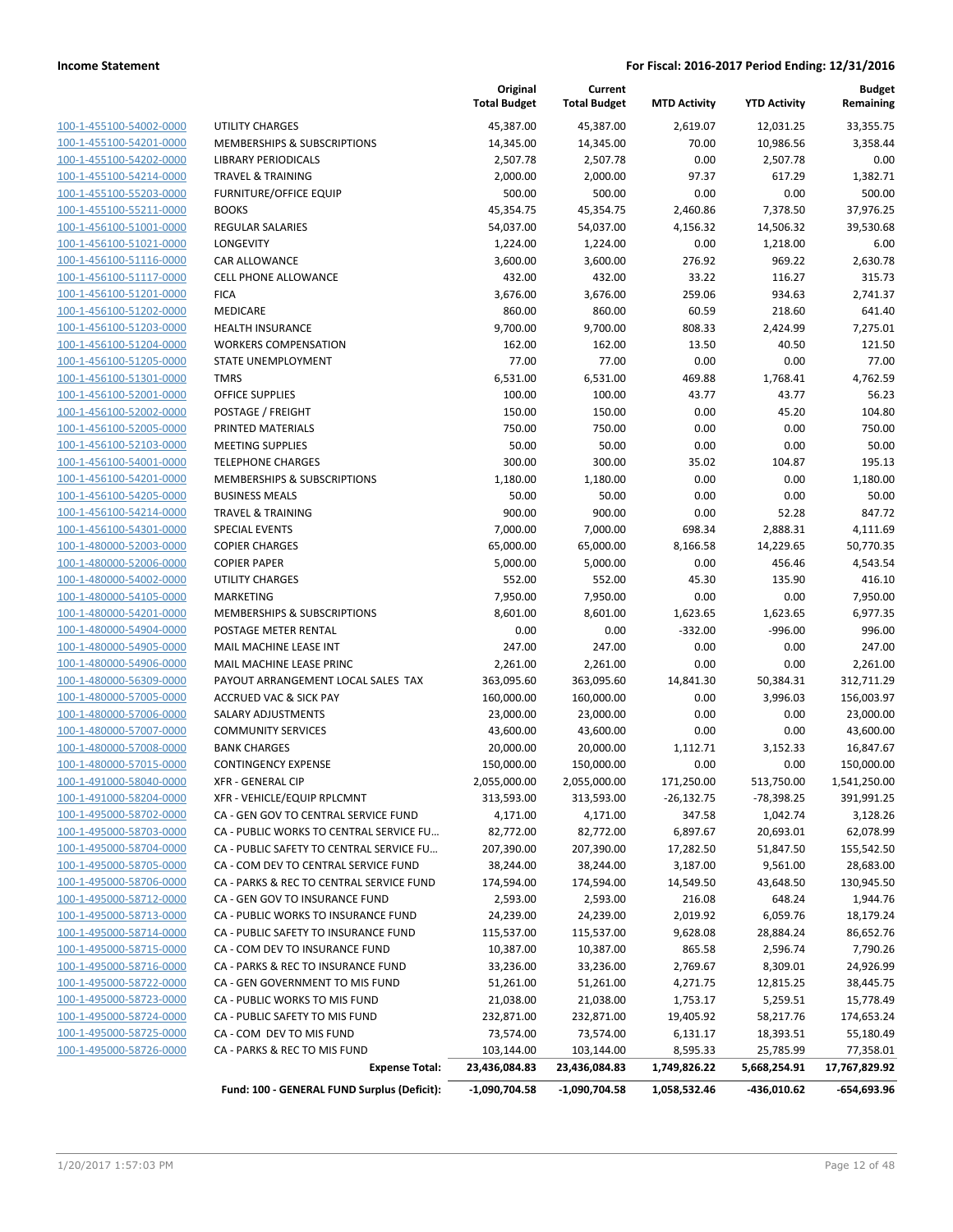|                                                                      |                                                                       | Original            | Current             |                     |                     | <b>Budget</b>      |
|----------------------------------------------------------------------|-----------------------------------------------------------------------|---------------------|---------------------|---------------------|---------------------|--------------------|
|                                                                      |                                                                       | <b>Total Budget</b> | <b>Total Budget</b> | <b>MTD Activity</b> | <b>YTD Activity</b> | Remaining          |
| <b>Fund: 101 - MUNICIPAL COURT BUILDING SECURITY FEES</b><br>Revenue |                                                                       |                     |                     |                     |                     |                    |
| 101-1-318001-44101-0000                                              | MUNICIPAL COURT COST/FEES                                             | 0.00                | 0.00                | 632.99              | 1,823.48            | $-1,823.48$        |
| 101-1-319001-45401-0000                                              | <b>INTEREST REVENUES</b>                                              | 0.00                | 0.00                | 10.46               | $-28.49$            | 28.49              |
|                                                                      | <b>Revenue Total:</b>                                                 | 0.00                | 0.00                | 643.45              | 1,794.99            | $-1,794.99$        |
| Expense                                                              |                                                                       |                     |                     |                     |                     |                    |
| 101-1-480000-57008-0000                                              | <b>BANK CHARGES</b>                                                   | 0.00                | 0.00                | 3.60                | 9.51                | $-9.51$            |
|                                                                      | <b>Expense Total:</b>                                                 | 0.00                | 0.00                | 3.60                | 9.51                | $-9.51$            |
|                                                                      | Fund: 101 - MUNICIPAL COURT BUILDING SECURITY FEES Surplus (Deficit): | 0.00                | 0.00                | 639.85              | 1.785.48            | $-1,785.48$        |
| Fund: 102 - MUNICIPAL COURT TECH FUND                                |                                                                       |                     |                     |                     |                     |                    |
| Revenue                                                              |                                                                       |                     |                     |                     |                     |                    |
| 102-1-318001-44101-0000                                              | MUNICIPAL COURT COST/FEES                                             | 0.00                | 0.00                | 843.94              | 2,431.29            | $-2,431.29$        |
| 102-1-319001-45401-0000                                              | <b>INTEREST REVENUES</b>                                              | 0.00                | 0.00                | 3.15                | $-7.84$             | 7.84               |
|                                                                      | <b>Revenue Total:</b>                                                 | 0.00                | 0.00                | 847.09              | 2,423.45            | $-2,423.45$        |
| Expense                                                              |                                                                       |                     |                     |                     |                     |                    |
| 102-1-480000-57008-0000                                              | <b>BANK CHARGES</b>                                                   | 0.00                | 0.00                | 1.07                | 2.70                | $-2.70$            |
|                                                                      | <b>Expense Total:</b>                                                 | 0.00                | 0.00                | 1.07                | 2.70                | $-2.70$            |
|                                                                      | Fund: 102 - MUNICIPAL COURT TECH FUND Surplus (Deficit):              | 0.00                | 0.00                | 846.02              | 2,420.75            | $-2,420.75$        |
| Fund: 103 - MUNICIPAL COURT CHILD SAFETY FUND<br>Revenue             |                                                                       |                     |                     |                     |                     |                    |
| 103-1-318001-44101-0000                                              | MUNICIPAL COURT COST/FEES                                             | 4,200.00            | 4,200.00            | 180.65              | 618.38              | 3,581.62           |
| 103-1-318001-44110-0000                                              | OPTIONAL COUNTY FEE - CHILD SAFETY                                    | 25,500.00           | 25,500.00           | 0.00                | 0.00                | 25,500.00          |
| 103-1-319001-45401-0000                                              | <b>INTEREST REVENUES</b>                                              | 60.00               | 60.00               | 2.63                | $-7.28$             | 67.28              |
|                                                                      | <b>Revenue Total:</b>                                                 | 29,760.00           | 29,760.00           | 183.28              | 611.10              | 29,148.90          |
| Expense                                                              |                                                                       |                     |                     |                     |                     |                    |
| 103-1-480000-57007-0000                                              | <b>COMMUNITY SERVICES</b>                                             | 27,000.00           | 27,000.00           | 0.00                | 0.00                | 27,000.00          |
| 103-1-480000-57008-0000                                              | <b>BANK CHARGES</b>                                                   | 20.00               | 20.00               | 0.90                | 2.50                | 17.50              |
|                                                                      | <b>Expense Total:</b>                                                 | 27,020.00           | 27,020.00           | 0.90                | 2.50                | 27,017.50          |
|                                                                      | Fund: 103 - MUNICIPAL COURT CHILD SAFETY FUND Surplus (Deficit):      | 2,740.00            | 2,740.00            | 182.38              | 608.60              | 2,131.40           |
| Fund: 110 - EXCHANGE BUILDING FUND                                   |                                                                       |                     |                     |                     |                     |                    |
| Revenue<br>110-1-319001-45401-0000                                   | <b>INTEREST REVENUES</b>                                              | 0.00                | 0.00                | 12.61               | 12.61               | $-12.61$           |
|                                                                      | <b>Revenue Total:</b>                                                 | 0.00                | 0.00                | 12.61               | 12.61               | $-12.61$           |
|                                                                      |                                                                       |                     |                     |                     |                     |                    |
| Expense                                                              | <b>TELEPHONE CHARGES</b>                                              | 0.00                |                     | 0.20                | 0.20                |                    |
| 110-1-463100-54001-0000<br>110-1-480000-57008-0000                   | <b>BANK CHARGES</b>                                                   | 0.00                | 0.00<br>0.00        | 2.80                | 2.80                | $-0.20$<br>$-2.80$ |
|                                                                      | <b>Expense Total:</b>                                                 | 0.00                | 0.00                | 3.00                | 3.00                | $-3.00$            |
|                                                                      | Fund: 110 - EXCHANGE BUILDING FUND Surplus (Deficit):                 | 0.00                | 0.00                | 9.61                | 9.61                | $-9.61$            |
|                                                                      |                                                                       |                     |                     |                     |                     |                    |
| <b>Fund: 111 - RECREATION ACTIVITIES FUND</b><br>Revenue             |                                                                       |                     |                     |                     |                     |                    |
| 111-1-319010-45306-0000                                              | PARK CONCESSIONS                                                      | 60,000.00           | 60,000.00           | 0.00                | 4,949.87            | 55,050.13          |
| 111-1-319011-44507-0000                                              | ADULT RECREATION FEES                                                 | 42,000.00           | 42,000.00           | -4,200.00           | $-300.10$           | 42,300.10          |
| 111-1-319011-44508-0000                                              | YOUTH RECREATION FEES                                                 | 96,855.00           | 96,855.00           | 4,944.55            | 11,040.30           | 85,814.70          |
| 111-1-319012-44509-0000                                              | SPECIAL EVENT FUNDING                                                 | 46,410.00           | 46,410.00           | 8,225.00            | 14,310.50           | 32,099.50          |
| 111-1-319012-45504-0000                                              | PARKS & RECREATION / FIELD RENTALS                                    | 16,000.00           | 16,000.00           | 174.21              | 1,089.21            | 14,910.79          |
|                                                                      | <b>Revenue Total:</b>                                                 | 261,265.00          | 261,265.00          | 9,143.76            | 31,089.78           | 230,175.22         |
| <b>Expense</b>                                                       |                                                                       |                     |                     |                     |                     |                    |
| 111-1-451200-52001-0000                                              | <b>OFFICE SUPPLIES</b>                                                | 500.00              | 500.00              | 39.99               | 39.99               | 460.01             |
| 111-1-451200-52101-0000                                              | JANITORIAL SUPPLIES                                                   | 1,500.00            | 1,500.00            | 141.90              | 209.40              | 1,290.60           |
| 111-1-451200-52401-0000                                              | RECREATIONAL SUPPLIES                                                 | 75,790.00           | 75,790.00           | 937.38              | 1,664.67            | 74,125.33          |
| 111-1-451200-52403-0000                                              | <b>RESALE ITEMS</b>                                                   | 38,000.00           | 38,000.00           | 0.00                | 2,497.77            | 35,502.23          |
| 111-1-451200-54301-0000                                              | <b>SPECIAL EVENTS</b>                                                 | 46,410.00           | 46,410.00           | 670.00              | 15,697.56           | 30,712.44          |
| 111-1-451200-54302-0000                                              | <b>TEAM REGISTRATION</b>                                              | 6,000.00            | 6,000.00            | 0.00                | 2,499.00            | 3,501.00           |
| 111-1-451200-54303-0000                                              | OFFICALS/INSTRUCTORS                                                  | 59,440.00           | 59,440.00           | 0.00                | 3,945.00            | 55,495.00          |
| 111-1-451200-54304-0000                                              | <b>CONCESSION STD WRKR CONTR</b>                                      | 15,000.00           | 15,000.00           | 0.00                | 1,198.80            | 13,801.20          |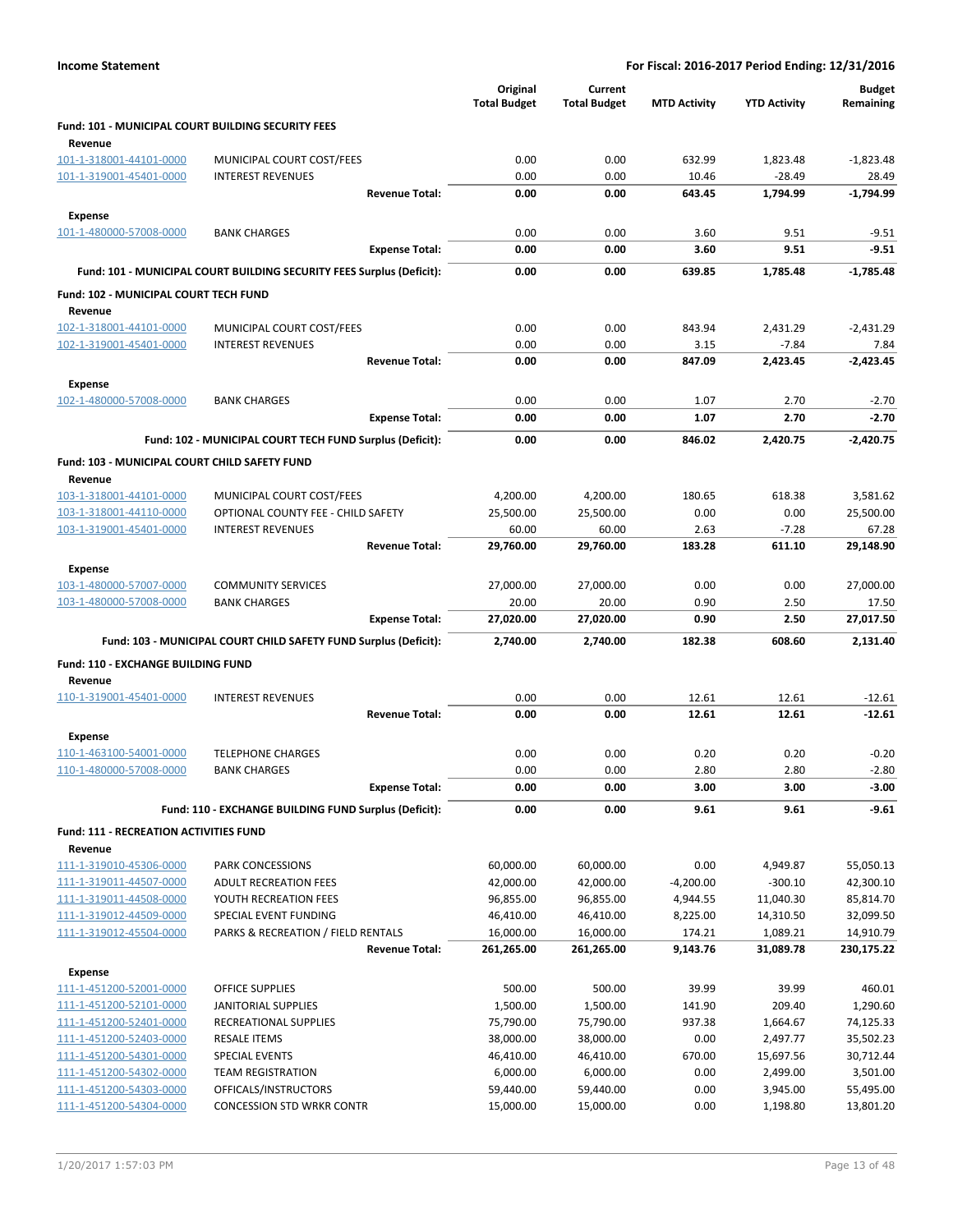|                                                    |                                                                 | Original<br><b>Total Budget</b> | Current<br><b>Total Budget</b> | <b>MTD Activity</b> | <b>YTD Activity</b> | <b>Budget</b><br>Remaining |
|----------------------------------------------------|-----------------------------------------------------------------|---------------------------------|--------------------------------|---------------------|---------------------|----------------------------|
| 111-1-480000-52003-0000                            | <b>COPIER CHARGES</b>                                           | 2,050.00                        | 2,050.00                       | 167.28              | 295.18              | 1,754.82                   |
| 111-1-480000-57008-0000                            | <b>BANK CHARGES</b>                                             | 1,500.00                        | 1,500.00                       | 0.00                | 0.00                | 1,500.00                   |
| 111-1-495000-58501-0000                            | CA - GENERAL FUND                                               | 6,157.00                        | 6,157.00                       | 513.08              | 1,539.24            | 4,617.76                   |
| 111-1-495000-58701-0000                            | CA - CENTRAL SERVICE FUND                                       | 386.00                          | 386.00                         | 32.17               | 96.51               | 289.49                     |
| 111-1-495000-58710-0000                            | CA - INSURANCE FUND                                             | 270.00                          | 270.00                         | 22.50               | 67.50               | 202.50                     |
| 111-1-495000-58720-0000                            | CA - MIS FUN                                                    | 1,264.00                        | 1,264.00                       | 105.33              | 315.99              | 948.01                     |
|                                                    | <b>Expense Total:</b>                                           | 254,267.00                      | 254,267.00                     | 2,629.63            | 30,066.61           | 224,200.39                 |
|                                                    | Fund: 111 - RECREATION ACTIVITIES FUND Surplus (Deficit):       | 6,998.00                        | 6,998.00                       | 6,514.13            | 1,023.17            | 5,974.83                   |
| <b>Fund: 112 - GUN RANGE FUND</b>                  |                                                                 |                                 |                                |                     |                     |                            |
| Revenue                                            |                                                                 |                                 |                                |                     |                     |                            |
| 112-1-319001-45401-0000                            | <b>INTEREST REVENUES</b>                                        | 120.00                          | 120.00                         | 6.62                | $-18.41$            | 138.41                     |
| 112-1-319001-45601-0000                            | MISCELLANEOUS REVENUES                                          | 5,004.00                        | 5,004.00                       | 880.00              | 1,010.00            | 3,994.00                   |
|                                                    | <b>Revenue Total:</b>                                           | 5,124.00                        | 5,124.00                       | 886.62              | 991.59              | 4,132.41                   |
| Expense                                            |                                                                 |                                 |                                |                     |                     |                            |
| 112-1-421700-54501-0000                            | SPECIAL SERVICES                                                | 1,000.00                        | 1,000.00                       | 0.00                | 140.00              | 860.00                     |
| 112-1-480000-57008-0000                            | <b>BANK CHARGES</b>                                             | 40.00                           | 40.00                          | 2.29                | 6.12                | 33.88                      |
|                                                    | <b>Expense Total:</b>                                           | 1,040.00                        | 1,040.00                       | 2.29                | 146.12              | 893.88                     |
|                                                    | Fund: 112 - GUN RANGE FUND Surplus (Deficit):                   | 4,084.00                        | 4,084.00                       | 884.33              | 845.47              | 3,238.53                   |
| Fund: 113 - HOTEL / MOTEL OCCUPANCY TAX FUND       |                                                                 |                                 |                                |                     |                     |                            |
| Revenue                                            |                                                                 |                                 |                                |                     |                     |                            |
| 113-1-313005-41402-0000                            | HOTEL/MOTEL OCCUPANCY TAX                                       | 540,000.00                      | 540,000.00                     | 45,974.17           | 162,223.29          | 377,776.71                 |
| 113-1-319001-45401-0000                            | <b>INTEREST REVENUES</b>                                        | 1,200.00                        | 1,200.00                       | 116.13              | $-303.64$           | 1,503.64                   |
|                                                    | <b>Revenue Total:</b>                                           | 541,200.00                      | 541,200.00                     | 46,090.30           | 161,919.65          | 379,280.35                 |
| <b>Expense</b>                                     |                                                                 |                                 |                                |                     |                     |                            |
| 113-1-458100-51001-0000                            | <b>REGULAR</b>                                                  | 35,303.00                       | 35,303.00                      | 2,621.73            | 9,262.10            | 26,040.90                  |
| 113-1-458100-51020-0000                            | <b>OVERTIME</b>                                                 | 715.00                          | 715.00                         | 26.53               | 114.96              | 600.04                     |
| 113-1-458100-51021-0000                            | LONGEVITY                                                       | 120.00                          | 120.00                         | 0.00                | 48.00               | 72.00                      |
| 113-1-458100-51116-0000                            | SALARIES / CAR ALLOWANCE                                        | 1,200.00                        | 1,200.00                       | 92.31               | 323.11              | 876.89                     |
| 113-1-458100-51117-0000                            | <b>CELL PHONE ALLOWANCE</b>                                     | 348.00                          | 348.00                         | 16.14               | 56.49               | 291.51                     |
| 113-1-458100-51201-0000                            | <b>FICA</b>                                                     | 2,337.00                        | 2,337.00                       | 165.19              | 587.84              | 1,749.16                   |
| 113-1-458100-51202-0000                            | MEDICARE                                                        | 546.00                          | 546.00                         | 38.63               | 137.47              | 408.53                     |
| 113-1-458100-51203-0000<br>113-1-458100-51204-0000 | <b>HEALTH INSURANCE</b><br><b>WORKERS COMPENSATION</b>          | 9,700.00<br>658.00              | 9,700.00<br>658.00             | 808.33<br>54.83     | 2,424.99<br>164.49  | 7,275.01<br>493.51         |
| 113-1-458100-51205-0000                            | <b>UNEMPLOYMENT</b>                                             | 77.00                           | 77.00                          | 0.00                | 0.00                | 77.00                      |
| 113-1-458100-51301-0000                            | <b>TMRS</b>                                                     | 4,151.00                        | 4,151.00                       | 280.29              | 997.44              | 3,153.56                   |
| 113-1-458100-52001-0000                            | <b>OFFICE SUPPLIES</b>                                          | 500.00                          | 500.00                         | 0.00                | 0.00                | 500.00                     |
| 113-1-458100-52002-0000                            | POSTAGE / FREIGHT                                               | 1,200.00                        | 1,200.00                       | 0.00                | 0.00                | 1,200.00                   |
| 113-1-458100-54101-0000                            | PROFESSIONAL SERVICES                                           | 18,000.00                       | 18,000.00                      | 4,250.00            | 4,250.00            | 13,750.00                  |
| 113-1-458100-54105-0000                            | <b>MARKETING</b>                                                | 23,200.00                       | 23,200.00                      | 0.00                | 150.00              | 23,050.00                  |
| 113-1-458100-54106-0000                            | <b>ATTORNEY FEES</b>                                            | 500.00                          | 500.00                         | 0.00                | 0.00                | 500.00                     |
| 113-1-458100-54201-0000                            | MEMBERSHIPS & SUBSCRIPTIONS                                     | 1,400.00                        | 1,400.00                       | 0.00                | 0.00                | 1,400.00                   |
| 113-1-458100-54211-0000                            | ADVERTISING                                                     | 50,000.00                       | 50,000.00                      | 0.00                | 17,217.42           | 32,782.58                  |
| 113-1-458100-54212-0000                            | PRINTING                                                        | 7,200.00                        | 7,200.00                       | 0.00                | 0.00                | 7,200.00                   |
| 113-1-458100-54214-0000                            | TRAVEL/TRAINING EXPENSE                                         | 3,000.00                        | 3,000.00                       | 0.00                | 0.00                | 3,000.00                   |
| 113-1-458100-54301-0000                            | <b>SPECIAL EVENTS</b>                                           | 13,500.00                       | 13,500.00                      | 0.00                | 980.00              | 12,520.00                  |
| 113-1-458100-54523-0000                            | PROPOSED EVENTS                                                 | 75,000.00                       | 75,000.00                      | 33,000.00           | 34,000.00           | 41,000.00                  |
| 113-1-458100-54525-0000                            | SPORTS TOURNAMENTS                                              | 25,000.00                       | 25,000.00                      | 2,175.00            | 3,955.00            | 21,045.00                  |
| 113-1-480000-57008-0000<br>113-1-491000-58001-0000 | <b>BANK CHARGES</b><br><b>XFR - GENERAL FUND</b>                | 550.00<br>90,000.00             | 550.00<br>90,000.00            | 39.63<br>7,500.00   | 102.72<br>22,500.00 | 447.28<br>67,500.00        |
| 113-1-491000-58014-0000                            | <b>XFR - VENUE MGMT FUND</b>                                    | 26,000.00                       | 26,000.00                      | 2,166.67            | 6,500.01            | 19,499.99                  |
| 113-1-491000-58035-0000                            | XFR - DEBT SERVICE FUND                                         | 35,000.00                       | 35,000.00                      | 2,916.67            | 8,750.01            | 26,249.99                  |
| 113-1-491000-58101-0000                            | TRANSFER TO UTILITY FUND                                        | 45,000.00                       | 45,000.00                      | 3,750.00            | 11,250.00           | 33,750.00                  |
|                                                    | <b>Expense Total:</b>                                           | 470,205.00                      | 470,205.00                     | 59,901.95           | 123,772.05          | 346,432.95                 |
|                                                    | Fund: 113 - HOTEL / MOTEL OCCUPANCY TAX FUND Surplus (Deficit): | 70,995.00                       | 70,995.00                      | $-13,811.65$        | 38,147.60           | 32,847.40                  |
| <b>Fund: 114 - VENUE MANAGEMENT FUND</b>           |                                                                 |                                 |                                |                     |                     |                            |
| Revenue                                            |                                                                 |                                 |                                |                     |                     |                            |
| 114-1-319001-45604-0000                            | OTHER REVENUE / OVER/SHORT                                      | 0.00                            | 0.00                           | 0.00                | 380.00              | $-380.00$                  |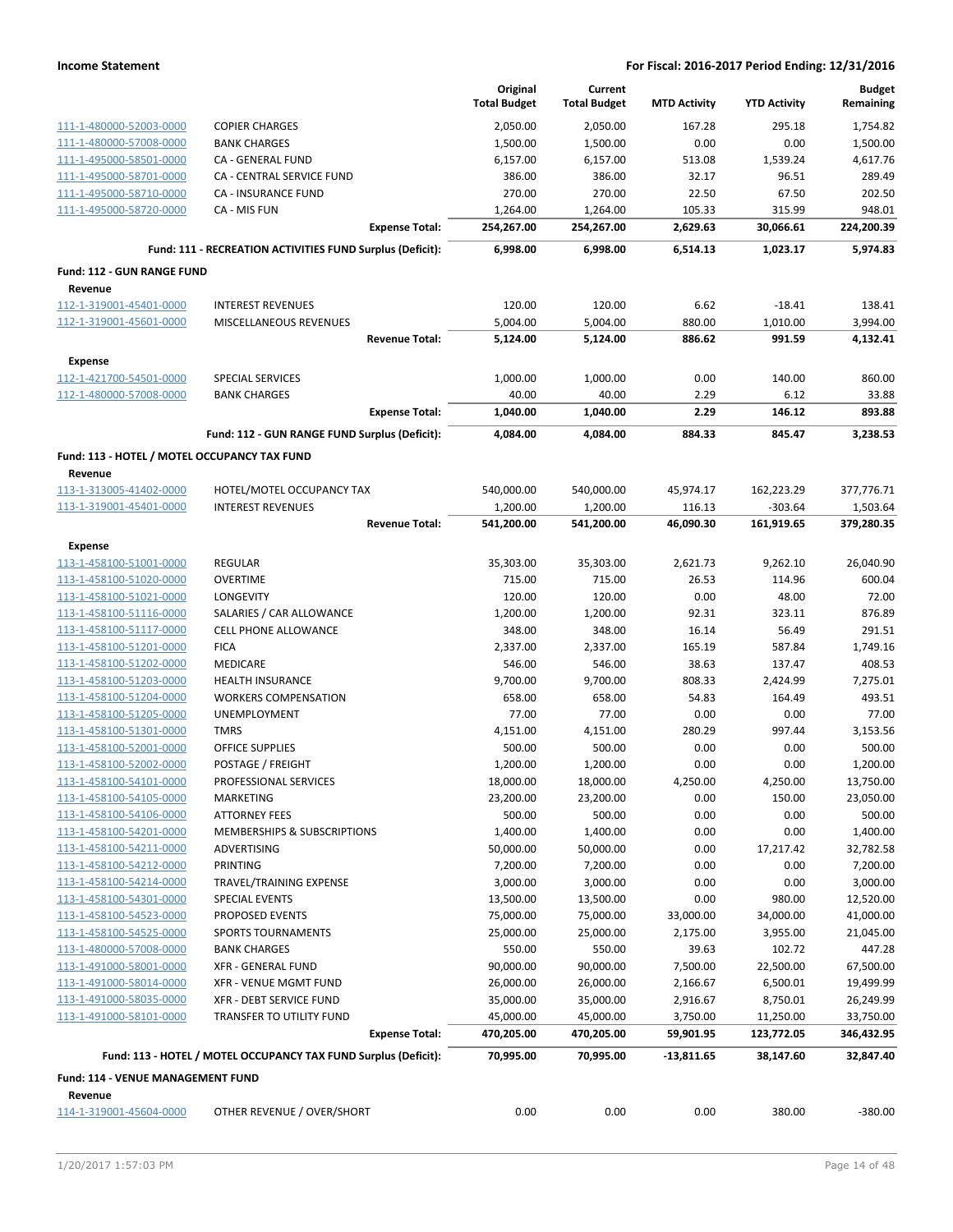|                                                    |                                                      | Original<br><b>Total Budget</b> | Current<br><b>Total Budget</b> | <b>MTD Activity</b> | <b>YTD Activity</b> | <b>Budget</b><br>Remaining |
|----------------------------------------------------|------------------------------------------------------|---------------------------------|--------------------------------|---------------------|---------------------|----------------------------|
| 114-1-319010-45306-0000                            | <b>CONCESSIONS</b>                                   | 1,800.00                        | 1,800.00                       | 0.00                | 0.00                | 1,800.00                   |
| 114-1-319030-45506-0000                            | <b>AUDITORIUM RENTALS</b>                            | 24,000.00                       | 24,000.00                      | 2,025.00            | 6,469.14            | 17,530.86                  |
| 114-1-319031-45505-0000                            | <b>CIVIC CENTER RENTALS</b>                          | 40,643.00                       | 40,643.00                      | 1,550.00            | 14,888.00           | 25,755.00                  |
| 114-1-319032-44509-0000                            | SPECIAL EVENTS/SPONSORS                              | 60,000.00                       | 60,000.00                      | 10,926.50           | 17,201.50           | 42,798.50                  |
| 114-1-319033-45307-0000                            | <b>TICKET SALES</b>                                  | 100,000.00                      | 100,000.00                     | 0.00                | 37,322.00           | 62,678.00                  |
| 114-1-323001-46008-0000                            | <b>XFR - TOURISM FUND</b>                            | 26,000.00                       | 26,000.00                      | 2,166.67            | 6,500.01            | 19,499.99                  |
|                                                    | <b>Revenue Total:</b>                                | 252,443.00                      | 252,443.00                     | 16,668.17           | 82,760.65           | 169,682.35                 |
| <b>Expense</b>                                     |                                                      |                                 |                                |                     |                     |                            |
| 114-1-457100-51001-0000                            | REGULAR SALARIES                                     | 22,669.00                       | 22,669.00                      | 2,352.58            | 7,317.71            | 15,351.29                  |
| 114-1-457100-51020-0000                            | <b>OVERTIME</b>                                      | 0.00                            | 0.00                           | 125.00              | 293.08              | $-293.08$                  |
| 114-1-457100-51021-0000                            | LONGEVITY                                            | 51.00                           | 51.00                          | 0.00                | 48.00               | 3.00                       |
| 114-1-457100-51101-0000                            | <b>CERTIFICATION PAY</b>                             | 0.00                            | 0.00                           | 23.08               | 23.08               | $-23.08$                   |
| 114-1-457100-51116-0000                            | CAR ALLOWANCE                                        | 1,200.00                        | 1,200.00                       | 92.31               | 323.06              | 876.94                     |
| 114-1-457100-51117-0000                            | <b>CELL PHONE ALLOWANCE</b>                          | 348.00                          | 348.00                         | 16.16               | 72.71               | 275.29                     |
| 114-1-457100-51201-0000                            | <b>FICA</b>                                          | 1,505.00                        | 1,505.00                       | 167.27              | 519.55              | 985.45                     |
| 114-1-457100-51202-0000                            | MEDICARE                                             | 352.00                          | 352.00                         | 39.12               | 121.51              | 230.49                     |
| 114-1-457100-51203-0000                            | <b>HEALTH INSURANCE</b>                              | 4,850.00                        | 4,850.00                       | 404.17              | 1,212.51            | 3,637.49                   |
| 114-1-457100-51204-0000                            | <b>WORKERS COMPENSATION</b>                          | 621.00                          | 621.00                         | 51.75               | 155.25              | 465.75                     |
| 114-1-457100-51205-0000                            | STATE UNEMPLOYMENT                                   | 39.00                           | 39.00                          | 0.00                | 1.74                | 37.26                      |
| 114-1-457100-51301-0000                            | <b>TMRS</b>                                          | 2,673.00                        | 2,673.00                       | 284.19              | 883.74              | 1,789.26                   |
| 114-1-457100-52001-0000                            | <b>OFFICE SUPPLIES</b>                               | 500.00                          | 500.00                         | 14.80               | 14.80               | 485.20                     |
| 114-1-457100-52002-0000                            | POSTAGE / FREIGHT                                    | 150.00                          | 150.00                         | 0.00                | 4.45                | 145.55                     |
| 114-1-457100-52201-0000                            | MINOR TOOLS & EQUIPMENT                              | 2,500.00                        | 2,500.00                       | 0.00                | 47.59               | 2,452.41                   |
| 114-1-457100-52403-0000                            | <b>RESALE ITEMS</b>                                  | 1,500.00                        | 1,500.00                       | 0.00                | 0.00                | 1,500.00                   |
| 114-1-457100-53702-0000                            | AUDTIORIUM MAINTENANCE                               | 7,000.00                        | 7,000.00                       | 170.51              | 1,822.33            | 5,177.67                   |
| 114-1-457100-53704-0000                            | <b>CIVIC CENTER</b>                                  | 7,760.00                        | 7,760.00                       | 175.29              | 454.50              | 7,305.50                   |
| 114-1-457100-54001-0000                            | <b>TELEPHONE CHARGES</b>                             | 100.00                          | 100.00                         | 0.00                | 0.00                | 100.00                     |
| 114-1-457100-54005-0000                            | <b>CIVIC CENTER UTILITY CHARGES</b>                  | 24,500.00                       | 24,500.00                      | 1,612.38            | 5,746.52            | 18,753.48                  |
| 114-1-457100-54105-0000                            | MARKETING                                            | 10,000.00                       | 10,000.00                      | 0.00                | 0.00                | 10,000.00                  |
| 114-1-457100-54106-0000                            | <b>ATTORNEY FEES</b>                                 | 1,000.00                        | 1,000.00                       | 0.00                | 0.00                | 1,000.00                   |
| 114-1-457100-54201-0000                            | MEMBERSHIPS & SUBSCRIPTIONS                          | 2,000.00                        | 2,000.00                       | 0.00                | 0.00                | 2,000.00                   |
| 114-1-457100-54205-0000<br>114-1-457100-54211-0000 | <b>BUSINESS MEALS</b><br>ADVERTISING                 | 250.00<br>19,000.00             | 250.00<br>19,000.00            | 20.00<br>352.00     | 20.00<br>2,205.16   | 230.00<br>16,794.84        |
| 114-1-457100-54214-0000                            | <b>TRAVEL &amp; TRAINING</b>                         | 1,000.00                        | 1,000.00                       | 0.00                | 0.00                | 1,000.00                   |
| 114-1-457100-54301-0000                            | <b>SPECIAL EVENTS</b>                                | 100,000.00                      | 100,000.00                     | 0.00                | 61,018.52           | 38,981.48                  |
| 114-1-480000-52003-0000                            | <b>COPIER CHARGES</b>                                | 2,150.00                        | 2,150.00                       | 167.27              | 295.17              | 1,854.83                   |
| 114-1-480000-57008-0000                            | <b>BANK CHARGES</b>                                  | 800.00                          | 800.00                         | 116.93              | 355.86              | 444.14                     |
| 114-1-495000-58501-0000                            | CA - GENERAL FUND                                    | 6,459.00                        | 6,459.00                       | 538.25              | 1,614.75            | 4,844.25                   |
| 114-1-495000-58701-0000                            | CA - CENTRAL SERVICE FUND                            | 23,621.00                       | 23,621.00                      | 1,968.42            | 5,905.26            | 17,715.74                  |
| 114-1-495000-58710-0000                            | <b>CA - INSURANCE FUND</b>                           | 397.00                          | 397.00                         | 33.08               | 99.24               | 297.76                     |
| 114-1-495000-58720-0000                            | CA - MIS FUN                                         | 1,582.00                        | 1,582.00                       | 131.83              | 395.49              | 1,186.51                   |
|                                                    | <b>Expense Total:</b>                                | 246,577.00                      | 246,577.00                     | 8,856.39            | 90,971.58           | 155,605.42                 |
|                                                    | Fund: 114 - VENUE MANAGEMENT FUND Surplus (Deficit): | 5.866.00                        | 5,866.00                       | 7,811.78            | -8,210.93           | 14,076.93                  |
| Fund: 116 - ROADWAY IMPACT FEE 1                   |                                                      |                                 |                                |                     |                     |                            |
| Revenue                                            |                                                      |                                 |                                |                     |                     |                            |
| 116-1-319001-45401-0000                            | <b>INTEREST REVENUES</b>                             | 0.00                            | 0.00                           | 3.30                | $-9.19$             | 9.19                       |
|                                                    | <b>Revenue Total:</b>                                | 0.00                            | 0.00                           | 3.30                | $-9.19$             | 9.19                       |
| <b>Expense</b>                                     |                                                      |                                 |                                |                     |                     |                            |
| 116-1-480000-57008-0000                            | <b>BANK CHARGES</b>                                  | 0.00                            | 0.00                           | 1.14                | 3.05                | $-3.05$                    |
|                                                    | <b>Expense Total:</b>                                | 0.00                            | 0.00                           | 1.14                | 3.05                | $-3.05$                    |
|                                                    | Fund: 116 - ROADWAY IMPACT FEE 1 Surplus (Deficit):  | 0.00                            | 0.00                           | 2.16                | $-12.24$            | 12.24                      |
| Fund: 117 - ROADWAY IMPACT FEE 2                   |                                                      |                                 |                                |                     |                     |                            |
| Revenue                                            |                                                      |                                 |                                |                     |                     |                            |
| 117-1-319001-45401-0000                            | <b>INTEREST REVENUES</b><br><b>Revenue Total:</b>    | 0.00<br>0.00                    | 0.00<br>0.00                   | 0.02<br>0.02        | $-0.04$<br>$-0.04$  | 0.04<br>0.04               |
|                                                    | Fund: 117 - ROADWAY IMPACT FEE 2 Total:              | 0.00                            | 0.00                           | 0.02                | $-0.04$             | 0.04                       |
|                                                    |                                                      |                                 |                                |                     |                     |                            |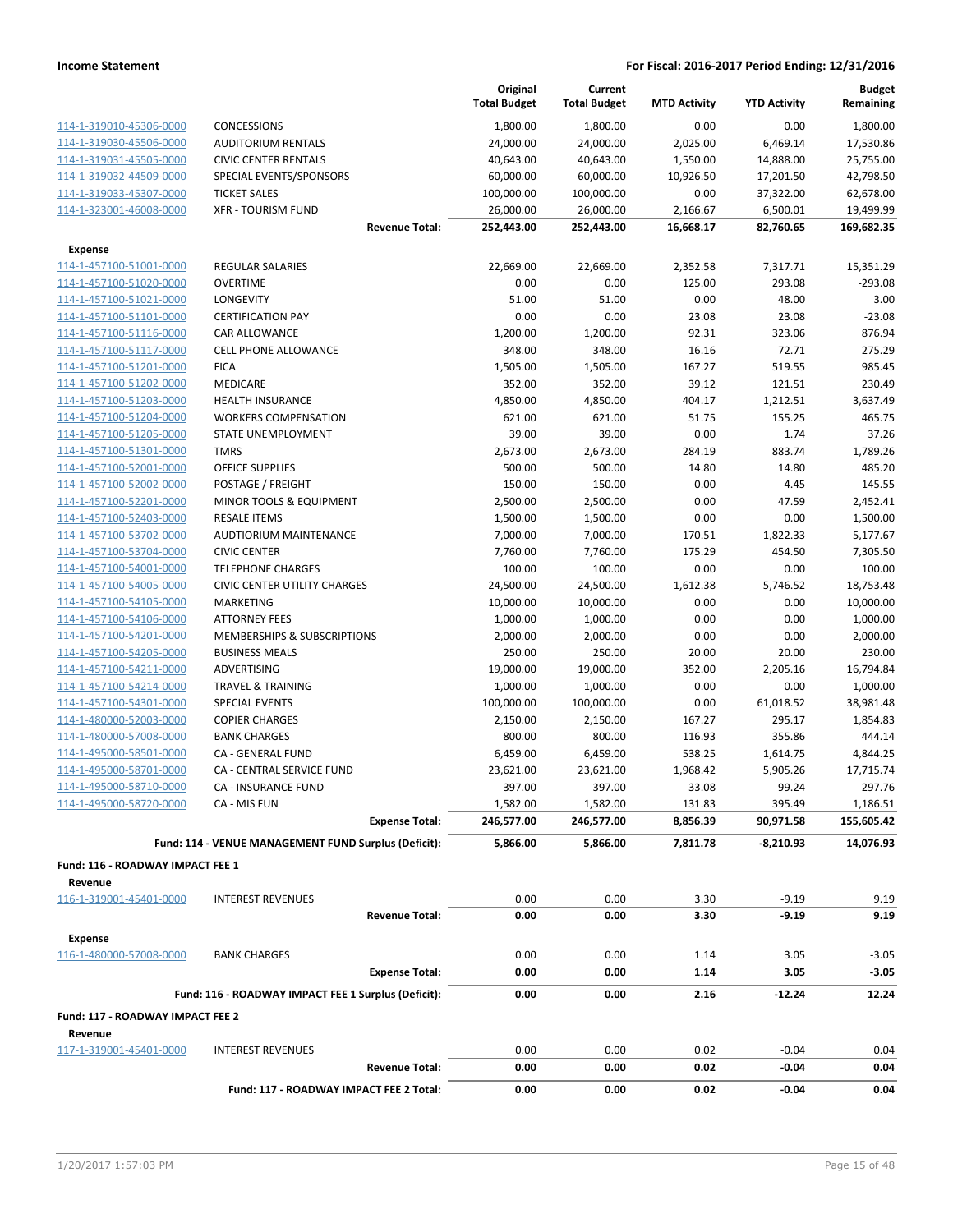| <b>Income Statement</b>                                 | For Fiscal: 2016-2017 Period Ending: 12/31/2016                           |                                 |                                |                     |                     |                            |
|---------------------------------------------------------|---------------------------------------------------------------------------|---------------------------------|--------------------------------|---------------------|---------------------|----------------------------|
|                                                         |                                                                           | Original<br><b>Total Budget</b> | Current<br><b>Total Budget</b> | <b>MTD Activity</b> | <b>YTD Activity</b> | <b>Budget</b><br>Remaining |
| Fund: 118 - ROADWAY IMPACT FEE 3                        |                                                                           |                                 |                                |                     |                     |                            |
| Revenue                                                 |                                                                           |                                 |                                |                     |                     |                            |
| 118-1-319001-45401-0000                                 | <b>INTEREST REVENUES</b>                                                  | 0.00                            | 0.00                           | 0.03                | $-0.07$             | 0.07                       |
|                                                         | <b>Revenue Total:</b>                                                     | 0.00                            | 0.00                           | 0.03                | $-0.07$             | 0.07                       |
| <b>Expense</b>                                          |                                                                           |                                 |                                |                     |                     |                            |
| 118-1-480000-57008-0000                                 | <b>BANK CHARGES</b>                                                       | 0.00                            | 0.00                           | 0.01                | 0.03                | $-0.03$                    |
|                                                         | <b>Expense Total:</b>                                                     | 0.00                            | 0.00                           | 0.01                | 0.03                | -0.03                      |
|                                                         | Fund: 118 - ROADWAY IMPACT FEE 3 Surplus (Deficit):                       | 0.00                            | 0.00                           | 0.02                | $-0.10$             | 0.10                       |
|                                                         | <b>Fund: 123 - PTRAIN - POLICE REIMBURSEMENT GRANTS &amp; CONT EDUCAT</b> |                                 |                                |                     |                     |                            |
| Revenue<br>123-1-319001-45401-0000                      | <b>INTEREST REVENUES</b>                                                  | 0.00                            | 0.00                           | 1.56                | $-4.58$             |                            |
|                                                         | <b>Revenue Total:</b>                                                     | 0.00                            | 0.00                           | 1.56                | $-4.58$             | 4.58<br>4.58               |
| <b>Expense</b>                                          |                                                                           |                                 |                                |                     |                     |                            |
| 123-1-421240-54214-0000                                 | <b>TRAVEL &amp; TRAINING</b>                                              | 0.00                            | 0.00                           | 0.00                | 592.70              | $-592.70$                  |
| 123-1-480000-57008-0000                                 | <b>BANK CHARGES</b>                                                       | 0.00                            | 0.00                           | 0.55                | 1.50                | $-1.50$                    |
|                                                         | <b>Expense Total:</b>                                                     | 0.00                            | 0.00                           | 0.55                | 594.20              | -594.20                    |
|                                                         | Fund: 123 - PTRAIN - POLICE REIMBURSEMENT GRANTS & CONT EDUCAT Sur        | 0.00                            | 0.00                           | 1.01                | $-598.78$           | 598.78                     |
| Fund: 140 - DEBT SERVICE FUND                           |                                                                           |                                 |                                |                     |                     |                            |
| Revenue                                                 |                                                                           |                                 |                                |                     |                     |                            |
| 140-1-311001-41101-0000                                 | <b>REAL PROPERTY TAXES</b>                                                | 4,398,433.00                    | 4,398,433.00                   | 785,812.11          | 1,104,421.24        | 3,294,011.76               |
| 140-1-311002-41102-0000                                 | <b>DELINQUENT TAXES</b>                                                   | 40,000.00                       | 40,000.00                      | 5,640.25            | 16,060.26           | 23,939.74                  |
| 140-1-319001-45401-0000                                 | <b>INTEREST REVENUES</b>                                                  | 6,829.00                        | 6,829.00                       | 383.51              | $-574.83$           | 7,403.83                   |
| 140-1-319001-45601-0000                                 | MISCELLANEOUS REVENUES                                                    | 3,000.00                        | 3,000.00                       | 0.00                | 0.00                | 3,000.00                   |
| 140-1-323001-46008-0000                                 | <b>XFR - TOURISM FUND</b>                                                 | 35,000.00                       | 35,000.00                      | 2,916.67            | 8,750.01            | 26,249.99                  |
| 140-1-323001-46100-0000                                 | <b>XFR - UTILITY FUND</b>                                                 | 1,580,613.00                    | 1,580,613.00                   | 131,717.75          | 395,153.25          | 1,185,459.75               |
| 140-1-323001-46107-0000                                 | <b>XFR - AIRPORT FUND</b>                                                 | 52,000.00                       | 52,000.00                      | 4,333.33            | 12,999.99           | 39,000.01                  |
|                                                         | <b>Revenue Total:</b>                                                     | 6,115,875.00                    | 6,115,875.00                   | 930,803.62          | 1,536,809.92        | 4,579,065.08               |
| <b>Expense</b>                                          |                                                                           |                                 |                                |                     |                     |                            |
| 140-1-471100-56105-0000                                 | 2010 CO - PRINCIPAL                                                       | 150,000.00                      | 150,000.00                     | 0.00                | 0.00                | 150,000.00                 |
| 140-1-471100-56106-0000                                 | 2013 CO PRINCIPAL                                                         | 230,000.00                      | 230,000.00                     | 0.00                | 0.00                | 230,000.00                 |
| 140-1-471100-56304-0000                                 | 2006 GO REFUNDING PRINC                                                   | 1,595,000.00                    | 1,595,000.00                   | 0.00                | 0.00                | 1,595,000.00               |
| 140-1-471100-56306-0000                                 | 2010 GO REFUND PRINCIPAL                                                  | 595,000.00                      | 595,000.00                     | 0.00                | 0.00                | 595,000.00                 |
| 140-1-471100-56308-0000                                 | 2011 GO REFUND PRINCIPAL                                                  | 1,045,000.00                    | 1,045,000.00                   | 0.00                | 0.00                | 1,045,000.00               |
| 140-1-471100-56310-0000                                 | 2014 GO REFUND PRINCIPAL                                                  | 176,000.00                      | 176,000.00                     | 0.00                | 0.00                | 176,000.00                 |
| 140-1-471100-56311-0000                                 | 2014 GENERAL OBLIGATIONS PRINCIPAL<br>2015 GENERAL OBLIGATIONS PRINCIPAL  | 290,000.00<br>438,000.00        | 290,000.00<br>438,000.00       | 0.00                | 0.00                | 290,000.00<br>438,000.00   |
| 140-1-471100-56312-0000<br>140-1-471200-56205-0000      | 2010 CO - INTEREST                                                        | 191,788.00                      | 191,788.00                     | 0.00<br>0.00        | 0.00<br>0.00        | 191,788.00                 |
| 140-1-471200-56206-0000                                 | 2013 CO INTEREST                                                          | 30,349.00                       | 30,349.00                      | 0.00                | 0.00                | 30,349.00                  |
| 140-1-471200-56404-0000                                 | 2006 GO REFUNDING INT                                                     | 522,375.00                      | 522,375.00                     | 0.00                | 0.00                | 522,375.00                 |
| 140-1-471200-56406-0000                                 | 2010 GO REFUND INTEREST                                                   | 348,848.00                      | 348,848.00                     | 0.00                | 0.00                | 348,848.00                 |
| 140-1-471200-56408-0000                                 | 2011 GO REFUND INTEREST                                                   | 139,758.00                      | 139,758.00                     | 0.00                | 0.00                | 139,758.00                 |
| 140-1-471200-56409-0000                                 | 2014 GENERAL OBLIGATIONS - INTEREST                                       | 117,392.00                      | 117,392.00                     | 0.00                | 0.00                | 117,392.00                 |
| 140-1-471200-56410-0000                                 | 2015 GO - INTEREST                                                        | 164,256.00                      | 164,256.00                     | 0.00                | 0.00                | 164,256.00                 |
| 140-1-471200-56411-0000                                 | 2014 GO REFUND INTEREST                                                   | 32,280.00                       | 32,280.00                      | 0.00                | 0.00                | 32,280.00                  |
| 140-1-475100-56002-0000                                 | <b>AGENT FEE</b>                                                          | 1,200.00                        | 1,200.00                       | 350.00              | 350.00              | 850.00                     |
| 140-1-475100-56005-0000                                 | ARBITRAGE                                                                 | 12,500.00                       | 12,500.00                      | 0.00                | 0.00                | 12,500.00                  |
| 140-1-480000-57008-0000                                 | <b>BANK CHARGES</b>                                                       | 1,900.00                        | 1,900.00                       | 117.86              | 242.95              | 1,657.05                   |
|                                                         | <b>Expense Total:</b>                                                     | 6,081,646.00                    | 6,081,646.00                   | 467.86              | 592.95              | 6,081,053.05               |
|                                                         | Fund: 140 - DEBT SERVICE FUND Surplus (Deficit):                          | 34,229.00                       | 34,229.00                      | 930,335.76          | 1,536,216.97        | -1,501,987.97              |
| Fund: 160 - GENERAL CAPITAL IMPROVEMENT FUND<br>Revenue |                                                                           |                                 |                                |                     |                     |                            |
| 160-1-310002-45611-0000                                 | DONATIONS FOR PROJECTS                                                    | 0.00                            | 0.00                           | 0.00                | 4,550.00            | $-4,550.00$                |
| 160-1-314004-41808-0000                                 | FRANCHISE FEES/CABLE-SICFA                                                | 22,400.00                       | 22,400.00                      | 0.00                | 0.00                | 22,400.00                  |
| 160-1-319001-45401-0000                                 | <b>INTEREST REVENUES</b>                                                  | 13,000.00                       | 13,000.00                      | 1,653.30            | 1,566.40            | 11,433.60                  |
| 160-1-323001-46001-0000                                 | <b>XFR - GENERAL FUND</b>                                                 | 2,055,000.00                    | 2,055,000.00                   | 171,250.00          | 513,750.00          | 1,541,250.00               |
|                                                         | <b>Revenue Total:</b>                                                     | 2,090,400.00                    | 2,090,400.00                   | 172,903.30          | 519,866.40          | 1,570,533.60               |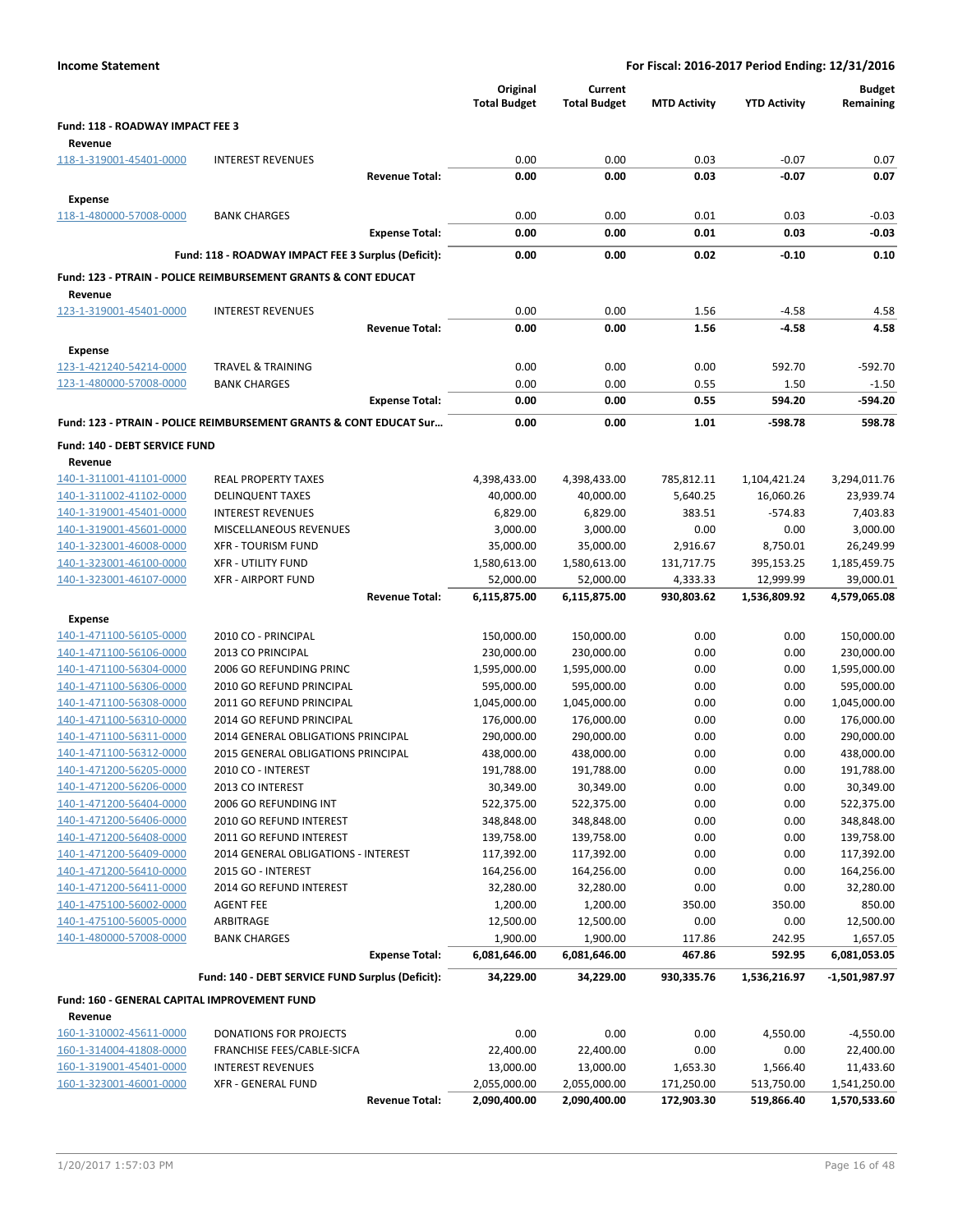|                                             |                                                                      |                       | Original            | Current             |                     |                     | <b>Budget</b> |
|---------------------------------------------|----------------------------------------------------------------------|-----------------------|---------------------|---------------------|---------------------|---------------------|---------------|
|                                             |                                                                      |                       | <b>Total Budget</b> | <b>Total Budget</b> | <b>MTD Activity</b> | <b>YTD Activity</b> | Remaining     |
| <b>Expense</b>                              |                                                                      |                       |                     |                     |                     |                     |               |
| 160-1-422200-55201-0000                     | <b>EQUIPMENT PURCHASES</b>                                           |                       | 0.00                | 100,000.00          | 18,280.00           | 18,280.00           | 81,720.00     |
| 160-1-431200-53304-0000                     | STREET IMPROV PROGRAM                                                |                       | 1,600,000.00        | 1,600,000.00        | 124,228.80          | 667,670.37          | 932,329.63    |
| 160-1-451100-55012-0000                     | <b>CWIP / CONSTRUCTION</b>                                           |                       | 140,000.00          | 140,000.00          | 0.00                | 0.00                | 140,000.00    |
| 160-1-455100-55003-0000                     | <b>BUILDING IMPROVEMENTS</b>                                         |                       | 0.00                | 0.00                | 10,620.00           | 10,620.00           | $-10,620.00$  |
| 160-1-456100-55204-0000                     | <b>OLD TOWN GREENVILLE</b>                                           |                       | 15,000.00           | 15,000.00           | 0.00                | 0.00                | 15,000.00     |
| 160-1-457100-54301-0000                     | <b>SPECIAL EVENTS</b>                                                |                       | 0.00                | 0.00                | 72.00               | 923.30              | $-923.30$     |
| 160-1-457100-55203-0000                     | <b>FURNITURE/OFFICE EQUIP</b>                                        |                       | 0.00                | 0.00                | 0.00                | 56,000.00           | $-56,000.00$  |
| 160-1-480000-55002-0000                     | <b>IMPROVEMENTS</b>                                                  |                       | 0.00                | 0.00                | 45,993.74           | 61,228.74           | $-61,228.74$  |
| 160-1-480000-55007-0000                     | CWIP / ENG/ARCHITECTS/MGMT                                           |                       | 0.00                | 0.00                | 4,174.75            | 7,236.75            | $-7,236.75$   |
| 160-1-480000-55011-0000                     | <b>CWIP / CONSTRUCTION TESTING</b>                                   |                       | 0.00                | 0.00                | 4,461.25            | 4,461.25            | $-4,461.25$   |
| 160-1-480000-55012-0000                     | <b>CWIP / CONSTRUCTION</b>                                           |                       | 0.00                | 0.00                | 118,336.96          | 189,329.99          | -189,329.99   |
| 160-1-480000-55201-0000                     | <b>EQUIPMENT PURCHASES</b>                                           |                       | 0.00                | 0.00                | 0.00                | 6,550.00            | $-6,550.00$   |
| 160-1-480000-57008-0000                     | <b>BANK CHARGES</b>                                                  |                       | 6,300.00            | 6,300.00            | 182.61              | 544.94              | 5,755.06      |
|                                             |                                                                      | <b>Expense Total:</b> | 1,761,300.00        | 1,861,300.00        | 326,350.11          | 1,022,845.34        | 838,454.66    |
|                                             | Fund: 160 - GENERAL CAPITAL IMPROVEMENT FUND Surplus (Deficit):      |                       | 329,100.00          | 229,100.00          | -153,446.81         | -502,978.94         | 732,078.94    |
| <b>Fund: 161 - STREET CONSTRUCTION FUND</b> |                                                                      |                       |                     |                     |                     |                     |               |
| Revenue                                     |                                                                      |                       |                     |                     |                     |                     |               |
| 161-1-319001-45401-0000                     | <b>INTEREST REVENUES</b>                                             |                       | 0.00                | 0.00                | 212.36              | $-592.08$           | 592.08        |
|                                             |                                                                      | <b>Revenue Total:</b> | 0.00                | 0.00                | 212.36              | $-592.08$           | 592.08        |
|                                             |                                                                      |                       |                     |                     |                     |                     |               |
| Expense                                     |                                                                      |                       |                     |                     |                     |                     |               |
| 161-1-480000-57008-0000                     | <b>BANK CHARGES</b>                                                  |                       | 0.00                | 0.00                | 26.47               | 54.67               | $-54.67$      |
|                                             |                                                                      | <b>Expense Total:</b> | 0.00                | 0.00                | 26.47               | 54.67               | $-54.67$      |
|                                             | Fund: 161 - STREET CONSTRUCTION FUND Surplus (Deficit):              |                       | 0.00                | 0.00                | 185.89              | $-646.75$           | 646.75        |
| Fund: 164 - 2013 CO CAPITAL FUND            |                                                                      |                       |                     |                     |                     |                     |               |
| Revenue                                     |                                                                      |                       |                     |                     |                     |                     |               |
| 164-1-319001-45401-0000                     | <b>INTEREST REVENUES</b>                                             |                       | 0.00                | 0.00                | 14.17               | 39.80               | $-39.80$      |
|                                             |                                                                      | <b>Revenue Total:</b> | 0.00                | 0.00                | 14.17               | 39.80               | $-39.80$      |
|                                             |                                                                      |                       |                     |                     |                     |                     |               |
|                                             | Fund: 164 - 2013 CO CAPITAL FUND Total:                              |                       | 0.00                | 0.00                | 14.17               | 39.80               | $-39.80$      |
| Fund: 165 - 2014 GO FUND                    |                                                                      |                       |                     |                     |                     |                     |               |
| Revenue                                     |                                                                      |                       |                     |                     |                     |                     |               |
| 165-1-319001-45401-0000                     | <b>INTEREST REVENUES</b>                                             |                       | 0.00                | 0.00                | 13,825.59           | 19,539.20           | $-19,539.20$  |
|                                             |                                                                      | <b>Revenue Total:</b> | 0.00                | 0.00                | 13,825.59           | 19,539.20           | $-19,539.20$  |
| <b>Expense</b>                              |                                                                      |                       |                     |                     |                     |                     |               |
| 165-1-431200-55007-0000                     | ENG/ARCHITECTS/MGMT                                                  |                       | 0.00                | 0.00                | 4,950.00            | 9,075.00            | $-9,075.00$   |
| 165-1-431200-55011-0000                     | <b>CONSTRUCTION TESTING</b>                                          |                       | 0.00                | 0.00                | 4,592.00            | 4,592.00            | $-4,592.00$   |
| 165-1-431200-55012-0000                     | <b>CONSTRUCTION</b>                                                  |                       | 0.00                | 0.00                | 0.00                | 945,811.99          | -945,811.99   |
| 165-1-480000-57008-0000                     | <b>BANK CHARGES</b>                                                  |                       | 0.00                | 0.00                | 0.00                | 47.11               | $-47.11$      |
|                                             |                                                                      | <b>Expense Total:</b> | 0.00                | 0.00                | 9,542.00            | 959,526.10          | -959,526.10   |
|                                             |                                                                      |                       |                     |                     |                     |                     |               |
|                                             | Fund: 165 - 2014 GO FUND Surplus (Deficit):                          |                       | 0.00                | 0.00                | 4,283.59            | -939,986.90         | 939,986.90    |
|                                             | Fund: 170 - LAW ENFORCEMENT GRANT - CAPITAL PURCHASES                |                       |                     |                     |                     |                     |               |
| Revenue                                     |                                                                      |                       |                     |                     |                     |                     |               |
| 170-1-310001-43100-0000                     | <b>GRANT REVENUE</b>                                                 |                       | 0.00                | 30,000.00           | 0.00                | 0.00                | 30,000.00     |
|                                             |                                                                      | <b>Revenue Total:</b> | 0.00                | 30,000.00           | 0.00                | 0.00                | 30,000.00     |
| <b>Expense</b>                              |                                                                      |                       |                     |                     |                     |                     |               |
| 170-1-421600-55201-0000                     | <b>EQUIPMENT PURCHASES</b>                                           |                       | 0.00                | 30,000.00           | 0.00                | 0.00                | 30,000.00     |
|                                             |                                                                      | <b>Expense Total:</b> | 0.00                | 30,000.00           | 0.00                | 0.00                | 30,000.00     |
|                                             | Fund: 170 - LAW ENFORCEMENT GRANT - CAPITAL PURCHASES Surplus (Defic |                       | 0.00                | 0.00                | 0.00                | 0.00                | 0.00          |
|                                             |                                                                      |                       |                     |                     |                     |                     |               |
| Fund: 171 - MAIN STREET SPECIAL REVENUE     |                                                                      |                       |                     |                     |                     |                     |               |
| Expense                                     |                                                                      |                       |                     |                     |                     |                     |               |
| 171-1-456100-54501-0000                     | SPECIAL SERVICES                                                     |                       | 0.00                | 0.00                | 0.00                | 5,000.00            | $-5,000.00$   |
|                                             |                                                                      | <b>Expense Total:</b> | 0.00                | 0.00                | 0.00                | 5,000.00            | $-5,000.00$   |
|                                             | Fund: 171 - MAIN STREET SPECIAL REVENUE Total:                       |                       | 0.00                | 0.00                | 0.00                | 5,000.00            | $-5,000.00$   |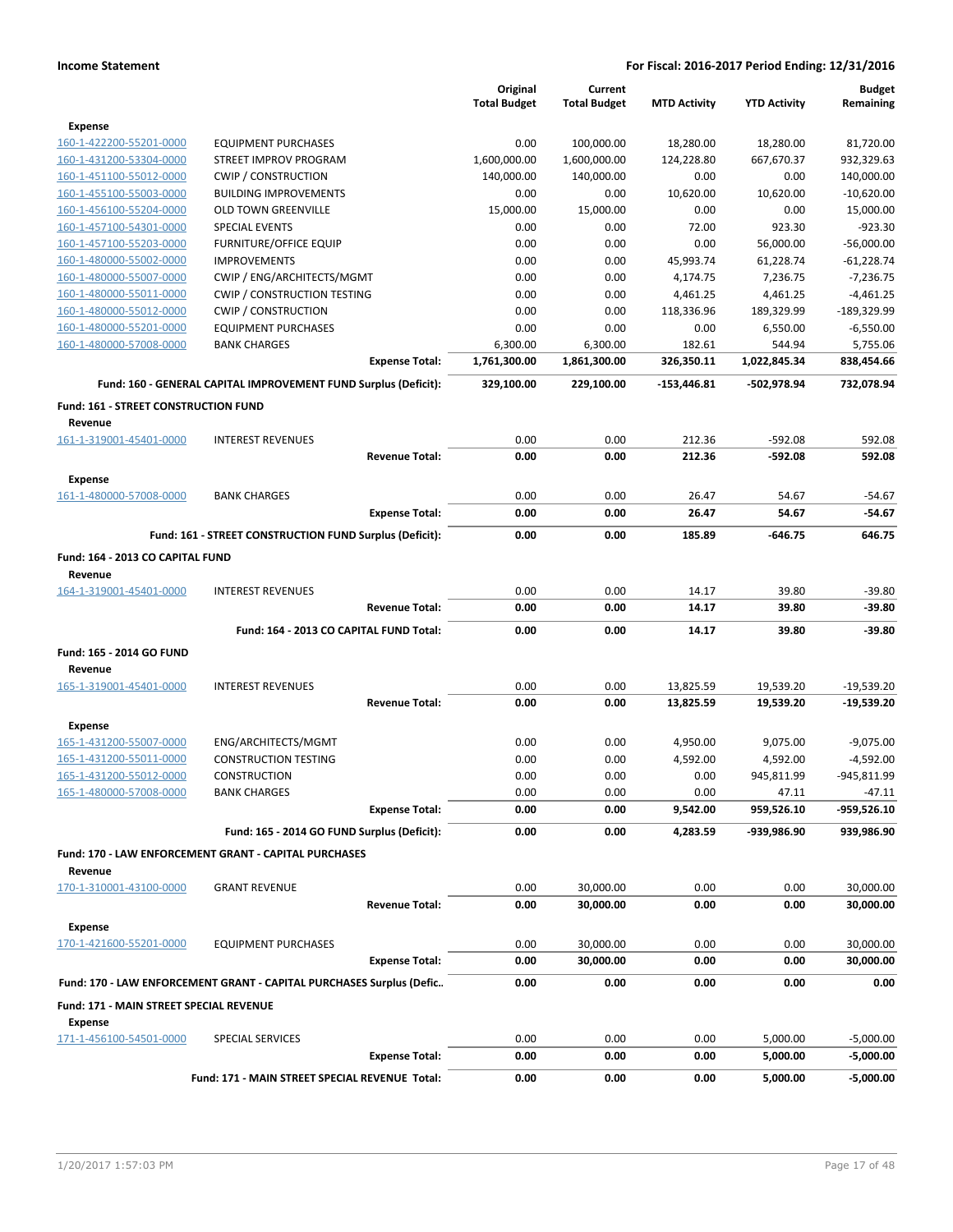|                                            |                                                               | Original<br><b>Total Budget</b> | Current<br><b>Total Budget</b> | <b>MTD Activity</b> | <b>YTD Activity</b> | <b>Budget</b><br>Remaining |
|--------------------------------------------|---------------------------------------------------------------|---------------------------------|--------------------------------|---------------------|---------------------|----------------------------|
| <b>Fund: 172 - MINOR GRANTS FUND</b>       |                                                               |                                 |                                |                     |                     |                            |
| Revenue                                    |                                                               |                                 |                                |                     |                     |                            |
| 172-1-310001-43105-0000                    | MISCELLANEOUS / GRANTS                                        | 0.00                            | 25,000.00                      | 0.00                | 0.00                | 25,000.00                  |
| 172-1-310001-43108-0000                    | <b>GRANTS / LIBRARY GRANT</b>                                 | 0.00                            | 0.00                           | 0.00                | 530.25              | $-530.25$                  |
|                                            | <b>Revenue Total:</b>                                         | 0.00                            | 25,000.00                      | 0.00                | 530.25              | 24,469.75                  |
| Expense                                    |                                                               |                                 |                                |                     |                     |                            |
| 172-1-421240-55207-0000                    | RADIO COMMUNICATION EQUIP                                     | 0.00                            | 25,000.00                      | 0.00                | 0.00                | 25,000.00                  |
| 172-1-455100-52402-0000                    | <b>BASIC PROGRAM EXPENSE</b>                                  | 0.00                            | 0.00                           | 58.80               | 116.77              | $-116.77$                  |
| 172-1-455100-54201-0000                    | MEMBERSHIPS & SUBSCRIPTIONS                                   | 0.00                            | 0.00                           | 0.00                | 572.25              | $-572.25$                  |
| 172-1-455100-55211-0000                    | DEPARTMENTAL CAPITAL / BOOKS                                  | 0.00                            | 0.00                           | 0.00                | 1,311.41            | $-1,311.41$                |
|                                            | <b>Expense Total:</b>                                         | 0.00                            | 25,000.00                      | 58.80               | 2,000.43            | 22,999.57                  |
|                                            |                                                               | 0.00                            | 0.00                           | $-58.80$            |                     |                            |
|                                            | Fund: 172 - MINOR GRANTS FUND Surplus (Deficit):              |                                 |                                |                     | $-1,470.18$         | 1,470.18                   |
| <b>Fund: 174 - FEMA GRANT</b>              |                                                               |                                 |                                |                     |                     |                            |
| Revenue                                    |                                                               |                                 |                                |                     |                     |                            |
| 174-1-310001-43107-0000                    | <b>GRANTS / FEMA GRANT REVENUE</b>                            | 0.00                            | 0.00                           | 182,810.00          | 182,810.00          | $-182,810.00$              |
|                                            | <b>Revenue Total:</b>                                         | 0.00                            | 0.00                           | 182,810.00          | 182,810.00          | $-182,810.00$              |
| <b>Expense</b>                             |                                                               |                                 |                                |                     |                     |                            |
| 174-1-422200-55201-0000                    | <b>EQUIPMENT PURCHASES</b>                                    | 0.00                            | 0.00                           | 182,740.00          | 182,740.00          | $-182,740.00$              |
|                                            | <b>Expense Total:</b>                                         | 0.00                            | 0.00                           | 182,740.00          | 182,740.00          | $-182,740.00$              |
|                                            | Fund: 174 - FEMA GRANT Surplus (Deficit):                     | 0.00                            | 0.00                           | 70.00               | 70.00               | $-70.00$                   |
| Fund: 175 - JUSTICE ASSISTANCE GRANT - JAG |                                                               |                                 |                                |                     |                     |                            |
| Revenue                                    |                                                               |                                 |                                |                     |                     |                            |
| 175-1-310001-43102-0000                    | <b>GRANTS / GRANT REVENUE</b>                                 | 0.00                            | 0.00                           | 0.00                | 6,165.00            | $-6,165.00$                |
|                                            | <b>Revenue Total:</b>                                         | 0.00                            | 0.00                           | 0.00                | 6,165.00            | $-6,165.00$                |
| <b>Expense</b>                             |                                                               |                                 |                                |                     |                     |                            |
| 175-1-421230-55201-0000                    | <b>EQUIPMENT PURCHASES</b>                                    | 0.00                            | 0.00                           | 0.00                | 6,165.00            | $-6,165.00$                |
|                                            | <b>Expense Total:</b>                                         | 0.00                            | 0.00                           | 0.00                | 6,165.00            | $-6,165.00$                |
|                                            | Fund: 175 - JUSTICE ASSISTANCE GRANT - JAG Surplus (Deficit): | 0.00                            | 0.00                           | 0.00                | 0.00                | 0.00                       |
|                                            |                                                               |                                 |                                |                     |                     |                            |
| Fund: 200 - WATER / WASTEWATER FUND        |                                                               |                                 |                                |                     |                     |                            |
| Revenue                                    |                                                               |                                 |                                |                     |                     |                            |
| 200-2-318003-44302-0000                    | WATER REVENUES / SERVICE CHARGES                              | 62,000.00                       | 62,000.00                      | 5,215.94            | 15,593.11           | 46,406.89                  |
| 200-2-318003-44304-0000                    | NEW SERVICES - WATER                                          | 20,000.00                       | 20,000.00                      | 2,100.00            | 4,300.00            | 15,700.00                  |
| 200-2-318003-44305-0000                    | LATE CHARGES - WATER<br><b>METER TAMPERING</b>                | 50,000.00                       | 50,000.00                      | 3,353.16            | 10,390.31           | 39,609.69                  |
| 200-2-318003-44312-0000                    |                                                               | 3,000.00                        | 3,000.00                       | 250.00              | 1,375.00            | 1,625.00                   |
| 200-2-318003-45103-0000                    | <b>GEUS RAW WATER CONSUMPTN</b>                               | 131,216.00                      | 131,216.00                     | 0.00                | 0.00                | 131,216.00                 |
| 200-2-318003-45120-0000                    | OTHER RAW WATER SALES                                         | 25,000.00                       | 25,000.00                      | 0.00                | 0.00                | 25,000.00                  |
| 200-2-318004-42303-0000                    | <b>WASTE HAULER PERMITS</b>                                   | 2,600.00                        | 2,600.00                       | 0.00                | 700.00              | 1,900.00                   |
| 200-2-318004-44307-0000                    | <b>NEW SERVICES - SEWER</b>                                   | 3,800.00                        | 3,800.00                       | 0.00                | 0.00                | 3,800.00                   |
| 200-2-318004-44309-0000                    | SEWER REVENUES / SERVICE CHARGES                              | 58,404.00                       | 58,404.00                      | 4,037.19            | 13,431.14           | 44,972.86                  |
| 200-2-318004-44310-0000                    | LATE CHARGES - SEWER                                          | 52,692.00                       | 52,692.00                      | 3,259.69            | 9,306.12            | 43,385.88                  |
| 200-2-318004-45106-0000                    | L-3 COMM COD DISCHARGE                                        | 126,360.00                      | 126,360.00                     | 10,530.00           | 31,590.00           | 94,770.00                  |
| 200-2-318004-45201-0000                    | SEWER REV/ SEWER HAULER FEES                                  | 437,906.00                      | 437,906.00                     | 25,763.50           | 70,149.00           | 367,757.00                 |
| 200-2-319003-45101-0000                    | WATER REVENUES / METERED SALES                                | 6,081,744.00                    | 6,081,744.00                   | 507,387.94          | 1,641,294.84        | 4,440,449.16               |
| 200-2-319004-45104-0000                    | SEWER COLLECTION FEES                                         | 5,500,000.00                    | 5,500,000.00                   | 450,808.53          | 1,357,196.38        | 4,142,803.62               |
| 200-2-319004-45105-0000                    | SEWER REVENUES / EPA REVENUE                                  | 0.00                            | 0.00                           | 20.24               | 53.06               | $-53.06$                   |
| 200-2-320003-45401-0000                    | <b>INTEREST REVENUES</b>                                      | 25,000.00                       | 25,000.00                      | 1,375.18            | $-3,893.57$         | 28,893.57                  |
| 200-2-320003-45601-0000                    | MISCELLANEOUS REVENUES                                        | 3,500.00                        | 3,500.00                       | 0.00                | 0.00                | 3,500.00                   |
| 200-2-323001-58013-0000                    | <b>XFR - TOURISM FUND</b>                                     | 45,000.00                       | 45,000.00                      | 3,750.00            | 11,250.00           | 33,750.00                  |
|                                            | <b>Revenue Total:</b>                                         | 12,628,222.00                   | 12,628,222.00                  | 1,017,851.37        | 3,162,735.39        | 9,465,486.61               |
| <b>Expense</b>                             |                                                               |                                 |                                |                     |                     |                            |
| 200-2-436100-51001-0000                    | REGULAR SALARIES                                              | 70,416.00                       | 70,416.00                      | 2,314.08            | 11,474.01           | 58,941.99                  |
| 200-2-436100-51020-0000                    | <b>OVERTIME</b>                                               | 285.00                          | 285.00                         | 0.00                | 0.00                | 285.00                     |
| 200-2-436100-51021-0000                    | <b>LONGEVITY</b>                                              | 816.00                          | 816.00                         | 0.00                | 606.00              | 210.00                     |
| 200-2-436100-51101-0000                    | <b>CERTIFICATION PAY</b>                                      | 600.00                          | 600.00                         | 0.00                | 0.00                | 600.00                     |
| 200-2-436100-51117-0000                    | CELL PHONE ALLOWANCE                                          | 432.00                          | 432.00                         | 0.00                | 33.22               | 398.78                     |
| 200-2-436100-51201-0000                    | <b>FICA</b>                                                   | 4,498.00                        | 4,498.00                       | 141.37              | 742.70              | 3,755.30                   |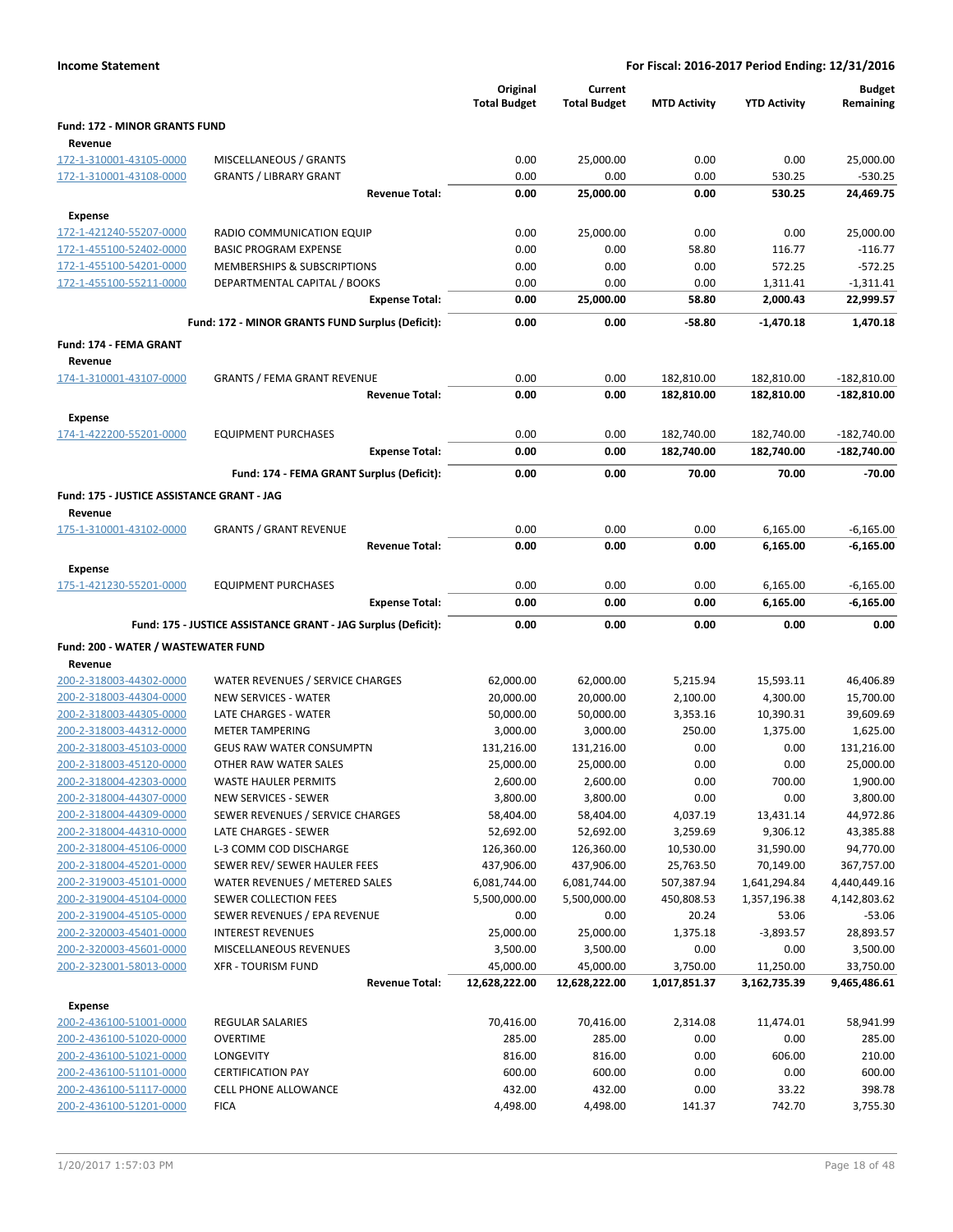| 200-2-436100-51202-0000                                   |
|-----------------------------------------------------------|
| 200-2-436100-51203-0000                                   |
| 200-2-436100-51204-0000                                   |
| 200-2-436100-51205-0000                                   |
| 200-2-436100-51301-0000                                   |
|                                                           |
| 200-2-436100-52001-0000                                   |
| 200-2-436100-52002-0000                                   |
| 200-2-436100-52305-0000                                   |
| 200-2-436100-53402-0000                                   |
| 200-2-436100-54001-0000                                   |
| 200-2-436100-54002-0000                                   |
| 200-2-436100-54101-0000                                   |
| 200-2-436100-54106-0000                                   |
| 200-2-436100-54201-0000                                   |
| 200-2-436100-54214-0000                                   |
| 200-2-436200-51001-0000                                   |
|                                                           |
| 200-2-436200-51020-0000                                   |
| 200-2-436200-51021-0000                                   |
| 200-2-436200-51101-0000                                   |
| 200-2-436200-51117-0000                                   |
| 200-2-436200-51201·<br>$-0000$                            |
| 200-2-436200-51202-0000                                   |
| 200-2-436200-51203-0000                                   |
| 200-2-436200-51204-0000                                   |
| 200-2-436200-51205-0000                                   |
| 200-2-436200-51301-0000                                   |
| 200-2-436200-52001-0000                                   |
|                                                           |
| 200-2-436200-52002-0000                                   |
| 200-2-436200-52101-0000                                   |
| 200-2-436200-52104-0000                                   |
| 200-2-436200-52105-0000                                   |
| 200-2-436200-52106-0000                                   |
| 200-2-436200-52201-0000                                   |
| 200-2-436200-52202-0000                                   |
| 200-2-436200-52203-0000                                   |
| 200-2-436200-52301-0000                                   |
| 200-2-436200-53201-0000                                   |
|                                                           |
| 200-2-436200-53202-0000                                   |
| 200-2-436200-53203-0000                                   |
| 200-2-436200-53205-0000                                   |
| 200-2-436200-53207-0000                                   |
| 200-2-436200-53310-0000                                   |
| <u>200-2-436200-53312-0000</u>                            |
| <u>200-2-436200-53402-0000</u>                            |
| 200-2-436200-53403-0000                                   |
| 200-2-436200-53404-0000                                   |
| 200-2-436200-53605-0000                                   |
|                                                           |
| <u>200-2-436200-53606-0000</u>                            |
| <u>200-2-436200-54001-0000</u>                            |
|                                                           |
| <u>200-2-436200-54002-0000</u>                            |
| 200-2-436200-54201-0000                                   |
| 200-2-436200-54208-0000                                   |
| <u>200-2-436200-54212-0000</u>                            |
| <u>200-2-436200-54214-0000</u>                            |
| <u>200-2-436200-54219-0000</u>                            |
|                                                           |
| <u>200-2-436200-54410-0000</u>                            |
| 200-2-436300-51001-0000                                   |
| <u>200-2-436300-51020-0000</u><br>200-2-436300-51021-0000 |

|                         |                                         | Original<br><b>Total Budget</b> | Current<br><b>Total Budget</b> | <b>MTD Activity</b> | <b>YTD Activity</b> | <b>Budget</b><br>Remaining |
|-------------------------|-----------------------------------------|---------------------------------|--------------------------------|---------------------|---------------------|----------------------------|
| 200-2-436100-51202-0000 | <b>MEDICARE</b>                         | 1,052.00                        | 1,052.00                       | 33.07               | 173.72              | 878.28                     |
| 200-2-436100-51203-0000 | <b>HEALTH INSURANCE</b>                 | 19,400.00                       | 19,400.00                      | 1,616.66            | 4,849.98            | 14,550.02                  |
| 200-2-436100-51204-0000 | <b>WORKERS COMPENSATION</b>             | 344.00                          | 344.00                         | 28.67               | 86.01               | 257.99                     |
| 200-2-436100-51205-0000 | STATE UNEMPLOYMENT                      | 154.00                          | 154.00                         | 0.00                | 0.00                | 154.00                     |
| 200-2-436100-51301-0000 | <b>TMRS</b>                             | 7,991.00                        | 7,991.00                       | 243.44              | 1,274.31            | 6,716.69                   |
| 200-2-436100-52001-0000 | OFFICE SUPPLIES                         | 500.00                          | 500.00                         | 0.00                | 215.19              | 284.81                     |
| 200-2-436100-52002-0000 | POSTAGE / FREIGHT                       | 7,500.00                        | 7,500.00                       | 3.38                | 12.49               | 7,487.51                   |
| 200-2-436100-52305-0000 | PUBLIC EDUCATION                        | 3,400.00                        | 3,400.00                       | 0.00                | 0.00                | 3,400.00                   |
| 200-2-436100-53402-0000 | <b>BUILDING MAINTENANCE</b>             | 500.00                          | 500.00                         | 0.00                | 72.21               | 427.79                     |
| 200-2-436100-54001-0000 | <b>TELEPHONE CHARGES</b>                | 4,000.08                        | 4,000.08                       | 77.44               | 232.33              | 3,767.75                   |
| 200-2-436100-54002-0000 | <b>UTILITY CHARGES</b>                  | 26,821.00                       | 26,821.00                      | 1,205.18            | 4,658.85            | 22,162.15                  |
| 200-2-436100-54101-0000 | PROFESSIONAL SERVICES                   | 2,000.00                        | 2,000.00                       | 0.00                | 0.00                | 2,000.00                   |
| 200-2-436100-54106-0000 | <b>ATTORNEY FEES</b>                    | 3,400.00                        | 3,400.00                       | 0.00                | 0.00                | 3,400.00                   |
| 200-2-436100-54201-0000 | MEMBERSHIPS & SUBSCRIPTIONS             | 350.00                          | 350.00                         | 0.00                | 0.00                | 350.00                     |
| 200-2-436100-54214-0000 | TRAVEL & TRAINING                       | 500.00                          | 500.00                         | 0.00                | 0.00                | 500.00                     |
| 200-2-436200-51001-0000 | REGULAR SALARIES                        | 308,221.00                      | 308,221.00                     | 23,456.57           | 82,448.17           | 225,772.83                 |
| 200-2-436200-51020-0000 | <b>OVERTIME</b>                         | 13,500.00                       | 13,500.00                      | 1,376.63            | 4,807.37            | 8,692.63                   |
| 200-2-436200-51021-0000 | LONGEVITY                               | 3,678.00                        | 3,678.00                       | 0.00                | 4,038.00            | $-360.00$                  |
| 200-2-436200-51101-0000 | <b>CERTIFICATION PAY</b>                | 3,000.00                        | 3,000.00                       | 230.78              | 761.57              | 2,238.43                   |
| 200-2-436200-51117-0000 | <b>CELL PHONE ALLOWANCE</b>             | 432.00                          | 432.00                         | 33.22               | 116.27              | 315.73                     |
| 200-2-436200-51201-0000 | <b>FICA</b>                             | 20,847.00                       | 20,847.00                      | 1,513.95            | 5,462.13            | 15,384.87                  |
| 200-2-436200-51202-0000 | <b>MEDICARE</b>                         | 4,876.00                        | 4,876.00                       | 354.07              | 1,277.43            | 3,598.57                   |
| 200-2-436200-51203-0000 | <b>HEALTH INSURANCE</b>                 | 77,600.00                       | 77,600.00                      | 6,466.67            | 19,400.01           | 58,199.99                  |
| 200-2-436200-51204-0000 | <b>WORKERS COMPENSATION</b>             | 11,081.00                       | 11,081.00                      | 923.42              | 2,770.26            | 8,310.74                   |
| 200-2-436200-51205-0000 | STATE UNEMPLOYMENT                      | 681.00                          | 681.00                         | 0.00                | 7.87                | 673.13                     |
| 200-2-436200-51301-0000 | <b>TMRS</b>                             | 36,206.00                       | 36,206.00                      | 2,640.24            | 9,652.88            | 26,553.12                  |
| 200-2-436200-52001-0000 | <b>OFFICE SUPPLIES</b>                  | 450.00                          | 450.00                         | 176.55              | 176.55              | 273.45                     |
| 200-2-436200-52002-0000 | POSTAGE / FREIGHT                       | 2,300.00                        | 2,300.00                       | 0.00                | 14.79               | 2,285.21                   |
| 200-2-436200-52101-0000 | <b>JANITORIAL SUPPLIES</b>              | 2,000.00                        | 2,000.00                       | 97.61               | 354.07              | 1,645.93                   |
| 200-2-436200-52104-0000 | <b>WEARING APPAREL</b>                  | 4,847.00                        | 4,847.00                       | 518.65              | 1,383.61            | 3,463.39                   |
| 200-2-436200-52105-0000 | <b>LABORATORY</b>                       | 14,433.00                       | 14,433.00                      | 763.16              | 1,390.75            | 13,042.25                  |
| 200-2-436200-52106-0000 | <b>CHEMICAL SUPPLIES</b>                | 296,400.00                      | 296,400.00                     | 14,220.84           | 38,058.57           | 258,341.43                 |
| 200-2-436200-52201-0000 | MINOR TOOLS & EQUIPMENT                 | 1,470.00                        | 1,470.00                       | 0.00                | 722.01              | 747.99                     |
| 200-2-436200-52202-0000 | MECHANICAL SUPPLIES                     | 1,486.00                        | 1,486.00                       | 295.63              | 318.75              | 1,167.25                   |
| 200-2-436200-52203-0000 | <b>MOTOR VEHICLE FUEL</b>               | 7,500.00                        | 7,500.00                       | 208.14              | 1,398.99            | 6,101.01                   |
| 200-2-436200-52301-0000 | <b>SAFETY SUPPLIES</b>                  | 1,500.00                        | 1,500.00                       | 18.89               | 69.06               | 1,430.94                   |
| 200-2-436200-53201-0000 | <b>FURNITURE &amp; OFFICE EQUIPMENT</b> | 250.00                          | 250.00                         | 0.00                | 0.00                | 250.00                     |
| 200-2-436200-53202-0000 | MACHINE, TOOLS & IMPLMNTS               | 2,130.00                        | 2,130.00                       | 247.04              | 247.04              | 1,882.96                   |
| 200-2-436200-53203-0000 | <b>INSTRUMENTS &amp; APPARATUS</b>      | 3,725.00                        | 3,725.00                       | 0.00                | 0.00                | 3,725.00                   |
| 200-2-436200-53205-0000 | <b>MOTOR VEHICLES</b>                   | 3,200.00                        | 3,200.00                       | 155.43              | 167.40              | 3,032.60                   |
| 200-2-436200-53207-0000 | RADIO/COMMUNICATIONS                    | 900.00                          | 900.00                         | 0.00                | 0.00                | 900.00                     |
| 200-2-436200-53310-0000 | RESVRS/STRG TANKS/ST PIPE               | 20,070.00                       | 20,070.00                      | 723.27              | 1,303.33            | 18,766.67                  |
| 200-2-436200-53312-0000 | <b>WATER LINE EASEMENTS</b>             | 50,000.00                       | 50,000.00                      | 0.00                | 0.00                | 50,000.00                  |
| 200-2-436200-53402-0000 | <b>BUILDING MAINTENANCE</b>             | 1,400.00                        | 1,400.00                       | 97.42               | 194.84              | 1,205.16                   |
| 200-2-436200-53403-0000 | <b>HEATING &amp; COOLING SYSTEMS</b>    | 3,500.00                        | 3,500.00                       | 0.00                | 0.00                | 3,500.00                   |
| 200-2-436200-53404-0000 | STRUCTURES / EXTERIOR STRUCTURES        | 430.00                          | 430.00                         | 0.00                | 0.00                | 430.00                     |
| 200-2-436200-53605-0000 | STRUCTURES / FILTRATION PLANT           | 35,950.00                       | 35,950.00                      | 5,753.44            | 12,063.90           | 23,886.10                  |
| 200-2-436200-53606-0000 | <b>MAINT - GROUNDS</b>                  | 300.00                          | 300.00                         | 0.00                | 0.00                | 300.00                     |
| 200-2-436200-54001-0000 | <b>TELEPHONE CHARGES</b>                | 13,800.00                       | 13,800.00                      | 1,641.47            | 4,909.44            | 8,890.56                   |
| 200-2-436200-54002-0000 | <b>UTILITY CHARGES</b>                  | 360,000.00                      | 360,000.00                     | 40,539.79           | 76,609.39           | 283,390.61                 |
| 200-2-436200-54201-0000 | MEMBERSHIPS & SUBSCRIPTIONS             | 1,720.00                        | 1,720.00                       | 0.00                | 60.00               | 1,660.00                   |
| 200-2-436200-54208-0000 | <b>LABORATORY WORK</b>                  | 20,232.00                       | 20,232.00                      | 2,742.65            | 4,537.12            | 15,694.88                  |
| 200-2-436200-54212-0000 | PRINTING                                | 800.00                          | 800.00                         | 0.00                | 0.00                | 800.00                     |
| 200-2-436200-54214-0000 | <b>TRAVEL &amp; TRAINING</b>            | 5,288.00                        | 5,288.00                       | 0.00                | 430.00              | 4,858.00                   |
| 200-2-436200-54219-0000 | SABINE RIVER AUTHORITY                  | 1,011,606.00                    | 1,011,606.00                   | 81,152.58           | 81,152.58           | 930,453.42                 |
| 200-2-436200-54410-0000 | PERMITS/FEES                            | 22,000.00                       | 22,000.00                      | 0.00                | 23,289.70           | $-1,289.70$                |
| 200-2-436300-51001-0000 | <b>REGULAR SALARIES</b>                 | 418,692.00                      | 418,692.00                     | 26,129.61           | 95,222.14           | 323,469.86                 |
| 200-2-436300-51020-0000 | <b>OVERTIME</b>                         | 50,045.00                       | 50,045.00                      | 2,142.41            | 12,425.66           | 37,619.34                  |
| 200-2-436300-51021-0000 | LONGEVITY                               | 7,806.00                        | 7,806.00                       | 0.00                | 5,097.00            | 2,709.00                   |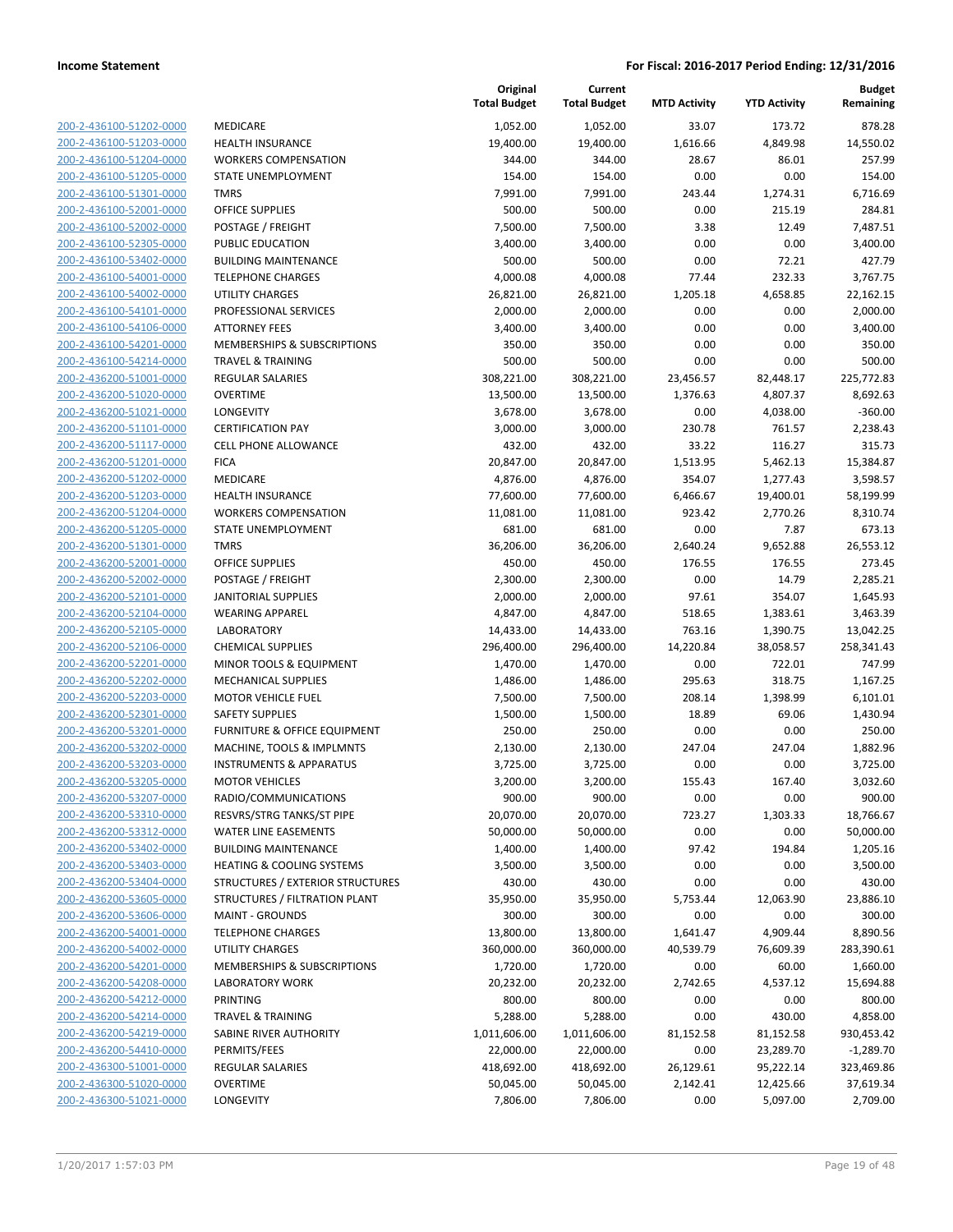| 200-2-436300-51101-0000        |
|--------------------------------|
| 200-2-436300-51117-0000        |
| 200-2-436300-51201-0000        |
| 200-2-436300-51202-0000        |
| <u>200-2-436300-51203-0000</u> |
| 200-2-436300-51204-0000        |
| 200-2-436300-51205-0000        |
| 200-2-436300-51301-0000        |
| 200-2-436300-51401-0000        |
| 200-2-436300-52001-0000        |
| <u>200-2-436300-52002-0000</u> |
| 200-2-436300-52005-0000        |
| 200-2-436300-52101-0000        |
| 200-2-436300-52103-0000        |
| <u>200-2-436300-52104-0000</u> |
| <u>200-2-436300-52106-0000</u> |
| 200-2-436300-52201-0000        |
| 200-2-436300-52203-0000        |
| <u>200-2-436300-52303-0000</u> |
| 200-2-436300-53201-0000        |
| 200-2-436300-53202-0000        |
| 200-2-436300-53205-0000        |
| 200-2-436300-53207-0000        |
| 200-2-436300-53210-0000        |
|                                |
| <u>200-2-436300-53211-0000</u> |
| <u>200-2-436300-53306-0000</u> |
| 200-2-436300-54001-0000        |
| 200-2-436300-54214-0000        |
| 200-2-436300-55201-0000        |
| 200-2-437200-51001-0000        |
| 200-2-437200-51020-0000        |
| 200-2-437200-51021-0000        |
| 200-2-437200-51101-0000        |
| 200-2-437200-51117-0000        |
| 200-2-437200-51201-0000        |
| 200-2-437200-51202-0000        |
| 200-2-437200-51203-0000        |
| 200-2-437200-51204-0000        |
| 200-2-437200-51205-0000        |
| 200-2-437200-51301-0000        |
| 200-2-437200-52001-0000        |
| <u>200-2-437200-52103-0000</u> |
| 200-2-437200-52104-0000        |
| 200-2-437200-52106-0000        |
| 200-2-437200-52107-0000        |
| <u>200-2-437200-52201-0000</u> |
| 200-2-437200-52203-0000        |
| 200-2-437200-52303-0000        |
| 200-2-437200-53202-0000        |
| 200-2-437200-53205-0000        |
| 200-2-437200-53207-0000        |
| 200-2-437200-53309-0000        |
| 200-2-437200-53311-0000        |
| 200-2-437200-54001-0000        |
| 200-2-437200-54002-0000        |
| <u>200-2-437200-54214-0000</u> |
| 200-2-437300-51001-0000        |
| 200-2-437300-51020-0000        |
| 200-2-437300-51021-0000        |
|                                |

|                         |                                         | Original<br><b>Total Budget</b> | Current<br><b>Total Budget</b> | <b>MTD Activity</b> | <b>YTD Activity</b> | <b>Budget</b><br>Remaining |
|-------------------------|-----------------------------------------|---------------------------------|--------------------------------|---------------------|---------------------|----------------------------|
| 200-2-436300-51101-0000 | <b>CERTIFICATION PAY</b>                | 900.00                          | 900.00                         | 69.24               | 300.04              | 599.96                     |
| 200-2-436300-51117-0000 | <b>CELL PHONE ALLOWANCE</b>             | 216.00                          | 216.00                         | 24.92               | 49.85               | 166.15                     |
| 200-2-436300-51201-0000 | <b>FICA</b>                             | 29,615.00                       | 29,615.00                      | 2,063.53            | 7,125.40            | 22,489.60                  |
| 200-2-436300-51202-0000 | MEDICARE                                | 6,926.00                        | 6,926.00                       | 482.60              | 1,666.43            | 5,259.57                   |
| 200-2-436300-51203-0000 | <b>HEALTH INSURANCE</b>                 | 121,250.00                      | 121,250.00                     | 10,104.17           | 30,312.51           | 90,937.49                  |
| 200-2-436300-51204-0000 | <b>WORKERS COMPENSATION</b>             | 15,548.00                       | 15,548.00                      | 1,295.67            | 3,887.01            | 11,660.99                  |
| 200-2-436300-51205-0000 | STATE UNEMPLOYMENT                      | 991.00                          | 991.00                         | 144.98              | 350.27              | 640.73                     |
| 200-2-436300-51301-0000 | <b>TMRS</b>                             | 51,914.00                       | 51,914.00                      | 3,580.52            | 12,493.96           | 39,420.04                  |
| 200-2-436300-51401-0000 | <b>CONTRA - SALARIES</b>                | 0.00                            | 0.00                           | 0.00                | $-31.85$            | 31.85                      |
| 200-2-436300-52001-0000 | <b>OFFICE SUPPLIES</b>                  | 300.00                          | 300.00                         | 0.00                | 80.77               | 219.23                     |
| 200-2-436300-52002-0000 | POSTAGE / FREIGHT                       | 50.00                           | 50.00                          | 0.00                | 0.00                | 50.00                      |
| 200-2-436300-52005-0000 | PRINTED MATERIALS                       | 100.00                          | 100.00                         | 0.00                | 0.00                | 100.00                     |
| 200-2-436300-52101-0000 | <b>JANITORIAL SUPPLIES</b>              | 100.00                          | 100.00                         | 0.00                | 0.00                | 100.00                     |
| 200-2-436300-52103-0000 | <b>MEETING SUPPLIES</b>                 | 100.00                          | 100.00                         | 71.00               | 71.00               | 29.00                      |
| 200-2-436300-52104-0000 | <b>WEARING APPAREL</b>                  | 11,000.00                       | 11,000.00                      | 1,178.19            | 3,355.10            | 7,644.90                   |
| 200-2-436300-52106-0000 | <b>CHEMICAL SUPPLIES</b>                | 500.00                          | 500.00                         | 0.00                | 0.00                | 500.00                     |
| 200-2-436300-52201-0000 | MINOR TOOLS & EQUIPMENT                 | 8,500.00                        | 8,500.00                       | 254.00              | 1,399.37            | 7,100.63                   |
| 200-2-436300-52203-0000 | <b>MOTOR VEHICLE FUEL</b>               | 36,711.00                       | 36,711.00                      | 1,038.76            | 3,528.75            | 33,182.25                  |
| 200-2-436300-52303-0000 | <b>TRAINING SUPPLIES</b>                | 200.00                          | 200.00                         | 0.00                | 0.00                | 200.00                     |
| 200-2-436300-53201-0000 | <b>FURNITURE &amp; OFFICE EQUIPMENT</b> | 100.00                          | 100.00                         | 0.00                | 0.00                | 100.00                     |
| 200-2-436300-53202-0000 | MACHINE, TOOLS & IMPLMNTS               | 5,000.00                        | 5,000.00                       | 37.67               | 37.67               | 4,962.33                   |
| 200-2-436300-53205-0000 | <b>MOTOR VEHICLES</b>                   | 50,000.00                       | 50,000.00                      | 1,418.26            | 3,241.20            | 46,758.80                  |
| 200-2-436300-53207-0000 | RADIO/COMMUNICATIONS                    | 1,500.00                        | 1,500.00                       | 139.59              | 139.59              | 1,360.41                   |
| 200-2-436300-53210-0000 | <b>FIRE HYDRANTS</b>                    | 8,000.00                        | 8,000.00                       | 0.00                | 0.00                | 8,000.00                   |
| 200-2-436300-53211-0000 | <b>METERS &amp; SETTINGS</b>            | 70,000.00                       | 70,000.00                      | 445.00              | 2,927.20            | 67,072.80                  |
| 200-2-436300-53306-0000 | <b>WATER MAINS</b>                      | 165,000.00                      | 165,000.00                     | 11,338.05           | 17,379.10           | 147,620.90                 |
| 200-2-436300-54001-0000 | <b>TELEPHONE CHARGES</b>                | 1,750.00                        | 1,750.00                       | 115.30              | 330.37              | 1,419.63                   |
| 200-2-436300-54214-0000 | <b>TRAVEL &amp; TRAINING</b>            | 4,000.00                        | 4,000.00                       | 0.00                | 111.00              | 3,889.00                   |
| 200-2-436300-55201-0000 | <b>EQUIPMENT PURCHASES</b>              | 4,000.00                        | 4,000.00                       | 0.00                | 0.00                | 4,000.00                   |
| 200-2-437200-51001-0000 | REGULAR SALARIES                        | 347,110.00                      | 347,110.00                     | 28,305.21           | 93,669.81           | 253,440.19                 |
| 200-2-437200-51020-0000 | <b>OVERTIME</b>                         | 52,145.00                       | 52,145.00                      | 2,686.77            | 12,900.13           | 39,244.87                  |
| 200-2-437200-51021-0000 | <b>LONGEVITY</b>                        | 10,248.00                       | 10,248.00                      | 0.00                | 10,527.00           | $-279.00$                  |
| 200-2-437200-51101-0000 | <b>CERTIFICATION PAY</b>                | 1,500.00                        | 1,500.00                       | 92.30               | 323.05              | 1,176.95                   |
| 200-2-437200-51117-0000 | <b>CELL PHONE ALLOWANCE</b>             | 216.00                          | 216.00                         | 8.30                | 33.20               | 182.80                     |
| 200-2-437200-51201-0000 | <b>FICA</b>                             | 25,496.00                       | 25,496.00                      | 1,901.26            | 7,139.77            | 18,356.23                  |
| 200-2-437200-51202-0000 | MEDICARE                                | 5,963.00                        | 5,963.00                       | 444.65              | 1,669.79            | 4,293.21                   |
| 200-2-437200-51203-0000 | <b>HEALTH INSURANCE</b>                 | 97,000.00                       | 97,000.00                      | 8,083.33            | 24,249.99           | 72,750.01                  |
| 200-2-437200-51204-0000 | <b>WORKERS COMPENSATION</b>             | 9,424.00                        | 9,424.00                       | 785.33              | 2,355.99            | 7,068.01                   |
| 200-2-437200-51205-0000 | STATE UNEMPLOYMENT                      | 798.00                          | 798.00                         | 0.00                | 0.00                | 798.00                     |
| 200-2-437200-51301-0000 | TMRS                                    | 44,595.00                       | 44,595.00                      | 3,271.83            | 12,356.97           | 32,238.03                  |
| 200-2-437200-52001-0000 | OFFICE SUPPLIES                         | 300.00                          | 300.00                         | 3.93                | 109.37              | 190.63                     |
| 200-2-437200-52103-0000 | <b>MEETING SUPPLIES</b>                 | 150.00                          | 150.00                         | 0.00                | 0.00                | 150.00                     |
| 200-2-437200-52104-0000 | <b>WEARING APPAREL</b>                  | 11,600.00                       | 11,600.00                      | 1,184.81            | 3,405.20            | 8,194.80                   |
| 200-2-437200-52106-0000 | <b>CHEMICAL SUPPLIES</b>                | 2,400.00                        | 2,400.00                       | 0.00                | 0.00                | 2,400.00                   |
| 200-2-437200-52107-0000 | <b>BOTANICAL SUPPLIES</b>               | 400.00                          | 400.00                         | 0.00                | 0.00                | 400.00                     |
| 200-2-437200-52201-0000 | MINOR TOOLS & EQUIPMENT                 | 6,500.00                        | 6,500.00                       | 50.00               | 50.00               | 6,450.00                   |
| 200-2-437200-52203-0000 | <b>MOTOR VEHICLE FUEL</b>               | 24,030.00                       | 24,030.00                      | 1,180.37            | 3,439.14            | 20,590.86                  |
| 200-2-437200-52303-0000 | <b>TRAINING SUPPLIES</b>                | 150.00                          | 150.00                         | 0.00                | 0.00                | 150.00                     |
| 200-2-437200-53202-0000 | MACHINE, TOOLS & IMPLMNTS               | 5,000.00                        | 5,000.00                       | 0.00                | 325.00              | 4,675.00                   |
| 200-2-437200-53205-0000 | <b>MOTOR VEHICLES</b>                   | 21,000.00                       | 21,000.00                      | 7,528.96            | 8,822.60            | 12,177.40                  |
| 200-2-437200-53207-0000 | RADIO/COMMUNICATIONS                    | 700.00                          | 700.00                         | 0.00                | 0.00                | 700.00                     |
| 200-2-437200-53309-0000 | SANITARY SEWER & TCEQ SSO               | 69,000.00                       | 69,000.00                      | 3,952.38            | 5,538.84            | 63,461.16                  |
| 200-2-437200-53311-0000 | <b>LIFT STATIONS</b>                    | 15,000.00                       | 15,000.00                      | 915.14              | 1,206.61            | 13,793.39                  |
| 200-2-437200-54001-0000 | <b>TELEPHONE CHARGES</b>                | 9,000.00                        | 9,000.00                       | 393.33              | 1,176.41            | 7,823.59                   |
| 200-2-437200-54002-0000 | UTILITY CHARGES                         | 27,000.00                       | 27,000.00                      | 2,063.30            | 5,457.25            | 21,542.75                  |
| 200-2-437200-54214-0000 | <b>TRAVEL &amp; TRAINING</b>            | 3,000.00                        | 3,000.00                       | 0.00                | 0.00                | 3,000.00                   |
| 200-2-437300-51001-0000 | REGULAR SALARIES                        | 482,269.00                      | 482,269.00                     | 37,733.95           | 129,137.01          | 353,131.99                 |
| 200-2-437300-51020-0000 | <b>OVERTIME</b>                         | 33,684.00                       | 33,684.00                      | 2,610.00            | 11,976.05           | 21,707.95                  |
| 200-2-437300-51021-0000 | <b>LONGEVITY</b>                        | 11,004.00                       | 11,004.00                      | 0.00                | 10,944.00           | 60.00                      |
|                         |                                         |                                 |                                |                     |                     |                            |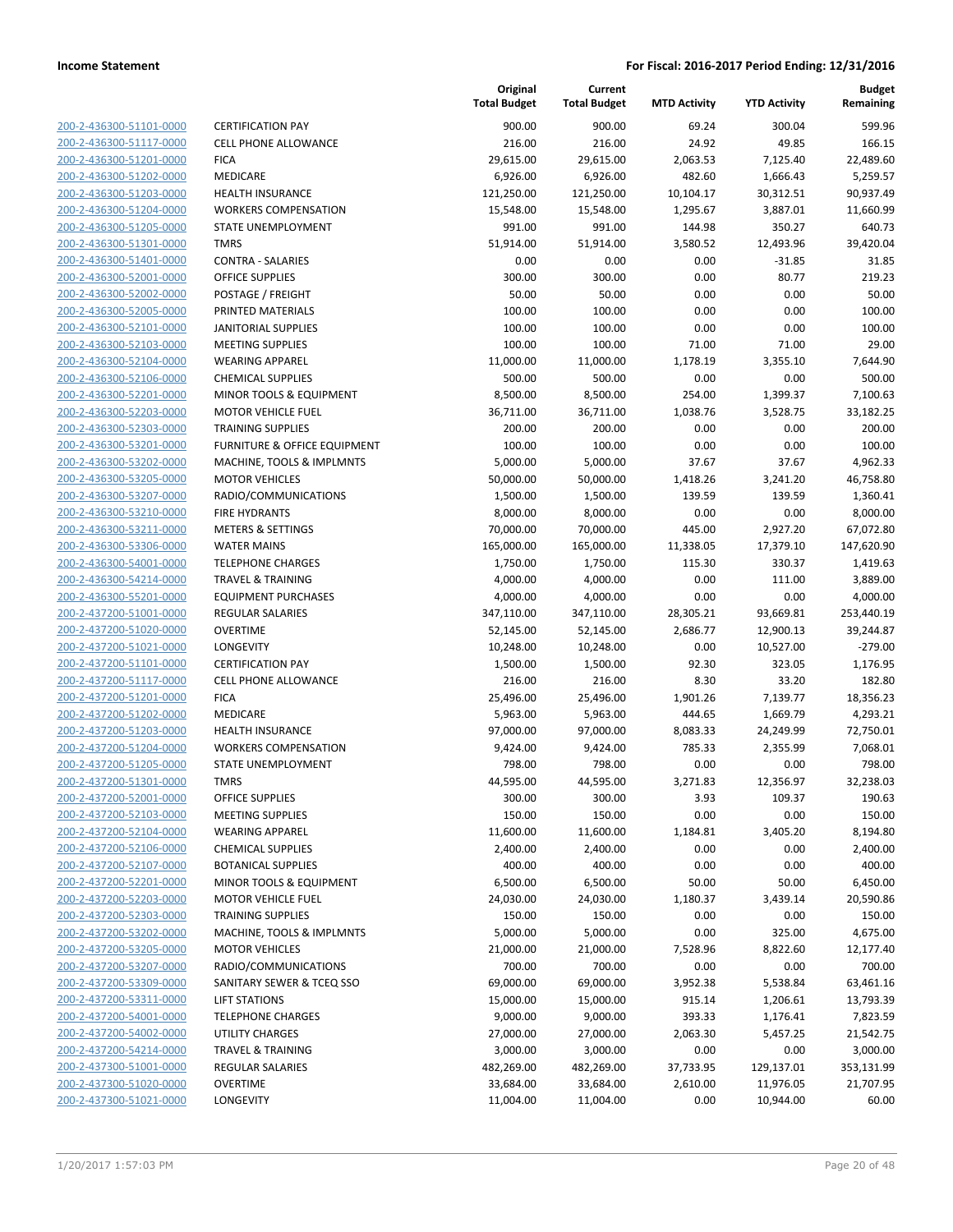| 200-2-437300-51101-0000        |
|--------------------------------|
| 200-2-437300-51117-0000        |
| 200-2-437300-51201-0000        |
| 200-2-437300-51202-0000        |
| 200-2-437300-51203-0000        |
| 200-2-437300-51204-0000        |
| 200-2-437300-51205-0000        |
| 200-2-437300-51301-0000        |
| 200-2-437300-52001-0000        |
| <u>200-2-437300-52002-0000</u> |
| 200-2-437300-52005-0000        |
| 200-2-437300-52101-0000        |
| 200-2-437300-52102-0000        |
| 200-2-437300-52103-0000        |
| <u>200-2-437300-52104-0000</u> |
| 200-2-437300-52105-0000        |
| 200-2-437300-52106-0000        |
| 200-2-437300-52107-0000        |
| 200-2-437300-52201-0000        |
| <u>200-2-437300-52202-0000</u> |
| 200-2-437300-52203-0000        |
| 200-2-437300-52301-0000        |
| 200-2-437300-53202-0000        |
| 200-2-437300-53203-0000        |
| <u>200-2-437300-53205-0000</u> |
| 200-2-437300-53402-0000        |
| 200-2-437300-54001-0000        |
| 200-2-437300-54002-0000        |
| 200-2-437300-54103-0000        |
| <u>200-2-437300-54201-0000</u> |
| 200-2-437300-54208-0000        |
| 200-2-437300-54214-0000        |
| 200-2-437300-54403-0000        |
| 200-2-437300-54410-0000        |
| 200-2-471100-56507-0000        |
| 200-2-471100-56508-0000        |
| 200-2-471200-56607-0000        |
| 200-2-475100-56002-0000        |
| 200-2-475100-56005-0000        |
| 200-2-480000-52003-0000        |
| 200-2-480000-52006-0000        |
| <u>200-2-480000-54002-0000</u> |
| 200-2-480000-54226-0000        |
| 200-2-480000-57002-0000        |
| <u>200-2-480000-57005-0000</u> |
| 200-2-480000-57008-0000        |
| 200-2-491000-58001-0000        |
| 200-2-491000-58037-0000        |
| 200-2-491000-58120-0000        |
| 200-2-495000-58580-0000        |
| 200-2-495000-58581-0000        |
| 200-2-495000-58701-0000        |
| 200-2-495000-58710-0000        |
| 200-2-495000-58720-0000        |
| <u>200-2-495000-58900-0000</u> |
|                                |

|                         |                                        | Original<br><b>Total Budget</b> | Current<br><b>Total Budget</b> | <b>MTD Activity</b> | <b>YTD Activity</b> | <b>Budget</b><br>Remaining |
|-------------------------|----------------------------------------|---------------------------------|--------------------------------|---------------------|---------------------|----------------------------|
| 200-2-437300-51101-0000 | <b>CERTIFICATION PAY</b>               | 7,200.00                        | 7,200.00                       | 461.54              | 1,615.39            | 5,584.61                   |
| 200-2-437300-51117-0000 | <b>CELL PHONE ALLOWANCE</b>            | 432.00                          | 432.00                         | 33.22               | 116.27              | 315.73                     |
| 200-2-437300-51201-0000 | <b>FICA</b>                            | 33,145.00                       | 33,145.00                      | 2,472.60            | 9,152.67            | 23,992.33                  |
| 200-2-437300-51202-0000 | MEDICARE                               | 7,752.00                        | 7,752.00                       | 578.27              | 2,140.54            | 5,611.46                   |
| 200-2-437300-51203-0000 | <b>HEALTH INSURANCE</b>                | 116,400.00                      | 116,400.00                     | 9,700.00            | 29,100.00           | 87,300.00                  |
| 200-2-437300-51204-0000 | <b>WORKERS COMPENSATION</b>            | 11,571.00                       | 11,571.00                      | 964.25              | 2,892.75            | 8,678.25                   |
| 200-2-437300-51205-0000 | STATE UNEMPLOYMENT                     | 925.00                          | 925.00                         | 0.00                | 0.00                | 925.00                     |
| 200-2-437300-51301-0000 | <b>TMRS</b>                            | 58,885.00                       | 58,885.00                      | 4,308.02            | 16,190.39           | 42,694.61                  |
| 200-2-437300-52001-0000 | <b>OFFICE SUPPLIES</b>                 | 600.00                          | 600.00                         | 92.95               | 206.00              | 394.00                     |
| 200-2-437300-52002-0000 | POSTAGE / FREIGHT                      | 600.00                          | 600.00                         | 0.00                | 199.48              | 400.52                     |
| 200-2-437300-52005-0000 | PRINTED MATERIALS                      | 1,300.00                        | 1,300.00                       | 0.00                | 0.00                | 1,300.00                   |
| 200-2-437300-52101-0000 | <b>JANITORIAL SUPPLIES</b>             | 1,650.00                        | 1,650.00                       | 0.00                | 256.30              | 1,393.70                   |
| 200-2-437300-52102-0000 | <b>REFERENCE SUPPLIES</b>              | 500.00                          | 500.00                         | 376.78              | 376.78              | 123.22                     |
| 200-2-437300-52103-0000 | <b>MEETING SUPPLIES</b>                | 500.00                          | 500.00                         | 0.00                | 0.00                | 500.00                     |
| 200-2-437300-52104-0000 | <b>WEARING APPAREL</b>                 | 10,240.00                       | 10,240.00                      | 758.05              | 2,276.29            | 7,963.71                   |
| 200-2-437300-52105-0000 | <b>LABORATORY</b>                      | 15,000.00                       | 15,000.00                      | 1,603.58            | 1,619.35            | 13,380.65                  |
| 200-2-437300-52106-0000 | <b>CHEMICAL SUPPLIES</b>               | 52,000.00                       | 52,000.00                      | 5,616.00            | 11,232.00           | 40,768.00                  |
| 200-2-437300-52107-0000 | <b>BOTANICAL SUPPLIES</b>              | 900.00                          | 900.00                         | 0.00                | 0.00                | 900.00                     |
| 200-2-437300-52201-0000 | MINOR TOOLS & EQUIPMENT                | 6,300.00                        | 6,300.00                       | 0.00                | 382.48              | 5,917.52                   |
| 200-2-437300-52202-0000 | <b>MECHANICAL SUPPLIES</b>             | 18,400.00                       | 18,400.00                      | 1,066.14            | 1,975.84            | 16,424.16                  |
| 200-2-437300-52203-0000 | <b>MOTOR VEHICLE FUEL</b>              | 7,500.00                        | 7,500.00                       | 145.01              | 347.71              | 7,152.29                   |
| 200-2-437300-52301-0000 | <b>SAFETY SUPPLIES</b>                 | 2,300.00                        | 2,300.00                       | 18.74               | 83.48               | 2,216.52                   |
| 200-2-437300-53202-0000 | MACHINE, TOOLS & IMPLMNTS              | 60,000.00                       | 60,000.00                      | 1,080.00            | 5,336.46            | 54,663.54                  |
| 200-2-437300-53203-0000 | <b>INSTRUMENTS &amp; APPARATUS</b>     | 6,000.00                        | 6,000.00                       | 0.00                | 416.56              | 5,583.44                   |
| 200-2-437300-53205-0000 | <b>MOTOR VEHICLES</b>                  | 4,000.00                        | 4,000.00                       | 1,484.51            | 3,390.28            | 609.72                     |
| 200-2-437300-53402-0000 | <b>BUILDING MAINTENANCE</b>            | 6,000.00                        | 6,000.00                       | 114.86              | 1,003.46            | 4,996.54                   |
| 200-2-437300-54001-0000 | <b>TELEPHONE CHARGES</b>               | 6,300.00                        | 6,300.00                       | 444.41              | 1,225.37            | 5,074.63                   |
| 200-2-437300-54002-0000 | <b>UTILITY CHARGES</b>                 | 420,000.00                      | 420,000.00                     | 31,166.36           | 89,213.24           | 330,786.76                 |
| 200-2-437300-54103-0000 | CONSULTING                             | 140,000.00                      | 140,000.00                     | 0.00                | 0.00                | 140,000.00                 |
| 200-2-437300-54201-0000 | MEMBERSHIPS & SUBSCRIPTIONS            | 11,500.00                       | 11,500.00                      | 0.00                | 5,735.25            | 5,764.75                   |
| 200-2-437300-54208-0000 | <b>LABORATORY WORK</b>                 | 14,000.00                       | 14,000.00                      | 0.00                | 711.00              | 13,289.00                  |
| 200-2-437300-54214-0000 | <b>TRAVEL &amp; TRAINING</b>           | 6,000.00                        | 6,000.00                       | 189.00              | 189.00              | 5,811.00                   |
| 200-2-437300-54403-0000 | <b>DISPOSAL CHARGES</b>                | 95,000.00                       | 95,000.00                      | 8,213.04            | 20,640.06           | 74,359.94                  |
| 200-2-437300-54410-0000 | PERMITS/FEES                           | 74,000.00                       | 74,000.00                      | 0.00                | 37,603.32           | 36,396.68                  |
| 200-2-471100-56507-0000 | 08 REV BONDS - PRINCIPAL               | 910,000.00                      | 910,000.00                     | 0.00                | 0.00                | 910,000.00                 |
| 200-2-471100-56508-0000 | 09 TWDP REV BOND - PRINC               | 15,000.00                       | 15,000.00                      | 0.00                | 0.00                | 15,000.00                  |
| 200-2-471200-56607-0000 | 08 REV BONDS - INTEREST                | 343,480.00                      | 343,480.00                     | 0.00                | 0.00                | 343,480.00                 |
| 200-2-475100-56002-0000 | MISCELLANEOUS DEBT EXP / AGENT FEE     | 750.00                          | 750.00                         | 0.00                | 0.00                | 750.00                     |
| 200-2-475100-56005-0000 | ARBITRAGE                              | 1,750.00                        | 1,750.00                       | 0.00                | 0.00                | 1,750.00                   |
| 200-2-480000-52003-0000 | <b>COPIER CHARGES</b>                  | 10,600.00                       | 10,600.00                      | 1,065.21            | 1,737.67            | 8,862.33                   |
| 200-2-480000-52006-0000 | <b>COPIER PAPER</b>                    | 500.00                          | 500.00                         | 0.00                | 0.00                | 500.00                     |
| 200-2-480000-54002-0000 | UTILITY CHARGES                        | 6,500.00                        | 6,500.00                       | 187.57              | 575.14              | 5,924.86                   |
| 200-2-480000-54226-0000 | <b>INSURANCE EXPENSE</b>               | 41,390.00                       | 41,390.00                      | 0.00                | 30,000.00           | 11,390.00                  |
| 200-2-480000-57002-0000 | <b>BAD DEBT EXPENSE</b>                | 16,450.00                       | 16,450.00                      | 0.00                | 0.00                | 16,450.00                  |
| 200-2-480000-57005-0000 | <b>ACCRUED VAC &amp; SICK PAY</b>      | 25,000.00                       | 25,000.00                      | 5,677.72            | 5,677.72            | 19,322.28                  |
| 200-2-480000-57008-0000 | <b>BANK CHARGES</b>                    | 27,000.00                       | 27,000.00                      | 2,469.97            | 6,709.76            | 20,290.24                  |
| 200-2-491000-58001-0000 | <b>XFR - GENERAL FUND</b>              | 1,250,423.00                    | 1,250,423.00                   | 104,619.41          | 316,317.22          | 934,105.78                 |
| 200-2-491000-58037-0000 | <b>XFR - DEBT SERVICE FUND</b>         | 1,580,613.00                    | 1,580,613.00                   | 131,717.75          | 395,153.25          | 1,185,459.75               |
| 200-2-491000-58120-0000 | <b>XFR - UTILITY CIP FUND</b>          | 2,961,447.00                    | 2,961,447.00                   | 246,787.25          | 740,361.75          | 2,221,085.25               |
| 200-2-495000-58580-0000 | CA - GENERAL FUND - GENERAL GOVERNMENT | 369,256.00                      | 369,256.00                     | 30,771.33           | 92,313.99           | 276,942.01                 |
| 200-2-495000-58581-0000 | CA - GENERAL FUND - PUBLIC WORKS       | 172,134.00                      | 172,134.00                     | 14,344.50           | 43,033.50           | 129,100.50                 |
| 200-2-495000-58701-0000 | CA - CENTRAL SERVICE FUND              | 180,374.00                      | 180,374.00                     | 15,031.17           | 45,093.51           | 135,280.49                 |
| 200-2-495000-58710-0000 | CA - INSURANCE FUND                    | 82,937.00                       | 82,937.00                      | 6,911.42            | 20,734.26           | 62,202.74                  |
| 200-2-495000-58720-0000 | CA - MIS FUN                           | 111,955.00                      | 111,955.00                     | 9,329.58            | 27,988.74           | 83,966.26                  |
| 200-2-495000-58900-0000 | <b>CA - ELECTRIC FUND</b>              | 603,626.00                      | 603,626.00                     | 50,302.17           | 150,906.51          | 452,719.49                 |
|                         | <b>Expense Total:</b>                  | 14,820,349.08                   | 14,820,349.08                  | 1,047,382.40        | 3,074,568.33        | 11,745,780.75              |

**Fund: 200 - WATER / WASTEWATER FUND Surplus (Deficit): -2,192,127.08 -2,192,127.08 -29,531.03 88,167.06 -2,280,294.14**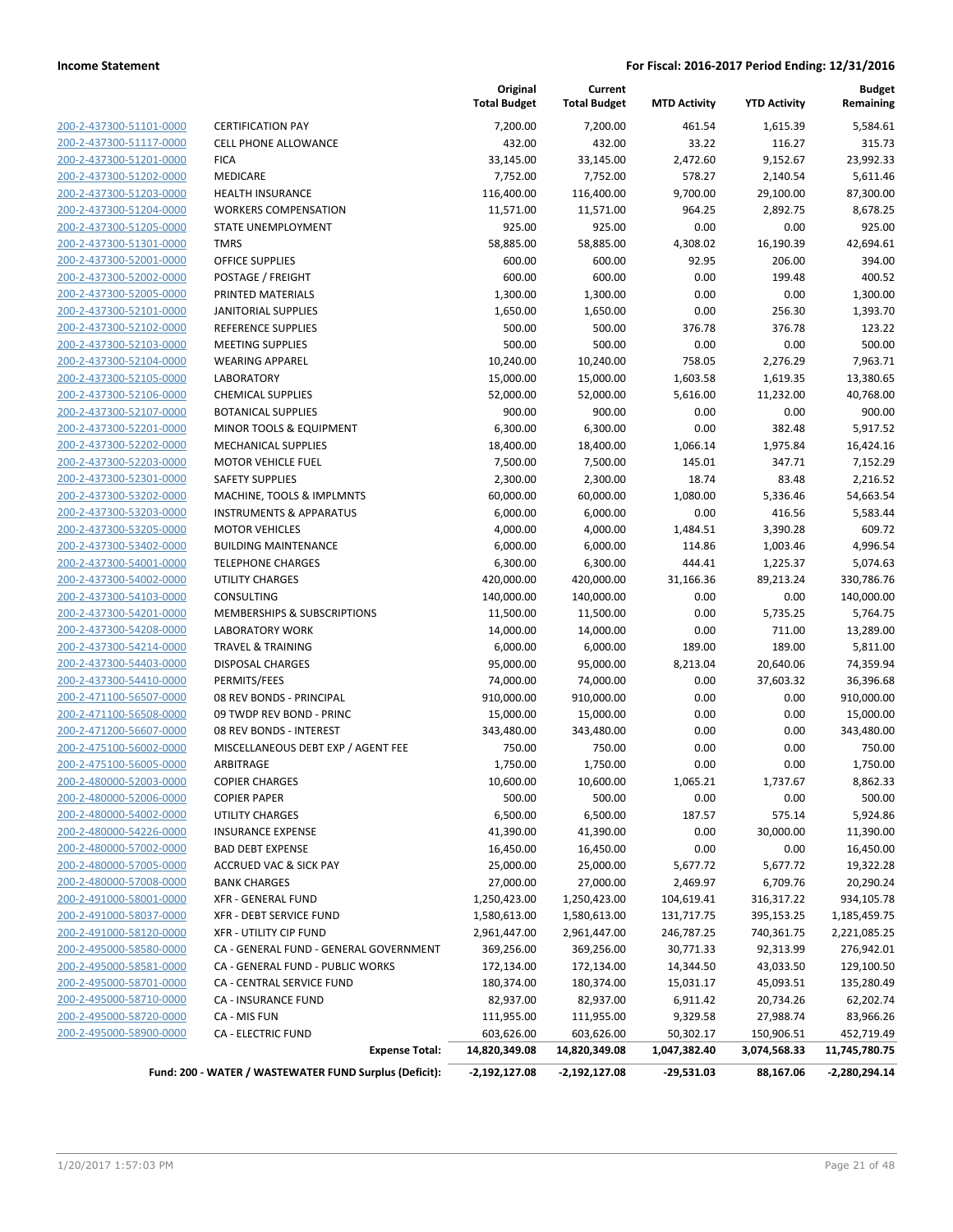| <b>Income Statement</b>                            |                                                                    |                                 |                                | For Fiscal: 2016-2017 Period Ending: 12/31/2016 |                          |                              |
|----------------------------------------------------|--------------------------------------------------------------------|---------------------------------|--------------------------------|-------------------------------------------------|--------------------------|------------------------------|
|                                                    |                                                                    | Original<br><b>Total Budget</b> | Current<br><b>Total Budget</b> | <b>MTD Activity</b>                             | <b>YTD Activity</b>      | <b>Budget</b><br>Remaining   |
| <b>Fund: 210 - WATER IMPACT FEES</b>               |                                                                    |                                 |                                |                                                 |                          |                              |
| Revenue                                            |                                                                    |                                 |                                |                                                 |                          |                              |
| 210-2-319001-45401-0000                            | <b>INTEREST REVENUES</b><br><b>Revenue Total:</b>                  | 0.00<br>0.00                    | 0.00<br>0.00                   | 0.01<br>0.01                                    | $-0.02$<br>$-0.02$       | 0.02<br>0.02                 |
|                                                    |                                                                    |                                 |                                |                                                 |                          |                              |
|                                                    | Fund: 210 - WATER IMPACT FEES Total:                               | 0.00                            | 0.00                           | 0.01                                            | $-0.02$                  | 0.02                         |
| <b>Fund: 211 - WASTEWATER IMPACT FEES</b>          |                                                                    |                                 |                                |                                                 |                          |                              |
| Revenue                                            |                                                                    |                                 |                                |                                                 |                          |                              |
| 211-2-319001-45401-0000                            | <b>INTEREST REVENUES</b><br><b>Revenue Total:</b>                  | 0.00<br>0.00                    | 0.00<br>0.00                   | 0.50<br>0.50                                    | $-1.40$<br>$-1.40$       | 1.40<br>1.40                 |
|                                                    |                                                                    |                                 |                                |                                                 |                          |                              |
| <b>Expense</b>                                     |                                                                    |                                 |                                |                                                 |                          |                              |
| 211-2-480000-57008-0000                            | <b>BANK CHARGES</b><br><b>Expense Total:</b>                       | 0.00<br>0.00                    | 0.00<br>0.00                   | 0.17<br>0.17                                    | 0.46<br>0.46             | $-0.46$<br>$-0.46$           |
|                                                    |                                                                    |                                 |                                |                                                 |                          |                              |
|                                                    | Fund: 211 - WASTEWATER IMPACT FEES Surplus (Deficit):              | 0.00                            | 0.00                           | 0.33                                            | $-1.86$                  | 1.86                         |
| Fund: 216 - UTILIITY CIP FUND                      |                                                                    |                                 |                                |                                                 |                          |                              |
| Revenue                                            |                                                                    |                                 |                                |                                                 |                          |                              |
| 216-2-319001-45401-0000                            | <b>INTEREST REVENUES</b>                                           | 6,000.00                        | 6,000.00                       | 1,041.29                                        | $-2,697.73$              | 8,697.73                     |
| 216-2-323001-46100-0000                            | <b>XFR - UTILITY FUND</b><br><b>Revenue Total:</b>                 | 2,961,447.00<br>2,967,447.00    | 2,961,447.00<br>2,967,447.00   | 246,787.25<br>247,828.54                        | 740,361.75<br>737.664.02 | 2,221,085.25<br>2,229,782.98 |
|                                                    |                                                                    |                                 |                                |                                                 |                          |                              |
| <b>Expense</b>                                     |                                                                    |                                 |                                |                                                 |                          |                              |
| 216-2-436200-55002-0000                            | <b>IMPROVEMENTS</b>                                                | 31,000.00                       | 31,000.00                      | 36,237.95                                       | 36,237.95                | $-5,237.95$                  |
| 216-2-436300-55201-0000<br>216-2-437300-55002-0000 | <b>EQUIPMENT PURCHASES</b><br><b>IMPROVEMENTS</b>                  | 90,000.00<br>100,000.00         | 90,000.00<br>100,000.00        | 0.00<br>0.00                                    | 0.00<br>0.00             | 90,000.00<br>100,000.00      |
| 216-2-437300-55006-0000                            | AQUISITION                                                         | 0.00                            | 0.00                           | 26,417.00                                       | 26,417.00                | $-26,417.00$                 |
| 216-2-437300-55110-0000                            | <b>LIFT STATIONS</b>                                               | 0.00                            | 0.00                           | 13,199.40                                       | 13,199.40                | $-13,199.40$                 |
| 216-2-437300-55205-0000                            | COMPUTER EQUIPMENT / SOFTWARE                                      | 0.00                            | 0.00                           | 3,097.44                                        | 8,903.54                 | $-8,903.54$                  |
| 216-2-480000-57008-0000                            | <b>BANK CHARGES</b>                                                | 4,000.00                        | 4,000.00                       | 354.79                                          | 913.52                   | 3,086.48                     |
|                                                    | <b>Expense Total:</b>                                              | 225,000.00                      | 225,000.00                     | 79,306.58                                       | 85,671.41                | 139,328.59                   |
|                                                    | Fund: 216 - UTILIITY CIP FUND Surplus (Deficit):                   | 2,742,447.00                    | 2,742,447.00                   | 168,521.96                                      | 651,992.61               | 2,090,454.39                 |
| Fund: 217 - WASTEWATER RECLAMATION FUND            |                                                                    |                                 |                                |                                                 |                          |                              |
| Revenue                                            |                                                                    |                                 |                                |                                                 |                          |                              |
| 217-2-319001-45401-0000                            | <b>INTEREST REVENUES</b>                                           | 0.00                            | 0.00                           | 311.22                                          | 874.04                   | $-874.04$                    |
|                                                    | <b>Revenue Total:</b>                                              | 0.00                            | 0.00                           | 311.22                                          | 874.04                   | $-874.04$                    |
|                                                    | Fund: 217 - WASTEWATER RECLAMATION FUND Total:                     | 0.00                            | 0.00                           | 311.22                                          | 874.04                   | $-874.04$                    |
| Fund: 300 - AIRPORT FUND                           |                                                                    |                                 |                                |                                                 |                          |                              |
| Revenue                                            |                                                                    |                                 |                                |                                                 |                          |                              |
| 300-2-319001-44315-0000                            | <b>AIRPORT FUEL FEES</b>                                           | 1,000.00                        | 1,000.00                       | 286.96                                          | 286.96                   | 713.04                       |
| 300-2-319001-45401-0000                            | <b>INTEREST REVENUES</b>                                           | 1,200.00                        | 1,200.00                       | 800.76                                          | $-3,114.57$              | 4,314.57                     |
| 300-2-321001-45507-0000                            | L-3 COMM LEASE                                                     | 572,500.00                      | 572,500.00                     | 50,566.01                                       | 101,132.02               | 471,367.98                   |
| 300-2-321001-45508-0000                            | AIR EVAC HANGAR FEES                                               | 8,776.00                        | 8,776.00                       | 675.09                                          | 2,700.36                 | 6,075.64                     |
| 300-2-321001-45509-0000                            | BLUE SKY T-HANGAR LEASE                                            | 4,769.00                        | 4,769.00                       | 0.00                                            | 0.00                     | 4,769.00                     |
| 300-2-321001-45510-0000                            | ARKOMA - HORIZONS AHEAD LEASE                                      | 46,800.00                       | 46,800.00                      | 7,800.00                                        | 15,600.00                | 31,200.00                    |
| 300-2-321001-45513-0000                            | MAJORS FLYING CLUB LAND LEASE<br><b>TEXSAN AVIATION LAND LEASE</b> | 1,396.00                        | 1,396.00                       | 116.33                                          | 348.99                   | 1,047.01                     |
| 300-2-321001-45515-0000<br>300-2-321001-45516-0000 | MFC PARTNERS LAND LEASE                                            | 972.00<br>1,260.00              | 972.00<br>1,260.00             | 0.00<br>0.00                                    | 0.00<br>0.00             | 972.00<br>1,260.00           |
| 300-2-321001-45517-0000                            | <b>INNOVATION FIRST MAINT HANGAR</b>                               | 16,671.00                       | 16,671.00                      | 0.00                                            | 0.00                     | 16,671.00                    |
|                                                    | <b>Revenue Total:</b>                                              | 655,344.00                      | 655,344.00                     | 60,245.15                                       | 116,953.76               | 538,390.24                   |
|                                                    |                                                                    |                                 |                                |                                                 |                          |                              |
| <b>Expense</b><br>300-2-438100-51001-0000          | <b>REGULAR SALARIES</b>                                            | 46,675.00                       | 46,675.00                      | 3,590.40                                        | 12,531.20                | 34,143.80                    |
| 300-2-438100-51021-0000                            | LONGEVITY                                                          | 78.00                           | 78.00                          | 0.00                                            | 72.00                    | 6.00                         |
| 300-2-438100-51117-0000                            | <b>CELL PHONE ALLOWANCE</b>                                        | 432.00                          | 432.00                         | 33.24                                           | 116.34                   | 315.66                       |
| 300-2-438100-51201-0000                            | <b>FICA</b>                                                        | 2,925.00                        | 2,925.00                       | 224.66                                          | 788.59                   | 2,136.41                     |
| 300-2-438100-51202-0000                            | <b>MEDICARE</b>                                                    | 684.00                          | 684.00                         | 52.54                                           | 184.42                   | 499.58                       |
| 300-2-438100-51203-0000                            | <b>HEALTH INSURANCE</b>                                            | 9,700.00                        | 9,700.00                       | 808.33                                          | 2,424.99                 | 7,275.01                     |
| 300-2-438100-51204-0000                            | <b>WORKERS COMPENSATION</b>                                        | 955.00                          | 955.00                         | 79.58                                           | 238.74                   | 716.26                       |
| 300-2-438100-51205-0000                            | STATE UNEMPLOYMENT                                                 | 154.00                          | 154.00                         | 0.00                                            | 0.00                     | 154.00                       |
| 300-2-438100-51301-0000                            | <b>TMRS</b>                                                        | 5,197.00                        | 5,197.00                       | 381.20                                          | 1,338.07                 | 3,858.93                     |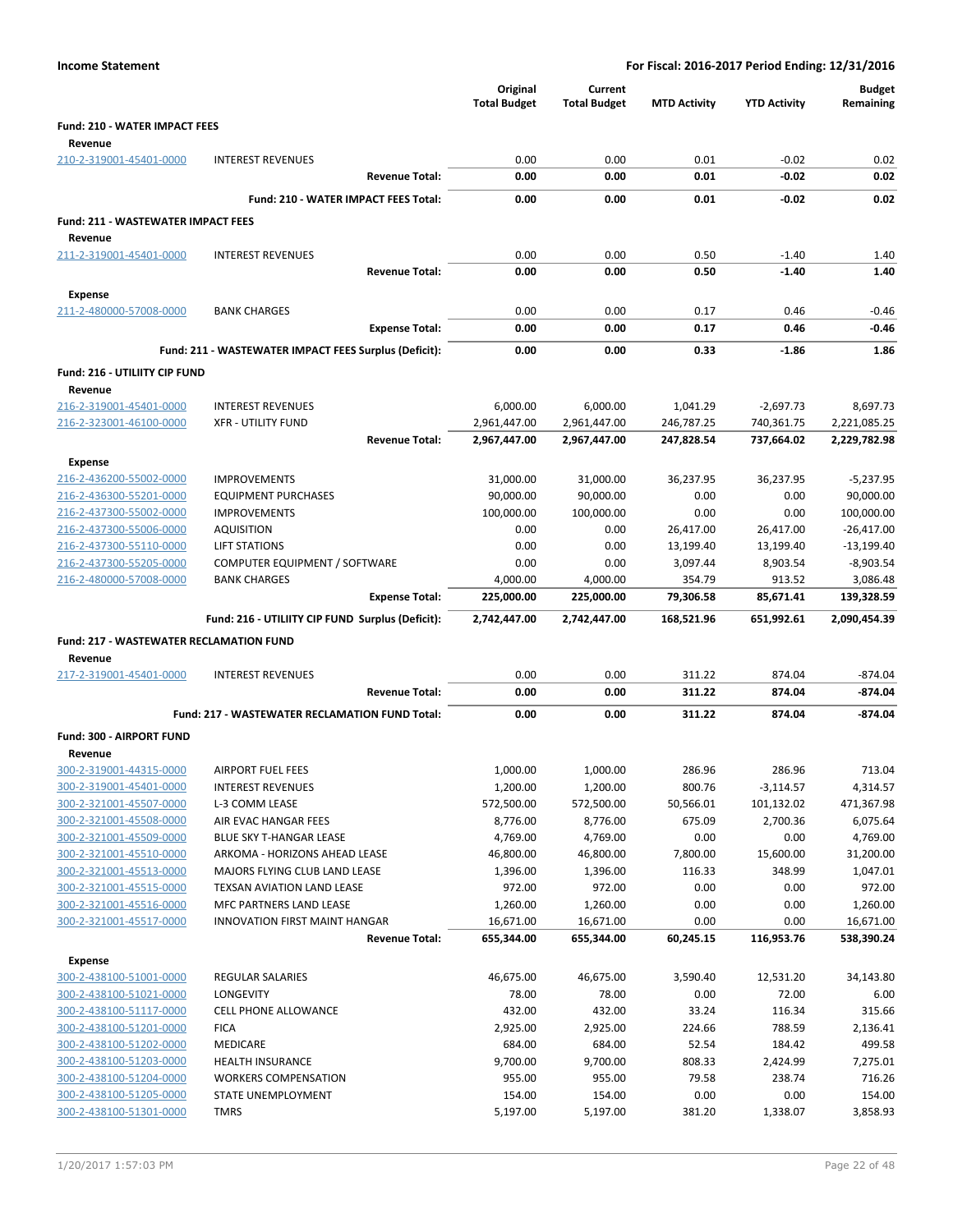|                                                    |                                                     | Original<br><b>Total Budget</b> | Current<br><b>Total Budget</b> | <b>MTD Activity</b> | <b>YTD Activity</b> | <b>Budget</b><br>Remaining |
|----------------------------------------------------|-----------------------------------------------------|---------------------------------|--------------------------------|---------------------|---------------------|----------------------------|
| 300-2-438100-52001-0000                            | OFFICE SUPPLIES                                     | 150.00                          | 150.00                         | 0.00                | 0.00                | 150.00                     |
| 300-2-438100-52002-0000                            | POSTAGE / FREIGHT                                   | 50.00                           | 50.00                          | 0.00                | 0.00                | 50.00                      |
| 300-2-438100-52201-0000                            | MINOR TOOLS & EQUIPMENT                             | 100.00                          | 100.00                         | 0.00                | 0.00                | 100.00                     |
| 300-2-438100-53202-0000                            | MACHINE, TOOLS & IMPLMNTS                           | 100.00                          | 100.00                         | 0.00                | 0.00                | 100.00                     |
| 300-2-438100-53205-0000                            | <b>MOTOR VEHICLES</b>                               | 1,500.00                        | 1,500.00                       | 0.00                | 0.00                | 1,500.00                   |
| 300-2-438100-53303-0000                            | MAINT - STREET /ALLEY/APRN/RNWY                     | 1,500.00                        | 1,500.00                       | 0.00                | 0.00                | 1,500.00                   |
| 300-2-438100-53402-0000                            | <b>BUILDING MAINTENANCE</b>                         | 10,000.00                       | 10,000.00                      | 111.45              | 261.86              | 9,738.14                   |
| 300-2-438100-54001-0000                            | <b>TELEPHONE CHARGES</b>                            | 1,400.00                        | 1,400.00                       | 124.98              | 374.09              | 1,025.91                   |
| 300-2-438100-54002-0000                            | <b>UTILITY CHARGES</b>                              | 13,000.00                       | 13,000.00                      | 1,033.07            | 3,373.62            | 9,626.38                   |
| 300-2-438100-54105-0000                            | <b>MARKETING</b>                                    | 200.00                          | 200.00                         | 0.00                | 0.00                | 200.00                     |
| 300-2-438100-54106-0000                            | <b>ATTORNEY FEES</b>                                | 5,000.00                        | 5,000.00                       | 0.00                | 0.00                | 5,000.00                   |
| 300-2-438100-54110-0000                            | <b>AUDIT</b>                                        | 10,000.00                       | 10,000.00                      | 0.00                | 0.00                | 10,000.00                  |
| 300-2-438100-54201-0000                            | MEMBERSHIPS & SUBSCRIPTIONS                         | 200.00                          | 200.00                         | 0.00                | 0.00                | 200.00                     |
| 300-2-438100-54214-0000                            | <b>TRAVEL &amp; TRAINING</b>                        | 1,500.00                        | 1,500.00                       | 0.00                | 0.00                | 1,500.00                   |
| 300-2-438100-54408-0000                            | OTHER / INSURANCE EXPENSE                           | 15,000.00                       | 15,000.00                      | 0.00                | 4,000.00            | 11,000.00                  |
| 300-2-438100-54410-0000                            | PERMITS/FEES                                        | 1,500.00                        | 1,500.00                       | 0.00                | 0.00                | 1,500.00                   |
| 300-2-480000-57008-0000                            | <b>BANK CHARGES</b>                                 | 1,200.00                        | 1,200.00                       | 307.52              | 888.02              | 311.98                     |
| 300-2-491000-58035-0000                            | <b>XFR - DEBT SERVICE FUND</b>                      | 52,000.00                       | 52,000.00                      | 4,333.33            | 12,999.99           | 39,000.01                  |
|                                                    | <b>Expense Total:</b>                               | 181,200.00                      | 181,200.00                     | 11,080.30           | 39,591.93           | 141,608.07                 |
|                                                    | Fund: 300 - AIRPORT FUND Surplus (Deficit):         | 474,144.00                      | 474,144.00                     | 49,164.85           | 77,361.83           | 396,782.17                 |
| Fund: 320 - AIRPORT TXDOT GRANT<br>Revenue         |                                                     |                                 |                                |                     |                     |                            |
| 320-2-310001-43109-0000                            | <b>GRANT MATCH / L-3 MATCHING FUNDS</b>             | 0.00                            | 0.00                           | 0.00                | 200,000.00          | $-200,000.00$              |
|                                                    | <b>Revenue Total:</b>                               | 0.00                            | 0.00                           | 0.00                | 200,000.00          | $-200,000.00$              |
|                                                    | Fund: 320 - AIRPORT TXDOT GRANT Total:              | 0.00                            | 0.00                           | 0.00                | 200,000.00          | $-200,000.00$              |
| Fund: 360 - AIRPORT CAPITAL FUND<br>Revenue        |                                                     |                                 |                                |                     |                     |                            |
| 360-2-310002-45611-0000                            | DONATIONS FOR AP PROJECTS                           | 300,000.00                      | 300,000.00                     | 0.00                | 0.00                | 300,000.00                 |
| 360-2-319001-44102-0000                            | SALE OF CITY PUBLICATIONS                           | 0.00                            | 0.00                           | 300,000.00          | 300,000.00          | $-300,000.00$              |
| 360-2-319001-45401-0000                            | <b>INTEREST REVENUES</b>                            | 1,500.00                        | 1,500.00                       | 639.41              | $-182.29$           | 1,682.29                   |
|                                                    | <b>Revenue Total:</b>                               | 301,500.00                      | 301,500.00                     | 300,639.41          | 299,817.71          | 1,682.29                   |
| <b>Expense</b>                                     |                                                     |                                 |                                |                     |                     |                            |
| 360-2-438100-55007-0000                            | ENG/ARCHITECTS/MGMT                                 | 0.00                            | 0.00                           | 14,137.54           | 14,137.54           | $-14,137.54$               |
| 360-2-438100-55012-0000                            | <b>CWIP / CONSTRUCTION</b>                          | 500,000.00                      | 500,000.00                     | 0.00                | 0.00                | 500,000.00                 |
| 360-2-480000-57008-0000                            | <b>BANK CHARGES</b>                                 | 1,200.00                        | 1,200.00                       | 168.90              | 294.43              | 905.57                     |
|                                                    | <b>Expense Total:</b>                               | 501,200.00                      | 501,200.00                     | 14,306.44           | 14,431.97           | 486,768.03                 |
|                                                    | Fund: 360 - AIRPORT CAPITAL FUND Surplus (Deficit): | -199,700.00                     | -199,700.00                    | 286,332.97          | 285,385.74          | -485,085.74                |
| Fund: 362 - AIRPORT FBO FUEL                       |                                                     |                                 |                                |                     |                     |                            |
| Revenue                                            |                                                     |                                 |                                |                     |                     |                            |
| 362-2-319001-44315-0000                            | <b>AIRPORT - FUEL FEES</b>                          | 0.00                            | 0.00                           | 33,908.29           | 101,185.93          | $-101, 185.93$             |
| 362-2-319001-44316-0000                            | AIRPORT - PARKING, TIE DOWNS, & RAMP FE             | 0.00                            | 0.00                           | 80.00               | 345.00              | $-345.00$                  |
| 362-2-319001-44320-0000                            | AIRPORT - OIL                                       | 0.00                            | 0.00                           | 321.00              | 742.50              | $-742.50$                  |
| 362-2-319001-44321-0000                            | <b>AIRPORT - CHARTS</b>                             | 0.00                            | 0.00                           | 9.75                | 39.00               | $-39.00$                   |
| 362-2-319001-44322-0000                            | <b>AIRPORT - PILOT SUPPLIES</b>                     | 0.00                            | 0.00                           | 64.20               | 162.20              | $-162.20$                  |
| 362-2-319001-45401-0000                            | <b>INTEREST REVENUES</b>                            | 0.00                            | 0.00                           | 21.02               | $-28.83$            | 28.83                      |
|                                                    | <b>Revenue Total:</b>                               | 0.00                            | 0.00                           | 34,404.26           | 102,445.80          | $-102,445.80$              |
| <b>Expense</b>                                     |                                                     |                                 |                                |                     |                     |                            |
| 362-2-438100-52222-0000<br>362-2-438100-52422-0000 | AIRPORT - OIL<br><b>AIRPORT - PILOT SUPPLIES</b>    | 0.00<br>0.00                    | 0.00<br>0.00                   | 0.00<br>305.24      | 0.00<br>305.24      | 0.00<br>$-305.24$          |
| 362-2-438100-57003-0000                            | <b>CREDIT CARD FEES</b>                             | 0.00                            | 0.00                           | 1,075.82            | 3,188.47            | $-3,188.47$                |
| 362-2-480000-57008-0000                            | <b>BANK CHARGES</b>                                 | 0.00                            | 0.00                           | 6.30                | 13.92               | $-13.92$                   |
|                                                    | <b>Expense Total:</b>                               | 0.00                            | 0.00                           | 1,387.36            | 3,507.63            | $-3,507.63$                |
|                                                    | Fund: 362 - AIRPORT FBO FUEL Surplus (Deficit):     | 0.00                            | 0.00                           | 33,016.90           | 98,938.17           | -98,938.17                 |
| Fund: 400 - GOLF FUND                              |                                                     |                                 |                                |                     |                     |                            |
| Revenue                                            |                                                     |                                 |                                |                     |                     |                            |
| 400-2-319001-45604-0000                            | OTHER REVENUE / OVER/SHORT                          | 50.00                           | 50.00                          | 0.00                | $-13.77$            | 63.77                      |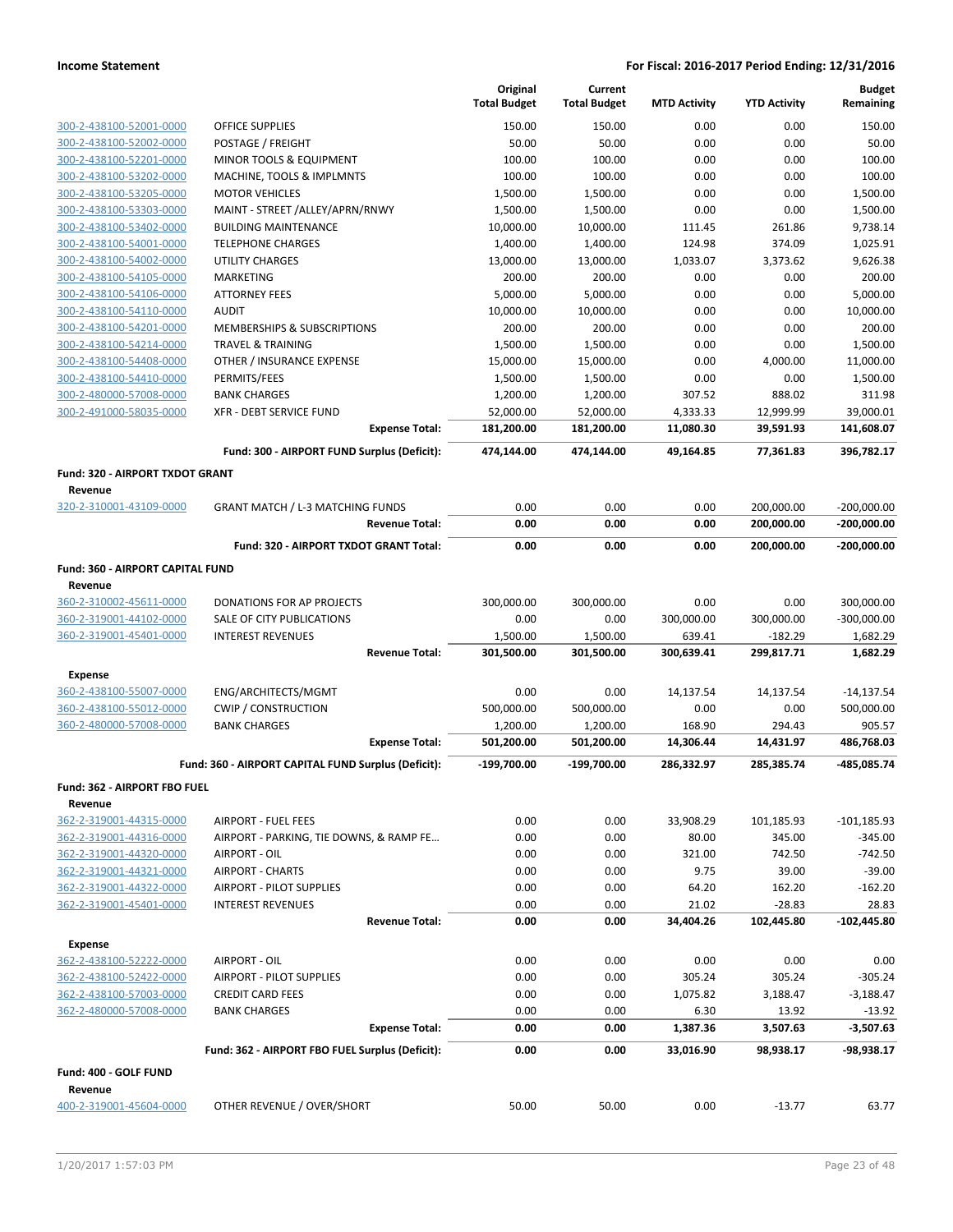|                                                    |                                                      | Original<br><b>Total Budget</b> | Current<br><b>Total Budget</b> | <b>MTD Activity</b>      | <b>YTD Activity</b>      | <b>Budget</b><br>Remaining |
|----------------------------------------------------|------------------------------------------------------|---------------------------------|--------------------------------|--------------------------|--------------------------|----------------------------|
| 400-2-319005-44510-0000                            | <b>GREENS FEES</b>                                   | 120,000.00                      | 120,000.00                     | 3,001.00                 | 23,131.73                | 96,868.27                  |
| 400-2-319006-45308-0000                            | PRO SHOP CONCESSIONS                                 | 8,691.00                        | 8,691.00                       | 263.67                   | 1,601.66                 | 7,089.34                   |
| 400-2-319007-45309-0000                            | <b>MERCHANDISE SALES</b>                             | 8,787.00                        | 8,787.00                       | 307.75                   | 1,113.82                 | 7,673.18                   |
| 400-2-319008-45511-0000                            | <b>CART RENTALS</b>                                  | 69,000.00                       | 69,000.00                      | 1,994.03                 | 13,659.43                | 55,340.57                  |
| 400-2-319009-45512-0000                            | <b>GOLF LEASES / MEMBERSHIPS</b>                     | 66,000.00                       | 66,000.00                      | 1,239.66                 | 10,454.31                | 55,545.69                  |
|                                                    | <b>Revenue Total:</b>                                | 272,528.00                      | 272,528.00                     | 6,806.11                 | 49,947.18                | 222,580.82                 |
| <b>Expense</b>                                     |                                                      |                                 |                                |                          |                          |                            |
| 400-2-451250-51001-0000                            | <b>REGULAR SALARIES</b>                              | 103,704.00                      | 103,704.00                     | 6,077.95                 | 24,078.31                | 79,625.69                  |
| 400-2-451250-51020-0000                            | <b>OVERTIME</b>                                      | 5,033.00                        | 5,033.00                       | 418.61                   | 1,505.02                 | 3,527.98                   |
| 400-2-451250-51021-0000                            | LONGEVITY                                            | 5,352.00                        | 5,352.00                       | 0.00                     | 5,322.00                 | 30.00                      |
| 400-2-451250-51101-0000                            | <b>CERTIFICATION PAY</b>                             | 600.00                          | 600.00                         | 46.16                    | 161.56                   | 438.44                     |
| 400-2-451250-51117-0000                            | CELL PHONE ALLOWANCE                                 | 696.00                          | 696.00                         | 53.54                    | 187.39                   | 508.61                     |
| 400-2-451250-51201-0000                            | <b>FICA</b>                                          | 7,154.00                        | 7,154.00                       | 403.85                   | 1,906.38                 | 5,247.62                   |
| 400-2-451250-51202-0000                            | <b>MEDICARE</b>                                      | 1,673.00                        | 1,673.00                       | 94.45                    | 445.85                   | 1,227.15                   |
| 400-2-451250-51203-0000                            | <b>HEALTH INSURANCE</b>                              | 9,700.00                        | 9,700.00                       | 808.33                   | 2,424.99                 | 7,275.01                   |
| 400-2-451250-51204-0000                            | <b>WORKERS COMPENSATION</b>                          | 3,311.00                        | 3,311.00                       | 275.92                   | 827.76                   | 2,483.24                   |
| 400-2-451250-51205-0000                            | STATE UNEMPLOYMENT                                   | 449.00                          | 449.00                         | 4.75                     | 153.09                   | 295.91                     |
| 400-2-451250-51301-0000                            | <b>TMRS</b>                                          | 9,825.00                        | 9,825.00                       | 651.08                   | 2,680.14                 | 7,144.86                   |
| 400-2-451250-52001-0000                            | OFFICE SUPPLIES                                      | 1,400.00                        | 1,400.00                       | 0.00                     | 0.00                     | 1,400.00                   |
| 400-2-451250-52101-0000<br>400-2-451250-52104-0000 | <b>JANITORIAL SUPPLIES</b><br><b>WEARING APPAREL</b> | 400.00<br>500.00                | 400.00<br>500.00               | 0.00<br>0.00             | 0.00<br>0.00             | 400.00<br>500.00           |
| 400-2-451250-52107-0000                            | <b>BOTANICAL SUPPLIES</b>                            | 8,600.00                        | 8,600.00                       | 399.11                   | 452.11                   | 8,147.89                   |
| 400-2-451250-52201-0000                            | MINOR TOOLS & EQUIPMENT                              | 800.00                          | 800.00                         | 15.99                    | 15.99                    | 784.01                     |
| 400-2-451250-52203-0000                            | <b>MOTOR VEHICLE FUEL</b>                            | 1,100.00                        | 1,100.00                       | 0.00                     | 271.39                   | 828.61                     |
| 400-2-451250-52401-0000                            | RECREATIONAL SUPPLIES                                | 1,200.00                        | 1,200.00                       | 0.00                     | 0.00                     | 1,200.00                   |
| 400-2-451250-52403-0000                            | <b>RESALE ITEMS</b>                                  | 15,000.00                       | 15,000.00                      | 1,107.74                 | 1,540.45                 | 13,459.55                  |
| 400-2-451250-52404-0000                            | RESALE ITEMS - PRO SHOP                              | 3,500.00                        | 3,500.00                       | 635.05                   | 1,945.47                 | 1,554.53                   |
| 400-2-451250-53202-0000                            | MACHINE, TOOLS & IMPLMNTS                            | 6,000.00                        | 6,000.00                       | 0.00                     | 575.73                   | 5,424.27                   |
| 400-2-451250-53205-0000                            | <b>MOTOR VEHICLES</b>                                | 400.00                          | 400.00                         | 0.00                     | 0.00                     | 400.00                     |
| 400-2-451250-53307-0000                            | <b>IRRIGATION</b>                                    | 1,500.00                        | 1,500.00                       | 0.00                     | 0.00                     | 1,500.00                   |
| 400-2-451250-53402-0000                            | <b>BUILDING MAINTENANCE</b>                          | 2,000.00                        | 2,000.00                       | 0.00                     | 0.00                     | 2,000.00                   |
| 400-2-451250-54001-0000                            | <b>TELEPHONE CHARGES</b>                             | 1,250.00                        | 1,250.00                       | 61.28                    | 183.52                   | 1,066.48                   |
| 400-2-451250-54002-0000                            | UTILITY CHARGES                                      | 9,300.00                        | 9,300.00                       | 756.96                   | 2,466.06                 | 6,833.94                   |
| 400-2-451250-54105-0000                            | MARKETING                                            | 1,000.00                        | 1,000.00                       | 0.00                     | 0.00                     | 1,000.00                   |
| 400-2-451250-54201-0000                            | <b>MEMBERSHIPS &amp; SUBSCRIPTIONS</b>               | 765.00                          | 765.00                         | 125.00                   | 125.00                   | 640.00                     |
| 400-2-451250-54214-0000                            | <b>TRAVEL &amp; TRAINING</b>                         | 2,100.00                        | 2,100.00                       | 0.00                     | 0.00                     | 2,100.00                   |
| 400-2-451250-54226-0000                            | <b>INSURANCE EXPENSE</b>                             | 300.00                          | 300.00                         | 0.00                     | 300.00                   | 0.00                       |
| 400-2-451250-54909-0000                            | <b>GOLF CART LEASE EXPENSE</b>                       | 31,000.00                       | 31,000.00                      | 4,407.18                 | 4,407.18                 | 26,592.82                  |
| 400-2-480000-57008-0000                            | <b>BANK CHARGES</b>                                  | 3,000.00                        | 3,000.00                       | 389.40                   | 819.44                   | 2,180.56                   |
|                                                    | <b>Expense Total:</b>                                | 238,612.00                      | 238,612.00                     | 16,732.35                | 52,794.83                | 185,817.17                 |
|                                                    | Fund: 400 - GOLF FUND Surplus (Deficit):             | 33,916.00                       | 33,916.00                      | -9,926.24                | $-2,847.65$              | 36,763.65                  |
| <b>Fund: 500 - SANITATION FUND</b>                 |                                                      |                                 |                                |                          |                          |                            |
| Revenue                                            |                                                      |                                 |                                |                          |                          |                            |
| 500-2-318001-44314-0000                            | LATE CHARGES                                         | 84,050.00                       | 84,050.00                      | 6,776.05                 | 21,982.09                | 62,067.91                  |
| 500-2-319001-45401-0000                            | <b>INTEREST REVENUES</b>                             | 5,000.00                        | 5,000.00                       | 367.20                   | $-1,053.69$              | 6,053.69                   |
| 500-2-319020-44313-0000<br>500-2-319020-45107-0000 | <b>FUEL SURCHARGE</b><br><b>COLLECTION CHARGES</b>   | 147,160.00                      | 147,160.00                     | 12,265.28                | 37,149.07                | 110,010.93                 |
| 500-2-319021-45108-0000                            | <b>DISPOSAL CHARGES</b>                              | 2,149,958.00                    | 2,149,958.00                   | 183,422.17<br>112,964.76 | 552,996.36<br>335,900.82 | 1,596,961.64<br>831,299.18 |
| 500-2-319022-45612-0000                            | REG HH HAZ WASTE COL CTR                             | 1,167,200.00<br>15,636.00       | 1,167,200.00<br>15,636.00      | 200.00                   | 12,250.00                | 3,386.00                   |
| 500-2-324001-46612-0000                            | CA - SANITATION FD COL & FUEL                        | 139,700.00                      | 139,700.00                     | 12,559.41                | 37,772.81                | 101,927.19                 |
| 500-2-324001-46614-0000                            | CA - SANITATION FD-DISPOSAL                          | 74,500.00                       | 74,500.00                      | 7,322.92                 | 21,563.36                | 52,936.64                  |
|                                                    | <b>Revenue Total:</b>                                | 3,783,204.00                    | 3,783,204.00                   | 335,877.79               | 1,018,560.82             | 2,764,643.18               |
|                                                    |                                                      |                                 |                                |                          |                          |                            |
| <b>Expense</b>                                     |                                                      |                                 |                                |                          |                          |                            |
| 500-2-432300-54412-0000                            | <b>COLLECTION CHARGES</b>                            | 1,946,422.33                    | 1,946,422.33                   | 180,981.18               | 367,740.32               | 1,578,682.01               |
| 500-2-432400-54403-0000<br>500-2-432500-51401-0000 | <b>DISPOSAL CHARGES</b>                              | 980,448.00                      | 980,448.00                     | 79,086.71                | 147,527.38               | 832,920.62<br>8,000.00     |
| 500-2-432500-54002-0000                            | <b>CONTRA - SALARIES</b><br>UTILITY CHARGES          | 8,000.00<br>2,208.00            | 8,000.00<br>2,208.00           | 0.00<br>167.34           | 0.00<br>496.10           | 1,711.90                   |
| 500-2-432500-54403-0000                            | DISPOSAL CHARGES                                     | 16,000.00                       | 16,000.00                      | 1,969.98                 | 2,024.10                 | 13,975.90                  |
|                                                    |                                                      |                                 |                                |                          |                          |                            |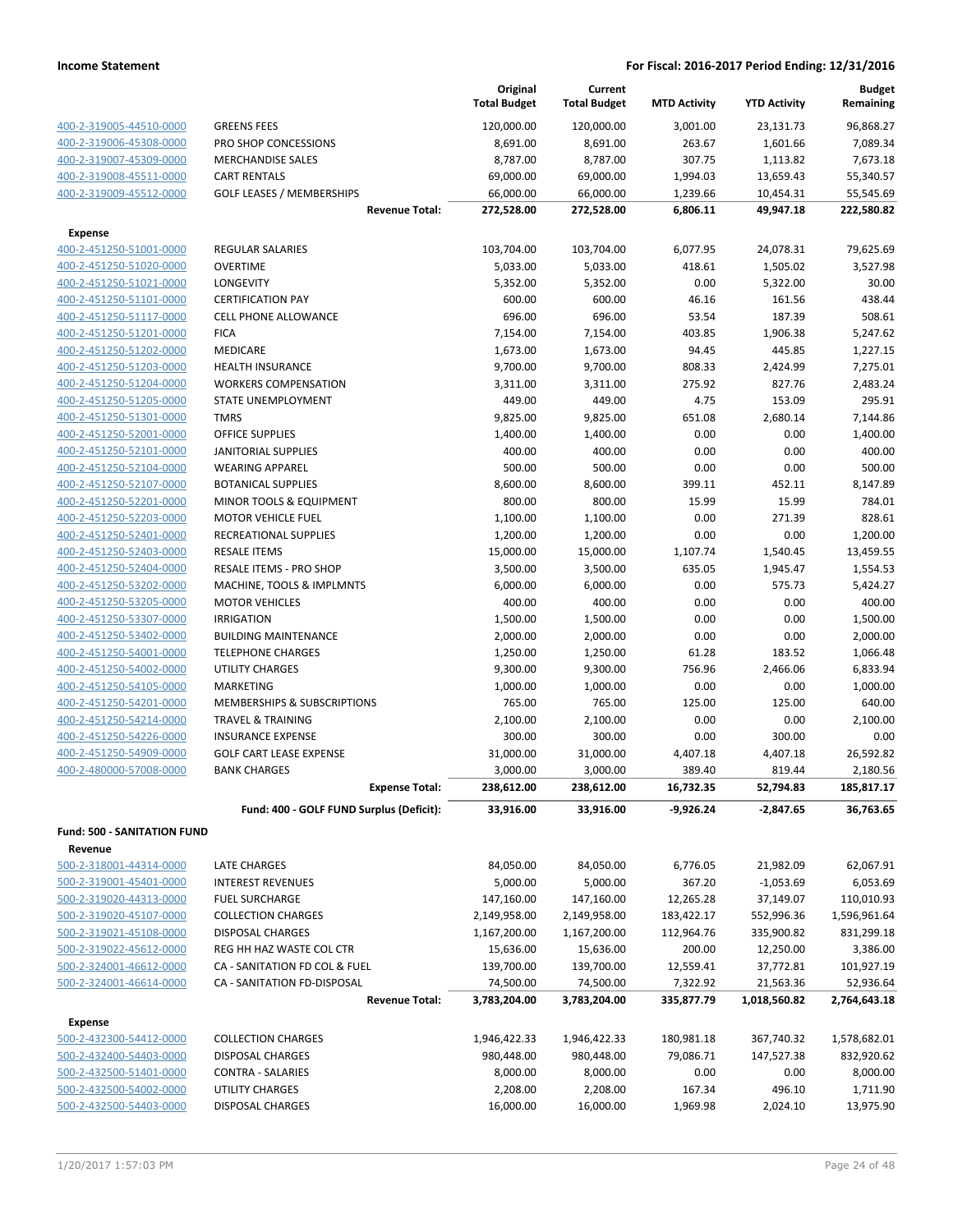|                                  |                                                    | Original<br><b>Total Budget</b> | Current<br><b>Total Budget</b> | <b>MTD Activity</b>    | <b>YTD Activity</b>     | <b>Budget</b><br>Remaining |
|----------------------------------|----------------------------------------------------|---------------------------------|--------------------------------|------------------------|-------------------------|----------------------------|
|                                  |                                                    |                                 |                                |                        |                         |                            |
| 500-2-442200-51001-0000          | <b>REGULAR SALARIES</b>                            | 107,548.00                      | 107,548.00                     | 5,872.08               | 17,291.23               | 90,256.77                  |
| 500-2-442200-51020-0000          | <b>OVERTIME</b>                                    | 2,106.00                        | 2,106.00                       | 5.48                   | 16.01                   | 2,089.99                   |
| 500-2-442200-51021-0000          | <b>LONGEVITY</b>                                   | 1,266.00                        | 1,266.00                       | 0.00                   | 822.00                  | 444.00                     |
| 500-2-442200-51101-0000          | <b>CERTIFICATION PAY</b>                           | 600.00                          | 600.00                         | 46.16                  | 115.40                  | 484.60                     |
| 500-2-442200-51201-0000          | <b>FICA</b>                                        | 6,914.00                        | 6,914.00                       | 360.22                 | 1,116.21                | 5,797.79                   |
| 500-2-442200-51202-0000          | <b>MEDICARE</b>                                    | 1,617.00                        | 1,617.00                       | 84.24                  | 261.05                  | 1,355.95                   |
| 500-2-442200-51203-0000          | <b>HEALTH INSURANCE</b>                            | 9,700.00                        | 9,700.00                       | 808.33                 | 2,424.99                | 7,275.01                   |
| 500-2-442200-51204-0000          | <b>WORKERS COMPENSATION</b>                        | 2,855.00<br>617.00              | 2,855.00<br>617.00             | 237.92                 | 713.76                  | 2,141.24                   |
| 500-2-442200-51205-0000          | STATE UNEMPLOYMENT                                 |                                 |                                | 30.13                  | 107.01                  | 509.99                     |
| 500-2-442200-51301-0000          | <b>TMRS</b>                                        | 12,284.00                       | 12,284.00                      | 623.16                 | 1,847.24                | 10,436.76                  |
| 500-2-442200-52203-0000          | <b>MOTOR VEHICLE FUEL</b>                          | 7,700.00                        | 5,090.39                       | 99.78                  | 256.67                  | 4,833.72                   |
| 500-2-442200-53202-0000          | MACHINE, TOOLS & IMPLMNTS                          | 5,400.00                        | 5,400.00                       | 0.00                   | 0.00                    | 5,400.00                   |
| 500-2-442200-53205-0000          | <b>MOTOR VEHICLES</b>                              | 2,500.00                        | 2,500.00                       | 20.00                  | 20.00                   | 2,480.00                   |
| 500-2-442200-55201-0000          | <b>EQUIPMENT PURCHASES</b>                         | 400.00                          | 400.00                         | 0.00                   | 0.00                    | 400.00                     |
| 500-2-480000-54901-0000          | <b>RENTALS / LEASES</b>                            | 30,000.00                       | 32,609.61                      | 0.00<br>0.00           | 32,249.19               | 360.42                     |
| 500-2-480000-57005-0000          | <b>ACCRUED VAC &amp; SICK PAY</b>                  | 0.00<br>30,650.00               | 0.00                           |                        | 441.28                  | -441.28                    |
| 500-2-480000-57007-0000          | <b>COMMUNITY SERVICES</b>                          |                                 | 30,650.00                      | 0.00                   | 4,785.60                | 25,864.40                  |
| 500-2-480000-57008-0000          | <b>BANK CHARGES</b>                                | 7,500.00                        | 7,500.00                       | 822.14                 | 2,123.00                | 5,377.00                   |
| 500-2-491000-58001-0000          | <b>XFR - GENERAL FUND</b>                          | 208,605.00                      | 208,605.00                     | 20,577.80              | 61,120.80               | 147,484.20                 |
| 500-2-495000-58501-0000          | CA - GENERAL FUND                                  | 25,439.00                       | 25,439.00                      | 2,119.92               | 6,359.76                | 19,079.24                  |
| 500-2-495000-58701-0000          | CA - CENTRAL SERVICE FUND                          | 4,459.00                        | 4,459.00                       | 371.33                 | 1,113.99                | 3,345.01                   |
| 500-2-495000-58710-0000          | CA - INSURANCE FUND                                | 2,788.00                        | 2,788.00                       | 232.33                 | 696.99                  | 2,091.01                   |
| 500-2-495000-58720-0000          | CA - MIS FUN                                       | 6,233.00                        | 6,233.00                       | 519.42                 | 1,558.26                | 4,674.74                   |
| 500-2-495000-58900-0000          | <b>CA - ELECTRIC FUND</b><br><b>Expense Total:</b> | 84,347.00<br>3,514,606.33       | 84,347.00<br>3,514,606.33      | 7,028.92<br>302,064.57 | 21,086.76<br>674,315.10 | 63,260.24<br>2,840,291.23  |
|                                  |                                                    |                                 |                                |                        |                         |                            |
|                                  | Fund: 500 - SANITATION FUND Surplus (Deficit):     | 268,597.67                      | 268,597.67                     | 33,813.22              | 344,245.72              | $-75,648.05$               |
| Fund: 601 - CENTRAL SERVICE FUND |                                                    |                                 |                                |                        |                         |                            |
| Revenue                          |                                                    |                                 |                                |                        |                         |                            |
| 601-2-324001-46501-0000          | CA - GENERAL FUND                                  | 507,171.00                      | 507,171.00                     | 42,264.25              | 126,792.75              | 380,378.25                 |
| 601-2-324001-46506-0000          | CA - RECREATION FUND                               | 386.00                          | 386.00                         | 32.17                  | 96.51                   | 289.49                     |
| 601-2-324001-46509-0000          | CA - VENUE MGMT FUND                               | 23,621.00                       | 23,621.00                      | 1,968.42               | 5,905.26                | 17,715.74                  |
| 601-2-324001-46611-0000          | <b>CA - UTILITY FUND</b>                           | 180,374.00                      | 180,374.00                     | 15,031.17              | 45,093.51               | 135,280.49                 |
| 601-2-324001-46614-0000          | CA - SANITATION FUND COLLECTION                    | 4,456.00                        | 4,456.00                       | 371.33                 | 1,113.99                | 3,342.01                   |
| 601-2-324009-46901-0000          | CA - ELECTRIC UTILITY                              | 80,716.00                       | 80,716.00                      | 6,726.33               | 20,178.99               | 60,537.01                  |
| 601-2-324009-46906-0000          | <b>CA - CABLE UTILITY</b>                          | 16,482.00                       | 16,482.00                      | 1,373.50               | 4,120.50                | 12,361.50                  |
|                                  | <b>Revenue Total:</b>                              | 813,206.00                      | 813,206.00                     | 67,767.17              | 203,301.51              | 609,904.49                 |
| <b>Expense</b>                   |                                                    |                                 |                                |                        |                         |                            |
| 601-2-461100-51001-0000          | <b>REGULAR SALARIES</b>                            | 228,922.00                      | 228,922.00                     | 17,077.27              | 60,826.73               | 168,095.27                 |
| 601-2-461100-51020-0000          | <b>OVERTIME</b>                                    | 27,919.00                       | 27,919.00                      | 563.94                 | 2,143.56                | 25,775.44                  |
| 601-2-461100-51021-0000          | <b>LONGEVITY</b>                                   | 5,334.00                        | 5,334.00                       | 0.00                   | 5,010.00                | 324.00                     |
| 601-2-461100-51101-0000          | <b>CERTIFICATION PAY</b>                           | 1,200.00                        | 1,200.00                       | 92.32                  | 323.12                  | 876.88                     |
| 601-2-461100-51117-0000          | <b>CELL PHONE ALLOWANCE</b>                        | 432.00                          | 432.00                         | 33.22                  | 116.27                  | 315.73                     |
| 601-2-461100-51201-0000          | <b>FICA</b>                                        | 15,674.00                       | 15,674.00                      | 1,075.76               | 4,113.52                | 11,560.48                  |
| 601-2-461100-51202-0000          | <b>MEDICARE</b>                                    | 3,666.00                        | 3,666.00                       | 251.59                 | 962.04                  | 2,703.96                   |
| 601-2-461100-51203-0000          | <b>HEALTH INSURANCE</b>                            | 58,200.00                       | 58,200.00                      | 4,850.00               | 14,550.00               | 43,650.00                  |
| 601-2-461100-51204-0000          | <b>WORKERS COMPENSATION</b>                        | 7,727.00                        | 7,727.00                       | 643.92                 | 1,931.76                | 5,795.24                   |
| 601-2-461100-51205-0000          | STATE UNEMPLOYMENT                                 | 771.00                          | 771.00                         | 16.80                  | 78.06                   | 692.94                     |
| 601-2-461100-51301-0000          | <b>TMRS</b>                                        | 26,508.00                       | 26,508.00                      | 1,690.79               | 6,516.22                | 19,991.78                  |
| 601-2-461100-51401-0000          | <b>CONTRA - SALARIES</b>                           | 0.00                            | 0.00                           | $-670.42$              | $-2,011.26$             | 2,011.26                   |
| 601-2-461100-52001-0000          | <b>OFFICE SUPPLIES</b>                             | 150.00                          | 150.00                         | 0.00                   | 19.48                   | 130.52                     |
| 601-2-461100-52002-0000          | POSTAGE / FREIGHT                                  | 20.00                           | 20.00                          | 2.58                   | 3.38                    | 16.62                      |
| 601-2-461100-52101-0000          | <b>JANITORIAL SUPPLIES</b>                         | 17,000.00                       | 17,000.00                      | 0.00                   | 1,865.36                | 15,134.64                  |
| 601-2-461100-52104-0000          | <b>WEARING APPAREL</b>                             | 3,282.00                        | 3,282.00                       | 384.83                 | 991.55                  | 2,290.45                   |
| 601-2-461100-52201-0000          | MINOR TOOLS & EQUIPMENT                            | 1,908.00                        | 1,908.00                       | 0.00                   | 93.28                   | 1,814.72                   |
| 601-2-461100-52203-0000          | <b>MOTOR VEHICLE FUEL</b>                          | 4,434.00                        | 4,434.00                       | 126.38                 | 644.91                  | 3,789.09                   |
| 601-2-461100-53201-0000          | FURNITURE & OFFICE EQUIPMENT                       | 500.00                          | 500.00                         | 0.00                   | 0.00                    | 500.00                     |
| 601-2-461100-53205-0000          | <b>MOTOR VEHICLES</b>                              | 2,024.40                        | 2,024.40                       | 288.72                 | 288.72                  | 1,735.68                   |
| 601-2-461100-53302-0000          | <b>WALKS &amp; PARKING LOTS</b>                    | 2,500.00                        | 2,500.00                       | 0.00                   | 416.40                  | 2,083.60                   |
|                                  |                                                    |                                 |                                |                        |                         |                            |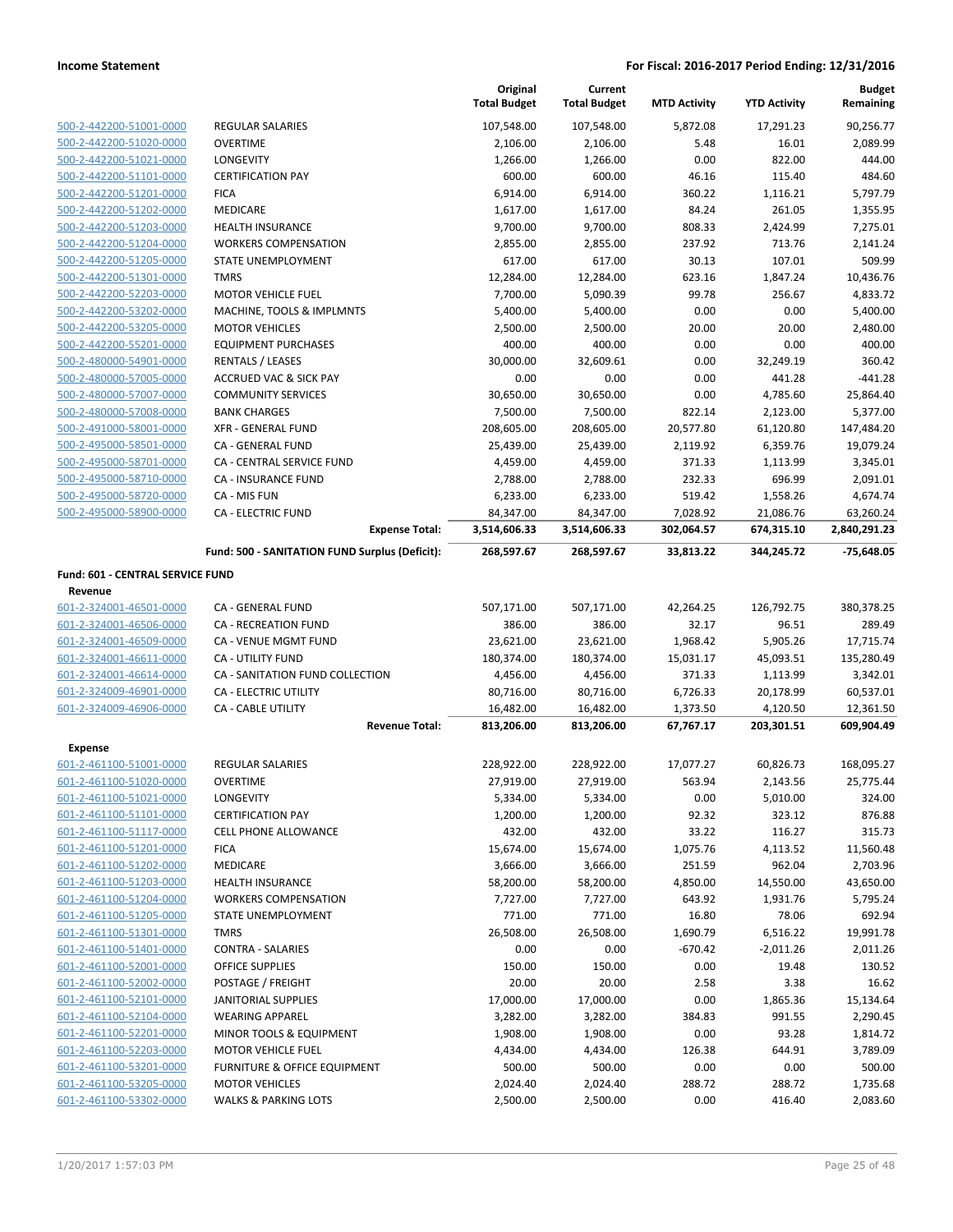| 601-2-461100-53406-0000        |
|--------------------------------|
| 601-2-461100-53407-0000        |
| 601-2-461100-53408-0000        |
| 601-2-461100-53501-0000        |
| 601-2-461100-53503-0000        |
| 601-2-461100-53504-0000        |
| 601-2-461100-53505-0000        |
| 601-2-461100-53506-0000        |
| 601-2-461100-53507-0000        |
| 601-2-461100-53601-0000        |
| 601-2-461100-53602-0000        |
| 601-2-461100-53603-0000        |
| 601-2-461100-53604-0000        |
| 601-2-461100-53701-0000        |
| 601-2-461100-53703-0000        |
| 601-2-461100-53704-0000        |
| 601-2-461100-53705-0000        |
| 601-2-461100-53706-0000        |
| 601-2-461100-54001-0000        |
|                                |
| 601-2-461100-54002-0000        |
| 601-2-461100-54112-0000        |
| 601-2-461100-54214-0000        |
| 601-2-461200-51001-0000        |
| 601-2-461200-51020-0000        |
| 601-2-461200-51021-0000        |
| 601-2-461200-51101-0000        |
| 601-2-461200-51117-0000        |
| 601-2-461200-51201-0000        |
| 601-2-461200-51202-0000        |
| 601-2-461200-51203-0000        |
| 601-2-461200-51204-0000        |
| 601-2-461200-51205-0000        |
| 601-2-461200-51301-0000        |
| 601-2-461200-51401-0000        |
| 601-2-461200-52001-0000        |
| 601-2-461200-52002-0000        |
| 601-2-461200-52104-0000        |
| 601-2-461200-52106-0000        |
| 601-2-461200-52201-0000        |
| 2-461200-52202-0000<br>$601 -$ |
| 601-2-461200-52203-0000        |
| 601-2-461200-53202-0000        |
| 601-2-461200-53205-0000        |
| 601-2-461200-53402-0000        |
| 601-2-461200-54001-0000        |
| 601-2-461200-54002-0000        |
| 601-2-461200-54201-0000        |
| 601-2-461200-54214-0000        |
|                                |
|                                |

|                                       |                                                     | Original<br><b>Total Budget</b> | Current<br><b>Total Budget</b> | <b>MTD Activity</b> | <b>YTD Activity</b> | <b>Budget</b><br>Remaining |
|---------------------------------------|-----------------------------------------------------|---------------------------------|--------------------------------|---------------------|---------------------|----------------------------|
| 601-2-461100-53406-0000               | <b>CITY HALL</b>                                    | 30,000.00                       | 30,000.00                      | 1,301.86            | 8,222.88            | 21,777.12                  |
| 601-2-461100-53407-0000               | <b>ANIMAL SHELTER</b>                               | 2,500.00                        | 2,500.00                       | 845.40              | $-2,221.82$         | 4,721.82                   |
| 601-2-461100-53408-0000               | <b>FLEET MAINTENANCE</b>                            | 3,500.00                        | 3,500.00                       | 112.15              | 148.09              | 3,351.91                   |
| 601-2-461100-53501-0000               | POLICE & COURTS BLDG                                | 20,000.00                       | 20,000.00                      | 3,069.67            | 12,831.04           | 7,168.96                   |
| 601-2-461100-53503-0000               | <b>FIRE ADMINISTRATION</b>                          | 1,000.00                        | 1,000.00                       | 310.57              | 405.00              | 595.00                     |
| 601-2-461100-53504-0000               | <b>FIRE STATION 1</b>                               | 2,418.00                        | 2,418.00                       | 34.95               | 129.38              | 2,288.62                   |
| 601-2-461100-53505-0000               | <b>FIRE STATION 2</b>                               | 2,418.00                        | 2,418.00                       | 304.95              | 463.19              | 1,954.81                   |
| 601-2-461100-53506-0000               | <b>FIRE STATION 3</b>                               | 3,000.00                        | 3,000.00                       | 234.95              | 891.69              | 2,108.31                   |
| 601-2-461100-53507-0000               | <b>FIRE STATION 4</b>                               | 2,000.00                        | 2,000.00                       | 34.95               | 1,677.18            | 322.82                     |
| 601-2-461100-53601-0000               | ANNEX                                               | 2,972.00                        | 2,972.00                       | 38.93               | 355.73              | 2,616.27                   |
| 601-2-461100-53602-0000               | <b>SERVICE CENTER</b>                               | 5,000.00                        | 5,000.00                       | 523.17              | 4,712.66            | 287.34                     |
| 601-2-461100-53603-0000               | WATER TREATMENT BLDG                                | 750.00                          | 750.00                         | 0.00                | 741.48              | 8.52                       |
| 601-2-461100-53604-0000               | <b>WASTEWATER TRTMNT BLDG</b>                       | 500.00                          | 500.00                         | 0.00                | 0.00                | 500.00                     |
| 601-2-461100-53701-0000               | LIBRARY                                             | 10,000.00                       | 10,000.00                      | 5,977.40            | 6,851.28            | 3,148.72                   |
| 601-2-461100-53703-0000               | <b>REECY DAVIS REC CENTER</b>                       | 12,444.00                       | 12,444.00                      | 147.25              | 396.06              | 12,047.94                  |
| 601-2-461100-53704-0000               | <b>CIVIC CENTER</b>                                 | 0.00                            | 0.00                           | 0.00                | 5,100.00            | $-5,100.00$                |
| 601-2-461100-53705-0000               | <b>GOLF COURSE</b>                                  | 898.00                          | 898.00                         | 0.00                | 0.00                | 898.00                     |
| 601-2-461100-53706-0000               | SPORTSPARK                                          | 1,440.00                        | 1,440.00                       | 0.00                | 298.40              | 1,141.60                   |
| 601-2-461100-54001-0000               | <b>TELEPHONE CHARGES</b>                            | 3,500.00                        | 3,500.00                       | 420.75              | 1,129.07            | 2,370.93                   |
| 601-2-461100-54002-0000               | <b>UTILITY CHARGES</b>                              | 99,996.00                       | 99,996.00                      | 9,099.33            | 21,606.10           | 78,389.90                  |
| 601-2-461100-54112-0000               | <b>ALARM MONITOR SERVICE</b>                        | 300.00                          | 300.00                         | 0.00                | 0.00                | 300.00                     |
| 601-2-461100-54214-0000               | <b>TRAVEL &amp; TRAINING</b>                        | 1,500.00                        | 1,500.00                       | 0.00                | 0.00                | 1,500.00                   |
| 601-2-461200-51001-0000               | REGULAR SALARIES                                    | 141,617.00                      | 141,617.00                     | 10,267.36           | 36,294.43           | 105,322.57                 |
| 601-2-461200-51020-0000               | <b>OVERTIME</b>                                     | 3,246.00                        | 3,246.00                       | 1,633.32            | 2,891.67            | 354.33                     |
| 601-2-461200-51021-0000               | LONGEVITY                                           | 2,262.00                        | 2,262.00                       | 0.00                | 2,238.00            | 24.00                      |
| 601-2-461200-51101-0000               | <b>CERTIFICATION PAY</b>                            | 2,400.00                        | 2,400.00                       | 161.56              | 623.16              | 1,776.84                   |
| 601-2-461200-51117-0000               | <b>CELL PHONE ALLOWANCE</b>                         | 960.00                          | 960.00                         | 73.84               | 258.44              | 701.56                     |
| 601-2-461200-51201-0000               | <b>FICA</b>                                         | 9,330.00                        | 9,330.00                       | 718.18              | 2,431.76            | 6,898.24                   |
| 601-2-461200-51202-0000               | MEDICARE                                            | 2,182.00                        | 2,182.00                       | 167.96              | 568.71              | 1,613.29                   |
| 601-2-461200-51203-0000               | <b>HEALTH INSURANCE</b>                             | 38,800.00                       | 38,800.00                      | 3,233.33            | 9,699.99            | 29,100.01                  |
| 601-2-461200-51204-0000               | <b>WORKERS COMPENSATION</b>                         | 5,718.00                        | 5,718.00                       | 476.50              | 1,429.50            | 4,288.50                   |
| 601-2-461200-51205-0000               | STATE UNEMPLOYMENT                                  | 308.00                          | 308.00                         | 0.00                | 0.00                | 308.00                     |
| 601-2-461200-51301-0000               | <b>TMRS</b>                                         | 16,576.00                       | 16,576.00                      | 1,276.70            | 4,450.52            | 12,125.48                  |
| 601-2-461200-51401-0000               | <b>CONTRA - SALARIES</b>                            | 0.00                            | 0.00                           | $-168.81$           | $-168.81$           | 168.81                     |
| 601-2-461200-52001-0000               | <b>OFFICE SUPPLIES</b>                              | 100.00                          | 100.00                         | 0.00                | 0.00                | 100.00                     |
| 601-2-461200-52002-0000               | POSTAGE / FREIGHT                                   | 50.00                           | 50.00                          | 0.00                | 0.00                | 50.00                      |
| 601-2-461200-52104-0000               | <b>WEARING APPAREL</b>                              | 2,900.00                        | 2,900.00                       | 102.52              | 843.98              | 2,056.02                   |
| 601-2-461200-52106-0000               | <b>CHEMICAL SUPPLIES</b>                            | 1,000.00                        | 1,000.00                       | 0.00                | 0.00                | 1,000.00                   |
| 601-2-461200-52201-0000               | <b>MINOR TOOLS &amp; EQUIPMENT</b>                  | 1,950.00                        | 1,950.00                       | 104.99              | 330.91              | 1,619.09                   |
| 601-2-461200-52202-0000               | MECHANICAL SUPPLIES                                 | 10,000.00                       | 10,000.00                      | 580.32              | 2,026.32            | 7,973.68                   |
| 601-2-461200-52203-0000               | <b>MOTOR VEHICLE FUEL</b>                           | 4,500.00                        | 4,500.00                       | 151.21              | 508.72              | 3,991.28                   |
| 601-2-461200-53202-0000               | MACHINE, TOOLS & IMPLMNTS                           | 1,650.00                        | 1,650.00                       | 0.00                | 169.99              | 1,480.01                   |
| 601-2-461200-53205-0000               | <b>MOTOR VEHICLES</b>                               | 1,500.00                        | 1,500.00                       | $-80.00$            | 19.69               | 1,480.31                   |
| 601-2-461200-53402-0000               | <b>BUILDING MAINTENANCE</b>                         | 500.00                          | 500.00                         | 0.00                | 0.00                | 500.00                     |
| 601-2-461200-54001-0000               | <b>TELEPHONE CHARGES</b>                            | 1,500.00                        | 1,500.00                       | 124.97              | 374.08              | 1,125.92                   |
| 601-2-461200-54002-0000               | UTILITY CHARGES                                     | 9,264.00                        | 9,264.00                       | 847.07              | 1,993.22            | 7,270.78                   |
| 601-2-461200-54201-0000               | MEMBERSHIPS & SUBSCRIPTIONS                         | 1,500.00                        | 1,500.00                       | 0.00                | 0.00                | 1,500.00                   |
| 601-2-461200-54214-0000               | <b>TRAVEL &amp; TRAINING</b>                        | 1,500.00                        | 1,500.00                       | 0.00                | 71.00               | 1,429.00                   |
|                                       | <b>Expense Total:</b>                               | 875,620.40                      | 875,620.40                     | 68,555.00           | 229,675.79          | 645,944.61                 |
|                                       | Fund: 601 - CENTRAL SERVICE FUND Surplus (Deficit): | $-62,414.40$                    | $-62,414.40$                   | $-787.83$           | $-26,374.28$        | $-36,040.12$               |
| Fund: 602 - INSURANCE FUND<br>Revenue |                                                     |                                 |                                |                     |                     |                            |
| 602-2-319001-45401-0000               | <b>INTEREST REVENUES</b>                            | 2,000.00                        | 2,000.00                       | 20.69               | $-112.21$           | 2,112.21                   |
| 602-2-322001-43201-0000               | <b>EMPLOYEE PORTION</b>                             | 390,000.00                      | 390,000.00                     | 221,898.59          | 711,070.83          | -321,070.83                |
| 602-2-322001-43202-0000               | <b>CITY PORTION-HEALTH</b>                          | 2,478,250.00                    | 2,478,250.00                   | 1,706.43            | 5,119.29            | 2,473,130.71               |
| 602-2-322001-43203-0000               | CITY PORTION-WORK COMP                              | 296,128.00                      | 296,128.00                     | 24,700.79           | 74,102.37           | 222,025.63                 |
| 602-2-322001-43204-0000               | <b>CITY PORTION-TWC FUTA</b>                        | 596.00                          | 596.00                         | 19.26               | 57.78               | 538.22                     |
| 602-2-322001-43205-0000               | <b>GEUS EMPLOYEE PORTION</b>                        | 198,000.00                      | 198,000.00                     | 8,348.00            | 50,088.00           | 147,912.00                 |
| 602-2-322001-43206-0000               | <b>GEUS PORTION-HEALTH</b>                          | 1,193,100.00                    | 1,193,100.00                   | 100,233.33          | 300,699.99          | 892,400.01                 |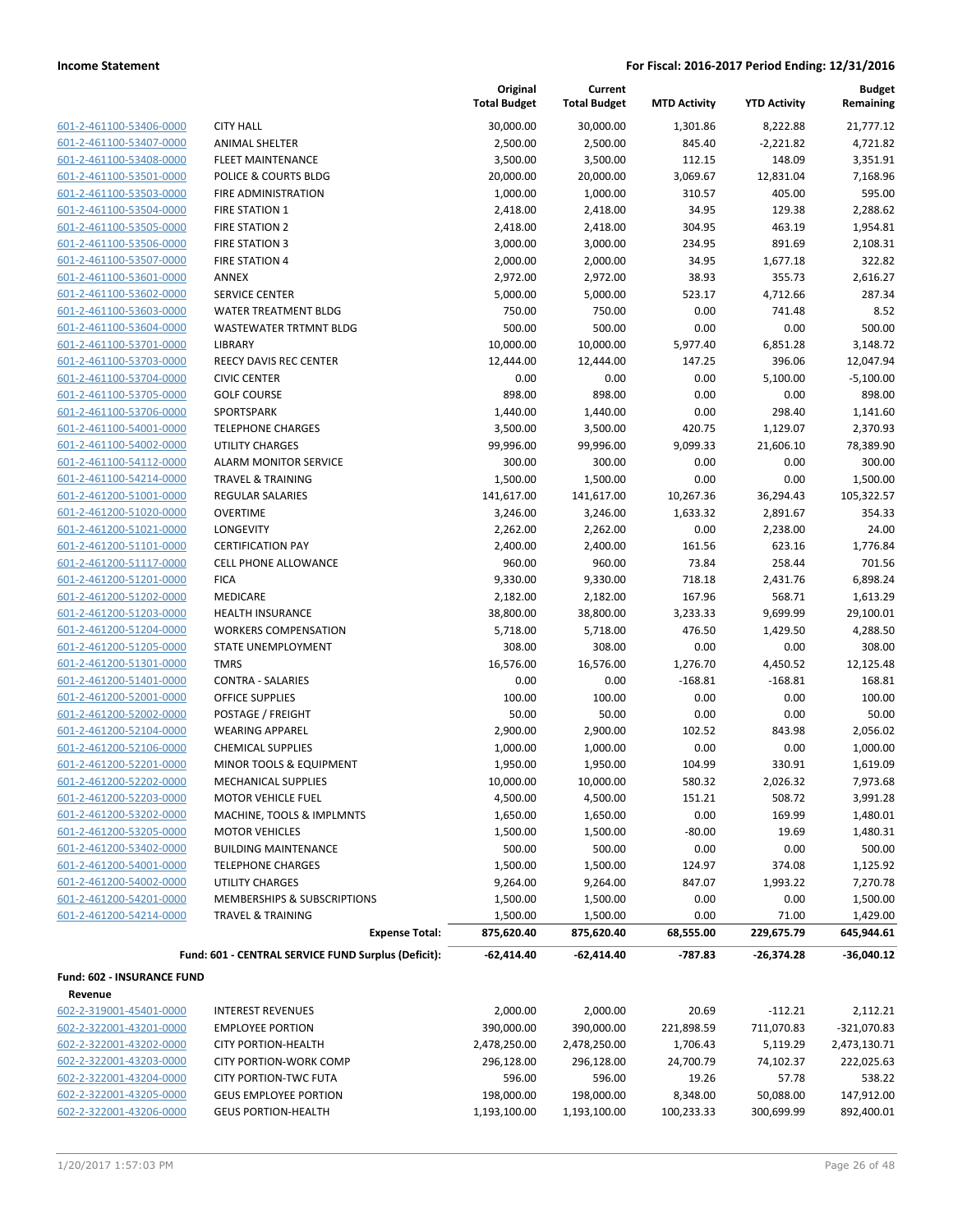|                                                    |                                                     | Original<br><b>Total Budget</b> | Current<br><b>Total Budget</b> | <b>MTD Activity</b> | <b>YTD Activity</b> | <b>Budget</b><br>Remaining |
|----------------------------------------------------|-----------------------------------------------------|---------------------------------|--------------------------------|---------------------|---------------------|----------------------------|
| 602-2-322001-43207-0000                            | <b>GEUS PORTION-WORK COMP</b>                       | 56,000.00                       | 56,000.00                      | 5,823.00            | 17,469.00           | 38,531.00                  |
| 602-2-322001-48610-0000                            | OTHER REV / CITY EMPL-DEPENDENT CARE                | 6,538.00                        | 6,538.00                       | 1,967.26            | 5,901.78            | 636.22                     |
| 602-2-324001-46501-0000                            | CA - GENERAL FUND                                   | 185,992.00                      | 185,992.00                     | 15,499.33           | 46,497.99           | 139,494.01                 |
| 602-2-324001-46506-0000                            | <b>CA - RECREATION FUND</b>                         | 270.00                          | 270.00                         | 22.50               | 67.50               | 202.50                     |
| 602-2-324001-46509-0000                            | CA - VENUE MGMT FUND                                | 397.00                          | 397.00                         | 33.08               | 99.24               | 297.76                     |
| 602-2-324001-46611-0000                            | <b>CA - UTILITY FUND</b>                            | 82,937.00                       | 82,937.00                      | 6,911.42            | 20,734.26           | 62,202.74                  |
| 602-2-324001-46614-0000                            | CA - SANITATION FUND COLLECTION                     | 2,788.00                        | 2,788.00                       | 232.33              | 696.99              | 2,091.01                   |
| 602-2-324009-46612-0000                            | <b>CA - ELECTRIC UTILITY</b>                        | 23,595.00                       | 23,595.00                      | 1,966.25            | 5,898.75            | 17,696.25                  |
| 602-2-324009-46613-0000                            | CA - CABLE UTILITY                                  | 4,628.00                        | 4,628.00                       | 385.67              | 1,157.01            | 3,470.99                   |
|                                                    | <b>Revenue Total:</b>                               | 4,921,219.00                    | 4,921,219.00                   | 389,767.93          | 1,239,548.57        | 3,681,670.43               |
| <b>Expense</b>                                     |                                                     |                                 |                                |                     |                     |                            |
| 602-2-462100-54101-0000                            | PROFESSIONAL SERVICES                               | 15,000.00                       | 15,000.00                      | 12,348.00           | 20,893.50           | $-5,893.50$                |
| 602-2-462100-54801-0000                            | <b>WELLNESS PROGRAM</b>                             | 10,000.00                       | 10,000.00                      | 0.00                | 0.00                | 10,000.00                  |
| 602-2-462100-54802-0000                            | <b>MEDICAL CLAIMS</b>                               | 500.00                          | 500.00                         | 0.00                | 0.00                | 500.00                     |
| 602-2-462100-54808-0000                            | <b>ADMINISTRATIVE FEES</b>                          | 6,420.00                        | 6,420.00                       | 0.00                | 0.00                | 6,420.00                   |
| 602-2-462100-54809-0000                            | HEALTH AND DENTAL / PREMIUMS                        | 4,627,750.00                    | 4,627,750.00                   | 367,007.51          | 1,170,917.58        | 3,456,832.42               |
| 602-2-462100-54810-0000                            | RETIREE INSURANCE PREMIUM                           | 100,000.00                      | 100,000.00                     | 4,894.47            | 16,764.21           | 83,235.79                  |
| 602-2-462100-54812-0000                            | LONG TERM DISABILITY                                | 53,500.00                       | 53,500.00                      | 4,016.34            | 7,915.77            | 45,584.23                  |
| 602-2-462100-54813-0000                            | LIFE / AD & D INSURANCE                             | 30,000.00                       | 30,000.00                      | 918.85              | 4,686.37            | 25,313.63                  |
| 602-2-462100-54820-0000                            | AIR EVAC PREMIUMS                                   | 18,000.00                       | 18,000.00                      | 18,200.00           | 18,200.00           | $-200.00$                  |
| 602-2-462100-54821-0000                            | <b>WORKERS' COMPENSATION</b>                        | 383,124.00                      | 383,124.00                     | 0.00                | 375,461.52          | 7,662.48                   |
| 602-2-462100-54822-0000                            | STATE UNEMPLOYMENT INS.                             | 0.00                            | 0.00                           | $-0.05$             | $-0.23$             | 0.23                       |
| 602-2-462100-54823-0000                            | HEALTH CARE-125 FLEX PLAN                           | 12,000.00                       | 12,000.00                      | 1,970.25            | 1,970.25            | 10,029.75                  |
| 602-2-480000-54101-0000                            | PROFESSIONAL SERVICES                               | 85,000.00                       | 85,000.00                      | 14,204.02           | 19,544.21           | 65,455.79                  |
| 602-2-480000-54226-0000                            | <b>INSURANCE EXPENSE</b>                            | 240,000.00                      | 240,000.00                     | 0.00                | 229,511.35          | 10,488.65                  |
| 602-2-480000-57008-0000                            | <b>BANK CHARGES</b>                                 | 1,500.00                        | 1,500.00                       | 7.77                | 48.63               | 1,451.37                   |
|                                                    | <b>Expense Total:</b>                               | 5,582,794.00                    | 5,582,794.00                   | 423,567.16          | 1,865,913.16        | 3,716,880.84               |
|                                                    | Fund: 602 - INSURANCE FUND Surplus (Deficit):       | -661,575.00                     | -661,575.00                    | -33,799.23          | -626,364.59         | $-35,210.41$               |
| Fund: 604 - MIS FUND                               |                                                     |                                 |                                |                     |                     |                            |
| Revenue                                            |                                                     |                                 |                                |                     |                     |                            |
| 604-2-324001-46501-0000                            | CA - GENERAL FUND                                   | 481,888.00                      | 481,888.00                     | 40,157.34           | 120,472.02          | 361,415.98                 |
| 604-2-324001-46506-0000                            | <b>CA - RECREATION FUND</b>                         | 1,264.00                        | 1,264.00                       | 105.33              | 315.99              | 948.01                     |
| 604-2-324001-46509-0000                            | CA - VENUE MGMT FUND                                | 1,582.00                        | 1,582.00                       | 131.83              | 395.49              | 1,186.51                   |
| 604-2-324001-46611-0000                            | CA - UTILITY FUND                                   | 111,955.00                      | 111,955.00                     | 9,329.58            | 27,988.74           | 83,966.26                  |
| 604-2-324001-46614-0000                            | CA - SANITATION FUND COLLECTION                     | 6,233.00                        | 6,233.00                       | 519.42              | 1,558.26            | 4,674.74                   |
| 604-2-324009-46901-0000                            | <b>ELECTRIC UTILITY</b>                             | 172,869.00                      | 172,869.00                     | 14,405.75           | 43,217.25           | 129,651.75                 |
| 604-2-324009-46906-0000                            | <b>CABLE UTILITY</b>                                | 32,360.00                       | 32,360.00                      | 2,696.67            | 8,090.01            | 24,269.99                  |
|                                                    | <b>Revenue Total:</b>                               | 808,151.00                      | 808,151.00                     | 67,345.92           | 202,037.76          | 606,113.24                 |
| Expense                                            |                                                     |                                 |                                |                     |                     |                            |
| 604-2-441400-52002-0000                            | POSTAGE / FREIGHT                                   | 0.00                            | 0.00                           | 25.52               | 25.52               | $-25.52$                   |
| 604-2-441400-54001-0000                            | <b>TELEPHONE CHARGES</b>                            | 0.00                            | 0.00                           | 30.64               | 91.76               | $-91.76$                   |
| 604-2-441400-54002-0000                            | UTILITY CHARGES                                     | 0.00                            | 0.00                           | 151.74              | 175.48              | $-175.48$                  |
| 604-2-441400-54101-0000                            | PROFESSIONAL SERVICES                               | 20,000.00                       | 20,000.00                      | 0.00                | 0.00                | 20,000.00                  |
| 604-2-465100-51001-0000                            | <b>REGULAR SALARIES</b>                             | 223,639.00                      | 223,639.00                     | 15,837.15           | 55,704.59           | 167,934.41                 |
| 604-2-465100-51020-0000                            | <b>OVERTIME</b>                                     | 7,833.00                        | 7,833.00                       | 166.94              | 1,078.95            | 6,754.05                   |
| 604-2-465100-51021-0000                            | LONGEVITY                                           | 2,976.00                        | 2,976.00                       | 0.00                | 3,282.00            | $-306.00$                  |
| 604-2-465100-51116-0000                            | CAR ALLOWANCE                                       | 3,600.00                        | 3,600.00                       | 276.92              | 969.22              | 2,630.78                   |
| 604-2-465100-51117-0000                            | <b>CELL PHONE ALLOWANCE</b>                         | 2,880.00                        | 2,880.00                       | 221.52              | 775.32              | 2,104.68                   |
| 604-2-465100-51201-0000                            |                                                     |                                 |                                |                     |                     | 11,207.49                  |
| 604-2-465100-51202-0000                            | <b>FICA</b>                                         | 14,938.00                       | 14,938.00                      | 1,004.00            | 3,730.51            |                            |
|                                                    | <b>MEDICARE</b>                                     | 3,493.00                        | 3,493.00                       | 234.80              | 872.45              | 2,620.55                   |
| 604-2-465100-51203-0000                            | <b>HEALTH INSURANCE</b>                             | 29,100.00                       | 29,100.00                      | 2,425.00            | 7,275.00            | 21,825.00                  |
| 604-2-465100-51204-0000                            | <b>WORKERS COMPENSATION</b>                         | 659.00                          | 659.00                         | 54.92               | 164.76              | 494.24                     |
| 604-2-465100-51205-0000                            | STATE UNEMPLOYMENT                                  | 231.00                          | 231.00                         | 0.00                | 0.00                | 231.00                     |
| 604-2-465100-51301-0000                            | <b>TMRS</b>                                         | 26,538.00                       | 26,538.00                      | 1,736.07            | 6,502.42            | 20,035.58                  |
| 604-2-465100-52001-0000                            | <b>OFFICE SUPPLIES</b>                              | 300.00                          | 300.00                         | 0.00                | 0.00                | 300.00                     |
| 604-2-465100-52002-0000                            | POSTAGE / FREIGHT                                   | 25.00                           | 25.00                          | 13.18               | 13.18               | 11.82                      |
| 604-2-465100-52004-0000<br>604-2-465100-52201-0000 | <b>COMPUTER SUPPLIES</b><br>MINOR TOOLS & EQUIPMENT | 2,000.00<br>500.00              | 2,000.00<br>500.00             | 0.00<br>0.00        | 156.83<br>0.00      | 1,843.17<br>500.00         |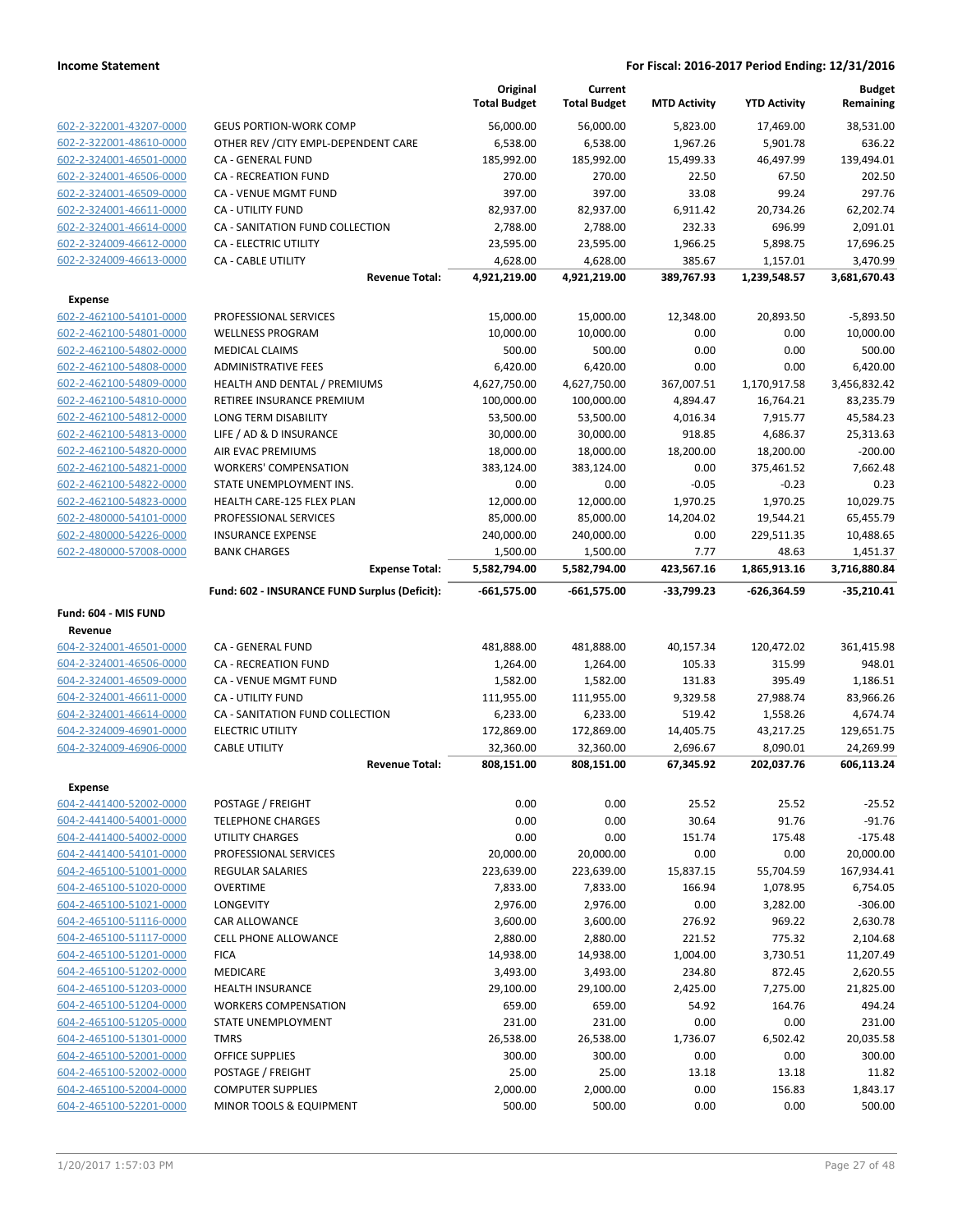|                                           |                                                         | Original<br><b>Total Budget</b> | Current<br><b>Total Budget</b> | <b>MTD Activity</b> | <b>YTD Activity</b> | <b>Budget</b><br>Remaining |
|-------------------------------------------|---------------------------------------------------------|---------------------------------|--------------------------------|---------------------|---------------------|----------------------------|
| 604-2-465100-52203-0000                   | <b>MOTOR VEHICLE FUEL</b>                               | 600.00                          | 600.00                         | 35.18               | 133.98              | 466.02                     |
| 604-2-465100-52303-0000                   | <b>TRAINING SUPPLIES</b>                                | 1,100.00                        | 1,100.00                       | 0.00                | 0.00                | 1,100.00                   |
| 604-2-465100-53205-0000                   | <b>MOTOR VEHICLES</b>                                   | 800.00                          | 800.00                         | 144.97              | 144.97              | 655.03                     |
| 604-2-465100-53209-0000                   | HARDWARE/SOFTWARE                                       | 262,180.00                      | 262,180.00                     | 7,816.66            | 94,628.80           | 167,551.20                 |
| 604-2-465100-54001-0000                   | <b>TELEPHONE CHARGES</b>                                | 8,500.00                        | 8,500.00                       | 778.74              | 1,876.31            | 6,623.69                   |
| 604-2-465100-54101-0000                   | PROFESSIONAL SERVICES                                   | 13,000.00                       | 13,000.00                      | 0.00                | 0.00                | 13,000.00                  |
| 604-2-465100-54103-0000                   | <b>CONSULTING</b>                                       | 4,000.00                        | 4,000.00                       | 0.00                | 0.00                | 4,000.00                   |
| 604-2-465100-54201-0000                   | MEMBERSHIPS & SUBSCRIPTIONS                             | 500.00                          | 500.00                         | 0.00                | 0.00                | 500.00                     |
| 604-2-465100-54214-0000                   | <b>TRAVEL &amp; TRAINING</b>                            | 5.000.00                        | 5,000.00                       | 0.00                | 0.00                | 5,000.00                   |
| 604-2-465100-54901-0000                   | <b>RENTALS / LEASES</b>                                 | 25,000.00                       | 25,000.00                      | 1,792.83            | 5,378.49            | 19,621.51                  |
| 604-2-465100-54908-0000                   | LEASE PURCHASE PAYMENTS                                 | 16,280.00                       | 16,280.00                      | 0.00                | 0.00                | 16,280.00                  |
| 604-2-465100-55205-0000                   | COMPUTER EQUIPMENT / SOFTWARE                           | 175,000.00                      | 175,000.00                     | 0.00                | 0.00                | 175,000.00                 |
| 604-2-465100-55207-0000                   | RADIO COMMUNICATION EQUIP                               | 0.00                            | 0.00                           | 0.00                | 8,900.00            | $-8,900.00$                |
|                                           | <b>Expense Total:</b>                                   | 850,672.00                      | 850,672.00                     | 32,746.78           | 191,880.54          | 658,791.46                 |
|                                           | Fund: 604 - MIS FUND Surplus (Deficit):                 | -42,521.00                      | $-42,521.00$                   | 34,599.14           | 10,157.22           | $-52,678.22$               |
| Fund: 660 - VEHICLE REPLACEMENT FUND      |                                                         |                                 |                                |                     |                     |                            |
| Revenue                                   |                                                         |                                 |                                |                     |                     |                            |
| 660-2-319001-45401-0000                   | <b>INTEREST REVENUES</b>                                | 800.00                          | 800.00                         | 23.22               | 1,825.37            | $-1,025.37$                |
| 660-2-322001-47205-0000                   | EQUIPMENT LEASES / GENERAL FUND                         | 65,037.00                       | 65,037.00                      | 0.00                | 0.00                | 65,037.00                  |
| 660-2-323001-46001-0000                   | <b>XFR - GENERAL FUND</b>                               | 313,593.00                      | 313,593.00                     | $-26,132.75$        | -78,398.25          | 391,991.25                 |
|                                           | <b>Revenue Total:</b>                                   | 379,430.00                      | 379,430.00                     | $-26,109.53$        | -76,572.88          | 456,002.88                 |
| <b>Expense</b>                            |                                                         |                                 |                                |                     |                     |                            |
| 660-2-421230-55202-0000                   | <b>VEHICLES</b>                                         | 163,593.00                      | 163,593.00                     | 0.00                | 0.00                | 163,593.00                 |
| 660-2-422200-54908-0000                   | LEASE PURCHASE PAYMENTS                                 | 65,037.00                       | 65,037.00                      | 5,419.72            | 16,259.16           | 48,777.84                  |
| 660-2-480000-57008-0000                   | <b>BANK CHARGES</b>                                     | 1,200.00                        | 1,200.00                       | 0.00                | 2.11                | 1,197.89                   |
|                                           | <b>Expense Total:</b>                                   | 229,830.00                      | 229,830.00                     | 5,419.72            | 16,261.27           | 213,568.73                 |
|                                           | Fund: 660 - VEHICLE REPLACEMENT FUND Surplus (Deficit): | 149,600.00                      | 149,600.00                     | $-31,529.25$        | $-92,834.15$        | 242,434.15                 |
| Fund: 800 - SPENCE FUND                   |                                                         |                                 |                                |                     |                     |                            |
| Revenue                                   |                                                         |                                 |                                |                     |                     |                            |
| 800-3-319001-45401-0000                   | <b>INTEREST REVENUES</b>                                | 4,800.00                        | 4,800.00                       | 30.14               | 84.65               | 4,715.35                   |
|                                           | <b>Revenue Total:</b>                                   | 4,800.00                        | 4,800.00                       | 30.14               | 84.65               | 4,715.35                   |
| <b>Expense</b>                            |                                                         |                                 |                                |                     |                     |                            |
| 800-3-495000-58501-0000                   | CA - GENERAL FUND                                       | 600.00                          | 600.00                         | 50.00               | 150.00              | 450.00                     |
|                                           | <b>Expense Total:</b>                                   | 600.00                          | 600.00                         | 50.00               | 150.00              | 450.00                     |
|                                           | Fund: 800 - SPENCE FUND Surplus (Deficit):              | 4,200.00                        | 4,200.00                       | $-19.86$            | $-65.35$            | 4,265.35                   |
| Fund: 801 - JONES LIBRARY TRUST           |                                                         |                                 |                                |                     |                     |                            |
| Revenue                                   |                                                         |                                 |                                |                     |                     |                            |
| 801-3-319001-45401-0000                   | <b>INTEREST REVENUES</b>                                | 0.00                            | 0.00                           | 3.87                | $-10.79$            | 10.79                      |
|                                           | <b>Revenue Total:</b>                                   | 0.00                            | 0.00                           | 3.87                | $-10.79$            | 10.79                      |
|                                           |                                                         |                                 |                                |                     |                     |                            |
| <b>Expense</b><br>801-3-480000-57008-0000 | <b>BANK CHARGES</b>                                     | 0.00                            | 0.00                           | 1.34                | 3.58                | $-3.58$                    |
|                                           | <b>Expense Total:</b>                                   | 0.00                            | 0.00                           | 1.34                | 3.58                | $-3.58$                    |
|                                           |                                                         |                                 |                                |                     |                     |                            |
|                                           | Fund: 801 - JONES LIBRARY TRUST Surplus (Deficit):      | 0.00                            | 0.00                           | 2.53                | -14.37              | 14.37                      |
| Fund: 809 - GREENVILLE IDC (L-3)          |                                                         |                                 |                                |                     |                     |                            |
| Revenue                                   |                                                         |                                 |                                |                     |                     |                            |
| 809-3-319001-45609-0000                   | INTERGOVERNMENTAL / IDC GREENVILLE                      | 0.00                            | 0.00                           | 1,192,119.62        | 1,430,292.81        | $-1,430,292.81$            |
|                                           | <b>Revenue Total:</b>                                   | 0.00                            | 0.00                           | 1,192,119.62        | 1,430,292.81        | $-1,430,292.81$            |
| <b>Expense</b>                            |                                                         |                                 |                                |                     |                     |                            |
| 809-3-438100-55320-0000                   | <b>CONSTRUCTION PROJECTS</b>                            | 0.00                            | 0.00                           | 1,192,119.62        | 1,430,292.81        | $-1,430,292.81$            |
|                                           | <b>Expense Total:</b>                                   | 0.00                            | 0.00                           | 1,192,119.62        | 1,430,292.81        | $-1,430,292.81$            |
|                                           | Fund: 809 - GREENVILLE IDC (L-3) Surplus (Deficit):     | 0.00                            | 0.00                           | 0.00                | 0.00                | 0.00                       |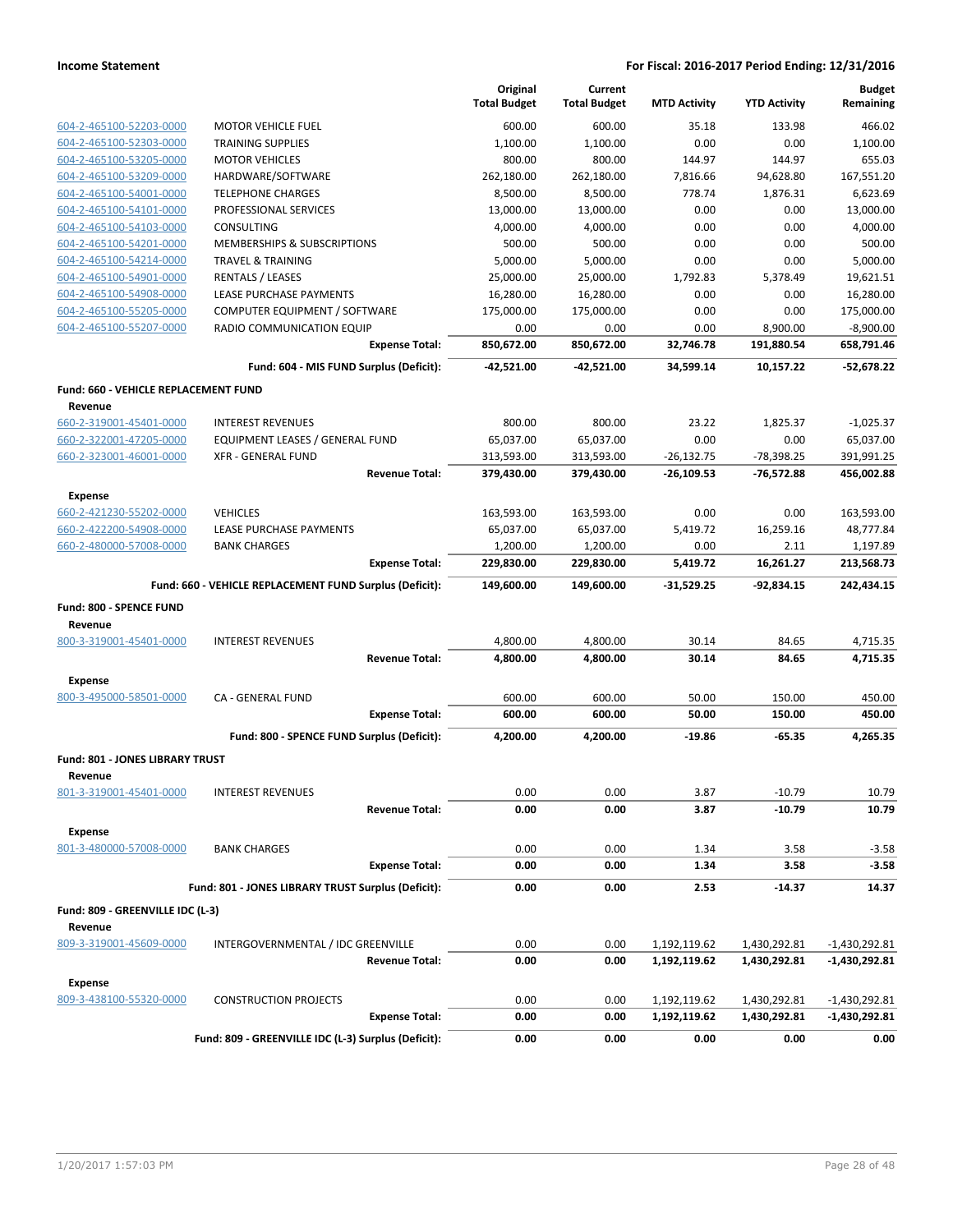|                                            |                                                                            | Original<br><b>Total Budget</b> | Current<br><b>Total Budget</b> | <b>MTD Activity</b> | <b>YTD Activity</b> | <b>Budget</b><br>Remaining |
|--------------------------------------------|----------------------------------------------------------------------------|---------------------------------|--------------------------------|---------------------|---------------------|----------------------------|
| Fund: 810 - SEIZURE FUNDS - STATE RULES    |                                                                            |                                 |                                |                     |                     |                            |
| Revenue<br>810-3-319001-45401-0000         | <b>INTEREST REVENUES</b>                                                   | 806.00                          | 806.00                         | 82.61               | $-230.34$           | 1,036.34                   |
|                                            | <b>Revenue Total:</b>                                                      | 806.00                          | 806.00                         | 82.61               | $-230.34$           | 1,036.34                   |
|                                            |                                                                            |                                 |                                |                     |                     |                            |
| <b>Expense</b>                             |                                                                            |                                 |                                |                     |                     |                            |
| 810-3-421230-55201-0000                    | <b>EQUIPMENT PURCHASES</b>                                                 | 0.00                            | 0.00                           | 0.00                | 0.00                | 0.00                       |
| 810-3-480000-57008-0000                    | <b>BANK CHARGES</b>                                                        | 600.00                          | 600.00                         | 28.63               | 76.43               | 523.57                     |
|                                            | <b>Expense Total:</b>                                                      | 600.00                          | 600.00                         | 28.63               | 76.43               | 523.57                     |
|                                            | Fund: 810 - SEIZURE FUNDS - STATE RULES Surplus (Deficit):                 | 206.00                          | 206.00                         | 53.98               | $-306.77$           | 512.77                     |
| Fund: 811 - SEIZURE FUNDS - FED RULES      |                                                                            |                                 |                                |                     |                     |                            |
| Revenue                                    |                                                                            |                                 |                                |                     |                     |                            |
| 811-3-319001-45401-0000                    | <b>INTEREST REVENUES</b>                                                   | 709.00                          | 709.00                         | 36.92               | $-102.44$           | 811.44                     |
| 811-3-322001-46803-0000                    | FED SEIZURES-CONTRIBUTION                                                  | 0.00                            | 0.00                           | 0.00                | 7,377.32            | $-7,377.32$                |
|                                            | <b>Revenue Total:</b>                                                      | 709.00                          | 709.00                         | 36.92               | 7,274.88            | -6,565.88                  |
| <b>Expense</b>                             |                                                                            |                                 |                                |                     |                     |                            |
| 811-3-421100-54214-0000                    | <b>TRAVEL/TRAINING EXPENSE</b>                                             | 0.00                            | 0.00                           | 290.00              | 290.00              | $-290.00$                  |
| 811-3-480000-57008-0000                    | <b>BANK CHARGES</b>                                                        | 300.00                          | 300.00                         | 12.80               | 33.65               | 266.35                     |
|                                            | <b>Expense Total:</b>                                                      | 300.00                          | 300.00                         | 302.80              | 323.65              | $-23.65$                   |
|                                            | Fund: 811 - SEIZURE FUNDS - FED RULES Surplus (Deficit):                   | 409.00                          | 409.00                         | $-265.88$           | 6,951.23            | -6,542.23                  |
|                                            |                                                                            |                                 |                                |                     |                     |                            |
|                                            | Fund: 820 - TIRZ FUND (Tax Increment Reinvestment Zone)                    |                                 |                                |                     |                     |                            |
| Revenue<br>820-3-311001-41101-0000         | <b>REAL PROPERTY TAXES - CITY</b>                                          |                                 |                                |                     |                     |                            |
| 820-3-311001-41111-0000                    | <b>REAL PROPERTY TAXES - COUNTY</b>                                        | 335,373.00<br>255,473.00        | 335,373.00<br>255,473.00       | 18,124.46<br>0.00   | 19,513.90<br>0.00   | 315,859.10                 |
| 820-3-311002-41102-0000                    | <b>DELINQUENT TAXES</b>                                                    | 1,500.00                        | 1,500.00                       |                     | 216.72              | 255,473.00<br>1,283.28     |
| 820-3-319001-45401-0000                    | OTHER REVENUES / INTEREST REVENUES                                         | 3,302.00                        | 3,302.00                       | 141.12<br>260.74    | $-727.63$           | 4,029.63                   |
|                                            | <b>Revenue Total:</b>                                                      | 595,648.00                      | 595,648.00                     | 18,526.32           | 19,002.99           | 576,645.01                 |
|                                            |                                                                            |                                 |                                |                     |                     |                            |
| <b>Expense</b>                             |                                                                            |                                 |                                |                     |                     |                            |
| 820-3-416100-54101-0000                    | PROFESSIONAL SERVICES                                                      | 6,000.00                        | 6,000.00                       | 0.00                | 0.00                | 6,000.00                   |
| 820-3-416100-55002-0000                    | <b>IMPROVEMENTS</b>                                                        | 0.00                            | 0.00                           | 0.00                | 39,454.58           | $-39,454.58$               |
| 820-3-480000-57008-0000                    | <b>BANK CHARGES</b>                                                        | 1,100.00                        | 1,100.00                       | 90.30               | 242.58              | 857.42                     |
|                                            | <b>Expense Total:</b>                                                      | 7,100.00                        | 7,100.00                       | 90.30               | 39,697.16           | $-32,597.16$               |
|                                            | Fund: 820 - TIRZ FUND (Tax Increment Reinvestment Zone) Surplus (Deficit): | 588,548.00                      | 588,548.00                     | 18.436.02           | -20,694.17          | 609,242.17                 |
| <b>Fund: 910 - ELECTRIC OPERATING FUND</b> |                                                                            |                                 |                                |                     |                     |                            |
| Revenue                                    |                                                                            |                                 |                                |                     |                     |                            |
| 910-9-000000-49001-4400                    | METERED SALES - RESIDENTIAL                                                | 11,938,640.00                   | 11,938,640.00                  | 640,248.13          | 2,348,645.66        | 9,589,994.34               |
| 910-9-000000-49010-4421                    | METERED SALES - GS-NO DEMAND                                               | 798,475.00                      | 798,475.00                     | 69,674.97           | 206.989.24          | 591,485.76                 |
| 910-9-000000-49020-4422                    | METERED SALES - GS-DEMAND                                                  | 18,112,510.00                   | 18,112,510.00                  | 1,377,994.42        | 4,474,631.01        | 13,637,878.99              |
| 910-9-000000-49030-4424                    | METERED SALES - GS-PRIMARY                                                 | 469,494.00                      | 469,494.00                     | 28,944.50           | 86,507.73           | 382,986.27                 |
| 910-9-000000-49040-4440                    | METERED SALES - STREET LIGHTS                                              | 227,998.00                      | 227,998.00                     | 18,722.04           | 56,790.27           | 171,207.73                 |
| 910-9-000000-49050-4400                    | FUEL ADJUSTMENT                                                            | 15,624,616.00                   | 15,624,616.00                  | 822,816.27          | 2,794,431.54        | 12,830,184.46              |
| 910-9-000000-49057-4490                    | POWER COST RECOVERY                                                        | 0.00                            | 0.00                           | 0.00                | 0.79                | $-0.79$                    |
| 910-9-000000-49058-4400                    | <b>REGULATORY CHARGE</b>                                                   | 414,863.00                      | 414,863.00                     | 32,568.96           | 92,756.34           | 322,106.66                 |
| 910-9-000000-49140-4490                    | <b>VAPOR LIGHT REVENUES</b>                                                | 170,000.00                      | 170,000.00                     | 12,856.46           | 38,433.10           | 131,566.90                 |
| 910-9-000000-49201-4510                    | LATE CHARGES                                                               | 280,000.00                      | 280,000.00                     | 12,275.41           | 48,017.60           | 231,982.40                 |
| 910-9-000000-49209-4511                    | SERVICE CHARGES - CLEARING                                                 | 0.00                            | 0.00                           | $-35.00$            | $-35.00$            | 35.00                      |
| 910-9-000000-49210-4511                    | <b>ELECTRIC SERVICE CHARGES</b>                                            | 75,000.00                       | 75,000.00                      | 6,009.52            | 19,914.30           | 55,085.70                  |
| 910-9-000000-49211-4511                    | VAPOR LIGHT SERVICE CHARGES                                                | 500.00                          | 500.00                         | 150.00              | 150.00              | 350.00                     |
| 910-9-000000-49212-4511                    | SAW POLES SERVICE CHARGES                                                  | 700.00                          | 700.00                         | 80.00               | 400.00              | 300.00                     |
| 910-9-000000-49213-4511                    | AMPY SERVICE CHARGES                                                       | 45,850.00                       | 45,850.00                      | 1,079.57            | 4,585.01            | 41,264.99                  |
| 910-9-000000-49220-4512                    | <b>RE-READ CHARGES</b>                                                     | 10.00                           | 10.00                          | 0.00                | 10.00               | 0.00                       |
| 910-9-000000-49230-4512                    | METER TESTING CHARGES                                                      | 10.00                           | 10.00                          | 0.00                | 0.00                | 10.00                      |
| 910-9-000000-49301-4490                    | METERED SALES - 5% XFER to GENERAL FUND                                    | 2,332,420.00                    | 2,332,420.00                   | 150,193.11          | 504,945.59          | 1,827,474.41               |
| 910-9-000000-49307-4490                    | METERED SALES - 1% XFER to GBOD                                            | 466,484.00                      | 466,484.00                     | 30,041.08           | 100,996.22          | 365,487.78                 |
| 910-9-000000-49410-4564                    | <b>CUSTOMER AID TO CONSTRUCTION</b>                                        | 510,000.00                      | 510,000.00                     | 0.00                | $-47,520.85$        | 557,520.85                 |
| 910-9-000000-49420-4564                    | UNDERGROUND SERVICE                                                        | 10,000.00                       | 10,000.00                      | 5,291.00            | 5,989.50            | 4,010.50                   |

910-9-000000-49430-4564 RELOCATION OF SERVICE 100.00 100.00 0.00 0.00 100.00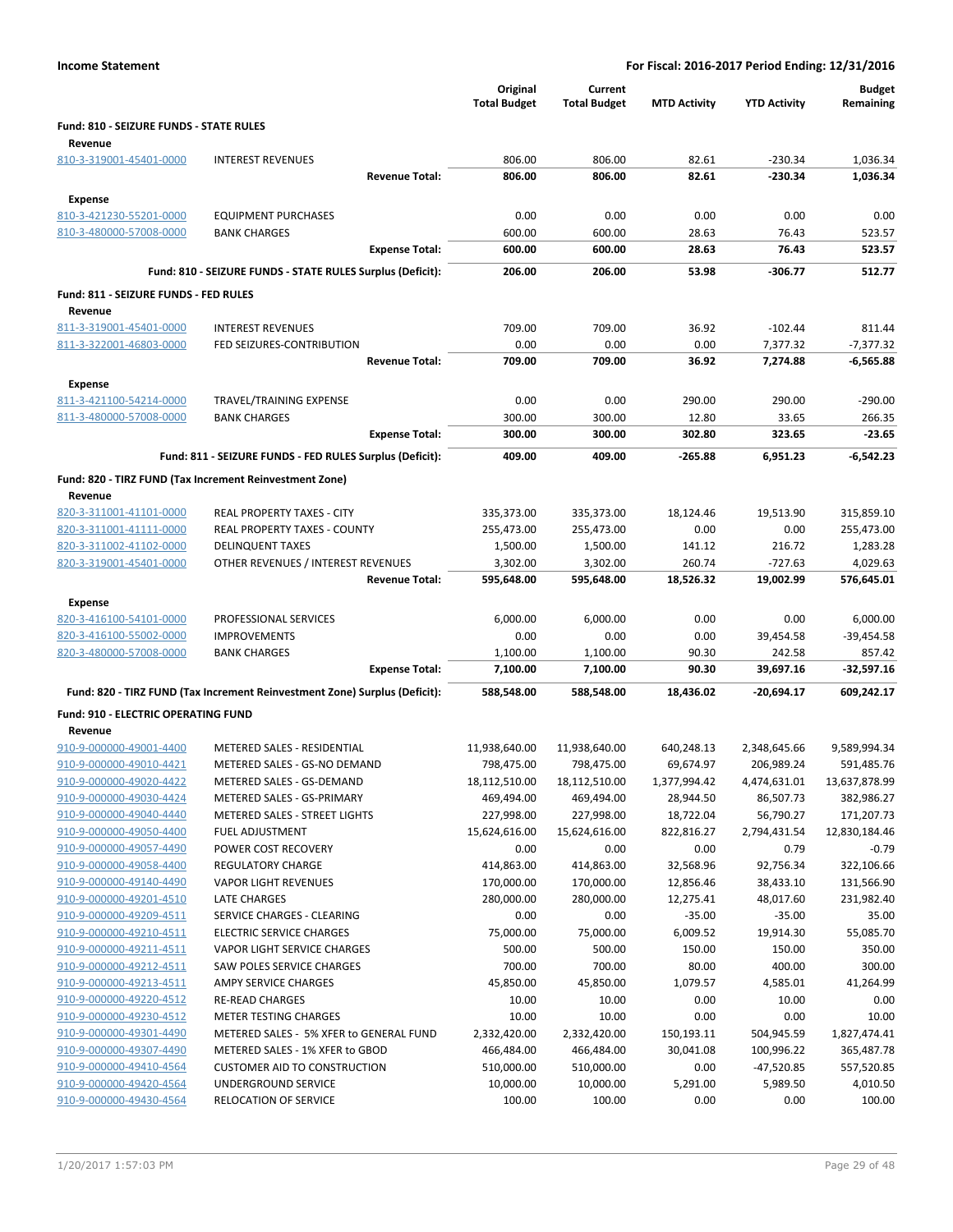|                         |                                           | Original<br><b>Total Budget</b> | Current<br><b>Total Budget</b> | <b>MTD Activity</b> | <b>YTD Activity</b> | <b>Budget</b><br>Remaining |
|-------------------------|-------------------------------------------|---------------------------------|--------------------------------|---------------------|---------------------|----------------------------|
| 910-9-000000-49440-4564 | <b>OVERTIME SERVICES</b>                  | 100.00                          | 100.00                         | 0.00                | 0.00                | 100.00                     |
| 910-9-000000-49450-4564 | <b>ACCIDENTS</b>                          | 1,000.00                        | 1,000.00                       | 459.49              | $-19,183.01$        | 20,183.01                  |
| 910-9-000000-49460-4564 | <b>METER DAMAGE</b>                       | 100.00                          | 100.00                         | 0.00                | 0.00                | 100.00                     |
| 910-9-000000-49470-4564 | OTHER REIMBURSEMENTS                      | 100.00                          | 100.00                         | 0.00                | 0.00                | 100.00                     |
| 910-9-000000-49480-4564 | <b>METER BASES</b>                        | 7,000.00                        | 7,000.00                       | 0.00                | 761.60              | 6,238.40                   |
| 910-9-000000-49490-4564 | <b>MATERIAL SALES</b>                     | 20,000.00                       | 20,000.00                      | 297.42              | 297.42              | 19,702.58                  |
| 910-9-000000-49520-4470 | <b>ENERGY SALES</b>                       | 5,085,000.00                    | 5,085,000.00                   | 0.00                | 0.00                | 5,085,000.00               |
| 910-9-000000-49521-4470 | <b>RUC REVENUES</b>                       | 3,500.00                        | 3,500.00                       | 0.00                | 0.00                | 3,500.00                   |
| 910-9-000000-49530-4572 | <b>TCR AUCTION PROCEEDS</b>               | 360,000.00                      | 360,000.00                     | 26,036.10           | 65,684.96           | 294,315.04                 |
| 910-9-000000-49540-4572 | <b>BLACK START REVENUES</b>               | 510,000.00                      | 510,000.00                     | 0.00                | 0.00                | 510,000.00                 |
| 910-9-000000-49560-4571 | <b>TCOS REVENUES</b>                      | 550,000.00                      | 550,000.00                     | 69,871.18           | 70,956.28           | 479,043.72                 |
| 910-9-000000-49601-4540 | POLE USE REVENUES                         | 27,035.00                       | 27,035.00                      | 0.00                | 0.00                | 27,035.00                  |
| 910-9-000000-49602-4118 | EPA ALLOWANCE SALES                       | 1.00                            | 1.00                           | 0.00                | 0.00                | 1.00                       |
| 910-9-000000-49700-4990 | REDEMPTION OF LONG TERM DEBT              | 475,000.00                      | 475,000.00                     | 0.00                | 0.00                | 475,000.00                 |
| 910-9-000000-49701-4567 | XFER FROM COG - GEN FUND                  | 687,973.00                      | 687,973.00                     | 57,331.09           | 171,993.27          | 515,979.73                 |
| 910-9-000000-49754-4994 | XFER FROM 950 - BILLING                   | 76,544.00                       | 76,544.00                      | 6,378.66            | 19,135.98           | 57,408.02                  |
| 910-9-000000-49755-4995 | XFER FROM 950 - CASHIERS                  | 56,882.00                       | 56,882.00                      | 4,740.16            | 14,220.48           | 42,661.52                  |
| 910-9-000000-49759-4545 | XFER FROM 950 FOR POLE USE                | 18,800.00                       | 18,800.00                      | 0.00                | 0.00                | 18,800.00                  |
| 910-9-000000-49801-4190 | <b>INTEREST INCOME</b>                    | 58,500.00                       | 58,500.00                      | 3,956.11            | $-11,155.83$        | 69,655.83                  |
|                         | <b>Revenue Total:</b>                     | 59,415,205.00                   | 59,415,205.00                  | 3,377,980.65        | 11,049,349.20       | 48,365,855.80              |
| Expense                 |                                           |                                 |                                |                     |                     |                            |
| 910-9-901000-51001-5000 | <b>REGULAR SALARIES</b>                   | 488,954.00                      | 488,954.00                     | 37,529.94           | 131,909.51          | 357,044.49                 |
| 910-9-901000-51011-5000 | PART TIME TEMPORARY                       | 18,153.00                       | 18,153.00                      | 0.00                | 0.00                | 18,153.00                  |
| 910-9-901000-51020-5000 | <b>OVERTIME</b>                           | 70,000.00                       | 70,000.00                      | 5,446.32            | 20,781.51           | 49,218.49                  |
| 910-9-901000-51115-5000 | <b>CLOTHING ALLOWANCE</b>                 | 2,000.00                        | 2,000.00                       | 0.00                | 0.00                | 2,000.00                   |
| 910-9-901000-51116-5000 | CAR ALLOWANCE                             | 1,950.00                        | 1,950.00                       | 300.00              | 750.00              | 1,200.00                   |
| 910-9-901000-51117-5000 | <b>CELL PHONE ALLOWANCE</b>               | 623.00                          | 623.00                         | 57.18               | 176.98              | 446.02                     |
| 910-9-901000-51201-5000 | <b>FICA</b>                               | 35,902.00                       | 35,902.00                      | 2,475.91            | 8,781.75            | 27,120.25                  |
| 910-9-901000-51202-5000 | MEDICARE                                  | 8,434.00                        | 8,434.00                       | 602.31              | 2,077.07            | 6,356.93                   |
| 910-9-901000-51203-5000 | HEALTH INSURANCE                          | 70,810.00                       | 70,810.00                      | 5,900.83            | 17,702.49           | 53,107.51                  |
| 910-9-901000-51204-5000 | <b>WORKERS COMPENSATION</b>               | 6,934.00                        | 6,934.00                       | 577.83              | 1,733.49            | 5,200.51                   |
| 910-9-901000-51205-5000 | UNEMPLOYMENT                              | 657.00                          | 657.00                         | 0.00                | 0.00                | 657.00                     |
| 910-9-901000-51301-5000 | <b>TMRS</b>                               | 62,073.00                       | 62,073.00                      | 4,480.07            | 15,767.72           | 46,305.28                  |
| 910-9-901000-51401-5000 | <b>CONTRA - SALARIES</b>                  | 0.00                            | 0.00                           | $-1,718.46$         | $-1,718.46$         | 1,718.46                   |
| 910-9-901001-59020-5010 | <b>NATURAL GAS</b>                        | 750,000.00                      | 750,000.00                     | $-1,659.95$         | 64,376.55           | 685,623.45                 |
| 910-9-901001-59021-5010 | <b>FUEL OIL</b>                           | 50,000.00                       | 50,000.00                      | 0.00                | 0.00                | 50,000.00                  |
| 910-9-901008-59110-5080 | <b>GEUS OPERATIONS</b>                    | 25,000.00                       | 25,000.00                      | $-13,471.52$        | $-7,042.14$         | 32,042.14                  |
| 910-9-901008-59112-5080 | <b>SAFETY</b>                             | 10,500.00                       | 10,500.00                      | 1,046.17            | 1,046.17            | 9,453.83                   |
| 910-9-901008-59121-5080 | <b>MECHANICAL SUPPLIES</b>                | 20,500.00                       | 20,500.00                      | 464.73              | 1,247.59            | 19,252.41                  |
| 910-9-901008-59125-5080 | <b>CHEMICAL &amp; LABORATORY SUPPLIES</b> | 65,500.00                       | 65,500.00                      | 7,565.18            | 8,774.38            | 56,725.62                  |
| 910-9-901008-59141-5080 | UTILITY BILLS                             | 300,000.00                      | 300,000.00                     | 16,572.03           | 30,922.57           | 269,077.43                 |
| 910-9-901008-59144-5080 | MISCELLANEOUS SERVICES                    | 175,000.00                      | 175,000.00                     | 6,554.25            | 19,683.26           | 155,316.74                 |
| 910-9-901008-59146-5080 | TRAINING AND/OR TRAVEL                    | 10,000.00                       | 10,000.00                      | 0.00                | 0.00                | 10,000.00                  |
| 910-9-901015-51001-5150 | REGULAR SALARIES                          | 356,034.00                      | 356,034.00                     | 26,967.43           | 94,030.86           | 262,003.14                 |
| 910-9-901015-51020-5150 | <b>OVERTIME</b>                           | 32,500.00                       | 32,500.00                      | 2,051.77            | 7,853.88            | 24,646.12                  |
| 910-9-901015-51115-5150 | <b>CLOTHING ALLOWANCE</b>                 | 2,400.00                        | 2,400.00                       | 0.00                | 0.00                | 2,400.00                   |
| 910-9-901015-51116-5150 | CAR ALLOWANCE                             | 1,950.00                        | 1,950.00                       | 300.00              | 750.00              | 1,200.00                   |
| 910-9-901015-51201-5150 | <b>FICA</b>                               | 24,359.00                       | 24,359.00                      | 1,747.32            | 5,956.29            | 18,402.71                  |
| 910-9-901015-51202-5150 | MEDICARE                                  | 5,697.00                        | 5,697.00                       | 408.65              | 1,393.01            | 4,303.99                   |
| 910-9-901015-51203-5150 | <b>HEALTH INSURANCE</b>                   | 67,900.00                       | 67,900.00                      | 5,658.33            | 16,974.99           | 50,925.01                  |
| 910-9-901015-51204-5150 | <b>WORKERS COMPENSATION</b>               | 5,260.00                        | 5,260.00                       | 438.33              | 1,314.99            | 3,945.01                   |
| 910-9-901015-51205-5150 | <b>UNEMPLOYMENT</b>                       | 630.00                          | 630.00                         | 0.00                | 0.00                | 630.00                     |
| 910-9-901015-51301-5150 | <b>TMRS</b>                               | 43,276.00                       | 43,276.00                      | 3,084.37            | 10,828.71           | 32,447.29                  |
| 910-9-901015-59201-5150 | <b>BUILDING MAINTENANCE</b>               | 15,000.00                       | 15,000.00                      | 5,007.96            | 5,138.47            | 9,861.53                   |
| 910-9-901015-59205-5150 | <b>EQUIPMENT MAINTENANCE</b>              | 4,500.00                        | 4,500.00                       | 647.82              | 647.82              | 3,852.18                   |
| 910-9-901015-59290-5150 | GENERAL PLANT EQUIPMENT MAINTENANCE       | 30,000.00                       | 30,000.00                      | 1,085.78            | 1,790.11            | 28,209.89                  |
| 910-9-901015-59291-5150 | UNIT 1 MAINTENANCE                        | 90,000.00                       | 90,000.00                      | 8,712.73            | 8,777.37            | 81,222.63                  |
| 910-9-901015-59292-5150 | UNIT 2 MAINTENANCE                        | 155,000.00                      | 155,000.00                     | 7,285.30            | 7,349.94            | 147,650.06                 |
| 910-9-901015-59293-5150 | UNIT 3 MAINTENANCE                        | 147,000.00                      | 147,000.00                     | 4,613.55            | 4,788.11            | 142,211.89                 |
|                         |                                           |                                 |                                |                     |                     |                            |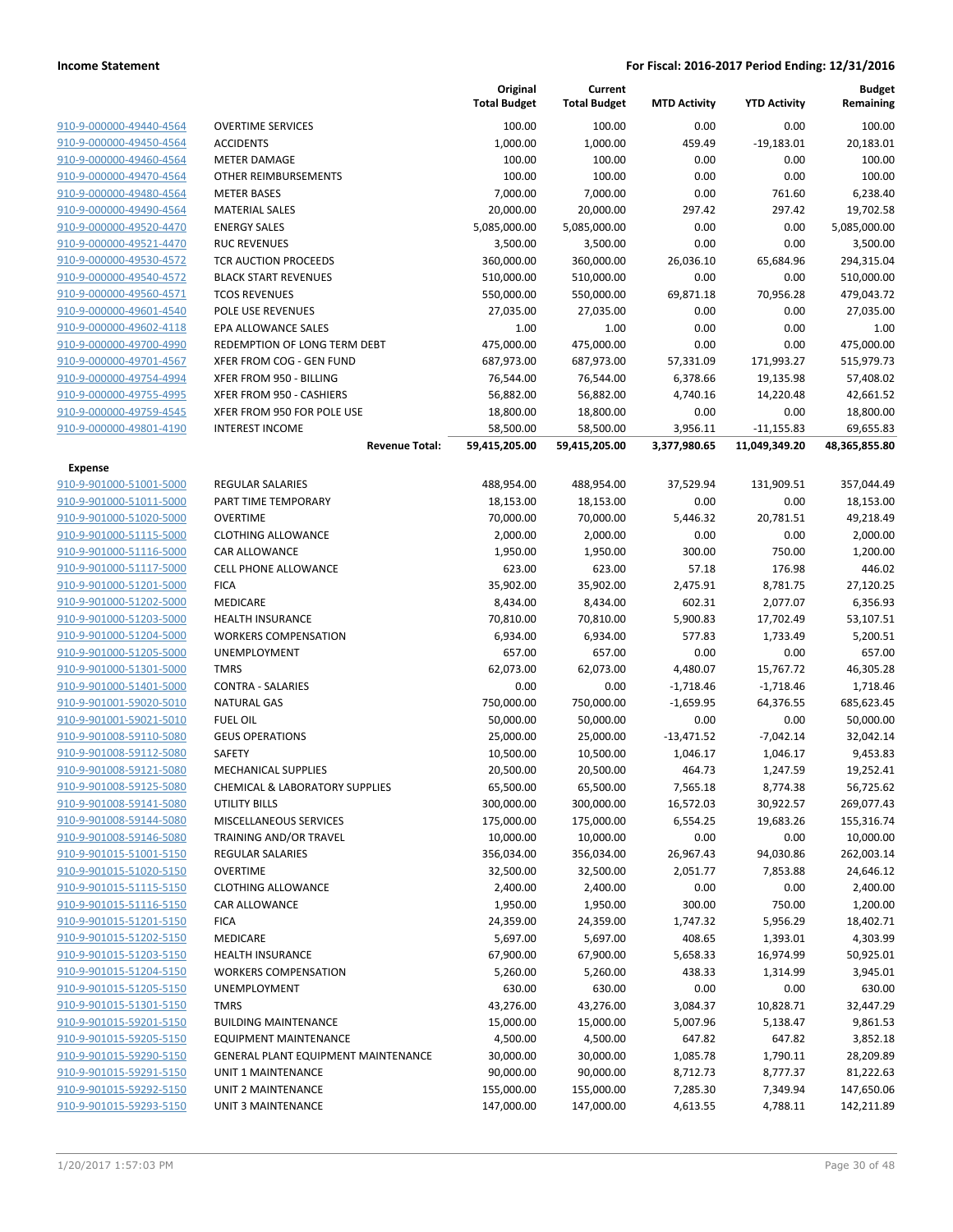**Current**

**Original**

**Budget**

|                                                    |                                                          | <b>Total Budget</b>        | <b>Total Budget</b>        | <b>MTD Activity</b>  | <b>YTD Activity</b>  | Remaining                  |
|----------------------------------------------------|----------------------------------------------------------|----------------------------|----------------------------|----------------------|----------------------|----------------------------|
| 910-9-901090-59312-9900                            | <b>BOILER PLANT EQUIPMENT</b>                            | 0.00                       | 0.00                       | 21,047.43            | 21,047.43            | $-21,047.43$               |
| 910-9-901146-51001-5460                            | <b>REGULAR SALARIES</b>                                  | 488,954.00                 | 488,954.00                 | 37,529.94            | 127,976.35           | 360,977.65                 |
| 910-9-901146-51011-5460                            | PART TIME TEMPORARY                                      | 18,153.00                  | 18,153.00                  | 0.00                 | 0.00                 | 18,153.00                  |
| 910-9-901146-51020-5460                            | <b>OVERTIME</b>                                          | 65,000.00                  | 65,000.00                  | 5,446.32             | 20,015.31            | 44,984.69                  |
| 910-9-901146-51115-5460                            | <b>CLOTHING ALLOWANCE</b>                                | 2,000.00                   | 2,000.00                   | 0.00                 | 0.00                 | 2,000.00                   |
| 910-9-901146-51116-5460                            | CAR ALLOWANCE                                            | 1,950.00                   | 1,950.00                   | 0.00                 | 300.00               | 1,650.00                   |
| 910-9-901146-51117-5460                            | <b>CELL PHONE ALLOWANCE</b>                              | 623.00                     | 623.00                     | 23.94                | 143.64               | 479.36                     |
| 910-9-901146-51201-5460                            | <b>FICA</b>                                              | 35,592.00                  | 35,592.00                  | 2,515.41             | 9,033.80             | 26,558.20                  |
| 910-9-901146-51202-5460                            | MEDICARE                                                 | 8,362.00                   | 8,362.00                   | 623.85               | 2,148.31             | 6,213.69                   |
| 910-9-901146-51203-5460                            | <b>HEALTH INSURANCE</b>                                  | 70,810.00                  | 70,810.00                  | 5,900.83             | 17,702.49            | 53,107.51                  |
| 910-9-901146-51204-5460                            | <b>WORKERS COMPENSATION</b>                              | 6,934.00                   | 6,934.00                   | 577.83               | 1,733.49             | 5,200.51                   |
| 910-9-901146-51205-5460                            | <b>UNEMPLOYMENT</b>                                      | 657.00                     | 657.00                     | 0.00                 | 0.00                 | 657.00                     |
| 910-9-901146-51301-5460                            | <b>TMRS</b>                                              | 61,522.00                  | 61,522.00                  | 4,448.51             | 15,162.89            | 46,359.11                  |
| 910-9-901147-59020-5470                            | <b>NATURAL GAS</b>                                       | 300,000.00                 | 300,000.00                 | 44,616.13            | 44,616.13            | 255,383.87                 |
| 910-9-901151-59110-5501                            | <b>GEUS OPERATIONS</b>                                   | 2,000.00                   | 2,000.00                   | 34.95                | 34.95                | 1,965.05                   |
| 910-9-901151-59112-5501                            | SAFETY PROGRAM                                           | 950.00                     | 950.00                     | 0.00                 | 0.00                 | 950.00                     |
| 910-9-901151-59121-5501                            | <b>MECHANICAL SUPPLIES</b>                               | 4,000.00                   | 4,000.00                   | 384.17               | 384.17               | 3,615.83                   |
| 910-9-901151-59125-5501                            | <b>CHEMICAL &amp; LABORATORY</b>                         | 6,000.00                   | 6,000.00                   | 0.00                 | 0.00                 | 6,000.00                   |
| 910-9-901151-59141-5501                            | <b>UTILITY BILLS</b>                                     | 2,500.00                   | 2,500.00                   | 50.24                | 50.24                | 2,449.76                   |
| 910-9-901151-59144-5501                            | MISCELLANEOUS SERVICES                                   | 25,000.00                  | 25,000.00                  | 0.00                 | 0.00                 | 25,000.00                  |
| 910-9-901151-59146-5501                            | TRAINING AND/OR TRAVEL                                   | 6,000.00                   | 6,000.00                   | 0.00                 | 0.00                 | 6,000.00                   |
| 910-9-901154-51001-5541                            | <b>REGULAR SALARIES</b>                                  | 356,034.00                 | 356,034.00                 | 26,967.42            | 97,964.01            | 258,069.99                 |
| 910-9-901154-51020-5541                            | <b>OVERTIME</b>                                          | 40,000.00                  | 40,000.00                  | 2,051.77             | 8,620.08             | 31,379.92                  |
| 910-9-901154-51115-5541                            | <b>CLOTHING ALLOWANCE</b>                                | 2,500.00                   | 2,500.00                   | 0.00                 | 0.00                 | 2,500.00                   |
| 910-9-901154-51116-5541                            | <b>CAR ALLOWANCE</b>                                     | 1,950.00                   | 1,950.00                   | 0.00                 | 300.00               | 1,650.00                   |
| 910-9-901154-51201-5541                            | <b>FICA</b>                                              | 24,830.00                  | 24,830.00                  | 1,799.19             | 6,608.22             | 18,221.78                  |
| 910-9-901154-51202-5541                            | MEDICARE                                                 | 5,807.00                   | 5,807.00                   | 420.77               | 1,545.46             | 4,261.54                   |
| 910-9-901154-51203-5541                            | <b>HEALTH INSURANCE</b>                                  | 67,900.00                  | 67,900.00                  | 5,658.33             | 16,974.99            | 50,925.01                  |
| 910-9-901154-51204-5541                            | <b>WORKERS COMPENSATION</b>                              | 5,260.00                   | 5,260.00                   | 438.33               | 1,314.99             | 3,945.01                   |
| 910-9-901154-51205-5541                            | <b>UNEMPLOYMENT</b>                                      | 630.00                     | 630.00                     | 0.00                 | 0.00                 | 630.00                     |
| 910-9-901154-51301-5541                            | <b>TMRS</b>                                              | 44,113.00                  | 44,113.00                  | 3,052.81             | 11,212.62            | 32,900.38                  |
| 910-9-901154-59201-5541                            | <b>BUILDINGS MAINTENANCE</b>                             | 15,000.00                  | 15,000.00                  | 0.00                 | 0.00                 | 15,000.00                  |
| 910-9-901154-59205-5541                            | <b>EQUIPMENT MAINTENANCE</b>                             | 1,500.00                   | 1,500.00                   | 0.00                 | 0.00                 | 1,500.00                   |
| 910-9-901154-59290-5541                            | GENERAL PLANT EQUIPMENT MAINTENANCE                      | 8,000.00                   | 8,000.00                   | 0.00                 | 0.00                 | 8,000.00                   |
| 910-9-901154-59291-5541                            | <b>UNIT 1 MAINTENANCE</b>                                | 41,700.00                  | 41,700.00                  | 4,121.85             | 7,247.93             | 34,452.07                  |
| 910-9-901154-59292-5541                            | UNIT 2 MAINTENANCE                                       | 41,700.00                  | 41,700.00                  | 5,828.67             | 6,552.32             | 35,147.68                  |
| 910-9-901154-59293-5541                            | <b>UNIT 3 MAINTENANCE</b>                                | 41,700.00                  | 41,700.00                  | 900.89               | 1,205.26             | 40,494.74                  |
| 910-9-901190-59345-9900<br>910-9-901200-59110-5502 | EP ACCESSORY ELEC EQUIPMENT                              | 60,000.00<br>5,000.00      | 60,000.00                  | 0.00                 | 0.00                 | 60,000.00                  |
| 910-9-901500-59040-5550                            | <b>GEUS OPERATIONS</b><br>TMPA FIXED COST                | 12,153,858.00              | 5,000.00                   | 0.00<br>1,221,155.00 | 0.00<br>3,965,897.00 | 5,000.00<br>8,187,961.00   |
|                                                    |                                                          |                            | 12,153,858.00              | 26,478.50            | 79,435.50            |                            |
| 910-9-901500-59041-5550<br>910-9-901500-59043-5550 | AMORTIZE PREPAID SCRUBBER<br>AMORTIZE PREPAID TMPA FIXED | 317,742.00<br>1,336,320.00 | 317,742.00<br>1,336,320.00 | 111,360.00           | 334,080.00           | 238,306.50<br>1,002,240.00 |
| 910-9-901500-59045-5550                            | <b>GCSES ENERGY</b>                                      | 5,225,000.00               | 5,225,000.00               | 307,423.12           | 773,098.40           | 4,451,901.60               |
| 910-9-901500-59050-5550                            | DUKE WIND ENERGY                                         | 2,261,250.00               | 2,261,250.00               | 189,034.58           | 360,042.80           | 1,901,207.20               |
| 910-9-901500-59051-5550                            | <b>SOLAR ENERGY</b>                                      | 1,210,000.00               | 1,210,000.00               | 0.00                 | 0.00                 | 1,210,000.00               |
| 910-9-901500-59052-5550                            | OFF-SYSTEM NET PURCHASES                                 | 3,500.00                   | 3,500.00                   | 0.00                 | 0.00                 | 3,500.00                   |
| 910-9-901500-59053-5550                            | <b>ERCOT BALANCING ENERGY</b>                            | 10,120,000.00              | 10,120,000.00              | 0.00                 | 0.00                 | 10,120,000.00              |
| 910-9-901500-59054-5550                            | <b>ANCILLARY SERVICES</b>                                | 245,000.00                 | 245,000.00                 | 0.00                 | 0.00                 | 245,000.00                 |
| 910-9-901500-59055-5550                            | <b>CONTROL CENTER COSTS</b>                              | 222,000.00                 | 222,000.00                 | 18,500.00            | 37,000.00            | 185,000.00                 |
| 910-9-901500-59057-5550                            | <b>ERCOT UPLIFT</b>                                      | 320,000.00                 | 320,000.00                 | 0.00                 | 0.00                 | 320,000.00                 |
| 910-9-901500-59059-5550                            | EILS                                                     | 80,500.00                  | 80,500.00                  | 0.00                 | 0.00                 | 80,500.00                  |
| 910-9-901500-59063-5550                            | <b>ERCOT CONGESTION RIGHTS</b>                           | $-100,000.00$              | $-100,000.00$              | $-4,856.16$          | $-30,560.03$         | $-69,439.97$               |
| 910-9-901500-59080-5550                            | DEMAND SIDE RESPONSE                                     | 1,000.00                   | 1,000.00                   | 0.00                 | 0.00                 | 1,000.00                   |
| 910-9-901500-59099-5550                            | <b>GARLAND CLEARING ACCOUNT</b>                          | 0.00                       | 0.00                       | 308,035.74           | 737,279.68           | -737,279.68                |
| 910-9-901600-51001-5750                            | <b>REGULAR SALARIES</b>                                  | 154,274.00                 | 154,274.00                 | 12,136.00            | 40,944.80            | 113,329.20                 |
| 910-9-901600-51020-5750                            | <b>OVERTIME</b>                                          | 10,500.00                  | 10,500.00                  | 173.57               | 574.48               | 9,925.52                   |
| 910-9-901600-51116-5750                            | CAR ALLOWANCE                                            | 3,000.00                   | 3,000.00                   | 230.76               | 807.66               | 2,192.34                   |
| 910-9-901600-51117-5750                            | CELL PHONE ALLOWANCE                                     | 864.00                     | 864.00                     | 66.46                | 232.61               | 631.39                     |
| 910-9-901600-51201-5750                            | <b>FICA</b>                                              | 10,456.00                  | 10,456.00                  | 741.02               | 2,412.55             | 8,043.45                   |
|                                                    |                                                          |                            |                            |                      |                      |                            |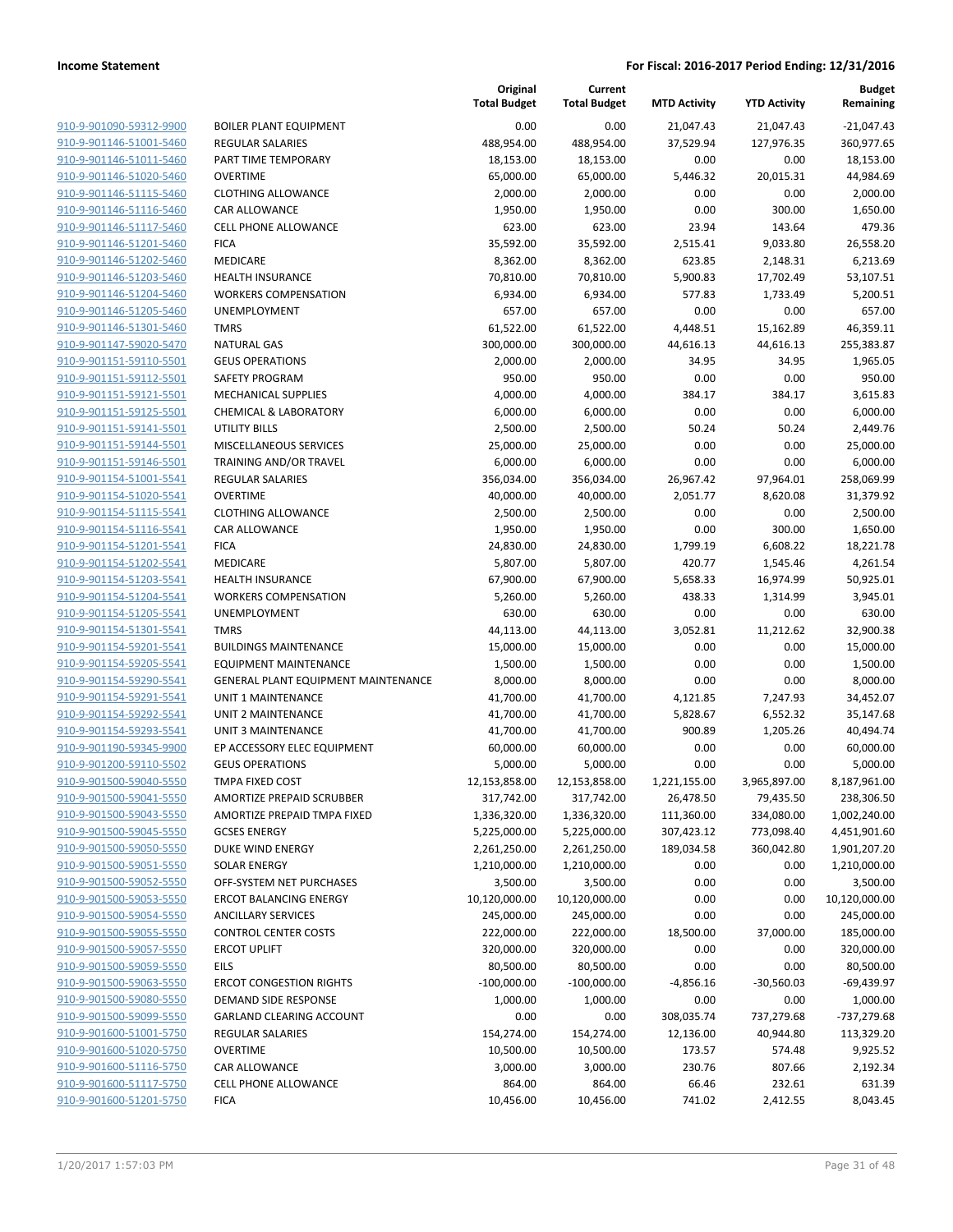|                                                    |                                      | Original<br><b>Total Budget</b> | Current<br><b>Total Budget</b> | <b>MTD Activity</b> | <b>YTD Activity</b> | <b>Budget</b><br>Remaining |
|----------------------------------------------------|--------------------------------------|---------------------------------|--------------------------------|---------------------|---------------------|----------------------------|
| 910-9-901600-51202-5750                            | MEDICARE                             | 2,445.00                        | 2,445.00                       | 173.31              | 564.23              | 1,880.77                   |
| 910-9-901600-51203-5750                            | <b>HEALTH INSURANCE</b>              | 19,400.00                       | 19,400.00                      | 1,616.66            | 4,849.98            | 14,550.02                  |
| 910-9-901600-51204-5750                            | <b>WORKERS COMPENSATION</b>          | 422.00                          | 422.00                         | 35.17               | 105.51              | 316.49                     |
| 910-9-901600-51205-5750                            | UNEMPLOYMENT                         | 180.00                          | 180.00                         | 0.00                | 0.00                | 180.00                     |
| 910-9-901600-51301-5750                            | <b>TMRS</b>                          | 18,575.00                       | 18,575.00                      | 1,326.22            | 4,477.22            | 14,097.78                  |
| 910-9-901600-59110-5750                            | <b>GEUS OPERATIONS</b>               | 49,500.00                       | 49,500.00                      | 437.27              | 1,735.33            | 47,764.67                  |
| 910-9-901600-59146-5750                            | TRAINING AND/OR TRAVEL               | 3,000.00                        | 3,000.00                       | 1,507.38            | 1,886.98            | 1,113.02                   |
| 910-9-910120-51001-9200                            | <b>REGULAR SALARIES</b>              | 329,210.00                      | 329,210.00                     | 27,188.32           | 93,706.08           | 235,503.92                 |
| 910-9-910120-51020-9200                            | <b>OVERTIME</b>                      | 200.00                          | 200.00                         | 0.00                | 0.00                | 200.00                     |
| 910-9-910120-51115-9200                            | <b>CLOTHING ALLOWANCE</b>            | 250.00                          | 250.00                         | 0.00                | 0.00                | 250.00                     |
| 910-9-910120-51116-9200                            | <b>CAR ALLOWANCE</b>                 | 8,950.00                        | 8,950.00                       | 688.46              | 2,409.61            | 6,540.39                   |
| 910-9-910120-51117-9200                            | <b>CELL PHONE ALLOWANCE</b>          | 1,544.00                        | 1,544.00                       | 124.90              | 421.75              | 1,122.25                   |
| 910-9-910120-51201-9200                            | <b>FICA</b>                          | 18,013.00                       | 18,013.00                      | 1,061.28            | 4,049.14            | 13,963.86                  |
| 910-9-910120-51202-9200                            | MEDICARE                             | 4,933.00                        | 4,933.00                       | 402.25              | 1,372.53            | 3,560.47                   |
| 910-9-910120-51203-9200                            | <b>HEALTH INSURANCE</b>              | 32,980.00                       | 32,980.00                      | 2,748.33            | 8,244.99            | 24,735.01                  |
| 910-9-910120-51204-9200                            | <b>WORKERS COMPENSATION</b>          | 1,627.00                        | 1,627.00                       | 135.58              | 406.74              | 1,220.26                   |
| 910-9-910120-51205-9200                            | UNEMPLOYMENT                         | 306.00                          | 306.00                         | 0.00                | 0.00                | 306.00                     |
| 910-9-910120-51301-9200                            | <b>TMRS</b>                          | 37,468.00                       | 37,468.00                      | 2,945.14            | 10,155.13           | 27,312.87                  |
| 910-9-910121-59110-9210                            | <b>GEUS OPERATIONS</b>               | 12,000.00                       | 12,000.00                      | 303.06              | 584.89              | 11,415.11                  |
| 910-9-910121-59116-9210                            | <b>BUILDING OPERATIONS</b>           | 6,000.00                        | 6,000.00                       | 455.00              | 1,358.31            | 4,641.69                   |
| 910-9-910121-59141-9210                            | UTILITY BILLS                        | 81,000.00                       | 81,000.00                      | 9,844.06            | 22,312.89           | 58,687.11                  |
| 910-9-910121-59143-9210                            | PROFESSIONAL SERVICES                | 35,000.00                       | 35,000.00                      | 345.00              | 769.00              | 34,231.00                  |
| 910-9-910121-59144-9210                            | MISCELLANEOUS SERVICES               | 14,000.00                       | 14,000.00                      | 403.49              | 1,628.12            | 12,371.88                  |
| 910-9-910121-59193-9210                            | <b>GEUS INTERNET SERVICE</b>         | 38,000.00                       | 38,000.00                      | 0.00                | 0.00                | 38,000.00                  |
| 910-9-910121-59198-9210                            | <b>COLOCATION CHARGES</b>            | 9,979.00                        | 9,979.00                       | 0.00                | 0.00                | 9,979.00                   |
| 910-9-910132-59110-9302                            | <b>GEUS OPERATIONS</b>               | 11,000.00                       | 11,000.00                      | 166.80              | 1,117.17            | 9,882.83                   |
| 910-9-910132-59142-9302                            | <b>MEMBERSHIP FEES</b>               | 56,000.00                       | 56,000.00                      | 0.00                | 2,000.00            | 54,000.00                  |
| 910-9-910132-59146-9302                            | TRAINING AND/OR TRAVEL               | 5,000.00                        | 5,000.00                       | 0.00                | 131.96              | 4,868.04                   |
| 910-9-910135-59200-9350                            | LANDSCAPING MAINTENANCE              | 18,500.00                       | 18,500.00                      | 1,290.69            | 2,280.69            | 16,219.31                  |
| 910-9-910135-59201-9350                            | <b>BUILDING MAINTENANCE</b>          | 35,700.00                       | 35,700.00                      | 266.99              | 4,452.90            | 31,247.10                  |
| 910-9-910135-59205-9350                            | <b>EQUIPMENT MAINTENANCE</b>         | 1,000.00                        | 1,000.00                       | 694.15              | 694.15              | 305.85                     |
| 910-9-910190-59390-9900                            | <b>STRUCTURES &amp; IMPROVEMENTS</b> | 10,000.00                       | 10,000.00                      | 0.00                | 0.00                | 10,000.00                  |
| 910-9-911120-51001-9201                            | <b>REGULAR SALARIES</b>              | 346,058.00                      | 346,058.00                     | 25,792.01           | 89,489.91           | 256,568.09                 |
| 910-9-911120-51020-9201                            | <b>OVERTIME</b>                      | 750.00                          | 750.00                         | 5.83                | 399.95              | 350.05                     |
| 910-9-911120-51115-9201                            | <b>CLOTHING ALLOWANCE</b>            | 400.00                          | 400.00                         | 0.00                | 0.00                | 400.00                     |
| 910-9-911120-51117-9201                            | <b>CELL PHONE ALLOWANCE</b>          | 1,639.00                        | 1,639.00                       | 88.41               | 306.68              | 1,332.32                   |
| 910-9-911120-51201-9201                            | <b>FICA</b>                          | 21,629.00                       | 21,629.00                      | 1,561.98            | 5,344.72            | 16,284.28                  |
| 910-9-911120-51202-9201                            | MEDICARE                             | 5,058.00                        | 5,058.00                       | 365.31              | 1,249.99            | 3,808.01                   |
| 910-9-911120-51203-9201                            | <b>HEALTH INSURANCE</b>              | 61,110.00                       | 61,110.00                      | 5,092.50            | 15,277.50           | 45,832.50                  |
| 910-9-911120-51204-9201                            | <b>WORKERS COMPENSATION</b>          | 3,970.00                        | 3,970.00                       | 330.83              | 992.49              | 2,977.51                   |
| 910-9-911120-51205-9201                            | <b>UNEMPLOYMENT</b>                  | 567.00                          | 567.00                         | 0.00                | 0.00                | 567.00                     |
| 910-9-911120-51301-9201                            | <b>TMRS</b>                          | 38,425.00                       | 38,425.00                      | 2,722.99            | 9,484.14            | 28,940.86                  |
| 910-9-911121-59110-9211                            | <b>GEUS OPERATIONS</b>               | 36,800.00                       | 36,800.00                      | 868.47              | 1,883.17            | 34,916.83                  |
| 910-9-911121-59111-9211                            | MISCELLANEOUS OFFICE EXPENSES        | 0.00                            | 0.00                           | $-2,337.19$         | 208.63              | $-208.63$                  |
| 910-9-911121-59187-9211                            | <b>EMPLOYEE RELATIONS</b>            | 20,000.00                       | 20,000.00                      | 4,518.29            | 12,745.97           | 7,254.03                   |
| 910-9-911135-59205-9351                            | <b>EQUIPMENT MAINTENANCE</b>         | 8,450.00                        | 8,450.00                       | 0.00                | 186.32              | 8,263.68                   |
| 910-9-913101-51001-9301                            | <b>REGULAR SALARIES</b>              | 194,126.00                      | 194,126.00                     | 14,828.80           | 51,820.80           | 142,305.20                 |
| 910-9-913101-51115-9301                            | <b>CLOTHING ALLOWANCE</b>            | 400.00                          | 400.00                         | 0.00                | 0.00                | 400.00                     |
| 910-9-913101-51117-9301                            | <b>CELL PHONE ALLOWANCE</b>          | 1,272.00                        | 1,272.00                       | 97.84               | 342.44              | 929.56                     |
| 910-9-913101-51201-9301                            | <b>FICA</b>                          | 12,140.00                       | 12,140.00                      | 894.26              | 3,045.15            | 9,094.85                   |
| 910-9-913101-51202-9301                            | MEDICARE                             | 2,839.00                        | 2,839.00                       | 209.14              | 712.18              | 2,126.82                   |
| 910-9-913101-51203-9301                            | <b>HEALTH INSURANCE</b>              | 29,100.00                       | 29,100.00                      | 2,425.00            | 7,275.00            | 21,825.00                  |
| 910-9-913101-51204-9301                            | <b>WORKERS COMPENSATION</b>          | 531.00                          | 531.00                         | 44.25               | 132.75              | 398.25                     |
| 910-9-913101-51205-9301                            | UNEMPLOYMENT                         | 270.00                          | 270.00                         | 0.00                | 0.00                | 270.00                     |
| 910-9-913101-51301-9301                            | <b>TMRS</b>                          | 21,567.00                       | 21,567.00                      | 1,570.28            | 5,487.56            | 16,079.44                  |
| 910-9-913101-59110-9301                            | <b>GEUS OPERATIONS</b>               | 33,200.00                       | 33,200.00                      | 539.72              | 2,008.00            | 31,192.00                  |
| 910-9-913101-59112-9301<br>910-9-913101-59131-9301 | SAFETY                               | 1,500.00                        | 1,500.00                       | 0.00                | 0.00                | 1,500.00                   |
| 910-9-913101-59160-9301                            | NON-BAD DEBT WRITE OFFS              | 4,000.00                        | 4,000.00                       | 1,979.31            | 2,702.88            | 1,297.12                   |
|                                                    | ADVERTISING                          | 34,500.00                       | 34,500.00                      | 10,039.54           | 10,190.99           | 24,309.01                  |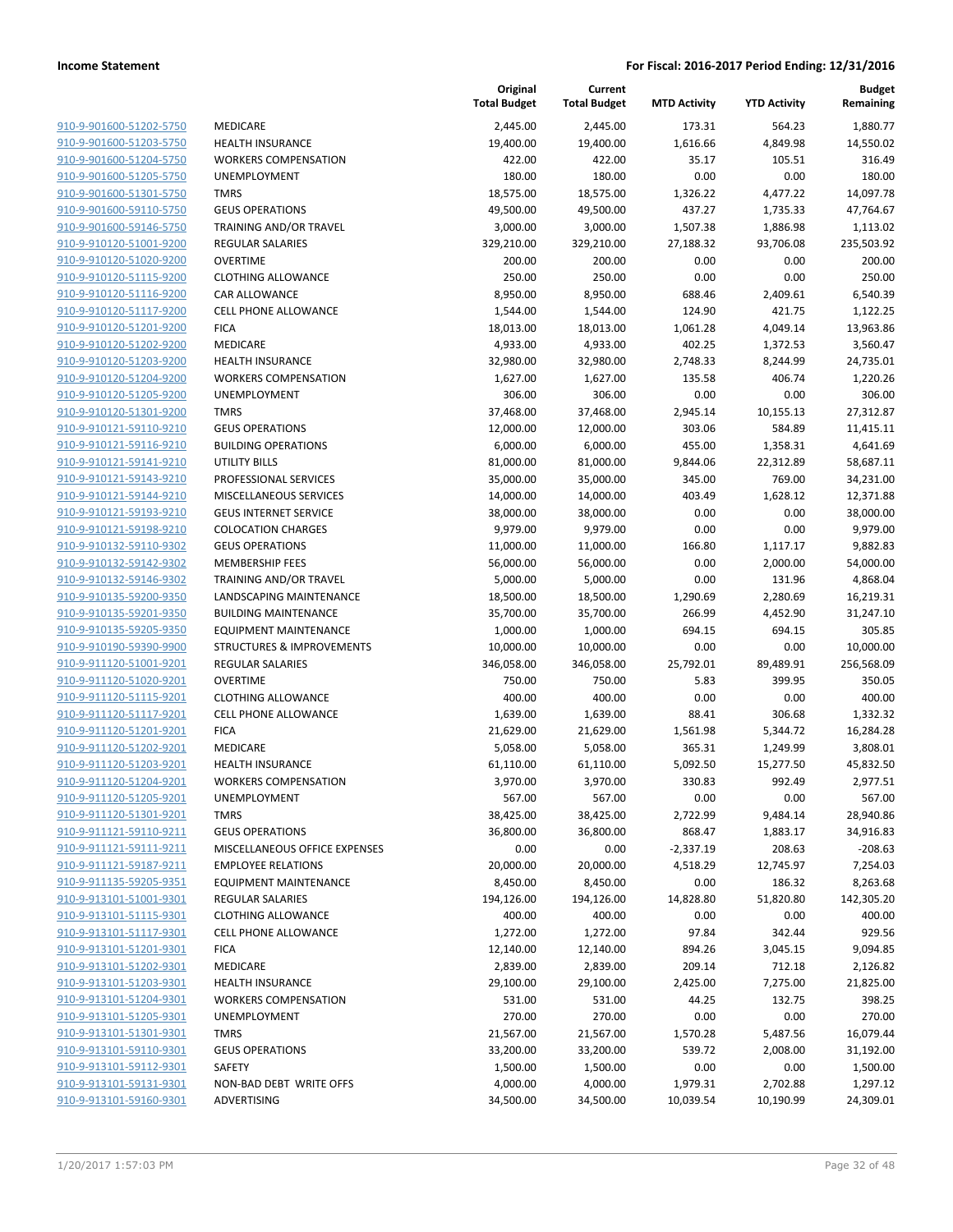**Current**

**Original**

**MTD Activity YTD Activity**

**Budget Remaining**

|                         |                                     | <b>Total Budget</b> | <b>Total Budget</b> | <b>MTD Activity</b> | <b>YTD Activity</b> | Remaining     |
|-------------------------|-------------------------------------|---------------------|---------------------|---------------------|---------------------|---------------|
| 910-9-913101-59164-9301 | <b>CONSUMER INFORMATION</b>         | 6,000.00            | 6,000.00            | 0.00                | 0.00                | 6,000.00      |
| 910-9-913101-59167-9301 | <b>ENERGY EFFICIENCY OPERATIONS</b> | 15,000.00           | 15,000.00           | 327.67              | 1,347.67            | 13,652.33     |
| 910-9-913101-59195-9301 | PUBLIC SERVICE BY GEUS C/I          | 15,000.00           | 15,000.00           | 0.00                | 0.00                | 15,000.00     |
| 910-9-913102-51001-9020 | <b>REGULAR SALARIES</b>             | 283,650.00          | 283,650.00          | 22,644.80           | 78,932.80           | 204,717.20    |
| 910-9-913102-51020-9020 | <b>OVERTIME</b>                     | 20,500.00           | 20,500.00           | 1,795.66            | 5,495.65            | 15,004.35     |
| 910-9-913102-51115-9020 | <b>CLOTHING ALLOWANCE</b>           | 3,100.00            | 3,100.00            | 0.00                | 325.42              | 2,774.58      |
| 910-9-913102-51201-9020 | <b>FICA</b>                         | 19,049.00           | 19,049.00           | 1,458.11            | 4,920.18            | 14,128.82     |
| 910-9-913102-51202-9020 | MEDICARE                            | 4,455.00            | 4,455.00            | 341.01              | 1,150.69            | 3,304.31      |
| 910-9-913102-51203-9020 | <b>HEALTH INSURANCE</b>             | 77,600.00           | 77,600.00           | 6,466.67            | 19,400.01           | 58,199.99     |
| 910-9-913102-51204-9020 | <b>WORKERS COMPENSATION</b>         | 3,722.00            | 3,722.00            | 310.17              | 930.51              | 2,791.49      |
| 910-9-913102-51205-9020 | UNEMPLOYMENT                        | 720.00              | 720.00              | 36.64               | 157.00              | 563.00        |
| 910-9-913102-51301-9020 | <b>TMRS</b>                         | 33,844.00           | 33,844.00           | 2,571.13            | 8,881.85            | 24,962.15     |
| 910-9-913102-59110-9020 | <b>GEUS OPERATIONS</b>              | 39,150.00           | 39,150.00           | 2,774.41            | 6,156.88            | 32,993.12     |
| 910-9-913102-59169-9020 | PRE PAID METER COSTS                | 13,850.00           | 13,850.00           | 5,119.94            | 6,810.17            | 7,039.83      |
| 910-9-913130-51001-9030 | <b>REGULAR SALARIES</b>             | 235,414.00          | 235,414.00          | 20,111.40           | 70,033.50           | 165,380.50    |
| 910-9-913130-51010-9030 | PART TIME REGULAR                   | 28,881.00           | 28,881.00           | 0.00                | 0.00                | 28,881.00     |
| 910-9-913130-51020-9030 | <b>OVERTIME</b>                     | 3,200.00            | 3,200.00            | 56.58               | 322.19              | 2,877.81      |
| 910-9-913130-51102-9030 | <b>BILINGUAL PAY</b>                | 3,400.00            | 3,400.00            | 276.96              | 969.36              | 2,430.64      |
| 910-9-913130-51201-9030 | <b>FICA</b>                         | 16,796.00           | 16,796.00           | 1,226.38            | 4,214.69            | 12,581.31     |
| 910-9-913130-51202-9030 | MEDICARE                            | 3,929.00            | 3,929.00            | 286.81              | 985.70              | 2,943.30      |
| 910-9-913130-51203-9030 | <b>HEALTH INSURANCE</b>             | 67,900.00           | 67,900.00           | 5,658.33            | 16,974.99           | 50,925.01     |
| 910-9-913130-51204-9030 | <b>WORKERS COMPENSATION</b>         | 644.00              | 644.00              | 53.67               | 161.01              | 482.99        |
| 910-9-913130-51205-9030 | <b>UNEMPLOYMENT</b>                 | 630.00              | 630.00              | 9.29                | 66.16               | 563.84        |
| 910-9-913130-51301-9030 | <b>TMRS</b>                         | 26,658.00           | 26,658.00           | 2,150.81            | 7,503.36            | 19,154.64     |
| 910-9-913130-59110-9030 | <b>GEUS OPERATIONS</b>              | 39,500.00           | 39,500.00           | 1,132.50            | 4,613.34            | 34,886.66     |
| 910-9-913130-59166-9030 | LOW INCOME ASSISTANCE               | 15,000.00           | 15,000.00           | 900.00              | 2,550.00            | 12,450.00     |
| 910-9-913131-51001-9031 | <b>REGULAR SALARIES</b>             | 42,307.00           | 42,307.00           | 3,240.00            | 11,340.00           | 30,967.00     |
| 910-9-913131-51020-9031 | <b>OVERTIME</b>                     | 500.00              | 500.00              | 0.00                | 0.00                | 500.00        |
| 910-9-913131-51102-9031 | <b>BILINGUAL PAY</b>                | 600.00              | 600.00              | 46.14               | 161.49              | 438.51        |
| 910-9-913131-51201-9031 | <b>FICA</b>                         | 2,691.00            | 2,691.00            | 203.74              | 713.09              | 1,977.91      |
| 910-9-913131-51202-9031 | MEDICARE                            | 629.00              | 629.00              | 47.64               | 166.74              | 462.26        |
| 910-9-913131-51203-9031 | <b>HEALTH INSURANCE</b>             | 9,700.00            | 9,700.00            | 808.33              | 2,424.99            | 7,275.01      |
| 910-9-913131-51204-9031 | <b>WORKERS COMPENSATION</b>         | 116.00              | 116.00              | 9.67                | 29.01               | 86.99         |
| 910-9-913131-51205-9031 | UNEMPLOYMENT                        | 90.00               | 90.00               | 0.00                | 0.00                | 90.00         |
| 910-9-913131-51301-9031 | <b>TMRS</b>                         | 4,781.00            | 4,781.00            | 345.70              | 1,209.95            | 3,571.05      |
| 910-9-913131-59110-9031 | <b>GEUS OPERATIONS</b>              | 11,200.00           | 11,200.00           | 1,138.45            | 2,193.37            | 9,006.63      |
| 910-9-913134-51001-9034 | <b>REGULAR SALARIES</b>             | 127,691.00          | 127,691.00          | 11,462.18           | 35,848.77           | 91,842.23     |
| 910-9-913134-51020-9034 | <b>OVERTIME</b>                     | 700.00              | 700.00              | 11.51               | 11.51               | 688.49        |
| 910-9-913134-51201-9034 | <b>FICA</b>                         | 7,960.00            | 7,960.00            | 748.27              | 2,167.18            | 5,792.82      |
| 910-9-913134-51202-9034 | MEDICARE                            | 1,862.00            | 1,862.00            | 175.00              | 506.84              | 1,355.16      |
| 910-9-913134-51203-9034 | <b>HEALTH INSURANCE</b>             | 29,100.00           | 29,100.00           | 2,425.00            | 7,275.00            | 21,825.00     |
| 910-9-913134-51204-9034 | <b>WORKERS COMPENSATION</b>         | 349.00              | 349.00              | 29.08               | 87.24               | 261.76        |
| 910-9-913134-51205-9034 | UNEMPLOYMENT                        | 270.00              | 270.00              | 45.91               | 99.47               | 170.53        |
| 910-9-913134-51301-9034 | <b>TMRS</b>                         | 14,142.00           | 14,142.00           | 1,301.58            | 3,867.08            | 10,274.92     |
| 910-9-913134-59110-9034 | <b>GEUS OPERATIONS</b>              | 97,395.00           | 97,395.00           | 14,793.32           | 15,414.41           | 81,980.59     |
| 910-9-913135-51001-9035 | <b>REGULAR SALARIES</b>             | 144,560.00          | 144,560.00          | 10,916.57           | 38,184.70           | 106,375.30    |
| 910-9-913135-51020-9035 | <b>OVERTIME</b>                     | 2,100.00            | 2,100.00            | 170.92              | 457.08              | 1,642.92      |
| 910-9-913135-51102-9035 | <b>BILINGUAL PAY</b>                | 500.00              | 500.00              | 46.16               | 161.56              | 338.44        |
| 910-9-913135-51201-9035 | <b>FICA</b>                         | 9,124.00            | 9,124.00            | 647.81              | 2,184.73            | 6,939.27      |
| 910-9-913135-51202-9035 | MEDICARE                            | 2,134.00            | 2,134.00            | 151.50              | 510.94              | 1,623.06      |
| 910-9-913135-51203-9035 | HEALTH INSURANCE                    | 38,800.00           | 38,800.00           | 3,233.33            | 9,699.99            | 29,100.01     |
| 910-9-913135-51204-9035 | <b>WORKERS COMPENSATION</b>         | 396.00              | 396.00              | 33.00               | 99.00               | 297.00        |
| 910-9-913135-51205-9035 | UNEMPLOYMENT                        | 360.00              | 360.00              | 0.00                | 0.00                | 360.00        |
| 910-9-913135-51301-9035 | <b>TMRS</b>                         | 16,209.00           | 16,209.00           | 1,171.27            | 4,082.14            | 12,126.86     |
| 910-9-913135-59110-9035 | <b>GEUS OPERATIONS</b>              | 30,700.00           | 30,700.00           | 1,913.85            | 6,234.07            | 24,465.93     |
| 910-9-913135-59170-9035 | <b>CREDIT CARD FEES</b>             | 72,000.00           | 72,000.00           | 6,441.65            | 20,291.73           | 51,708.27     |
| 910-9-913135-59172-9035 | LOCKBOX OVER/SHORT                  | 500.00              | 500.00              | 0.00                | 0.00                | 500.00        |
| 910-9-913135-59173-9035 | <b>ONLINE PAYMENT OVER/SHORT</b>    | 500.00              | 500.00              | 0.00                | 0.00                | 500.00        |
| 910-9-913135-59174-9035 | <b>BANK RECS OVER/SHORT</b>         | 100.00              | 100.00              | 177,247.75          | 162,623.48          | $-162,523.48$ |
|                         |                                     |                     |                     |                     |                     |               |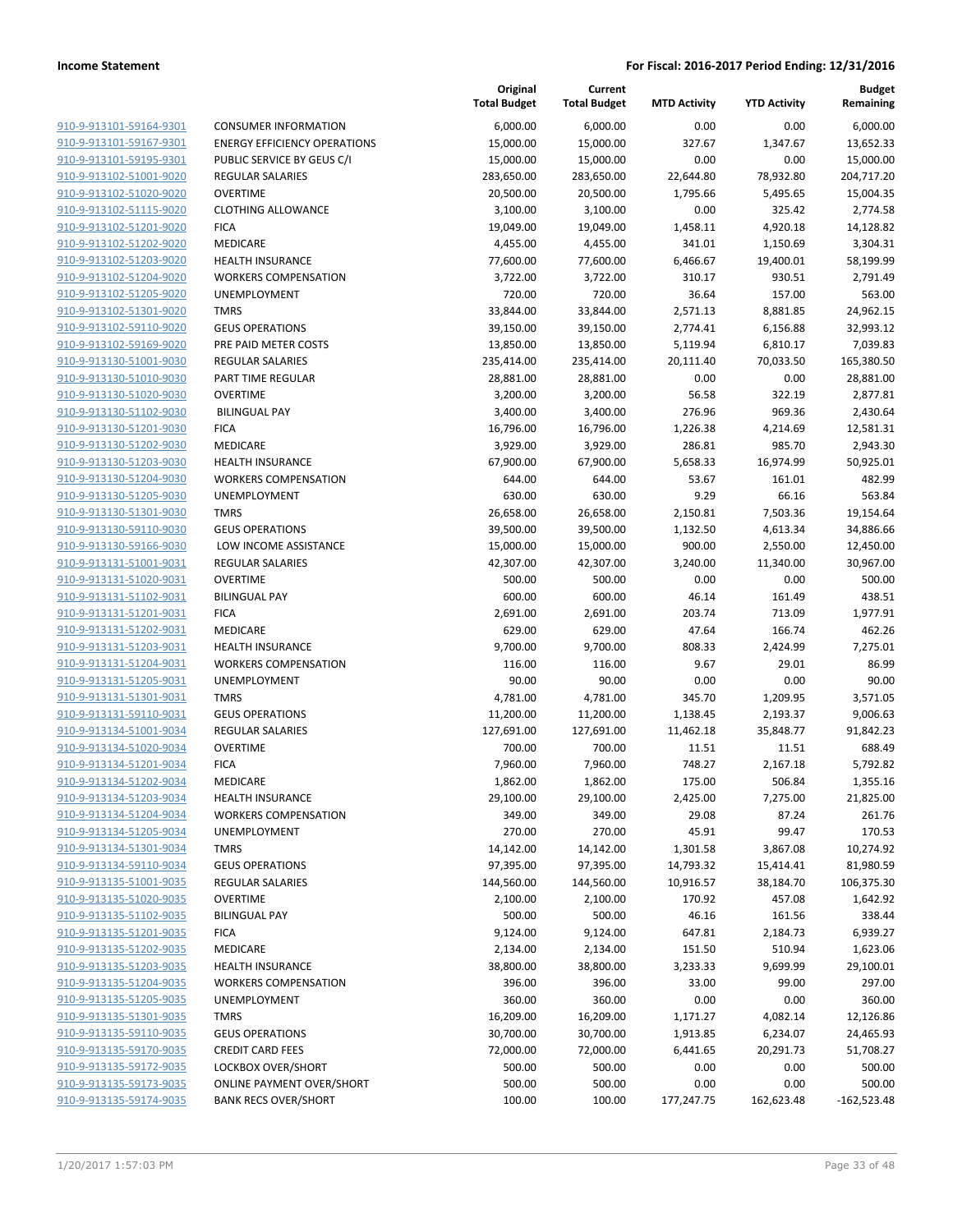| 910-9-913135-59175-9035        |
|--------------------------------|
| 910-9-913135-59179-9035        |
| 910-9-913136-51001-9036        |
| 910-9-913136-51020-9036        |
| <u>910-9-913136-51115-9036</u> |
| 910-9-913136-51201-9036        |
|                                |
| 910-9-913136-51202-9036        |
| 910-9-913136-51203-9036        |
| 910-9-913136-51204-9036        |
| <u>910-9-913136-51205-9036</u> |
| 910-9-913136-51301-9036        |
| 910-9-913136-59110-9036        |
| 910-9-913136-59141-9036        |
| 910-9-913139-59780-9240        |
| <u>910-9-913139-59781-9250</u> |
| 910-9-913139-59902-9301        |
|                                |
| 910-9-913139-59926-9301        |
| 910-9-913139-59927-9301        |
| 910-9-913139-59928-9301        |
| 910-9-913159-59200-9353        |
| 910-9-913159-59201-9353        |
| 910-9-913159-59205-9353        |
| 910-9-913190-59391-9900        |
| 910-9-913190-59392-9900        |
| <u>910-9-930000-59060-5650</u> |
| 910-9-930000-59110-5600        |
|                                |
| 910-9-930161-51001-5610        |
| 910-9-930161-51020-5610        |
| <u>910-9-930161-51116-5610</u> |
| <u>910-9-930161-51117-5610</u> |
| 910-9-930161-51201-5610        |
| 910-9-930161-51202-5610        |
| 910-9-930161-51203-5610        |
| 910-9-930161-51204-5610        |
| <u>910-9-930161-51205-5610</u> |
| 910-9-930161-51301-5610        |
| 910-9-930161-59110-5610        |
|                                |
| 910-9-930161-59146-5610        |
| <u>910-9-930181-51001-5810</u> |
| <u>910-9-930181-51020-5810</u> |
| 910-9-930181-51117-5810        |
| <u>910-9-930181-51201-5810</u> |
| 910-9-930181-51202-5810        |
| 910-9-930181-51203-5810        |
| <u>910-9-930181-51204-5810</u> |
| <u>910-9-930181-51205-5810</u> |
| 910-9-930181-51301-5810        |
|                                |
| 910-9-930181-59110-5810        |
| <u>910-9-931080-51001-5800</u> |
| <u>910-9-931080-51011-5800</u> |
| <u>910-9-931080-51115-5800</u> |
| 910-9-931080-51116-5800        |
| 910-9-931080-51117-5800        |
| 910-9-931080-51201-5800        |
| 910-9-931080-51202-5800        |
| <u>910-9-931080-51203-5800</u> |
| 910-9-931080-51204-5800        |
| 910-9-931080-51205-5800        |
| 910-9-931080-51301-5800        |
|                                |

|                                                    |                                  | Original<br><b>Total Budget</b> | Current<br><b>Total Budget</b> | <b>MTD Activity</b> | <b>YTD Activity</b> | Budget<br>Remaining |
|----------------------------------------------------|----------------------------------|---------------------------------|--------------------------------|---------------------|---------------------|---------------------|
| 910-9-913135-59175-9035                            | <b>CASHIERS OVER/SHORT</b>       | 500.00                          | 500.00                         | $-114.26$           | $-112.96$           | 612.96              |
| 910-9-913135-59179-9035                            | <b>AMPY OVER/SHORT</b>           | 100.00                          | 100.00                         | 0.00                | 0.00                | 100.00              |
| 910-9-913136-51001-9036                            | <b>REGULAR SALARIES</b>          | 30,243.00                       | 30,243.00                      | 2,286.40            | 8,002.40            | 22,240.60           |
| 910-9-913136-51020-9036                            | <b>OVERTIME</b>                  | 100.00                          | 100.00                         | 0.00                | 187.56              | $-87.56$            |
| 910-9-913136-51115-9036                            | <b>CLOTHING ALLOWANCE</b>        | 250.00                          | 250.00                         | 0.00                | 0.00                | 250.00              |
| 910-9-913136-51201-9036                            | <b>FICA</b>                      | 1,897.00                        | 1,897.00                       | 130.52              | 440.36              | 1,456.64            |
| 910-9-913136-51202-9036                            | MEDICARE                         | 444.00                          | 444.00                         | 30.53               | 103.00              | 341.00              |
| 910-9-913136-51203-9036                            | <b>HEALTH INSURANCE</b>          | 9,700.00                        | 9,700.00                       | 808.33              | 2,424.99            | 7,275.01            |
| 910-9-913136-51204-9036                            | <b>WORKERS COMPENSATION</b>      | 1,015.00                        | 1,015.00                       | 84.58               | 253.74              | 761.26              |
| 910-9-913136-51205-9036                            | <b>UNEMPLOYMENT</b>              | 90.00                           | 90.00                          | 0.00                | 0.00                | 90.00               |
| 910-9-913136-51301-9036                            | <b>TMRS</b>                      | 3,370.00                        | 3,370.00                       | 240.52              | 861.56              | 2,508.44            |
| 910-9-913136-59110-9036                            | <b>GEUS OPERATIONS</b>           | 22,000.00                       | 22,000.00                      | 1,214.64            | 1,990.64            | 20,009.36           |
| 910-9-913136-59141-9036                            | <b>UTILITY BILLS</b>             | 53,000.00                       | 53,000.00                      | 2,773.23            | 10,589.07           | 42,410.93           |
| 910-9-913139-59780-9240                            | PROPERTY INSURANCE               | 12,400.00                       | 12,400.00                      | 0.00                | 8,823.73            | 3,576.27            |
| 910-9-913139-59781-9250                            | <b>LIABILITY INSURANCE</b>       | 7,700.00                        | 7,700.00                       | 0.00                | 3,302.57            | 4,397.43            |
| 910-9-913139-59902-9301                            | XFER to COG - ADMIN EXPENSES     | 86,942.00                       | 90,387.00                      | 7,532.33            | 22,596.99           | 67,790.01           |
| 910-9-913139-59926-9301                            | XFER to COG - GARAGE             | 7,949.00                        | 8,026.00                       | 668.75              | 2,006.25            | 6,019.75            |
| 910-9-913139-59927-9301                            | XFER to COG - INSURANCE          | 6,461.00                        | 5,997.00                       | 499.67              | 1,499.01            | 4,497.99            |
| 910-9-913139-59928-9301                            | XFER to COG - IT                 | 125,282.00                      | 136,407.00                     | 11,367.25           | 34,101.75           | 102,305.25          |
| 910-9-913159-59200-9353                            | LANDSCAPING MAINTENANCE          | 3,000.00                        | 3,000.00                       | 0.00                | 215.00              | 2,785.00            |
| 910-9-913159-59201-9353                            | <b>BUILDINGS MAINTNANCE</b>      | 23,000.00                       | 23,000.00                      | 4,554.03            | 5,535.16            | 17,464.84           |
| 910-9-913159-59205-9353                            | <b>EQUIPMENT MAINTENANCE</b>     | 37,000.00                       | 37,000.00                      | 2,565.27            | 2,565.27            | 34,434.73           |
| 910-9-913190-59391-9900                            | FURNITURE & OFFICE EQUIPMENT     | 8,000.00                        | 8,000.00                       | 0.00                | 0.00                | 8,000.00            |
| 910-9-913190-59392-9900                            | <b>TRANSPORTATION EQUIPMENT</b>  | 40,000.00                       | 40,000.00                      | 0.00                | 0.00                | 40,000.00           |
| 910-9-930000-59060-5650                            | <b>TRANSMISSION COSTS</b>        | 1,250,000.00                    | 1,250,000.00                   | 95,063.25           | 214,012.26          | 1,035,987.74        |
| 910-9-930000-59110-5600<br>910-9-930161-51001-5610 | <b>GEUS OPERATIONS</b>           | 91,000.00                       | 91,000.00                      | 3,854.94            | 7,453.49            | 83,546.51           |
|                                                    | <b>REGULAR SALARIES</b>          | 234,047.00                      | 234,047.00                     | 18,071.28           | 62,099.21           | 171,947.79          |
| 910-9-930161-51020-5610<br>910-9-930161-51116-5610 | <b>OVERTIME</b><br>CAR ALLOWANCE | 32,000.00                       | 32,000.00                      | 1,323.80<br>230.76  | 7,190.44<br>807.66  | 24,809.56           |
| 910-9-930161-51117-5610                            | <b>CELL PHONE ALLOWANCE</b>      | 3,000.00<br>648.00              | 3,000.00<br>648.00             | 58.14               | 182.74              | 2,192.34<br>465.26  |
| 910-9-930161-51201-5610                            | <b>FICA</b>                      | 16,721.00                       | 16,721.00                      | 1,191.16            | 4,198.65            | 12,522.35           |
| 910-9-930161-51202-5610                            | MEDICARE                         | 3,911.00                        | 3,911.00                       | 278.58              | 981.96              | 2,929.04            |
| 910-9-930161-51203-5610                            | <b>HEALTH INSURANCE</b>          | 32,738.00                       | 32,738.00                      | 2,728.17            | 8,184.51            | 24,553.49           |
| 910-9-930161-51204-5610                            | <b>WORKERS COMPENSATION</b>      | 640.00                          | 640.00                         | 53.33               | 159.99              | 480.01              |
| 910-9-930161-51205-5610                            | <b>UNEMPLOYMENT</b>              | 304.00                          | 304.00                         | 0.00                | 0.00                | 304.00              |
| 910-9-930161-51301-5610                            | <b>TMRS</b>                      | 29,707.00                       | 29,707.00                      | 2,069.90            | 7,392.63            | 22,314.37           |
| 910-9-930161-59110-5610                            | <b>GEUS OPERATIONS</b>           | 17,500.00                       | 17,500.00                      | 337.69              | 144.32              | 17,355.68           |
| 910-9-930161-59146-5610                            | TRAINING AND/OR TRAVEL           | 32,000.00                       | 32,000.00                      | 5,155.67            | 5,994.00            | 26,006.00           |
| 910-9-930181-51001-5810                            | <b>REGULAR SALARIES</b>          | 142,964.00                      | 142,964.00                     | 10,792.24           | 37,097.96           | 105,866.04          |
| 910-9-930181-51020-5810                            | <b>OVERTIME</b>                  | 32,100.00                       | 32,100.00                      | 1,331.04            | 7,231.28            | 24,868.72           |
| 910-9-930181-51117-5810                            | <b>CELL PHONE ALLOWANCE</b>      | 216.00                          | 216.00                         | 8.30                | 49.80               | 166.20              |
| 910-9-930181-51201-5810                            | <b>FICA</b>                      | 10,868.00                       | 10,868.00                      | 752.68              | 2,752.01            | 8,115.99            |
| 910-9-930181-51202-5810                            | MEDICARE                         | 2,542.00                        | 2,542.00                       | 176.02              | 643.61              | 1,898.39            |
| 910-9-930181-51203-5810                            | <b>HEALTH INSURANCE</b>          | 23,038.00                       | 23,038.00                      | 1,919.83            | 5,759.49            | 17,278.51           |
| 910-9-930181-51204-5810                            | <b>WORKERS COMPENSATION</b>      | 391.00                          | 391.00                         | 32.58               | 97.74               | 293.26              |
| 910-9-930181-51205-5810                            | UNEMPLOYMENT                     | 214.00                          | 214.00                         | 0.00                | 0.00                | 214.00              |
| 910-9-930181-51301-5810                            | <b>TMRS</b>                      | 19,307.00                       | 19,307.00                      | 1,277.12            | 4,669.57            | 14,637.43           |
| 910-9-930181-59110-5810                            | <b>GEUS OPERATIONS</b>           | 12,500.00                       | 12,500.00                      | 59.60               | 314.59              | 12,185.41           |
| 910-9-931080-51001-5800                            | REGULAR SALARIES                 | 485,140.00                      | 485,140.00                     | 36,291.41           | 131,680.46          | 353,459.54          |
| 910-9-931080-51011-5800                            | PART TIME TEMPORARY              | 35,120.00                       | 35,120.00                      | 0.00                | 0.00                | 35,120.00           |
| 910-9-931080-51115-5800                            | <b>CLOTHING ALLOWANCE</b>        | 500.00                          | 500.00                         | 0.00                | 0.00                | 500.00              |
| 910-9-931080-51116-5800                            | CAR ALLOWANCE                    | 7,900.00                        | 3,900.00                       | 300.00              | 1,050.00            | 2,850.00            |
| 910-9-931080-51117-5800                            | <b>CELL PHONE ALLOWANCE</b>      | 3,434.00                        | 3,434.00                       | 278.84              | 939.24              | 2,494.76            |
| 910-9-931080-51201-5800                            | <b>FICA</b>                      | 31,031.00                       | 31,031.00                      | 1,182.39            | 6,876.71            | 24,154.29           |
| 910-9-931080-51202-5800                            | MEDICARE                         | 7,703.00                        | 7,703.00                       | 520.62              | 1,852.37            | 5,850.63            |
| 910-9-931080-51203-5800                            | <b>HEALTH INSURANCE</b>          | 52,380.00                       | 52,380.00                      | 4,365.00            | 13,095.00           | 39,285.00           |
| 910-9-931080-51204-5800                            | <b>WORKERS COMPENSATION</b>      | 1,700.00                        | 1,700.00                       | 141.67              | 425.01              | 1,274.99            |
| 910-9-931080-51205-5800                            | UNEMPLOYMENT                     | 486.00                          | 486.00                         | 0.00                | 0.00                | 486.00              |
| 910-9-931080-51301-5800                            | <b>TMRS</b>                      | 54,649.00                       | 54,649.00                      | 3,780.42            | 13,125.83           | 41,523.17           |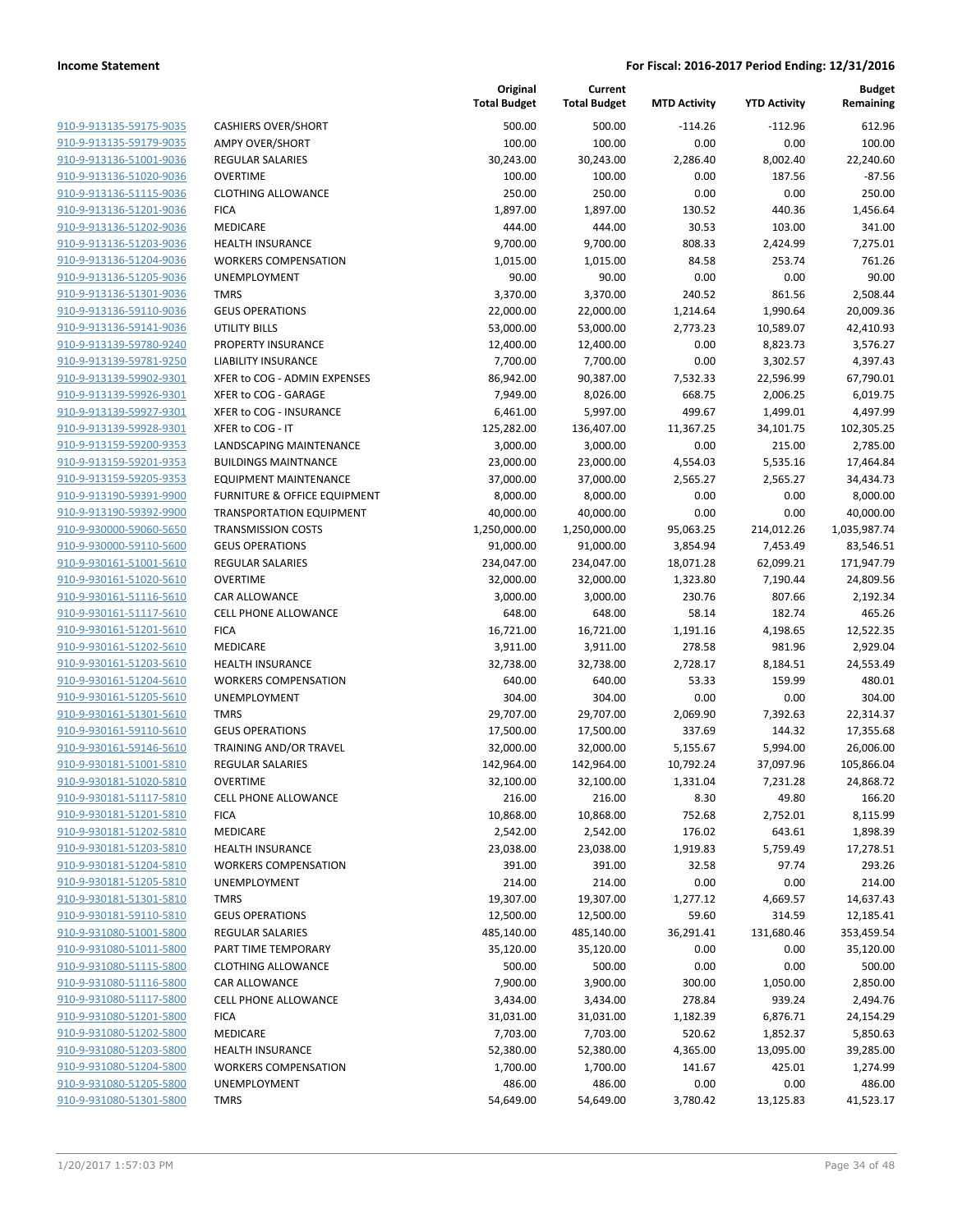| 910-9-931080-59110-5800 | GEU.             |
|-------------------------|------------------|
| 910-9-931080-59205-5800 | EQU              |
| 910-9-931088-51001-5880 | <b>REGI</b>      |
| 910-9-931088-51201-5880 | <b>FICA</b>      |
| 910-9-931088-51202-5880 | MED              |
|                         | <b>HEA</b>       |
| 910-9-931088-51203-5880 |                  |
| 910-9-931088-51204-5880 | <b>WOF</b>       |
| 910-9-931088-51205-5880 | UNE              |
| 910-9-931088-51301-5880 | <b>TMR</b>       |
| 910-9-931088-59110-5880 | <b>GEU</b>       |
| 910-9-931092-51001-9202 | <b>REGI</b>      |
| 910-9-931092-51117-9202 | CELL             |
| 910-9-931092-51201-9202 | <b>FICA</b>      |
| 910-9-931092-51202-9202 | MED              |
| 910-9-931092-51203-9202 | HEA              |
| 910-9-931092-51204-9202 | <b>WOF</b>       |
| 910-9-931092-51205-9202 | <b>UNE</b>       |
| 910-9-931092-51301-9202 | <b>TMR</b>       |
| 910-9-931092-59110-9212 | GEU.             |
| 910-9-931092-59130-9212 | PHO              |
| 910-9-931093-59205-9352 | EQU              |
| 910-9-931099-59391-9900 | <b>FURI</b>      |
| 910-9-931462-51001-5620 | <b>REGI</b>      |
| 910-9-931462-51115-5620 | CLO <sub>1</sub> |
| 910-9-931462-51117-5620 | <b>CELL</b>      |
| 910-9-931462-51201-5620 | <b>FICA</b>      |
| 910-9-931462-51202-5620 | MED              |
| 910-9-931462-51203-5620 | <b>HEA</b>       |
| 910-9-931462-51204-5620 | <b>WOF</b>       |
| 910-9-931462-51205-5620 | <b>UNE</b>       |
| 910-9-931462-51301-5620 | TMR              |
| 910-9-931462-59110-5620 | GEU.             |
| 910-9-931462-59198-5620 | <b>COL</b>       |
| 910-9-931462-59199-5620 | LEAS             |
| 910-9-931470-51001-5700 | <b>REGI</b>      |
|                         | <b>OVE</b>       |
| 910-9-931470-51020-5700 |                  |
| 910-9-931470-51115-5700 | CLO <sub>1</sub> |
| 910-9-931470-51117-5700 | <b>CELL</b>      |
| 910-9-931470-51201-5700 | <b>FICA</b>      |
| 910-9-931470-51202-5700 | MED              |
| 910-9-931470-51203-5700 | <b>HEA</b>       |
| 910-9-931470-51204-5700 | WOF              |
| 910-9-931470-51205-5700 | <b>UNE</b>       |
| 910-9-931470-51301-5700 | TMR              |
| 910-9-931470-59205-5700 | EQU              |
| 910-9-931470-59253-5700 | TRAI             |
| 910-9-931490-59353-9900 | TRAI             |
| 910-9-931491-51001-9911 | <b>REGI</b>      |
| 910-9-931491-51201-9911 | <b>FICA</b>      |
| 910-9-931491-51202-9911 | MED              |
| 910-9-931491-51301-9911 | TMR              |
| 910-9-931528-51001-5820 | <b>REGI</b>      |
| 910-9-931528-51115-5820 | CLO <sub>1</sub> |
| 910-9-931528-51117-5820 | CELL             |
| 910-9-931528-51201-5820 | <b>FICA</b>      |
| 910-9-931528-51202-5820 | MED              |
| 910-9-931528-51203-5820 | <b>HEA</b>       |
| 910-9-931528-51204-5820 | WOF              |
| 910-9-931528-51205-5820 | une              |
|                         |                  |

|                         |                                 | Original<br><b>Total Budget</b> | Current<br><b>Total Budget</b> | <b>MTD Activity</b> | <b>YTD Activity</b> | <b>Budget</b><br>Remaining |
|-------------------------|---------------------------------|---------------------------------|--------------------------------|---------------------|---------------------|----------------------------|
| 910-9-931080-59110-5800 | <b>GEUS OPERATIONS</b>          | 26,000.00                       | 26,000.00                      | 739.58              | 3,731.68            | 22,268.32                  |
| 910-9-931080-59205-5800 | <b>EQUIPMENT MAINTENANCE</b>    | 5,350.00                        | 5,350.00                       | 0.00                | 4.80                | 5,345.20                   |
| 910-9-931088-51001-5880 | <b>REGULAR SALARIES</b>         | 82,118.00                       | 82,118.00                      | 6,080.00            | 15,434.40           | 66,683.60                  |
| 910-9-931088-51201-5880 | <b>FICA</b>                     | 5,091.00                        | 5,091.00                       | 365.58              | 938.86              | 4,152.14                   |
| 910-9-931088-51202-5880 | MEDICARE                        | 1,191.00                        | 1,191.00                       | 85.50               | 219.57              | 971.43                     |
| 910-9-931088-51203-5880 | <b>HEALTH INSURANCE</b>         | 19,400.00                       | 19,400.00                      | 1,616.66            | 4,849.98            | 14,550.02                  |
| 910-9-931088-51204-5880 | <b>WORKERS COMPENSATION</b>     | 225.00                          | 225.00                         | 18.75               | 56.25               | 168.75                     |
| 910-9-931088-51205-5880 | UNEMPLOYMENT                    | 180.00                          | 180.00                         | 56.54               | 56.54               | 123.46                     |
| 910-9-931088-51301-5880 | <b>TMRS</b>                     | 9,045.00                        | 9,045.00                       | 639.62              | 1,699.18            | 7,345.82                   |
| 910-9-931088-59110-5880 | <b>GEUS OPERATIONS</b>          | 4,360.00                        | 4,360.00                       | 61.44               | 75.48               | 4,284.52                   |
| 910-9-931092-51001-9202 | <b>REGULAR SALARIES</b>         | 97,885.00                       | 97,885.00                      | 7,611.84            | 26,523.36           | 71,361.64                  |
| 910-9-931092-51117-9202 | <b>CELL PHONE ALLOWANCE</b>     | 1,632.00                        | 1,632.00                       | 136.61              | 450.46              | 1,181.54                   |
| 910-9-931092-51201-9202 | <b>FICA</b>                     | 6,170.00                        | 6,170.00                       | 462.25              | 1,577.76            | 4,592.24                   |
| 910-9-931092-51202-9202 | MEDICARE                        | 1,443.00                        | 1,443.00                       | 108.11              | 368.99              | 1,074.01                   |
| 910-9-931092-51203-9202 | <b>HEALTH INSURANCE</b>         | 16,490.00                       | 16,490.00                      | 1,374.17            | 4,122.51            | 12,367.49                  |
| 910-9-931092-51204-9202 | <b>WORKERS COMPENSATION</b>     | 268.00                          | 268.00                         | 22.33               | 66.99               | 201.01                     |
| 910-9-931092-51205-9202 | <b>UNEMPLOYMENT</b>             | 153.00                          | 153.00                         | 0.00                | 0.00                | 153.00                     |
| 910-9-931092-51301-9202 | <b>TMRS</b>                     | 10,962.00                       | 10,962.00                      | 813.98              | 2,836.51            | 8,125.49                   |
| 910-9-931092-59110-9212 | <b>GEUS OPERATIONS</b>          | 15,500.00                       | 15,500.00                      | 547.66              | 1,861.22            | 13,638.78                  |
| 910-9-931092-59130-9212 | PHONE MANAGEMENT SERVICE        | 66,900.00                       | 66,900.00                      | 5,560.00            | 16,680.00           | 50,220.00                  |
| 910-9-931093-59205-9352 | EQUIPMENT MAINTENANCE - IT      | 10,000.00                       | 10,000.00                      | 0.00                | 0.00                | 10,000.00                  |
| 910-9-931099-59391-9900 | FURNITURE & OFFICE EQUIPMENT    | 15,000.00                       | 15,000.00                      | 0.00                | 0.00                | 15,000.00                  |
| 910-9-931462-51001-5620 | <b>REGULAR SALARIES</b>         | 59,851.00                       | 59,851.00                      | 4,623.20            | 16,181.20           | 43,669.80                  |
| 910-9-931462-51115-5620 | <b>CLOTHING ALLOWANCE</b>       | 150.00                          | 150.00                         | 0.00                | 0.00                | 150.00                     |
| 910-9-931462-51117-5620 | <b>CELL PHONE ALLOWANCE</b>     | 480.00                          | 480.00                         | 55.38               | 147.68              | 332.32                     |
| 910-9-931462-51201-5620 | <b>FICA</b>                     | 3,651.00                        | 3,651.00                       | 271.45              | 904.05              | 2,746.95                   |
| 910-9-931462-51202-5620 | MEDICARE                        | 877.00                          | 877.00                         | 63.48               | 211.43              | 665.57                     |
| 910-9-931462-51203-5620 | <b>HEALTH INSURANCE</b>         | 4,850.00                        | 4,850.00                       | 404.17              | 1,212.51            | 3,637.49                   |
| 910-9-931462-51204-5620 | <b>WORKERS COMPENSATION</b>     | 899.00                          | 899.00                         | 74.92               | 224.76              | 674.24                     |
| 910-9-931462-51205-5620 | UNEMPLOYMENT                    | 45.00                           | 45.00                          | 0.00                | 0.00                | 45.00                      |
| 910-9-931462-51301-5620 | <b>TMRS</b>                     | 6,662.00                        | 6,662.00                       | 490.24              | 1,715.84            | 4,946.16                   |
| 910-9-931462-59110-5620 | <b>GEUS OPERATIONS</b>          | 19,420.00                       | 19,420.00                      | 841.88              | 8,886.96            | 10,533.04                  |
| 910-9-931462-59198-5620 | <b>COLOCATION CHARGES</b>       | 9,979.00                        | 9,979.00                       | 0.00                | 0.00                | 9,979.00                   |
| 910-9-931462-59199-5620 | LEASE OF DARK FIBER             | 206,520.00                      | 206,520.00                     | 0.00                | 0.00                | 206,520.00                 |
| 910-9-931470-51001-5700 | <b>REGULAR SALARIES</b>         | 70,708.00                       | 70,708.00                      | 5,476.80            | 19,168.80           | 51,539.20                  |
| 910-9-931470-51020-5700 | <b>OVERTIME</b>                 | 2,600.00                        | 2,600.00                       | 0.00                | 350.35              | 2,249.65                   |
| 910-9-931470-51115-5700 | <b>CLOTHING ALLOWANCE</b>       | 500.00                          | 500.00                         | 0.00                | 0.00                | 500.00                     |
| 910-9-931470-51117-5700 | <b>CELL PHONE ALLOWANCE</b>     | 432.00                          | 432.00                         | 49.84               | 132.94              | 299.06                     |
| 910-9-931470-51201-5700 | <b>FICA</b>                     | 4,603.00                        | 4,603.00                       | 321.74              | 1,099.50            | 3,503.50                   |
| 910-9-931470-51202-5700 | MEDICARE                        | 1,077.00                        | 1,077.00                       | 75.24               | 257.13              | 819.87                     |
| 910-9-931470-51203-5700 | <b>HEALTH INSURANCE</b>         | 9,700.00                        | 9,700.00                       | 808.33              | 2,424.99            | 7,275.01                   |
| 910-9-931470-51204-5700 | <b>WORKERS COMPENSATION</b>     | 1,060.00                        | 1,060.00                       | 88.33               | 264.99              | 795.01                     |
| 910-9-931470-51205-5700 | UNEMPLOYMENT                    | 90.00                           | 90.00                          | 0.00                | 0.00                | 90.00                      |
| 910-9-931470-51301-5700 | <b>TMRS</b>                     | 8,177.00                        | 8,177.00                       | 579.66              | 2,065.67            | 6,111.33                   |
| 910-9-931470-59205-5700 | <b>EQUIPMENT MAINTENANCE</b>    | 5,400.00                        | 5,400.00                       | 0.00                | 0.00                | 5,400.00                   |
| 910-9-931470-59253-5700 | TRANSMISSION SUBSTATION MAINT   | 43,400.00                       | 43,400.00                      | 0.00                | 3,389.66            | 40,010.34                  |
| 910-9-931490-59353-9900 | <b>TRANSMISSION SUBSTATIONS</b> | 36,250.00                       | 36,250.00                      | 9,344.55            | 9,344.55            | 26,905.45                  |
| 910-9-931491-51001-9911 | <b>REGULAR SALARIES</b>         | 5,000.00                        | 5,000.00                       | 0.00                | 0.00                | 5,000.00                   |
| 910-9-931491-51201-9911 | <b>FICA</b>                     | 310.00                          | 310.00                         | 0.00                | 0.00                | 310.00                     |
| 910-9-931491-51202-9911 | MEDICARE                        | 73.00                           | 73.00                          | 0.00                | 0.00                | 73.00                      |
| 910-9-931491-51301-9911 | <b>TMRS</b>                     | 551.00                          | 551.00                         | 0.00                | 0.00                | 551.00                     |
| 910-9-931528-51001-5820 | REGULAR SALARIES                | 59,851.00                       | 59,851.00                      | 4,623.20            | 16,181.20           | 43,669.80                  |
| 910-9-931528-51115-5820 | <b>CLOTHING ALLOWANCE</b>       | 150.00                          | 150.00                         | 0.00                | 0.00                | 150.00                     |
| 910-9-931528-51117-5820 | <b>CELL PHONE ALLOWANCE</b>     | 480.00                          | 480.00                         | 18.46               | 110.76              | 369.24                     |
| 910-9-931528-51201-5820 | <b>FICA</b>                     | 3,651.00                        | 3,651.00                       | 288.92              | 1,011.22            | 2,639.78                   |
| 910-9-931528-51202-5820 | MEDICARE                        | 877.00                          | 877.00                         | 67.58               | 236.53              | 640.47                     |
| 910-9-931528-51203-5820 | <b>HEALTH INSURANCE</b>         | 4,850.00                        | 4,850.00                       | 404.17              | 1,212.51            | 3,637.49                   |
| 910-9-931528-51204-5820 | <b>WORKERS COMPENSATION</b>     | 899.00                          | 899.00                         | 74.92               | 224.76              | 674.24                     |
| 910-9-931528-51205-5820 | UNEMPLOYMENT                    | 45.00                           | 45.00                          | 0.00                | 0.00                | 45.00                      |
|                         |                                 |                                 |                                |                     |                     |                            |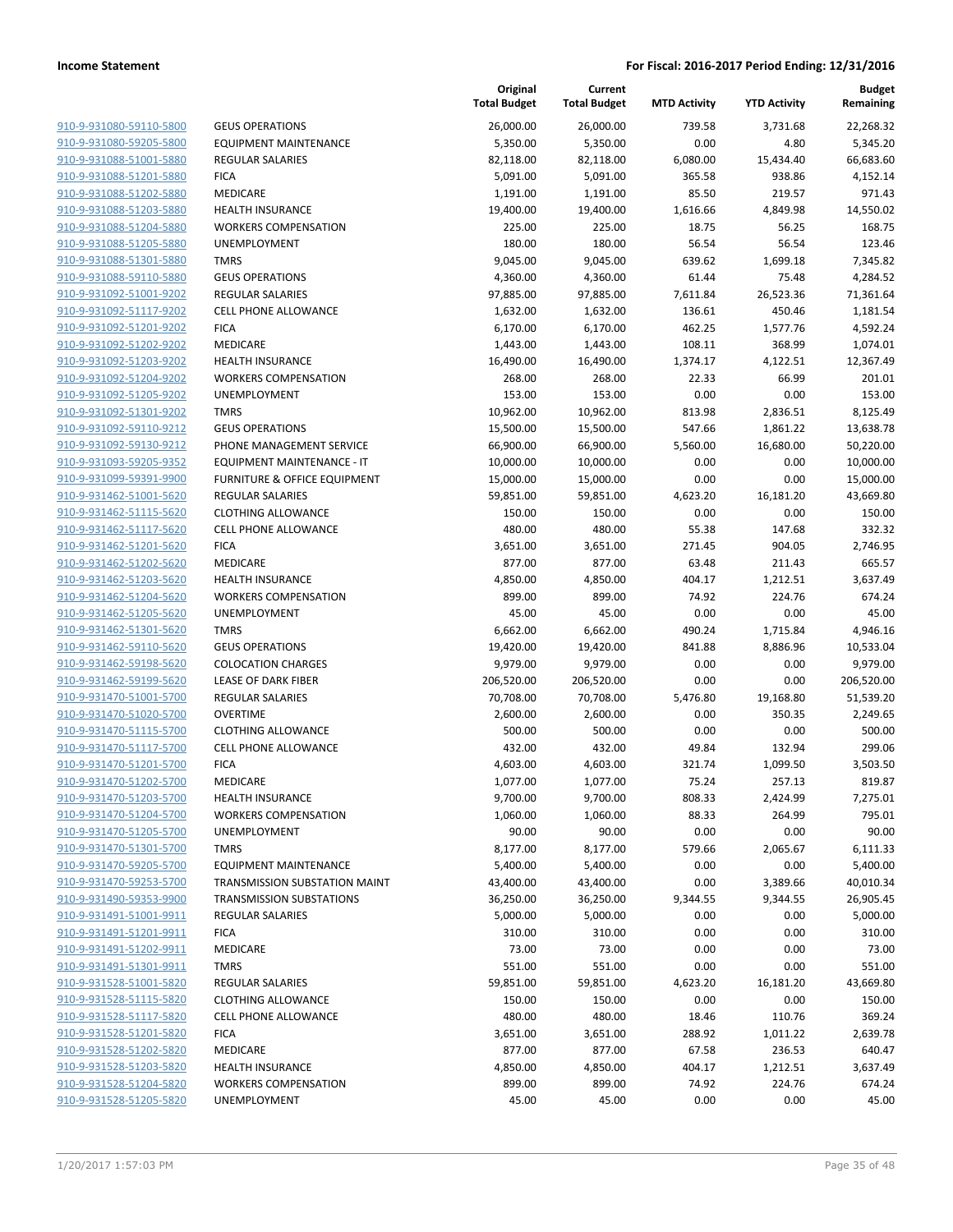| <u>910-9-931528-51301-5820</u>                     |
|----------------------------------------------------|
| 910-9-931528-59110-5820                            |
| 910-9-931529-51001-5920                            |
| 910-9-931529-51020-5920                            |
| 910-9-931529-51115-5920                            |
| 910-9-931529-51117-5920                            |
| 910-9-931529-51201-5920                            |
| 910-9-931529-51202-5920                            |
| 910-9-931529-51203-5920                            |
| 910-9-931529-51204-5920                            |
| 910-9-931529-51205-5920                            |
| 910-9-931529-51301-5920                            |
|                                                    |
| 910-9-931529-59205-5920                            |
| 910-9-931529-59262-5920                            |
| 910-9-931590-59362-9900                            |
| 910-9-931591-51001-9912                            |
| 910-9-931591-51201-9912                            |
| 910-9-931591-51202-9912                            |
| 910-9-931591-51301-9912                            |
| 910-9-932467-51001-5671                            |
| 910-9-932467-51011-5670                            |
| 910-9-932467-51020-5671                            |
| 910-9-932467-51115-5671                            |
| 910-9-932467-51201-5671                            |
| 910-9-932467-51202-5671                            |
| 910-9-932467-51203-5671                            |
| 910-9-932467-51204-5671                            |
| 910-9-932467-51205-5671                            |
| 910-9-932467-51301-5671                            |
| 910-9-932467-59110-5671                            |
| 910-9-932474-51001-5740                            |
| 910-9-932474-51020-5740                            |
| 910-9-932474-51115-5740                            |
| 910-9-932474-51201-5740                            |
| 910-9-932474-51202-5740                            |
| 910-9-932474-51203-5740                            |
| 910-9-932474-51204-5740                            |
|                                                    |
| 910-9-932474-51205-5740                            |
| 910-9-932474-51301-5740                            |
| 910-9-932474-59257-5740                            |
| 910-9-932490-59356-9900                            |
| 910-9-932491-51001-9913                            |
| 910-9-932491-51201-9913                            |
| 910-9-932491-51202-9913                            |
| 910-9-932491-51301-9913                            |
| 910-9-932500-51001-5801                            |
| 910-9-932500-51115-5801                            |
| 910-9-932500-51117-5801                            |
| 910-9-932500-51201-5801                            |
| 910-9-932500-51202-5801                            |
| 910-9-932500-51203-5801                            |
| 910-9-932500-51204-5801                            |
| 910-9-932500-51205-5801                            |
| 910-9-932500-51301-5801                            |
| 910-9-932500-59110-5801                            |
| 910-9-932500-59112-5801                            |
| 910-9-932500-59146-5801                            |
|                                                    |
|                                                    |
| 910-9-932503-51001-5830<br>910-9-932503-51020-5830 |

|                                                    |                                     | Original<br><b>Total Budget</b> | Current<br><b>Total Budget</b> | <b>MTD Activity</b> | <b>YTD Activity</b> | <b>Budget</b><br>Remaining |
|----------------------------------------------------|-------------------------------------|---------------------------------|--------------------------------|---------------------|---------------------|----------------------------|
| 910-9-931528-51301-5820                            | <b>TMRS</b>                         | 6,662.00                        | 6,662.00                       | 490.24              | 1,715.84            | 4,946.16                   |
| 910-9-931528-59110-5820                            | <b>GEUS OPERATIONS</b>              | 22,200.00                       | 22,200.00                      | 550.41              | 3,244.97            | 18,955.03                  |
| 910-9-931529-51001-5920                            | <b>REGULAR SALARIES</b>             | 70,708.00                       | 70,708.00                      | 5,476.80            | 19,168.80           | 51,539.20                  |
| 910-9-931529-51020-5920                            | <b>OVERTIME</b>                     | 3,200.00                        | 3,200.00                       | 0.00                | 350.35              | 2,849.65                   |
| 910-9-931529-51115-5920                            | <b>CLOTHING ALLOWANCE</b>           | 500.00                          | 500.00                         | 0.00                | 0.00                | 500.00                     |
| 910-9-931529-51117-5920                            | <b>CELL PHONE ALLOWANCE</b>         | 432.00                          | 432.00                         | 16.60               | 99.60               | 332.40                     |
| 910-9-931529-51201-5920                            | <b>FICA</b>                         | 4,640.00                        | 4,640.00                       | 341.62              | 1,217.39            | 3,422.61                   |
| 910-9-931529-51202-5920                            | MEDICARE                            | 1,085.00                        | 1,085.00                       | 79.90               | 284.72              | 800.28                     |
| 910-9-931529-51203-5920                            | <b>HEALTH INSURANCE</b>             | 9,700.00                        | 9,700.00                       | 808.33              | 2,424.99            | 7,275.01                   |
| 910-9-931529-51204-5920                            | <b>WORKERS COMPENSATION</b>         | 1,060.00                        | 1,060.00                       | 88.33               | 264.99              | 795.01                     |
| 910-9-931529-51205-5920                            | <b>UNEMPLOYMENT</b>                 | 90.00                           | 90.00                          | 0.00                | 0.00                | 90.00                      |
| 910-9-931529-51301-5920                            | <b>TMRS</b>                         | 8,243.00                        | 8,243.00                       | 579.66              | 2,065.66            | 6,177.34                   |
| 910-9-931529-59205-5920                            | <b>EQUIPMENT MAINTENANCE</b>        | 7,300.00                        | 7,300.00                       | 319.56              | 441.58              | 6,858.42                   |
| 910-9-931529-59262-5920                            | DISTRIBUTION SUBSTATION MAINTENANCE | 34,000.00                       | 34,000.00                      | 12.20               | 294.33              | 33,705.67                  |
| 910-9-931590-59362-9900                            | <b>DISTRIBUTION SUBSTATIONS</b>     | 79,750.00                       | 79,750.00                      | 9,611.80            | 10,414.55           | 69,335.45                  |
| 910-9-931591-51001-9912                            | <b>REGULAR SALARIES</b>             | 10,000.00                       | 10,000.00                      | 0.00                | 0.00                | 10,000.00                  |
| 910-9-931591-51201-9912                            | <b>FICA</b>                         | 620.00                          | 620.00                         | 0.00                | 0.00                | 620.00                     |
| 910-9-931591-51202-9912                            | MEDICARE                            | 145.00                          | 145.00                         | 0.00                | 0.00                | 145.00                     |
| 910-9-931591-51301-9912                            | <b>TMRS</b>                         | 1,102.00                        | 1,102.00                       | 0.00                | 0.00                | 1,102.00                   |
| 910-9-932467-51001-5671                            | <b>REGULAR SALARIES</b>             | 65,058.00                       | 65,058.00                      | 5,744.00            | 27,381.16           | 37,676.84                  |
| 910-9-932467-51011-5670                            | PART TIME TEMPORARY                 | 35,050.00                       | 35,050.00                      | 0.00                | 0.00                | 35,050.00                  |
| 910-9-932467-51020-5671                            | <b>OVERTIME</b>                     | 10,000.00                       | 10,000.00                      | 1,200.00            | 2,352.00            | 7,648.00                   |
| 910-9-932467-51115-5671                            | <b>CLOTHING ALLOWANCE</b>           | 550.00                          | 550.00                         | 0.00                | 0.00                | 550.00                     |
| 910-9-932467-51201-5671                            | <b>FICA</b>                         | 6,861.00                        | 6,861.00                       | 416.51              | 1,766.31            | 5,094.69                   |
| 910-9-932467-51202-5671                            | MEDICARE                            | 1,605.00                        | 1,605.00                       | 97.41               | 413.10              | 1,191.90                   |
| 910-9-932467-51203-5671                            | <b>HEALTH INSURANCE</b>             | 9,700.00                        | 9,700.00                       | 808.33              | 2,424.99            | 7,275.01                   |
| 910-9-932467-51204-5671                            | <b>WORKERS COMPENSATION</b>         | 998.00                          | 998.00                         | 83.17               | 249.51              | 748.49                     |
| 910-9-932467-51205-5671                            | <b>UNEMPLOYMENT</b>                 | 90.00                           | 90.00                          | 0.00                | 0.00                | 90.00                      |
| 910-9-932467-51301-5671                            | <b>TMRS</b>                         | 8,329.00                        | 8,329.00                       | 730.51              | 2,289.14            | 6,039.86                   |
| 910-9-932467-59110-5671                            | <b>GEUS OPERATIONS</b>              | 26,000.00                       | 26,000.00                      | 2,096.77            | 3,130.85            | 22,869.15                  |
| 910-9-932474-51001-5740                            | <b>REGULAR SALARIES</b>             | 65,058.00                       | 65,058.00                      | 3,536.00            | 13,248.00           | 51,810.00                  |
| 910-9-932474-51020-5740                            | <b>OVERTIME</b>                     | 9,700.00                        | 9,700.00                       | 0.00                | 1,680.00            | 8,020.00                   |
| 910-9-932474-51115-5740<br>910-9-932474-51201-5740 | <b>CLOTHING ALLOWANCE</b>           | 550.00                          | 550.00                         | 0.00                | 0.00                | 550.00                     |
| 910-9-932474-51202-5740                            | <b>FICA</b><br>MEDICARE             | 4,670.00<br>1,092.00            | 4,670.00                       | 207.50<br>48.53     | 854.95<br>199.94    | 3,815.05<br>892.06         |
| 910-9-932474-51203-5740                            | <b>HEALTH INSURANCE</b>             | 9,700.00                        | 1,092.00<br>9,700.00           | 808.33              | 2,424.99            | 7,275.01                   |
| 910-9-932474-51204-5740                            | <b>WORKERS COMPENSATION</b>         | 998.00                          | 998.00                         | 83.17               | 249.51              | 748.49                     |
| 910-9-932474-51205-5740                            | UNEMPLOYMENT                        | 90.00                           | 90.00                          | 0.00                | 0.00                | 90.00                      |
| 910-9-932474-51301-5740                            | <b>TMRS</b>                         | 8,296.00                        | 8,296.00                       | 371.98              | 1,570.41            | 6,725.59                   |
| 910-9-932474-59257-5740                            | TRANSMISSION LINE MAINTENANCE       | 41,700.00                       | 41,700.00                      | 2,822.25            | 5,586.41            | 36,113.59                  |
| 910-9-932490-59356-9900                            | <b>GEUS TRANSMISSION LINES</b>      | 675,000.00                      | 675,000.00                     | 4,008.75            | 16,050.00           | 658,950.00                 |
| 910-9-932491-51001-9913                            | <b>REGULAR SALARIES</b>             | 5,000.00                        | 5,000.00                       | 0.00                | 0.00                | 5,000.00                   |
| 910-9-932491-51201-9913                            | <b>FICA</b>                         | 310.00                          | 310.00                         | 0.00                | 0.00                | 310.00                     |
| 910-9-932491-51202-9913                            | MEDICARE                            | 73.00                           | 73.00                          | 0.00                | 0.00                | 73.00                      |
| 910-9-932491-51301-9913                            | <b>TMRS</b>                         | 551.00                          | 551.00                         | 0.00                | 0.00                | 551.00                     |
| 910-9-932500-51001-5801                            | <b>REGULAR SALARIES</b>             | 115,232.00                      | 115,232.00                     | 8,819.20            | 30,867.20           | 84,364.80                  |
| 910-9-932500-51115-5801                            | <b>CLOTHING ALLOWANCE</b>           | 300.00                          | 300.00                         | 0.00                | 0.00                | 300.00                     |
| 910-9-932500-51117-5801                            | CELL PHONE ALLOWANCE                | 636.00                          | 636.00                         | 48.92               | 171.22              | 464.78                     |
| 910-9-932500-51201-5801                            | <b>FICA</b>                         | 7,202.00                        | 7,202.00                       | 536.87              | 1,850.42            | 5,351.58                   |
| 910-9-932500-51202-5801                            | MEDICARE                            | 1,685.00                        | 1,685.00                       | 125.56              | 432.76              | 1,252.24                   |
| 910-9-932500-51203-5801                            | <b>HEALTH INSURANCE</b>             | 9,700.00                        | 9,700.00                       | 808.33              | 2,424.99            | 7,275.01                   |
| 910-9-932500-51204-5801                            | <b>WORKERS COMPENSATION</b>         | 1,702.00                        | 1,702.00                       | 141.83              | 425.49              | 1,276.51                   |
| 910-9-932500-51205-5801                            | <b>UNEMPLOYMENT</b>                 | 90.00                           | 90.00                          | 0.00                | 0.00                | 90.00                      |
| 910-9-932500-51301-5801                            | <b>TMRS</b>                         | 12,796.00                       | 12,796.00                      | 932.92              | 3,265.22            | 9,530.78                   |
| 910-9-932500-59110-5801                            | <b>GEUS OPERATIONS</b>              | 8,900.00                        | 8,900.00                       | 726.06              | 1,363.31            | 7,536.69                   |
| 910-9-932500-59112-5801                            | SAFETY                              | 48,200.00                       | 48,200.00                      | 5,518.18            | 22,093.28           | 26,106.72                  |
| 910-9-932500-59146-5801                            | TRAINING AND/OR TRAVEL              | 19,500.00                       | 19,500.00                      | 600.00              | 7,754.52            | 11,745.48                  |
| 910-9-932503-51001-5830                            | <b>REGULAR SALARIES</b>             | 194,386.00                      | 194,386.00                     | 11,840.20           | 40,219.20           | 154,166.80                 |
| 910-9-932503-51020-5830                            | <b>OVERTIME</b>                     | 6,600.00                        | 6,600.00                       | 850.15              | 2,662.77            | 3,937.23                   |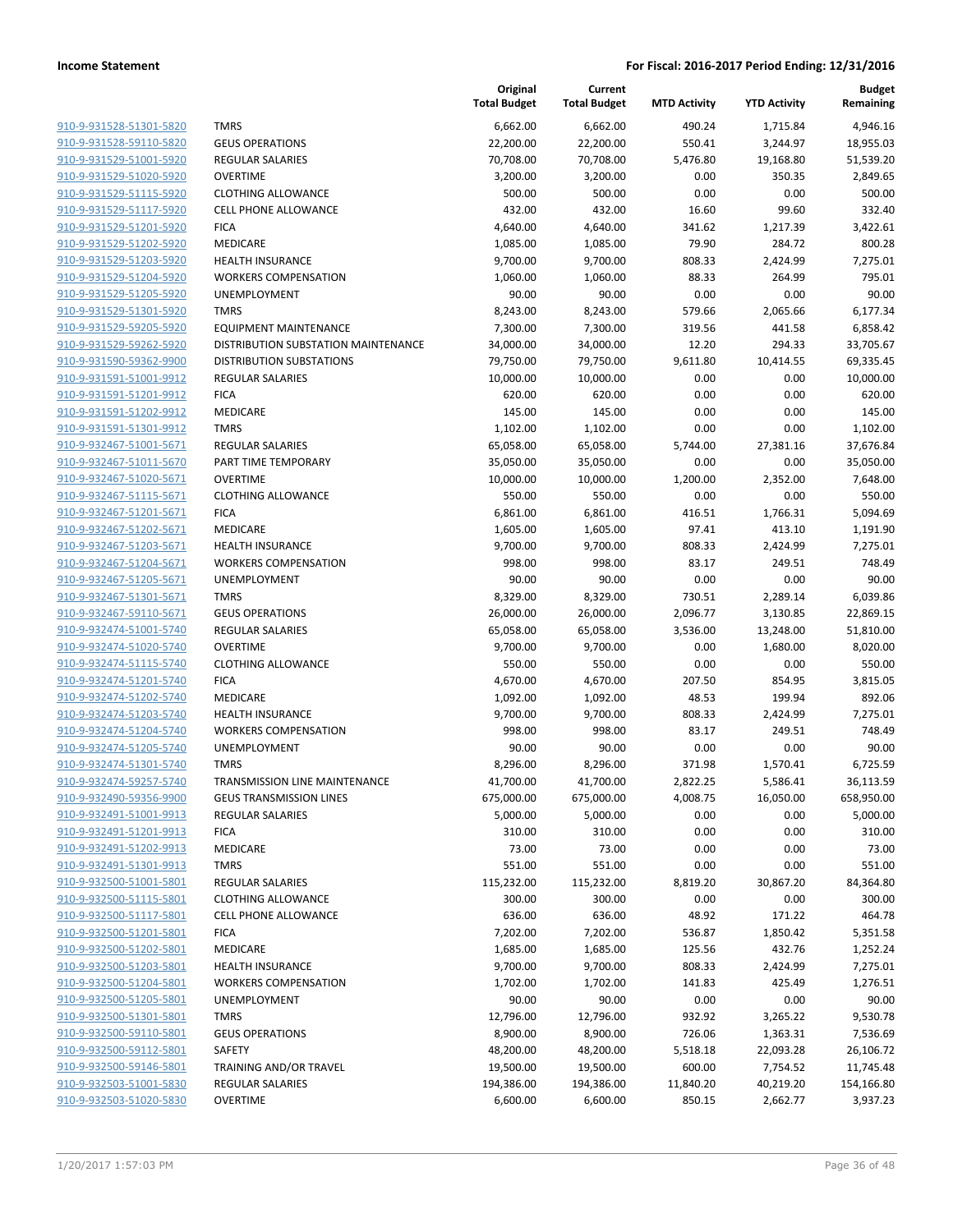| 910-9-932503-51115-5830        |
|--------------------------------|
| 910-9-932503-51117-5830        |
| 910-9-932503-51201-5830        |
| 910-9-932503-51202-5830        |
| 910-9-932503-51203-5830        |
| <u>910-9-932503-51204-5830</u> |
| 910-9-932503-51205-5830        |
| 910-9-932503-51301-5830        |
| 910-9-932503-59110-5830        |
| 910-9-932504-51001-5840        |
| 910-9-932504-51020-5840        |
| 910-9-932504-51115-5840        |
| 910-9-932504-51117-5840        |
| 910-9-932504-51201-5840        |
| <u>910-9-932504-51202-5840</u> |
| 910-9-932504-51203-5840        |
| 910-9-932504-51204-5840        |
| 910-9-932504-51205-5840        |
| 910-9-932504-51301-5840        |
| 910-9-932504-59110-5840        |
| 910-9-932505-51001-5850        |
| 910-9-932505-51201-5850        |
| 910-9-932505-51202-5850        |
| 910-9-932505-51301-5850        |
|                                |
| <u>910-9-932505-59110-5850</u> |
| <u>910-9-932506-51001-5860</u> |
| 910-9-932506-51020-5860        |
| 910-9-932506-51115-5860        |
| 910-9-932506-51117-5860        |
| 910-9-932506-51201-5860        |
| 910-9-932506-51202-5860        |
| 910-9-932506-51203-5860        |
| 910-9-932506-51204-5860        |
| 910-9-932506-51205-5860        |
| <u>910-9-932506-51301-5860</u> |
| <u>910-9-932506-59110-5860</u> |
| 910-9-932507-51001-5870        |
| 910-9-932507-51201-5870        |
| 910-9-932507-51202-5870        |
| 910-9-932507-51301-5870        |
| 910-9-932507-59110-5870        |
| 910-9-932509-59147-5890        |
| 910-9-932510-51001-5900        |
| 910-9-932510-51020-5900        |
| 910-9-932510-51102-5900        |
| 910-9-932510-51115-5900        |
| 910-9-932510-51201-5900        |
| 910-9-932510-51202-5900        |
| 910-9-932510-51203-5900        |
| <u>910-9-932510-51204-5900</u> |
| 910-9-932510-51205-5900        |
| 910-9-932510-51301-5900        |
| 910-9-932510-59205-5900        |
| 910-9-932514-51001-5941        |
| 910-9-932514-51020-5941        |
| 910-9-932514-51102-5941        |
| 910-9-932514-51102-5980        |
| 910-9-932514-51115-5941        |
| 910-9-932514-51201-5941        |
|                                |

|                                                    |                                         | Original<br><b>Total Budget</b> | Current<br><b>Total Budget</b> | <b>MTD Activity</b> | <b>YTD Activity</b> | <b>Budget</b><br>Remaining |
|----------------------------------------------------|-----------------------------------------|---------------------------------|--------------------------------|---------------------|---------------------|----------------------------|
| 910-9-932503-51115-5830                            | <b>CLOTHING ALLOWANCE</b>               | 700.00                          | 700.00                         | 0.00                | 0.00                | 700.00                     |
| 910-9-932503-51117-5830                            | <b>CELL PHONE ALLOWANCE</b>             | 318.00                          | 318.00                         | 36.69               | 97.84               | 220.16                     |
| 910-9-932503-51201-5830                            | <b>FICA</b>                             | 12,524.00                       | 12,524.00                      | 741.92              | 2,411.76            | 10,112.24                  |
| 910-9-932503-51202-5830                            | MEDICARE                                | 2,929.00                        | 2,929.00                       | 173.51              | 564.04              | 2,364.96                   |
| 910-9-932503-51203-5830                            | <b>HEALTH INSURANCE</b>                 | 24,250.00                       | 24,250.00                      | 2,020.83            | 6,062.49            | 18,187.51                  |
| 910-9-932503-51204-5830                            | <b>WORKERS COMPENSATION</b>             | 2,976.00                        | 2,976.00                       | 248.00              | 744.00              | 2,232.00                   |
| 910-9-932503-51205-5830                            | UNEMPLOYMENT                            | 225.00                          | 225.00                         | 0.00                | 0.00                | 225.00                     |
| 910-9-932503-51301-5830                            | <b>TMRS</b>                             | 22,251.00                       | 22,251.00                      | 1,337.59            | 4,520.16            | 17,730.84                  |
| 910-9-932503-59110-5830                            | <b>GEUS OPERATIONS</b>                  | 74,000.00                       | 74,000.00                      | 4,861.90            | 9,219.31            | 64,780.69                  |
| 910-9-932504-51001-5840                            | <b>REGULAR SALARIES</b>                 | 194,386.00                      | 194,386.00                     | 11,840.20           | 40,219.20           | 154,166.80                 |
| 910-9-932504-51020-5840                            | <b>OVERTIME</b>                         | 6,600.00                        | 6,600.00                       | 850.15              | 2,662.77            | 3,937.23                   |
| 910-9-932504-51115-5840                            | <b>CLOTHING ALLOWANCE</b>               | 700.00                          | 700.00                         | 0.00                | 0.00                | 700.00                     |
| 910-9-932504-51117-5840                            | <b>CELL PHONE ALLOWANCE</b>             | 318.00                          | 318.00                         | 12.23               | 73.38               | 244.62                     |
| 910-9-932504-51201-5840                            | <b>FICA</b>                             | 12,524.00                       | 12,524.00                      | 788.32              | 2,663.98            | 9,860.02                   |
| 910-9-932504-51202-5840                            | MEDICARE                                | 2,929.00                        | 2,929.00                       | 184.37              | 623.03              | 2,305.97                   |
| 910-9-932504-51203-5840                            | <b>HEALTH INSURANCE</b>                 | 24,250.00                       | 24,250.00                      | 2,020.83            | 6,062.49            | 18,187.51                  |
| 910-9-932504-51204-5840                            | <b>WORKERS COMPENSATION</b>             | 2,976.00                        | 2,976.00                       | 248.00              | 744.00              | 2,232.00                   |
| 910-9-932504-51205-5840                            | UNEMPLOYMENT                            | 225.00                          | 225.00                         | 0.00                | 0.00                | 225.00                     |
| 910-9-932504-51301-5840                            | <b>TMRS</b>                             | 22,251.00                       | 22,251.00                      | 1,337.59            | 4,520.16            | 17,730.84                  |
| 910-9-932504-59110-5840                            | <b>GEUS OPERATIONS</b>                  | 72,000.00                       | 72,000.00                      | 9,655.28            | 14,448.52           | 57,551.48                  |
| 910-9-932505-51001-5850                            | REGULAR SALARIES                        | 1,500.00                        | 1,500.00                       | 0.00                | 0.00                | 1,500.00                   |
| 910-9-932505-51201-5850                            | <b>FICA</b>                             | 93.00                           | 93.00                          | 0.00                | 0.00                | 93.00                      |
| 910-9-932505-51202-5850                            | MEDICARE                                | 22.00                           | 22.00                          | 0.00                | 0.00                | 22.00                      |
| 910-9-932505-51301-5850                            | <b>TMRS</b>                             | 165.00                          | 165.00                         | 0.00                | 0.00                | 165.00                     |
| 910-9-932505-59110-5850                            | <b>GEUS OPERATIONS</b>                  | 500.00                          | 500.00                         | 0.00                | 0.00                | 500.00                     |
| 910-9-932506-51001-5860                            | REGULAR SALARIES                        | 72,126.00                       | 72,126.00                      | 5,667.20            | 20,056.00           | 52,070.00                  |
| 910-9-932506-51020-5860                            | <b>OVERTIME</b>                         | 1,350.00                        | 1,350.00                       | 0.00                | 332.92              | 1,017.08                   |
| 910-9-932506-51115-5860                            | <b>CLOTHING ALLOWANCE</b>               | 550.00                          | 550.00                         | 0.00                | 0.00                | 550.00                     |
| 910-9-932506-51117-5860                            | <b>CELL PHONE ALLOWANCE</b>             | 432.00                          | 432.00                         | 33.22               | 116.27              | 315.73                     |
| 910-9-932506-51201-5860                            | <b>FICA</b>                             | 4,617.00                        | 4,617.00                       | 355.39              | 1,277.17            | 3,339.83                   |
| 910-9-932506-51202-5860                            | MEDICARE                                | 1,079.00                        | 1,079.00                       | 83.12               | 298.70              | 780.30                     |
| 910-9-932506-51203-5860                            | <b>HEALTH INSURANCE</b>                 | 9,700.00                        | 9,700.00                       | 808.33              | 2,424.99            | 7,275.01                   |
| 910-9-932506-51204-5860                            | <b>WORKERS COMPENSATION</b>             | 1,139.00                        | 1,139.00                       | 94.92               | 284.76              | 854.24                     |
| 910-9-932506-51205-5860                            | UNEMPLOYMENT                            | 90.00                           | 90.00                          | 0.00                | 0.00                | 90.00                      |
| 910-9-932506-51301-5860                            | <b>TMRS</b>                             | 8,201.00                        | 8,201.00                       | 599.69              | 2,155.41            | 6,045.59                   |
| 910-9-932506-59110-5860                            | <b>GEUS OPERATIONS</b>                  | 11,600.00                       | 11,600.00                      | 487.20              | 474.20              | 11,125.80                  |
| 910-9-932507-51001-5870                            | <b>REGULAR SALARIES</b>                 | 1,500.00                        | 1,500.00                       | 0.00                | 0.00                | 1,500.00                   |
| 910-9-932507-51201-5870                            | <b>FICA</b>                             | 93.00                           | 93.00                          | 0.00                | 0.00                | 93.00                      |
| 910-9-932507-51202-5870                            | MEDICARE                                | 22.00                           | 22.00                          | 0.00                | 0.00                | 22.00                      |
| 910-9-932507-51301-5870                            | <b>TMRS</b>                             | 165.00                          | 165.00                         | 0.00                | 0.00                | 165.00                     |
| 910-9-932507-59110-5870                            | <b>GEUS OPERATIONS</b>                  | 400.00                          | 400.00                         | 0.00                | 0.00                | 400.00                     |
| 910-9-932509-59147-5890                            | <b>RENT</b>                             | 500.00                          | 500.00                         | 0.00                | 0.00                | 500.00                     |
| 910-9-932510-51001-5900<br>910-9-932510-51020-5900 | <b>REGULAR SALARIES</b>                 | 55,557.00                       | 55,557.00                      | 4,211.20            | 14,739.20           | 40,817.80                  |
| 910-9-932510-51102-5900                            | <b>OVERTIME</b><br><b>BILINGUAL PAY</b> | 10,000.00<br>600.00             | 10,000.00<br>600.00            | 0.00<br>46.16       | 1,753.49<br>161.56  | 8,246.51<br>438.44         |
| 910-9-932510-51115-5900                            | <b>CLOTHING ALLOWANCE</b>               | 500.00                          | 500.00                         | 0.00                | 0.00                | 500.00                     |
| 910-9-932510-51201-5900                            | <b>FICA</b>                             | 4,133.00                        | 4,133.00                       | 239.69              | 901.62              | 3,231.38                   |
| 910-9-932510-51202-5900                            | <b>MEDICARE</b>                         | 967.00                          | 967.00                         | 56.06               | 210.88              | 756.12                     |
| 910-9-932510-51203-5900                            | <b>HEALTH INSURANCE</b>                 | 9,700.00                        | 9,700.00                       | 808.33              | 2,424.99            | 7,275.01                   |
| 910-9-932510-51204-5900                            | <b>WORKERS COMPENSATION</b>             | 821.00                          | 821.00                         | 68.42               | 205.26              | 615.74                     |
| 910-9-932510-51205-5900                            | UNEMPLOYMENT                            | 90.00                           | 90.00                          | 0.00                | 0.00                | 90.00                      |
| 910-9-932510-51301-5900                            | <b>TMRS</b>                             | 7,343.00                        | 7,343.00                       | 447.88              | 1,752.02            | 5,590.98                   |
| 910-9-932510-59205-5900                            | <b>EQUIPMENT MAINTENANCE</b>            | 60,000.00                       | 60,000.00                      | 3,615.41            | 5,846.08            | 54,153.92                  |
| 910-9-932514-51001-5941                            | <b>REGULAR SALARIES</b>                 | 277,834.00                      | 277,834.00                     | 35,932.63           | 120,212.64          | 157,621.36                 |
| 910-9-932514-51020-5941                            | <b>OVERTIME</b>                         | 70,000.00                       | 70,000.00                      | 4,732.59            | 14,344.36           | 55,655.64                  |
| 910-9-932514-51102-5941                            | <b>BILINGUAL PAY</b>                    | 1,200.00                        | 1,200.00                       | 92.32               | 300.04              | 899.96                     |
| 910-9-932514-51102-5980                            | <b>BILINGUAL PAY</b>                    | 0.00                            | 0.00                           | 0.00                | 23.08               | $-23.08$                   |
| 910-9-932514-51115-5941                            | <b>CLOTHING ALLOWANCE</b>               | 5,600.00                        | 5,600.00                       | 0.00                | 288.00              | 5,312.00                   |
| 910-9-932514-51201-5941                            | <b>FICA</b>                             | 21,988.00                       | 21,988.00                      | 2,452.71            | 7,951.15            | 14,036.85                  |
|                                                    |                                         |                                 |                                |                     |                     |                            |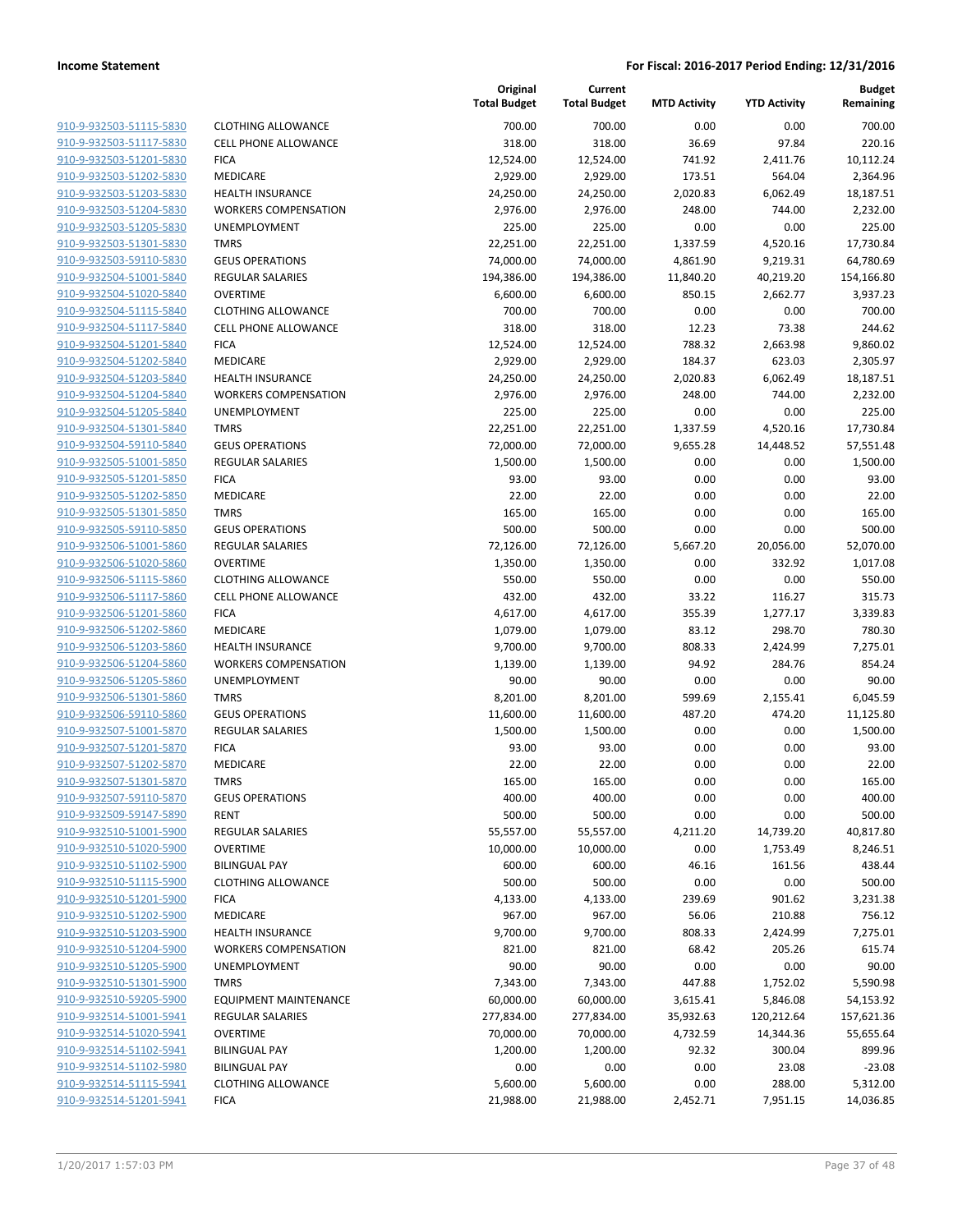|                                                    |                                      | Original<br><b>Total Budget</b> | Current<br><b>Total Budget</b> | <b>MTD Activity</b> | <b>YTD Activity</b> | <b>Budget</b><br>Remaining |
|----------------------------------------------------|--------------------------------------|---------------------------------|--------------------------------|---------------------|---------------------|----------------------------|
| 910-9-932514-51202-5941                            | MEDICARE                             | 5,143.00                        | 5,143.00                       | 573.61              | 1,859.55            | 3,283.45                   |
| 910-9-932514-51203-5941                            | <b>HEALTH INSURANCE</b>              | 87,300.00                       | 87,300.00                      | 7,275.00            | 21,825.00           | 65,475.00                  |
| 910-9-932514-51204-5941                            | <b>WORKERS COMPENSATION</b>          | 5,759.00                        | 5,759.00                       | 479.92              | 1,439.76            | 4,319.24                   |
| 910-9-932514-51205-5941                            | UNEMPLOYMENT                         | 810.00                          | 810.00                         | 64.93               | 330.25              | 479.75                     |
| 910-9-932514-51301-5941                            | <b>TMRS</b>                          | 39,063.00                       | 39,063.00                      | 4,285.27            | 14,182.09           | 24,880.91                  |
| 910-9-932514-59275-5941                            | POLES, OH, UG & SERVICES MAINTENANCE | 188,500.00                      | 188,500.00                     | 11,041.65           | 20,282.29           | 168,217.71                 |
| 910-9-932515-51001-5950                            | <b>REGULAR SALARIES</b>              | 5,500.00                        | 5,500.00                       | 0.00                | 0.00                | 5,500.00                   |
| 910-9-932515-51201-5950                            | <b>FICA</b>                          | 341.00                          | 341.00                         | 0.00                | 0.00                | 341.00                     |
| 910-9-932515-51202-5950                            | <b>MEDICARE</b>                      | 80.00                           | 80.00                          | 0.00                | 0.00                | 80.00                      |
| 910-9-932515-51301-5950                            | <b>TMRS</b>                          | 606.00                          | 606.00                         | 0.00                | 0.00                | 606.00                     |
| 910-9-932515-59282-5950                            | TRANSFORMERS MAINTENANCE             | 20,000.00                       | 20,000.00                      | 0.00                | 0.00                | 20,000.00                  |
| 910-9-932516-51001-5960                            | <b>REGULAR SALARIES</b>              | 17,500.00                       | 17,500.00                      | 213.84              | 1,083.05            | 16,416.95                  |
| 910-9-932516-51020-5960                            | <b>OVERTIME</b>                      | 500.00                          | 500.00                         | 202.15              | 380.27              | 119.73                     |
| 910-9-932516-51201-5960                            | <b>FICA</b>                          | 1,085.00                        | 1,085.00                       | 25.79               | 90.73               | 994.27                     |
| 910-9-932516-51202-5960                            | <b>MEDICARE</b>                      | 254.00                          | 254.00                         | 6.03                | 21.22               | 232.78                     |
| 910-9-932516-51301-5960                            | <b>TMRS</b>                          | 1,928.00                        | 1,928.00                       | 43.76               | 153.94              | 1,774.06                   |
| 910-9-932516-59284-5960                            | ST LIGHTING & SIGNALS MAINTENANCE    | 5,000.00                        | 5,000.00                       | 0.00                | 0.00                | 5,000.00                   |
| 910-9-932517-51001-5970                            | <b>REGULAR SALARIES</b>              | 52,762.00                       | 52,762.00                      | 4,247.32            | 15,224.16           | 37,537.84                  |
| 910-9-932517-51020-5970                            | <b>OVERTIME</b>                      | 500.00                          | 500.00                         | 0.00                | 0.00                | 500.00                     |
| 910-9-932517-51115-5970                            | <b>CLOTHING ALLOWANCE</b>            | 500.00                          | 500.00                         | 0.00                | 0.00                | 500.00                     |
| 910-9-932517-51201-5970                            | <b>FICA</b>                          | 3,333.00                        | 3,333.00                       | 253.24              | 883.22              | 2,449.78                   |
| 910-9-932517-51202-5970                            | <b>MEDICARE</b>                      | 780.00                          | 780.00                         | 59.23               | 206.58              | 573.42                     |
| 910-9-932517-51203-5970                            | <b>HEALTH INSURANCE</b>              | 9,700.00                        | 9,700.00                       | 808.33              | 2,424.99            | 7,275.01                   |
| 910-9-932517-51204-5970                            | <b>WORKERS COMPENSATION</b>          | 853.00                          | 853.00                         | 71.08               | 213.24              | 639.76                     |
| 910-9-932517-51205-5970                            | UNEMPLOYMENT                         | 90.00                           | 90.00                          | 0.00                | 0.00                | 90.00                      |
| 910-9-932517-51301-5970                            | <b>TMRS</b>                          | 5,921.00                        | 5,921.00                       | 446.81              | 1,601.56            | 4,319.44                   |
| 910-9-932517-59270-5970                            | <b>METERS MAINTENANCE</b>            | 1,000.00                        | 1,000.00                       | 0.00                | 0.00                | 1,000.00                   |
| 910-9-932518-51001-5980                            | <b>REGULAR SALARIES</b>              | 2,500.00                        | 2,500.00                       | 181.62              | 485.88              | 2,014.12                   |
| 910-9-932518-51020-5980                            | <b>OVERTIME</b>                      | 200.00                          | 200.00                         | 101.07              | 178.12              | 21.88                      |
| 910-9-932518-51201-5980                            | <b>FICA</b>                          | 155.00                          | 155.00                         | 17.52               | 42.60               | 112.40                     |
| 910-9-932518-51202-5980                            | <b>MEDICARE</b>                      | 36.00                           | 36.00                          | 4.10                | 9.97                | 26.03                      |
| 910-9-932518-51301-5980                            | <b>TMRS</b>                          | 275.00                          | 275.00                         | 29.73               | 72.27               | 202.73                     |
| 910-9-932518-59288-5980                            | <b>VAPOR LIGHTS MAINTENANCE</b>      | 200.00                          | 200.00                         | 0.00                | 0.00                | 200.00                     |
| 910-9-932519-51001-5990                            | <b>REGULAR SALARIES</b>              | 2,500.00                        | 2,500.00                       | 386.28              | 515.04              | 1,984.96                   |
| 910-9-932519-51201-5990<br>910-9-932519-51202-5990 | <b>FICA</b><br><b>MEDICARE</b>       | 155.00                          | 155.00                         | 23.95<br>5.60       | 31.93<br>7.47       | 123.07<br>28.53            |
| 910-9-932519-51301-5990                            | <b>TMRS</b>                          | 36.00<br>275.00                 | 36.00<br>275.00                | 40.64               | 54.18               | 220.82                     |
| 910-9-932590-59364-9900                            | <b>POLES</b>                         | 298,350.00                      | 298,350.00                     | 534.50              | 8,075.72            | 290,274.28                 |
| 910-9-932590-59365-9900                            | OH CONDUCTOR & DEVICES               | 87,650.00                       | 87,650.00                      | 534.50              | 2,140.00            | 85,510.00                  |
| 910-9-932590-59366-9900                            | <b>UG CONDUIT</b>                    | 46,870.00                       | 46,870.00                      | 0.00                | 0.00                | 46,870.00                  |
| 910-9-932590-59367-9900                            | <b>UG CONDUCTOR &amp; DEVICES</b>    | 55,641.00                       | 55,641.00                      | 0.00                | 0.00                | 55,641.00                  |
| 910-9-932590-59368-9900                            | <b>TRANSFORMERS &amp; CAPACITORS</b> | 170,000.00                      | 170,000.00                     | $-7,402.10$         | $-7,402.10$         | 177,402.10                 |
| 910-9-932590-59369-9900                            | SERVICE CONNECTIONS                  | 20,000.00                       | 20,000.00                      | 0.00                | 0.00                | 20,000.00                  |
| 910-9-932590-59370-9900                            | <b>METERS</b>                        | 125,000.00                      | 125,000.00                     | 174.00              | 1,121.48            | 123,878.52                 |
| 910-9-932590-59371-9900                            | <b>VAPOR LIGHTS</b>                  | 5,000.00                        | 5,000.00                       | 0.00                | 0.00                | 5,000.00                   |
| 910-9-932590-59375-9900                            | <b>STREET LIGHTING &amp; SIGNALS</b> | 5,000.00                        | 5,000.00                       | 0.00                | 0.00                | 5,000.00                   |
| 910-9-932590-59392-9900                            | <b>TRANSPORTATION EQUIPMENT</b>      | 348,500.00                      | 348,500.00                     | 0.00                | 0.00                | 348,500.00                 |
| 910-9-932591-51001-9914                            | <b>REGULAR SALARIES</b>              | 20,000.00                       | 20,000.00                      | 1,747.02            | 9,756.96            | 10,243.04                  |
| 910-9-932591-51201-9914                            | <b>FICA</b>                          | 1,240.00                        | 1,240.00                       | 109.83              | 610.99              | 629.01                     |
| 910-9-932591-51202-9914                            | MEDICARE                             | 290.00                          | 290.00                         | 25.69               | 142.89              | 147.11                     |
| 910-9-932591-51205-9914                            | <b>UNEMPLOYMENT</b>                  | 0.00                            | 0.00                           | 0.00                | 10.25               | $-10.25$                   |
| 910-9-932591-51301-9914                            | <b>TMRS</b>                          | 2,203.00                        | 2,203.00                       | 186.36              | 1,036.70            | 1,166.30                   |
| 910-9-932592-51001-9915                            | <b>REGULAR SALARIES</b>              | 20,000.00                       | 20,000.00                      | 2,571.76            | 9,901.60            | 10,098.40                  |
| 910-9-932592-51201-9915                            | <b>FICA</b>                          | 1,240.00                        | 1,240.00                       | 159.45              | 615.42              | 624.58                     |
| 910-9-932592-51202-9915                            | MEDICARE                             | 290.00                          | 290.00                         | 37.29               | 143.93              | 146.07                     |
| 910-9-932592-51205-9915                            | UNEMPLOYMENT                         | 0.00                            | 0.00                           | 0.00                | 5.36                | $-5.36$                    |
| 910-9-932592-51301-9915                            | <b>TMRS</b>                          | 2,203.00                        | 2,203.00                       | 270.56              | 1,044.21            | 1,158.79                   |
| 910-9-932593-51001-9916                            | <b>REGULAR SALARIES</b>              | 20,000.00                       | 20,000.00                      | 2,904.60            | 12,218.93           | 7,781.07                   |
| 910-9-932593-51020-9916                            | <b>OVERTIME</b>                      | 0.00                            | 0.00                           | 0.00                | 149.52              | $-149.52$                  |
|                                                    |                                      |                                 |                                |                     |                     |                            |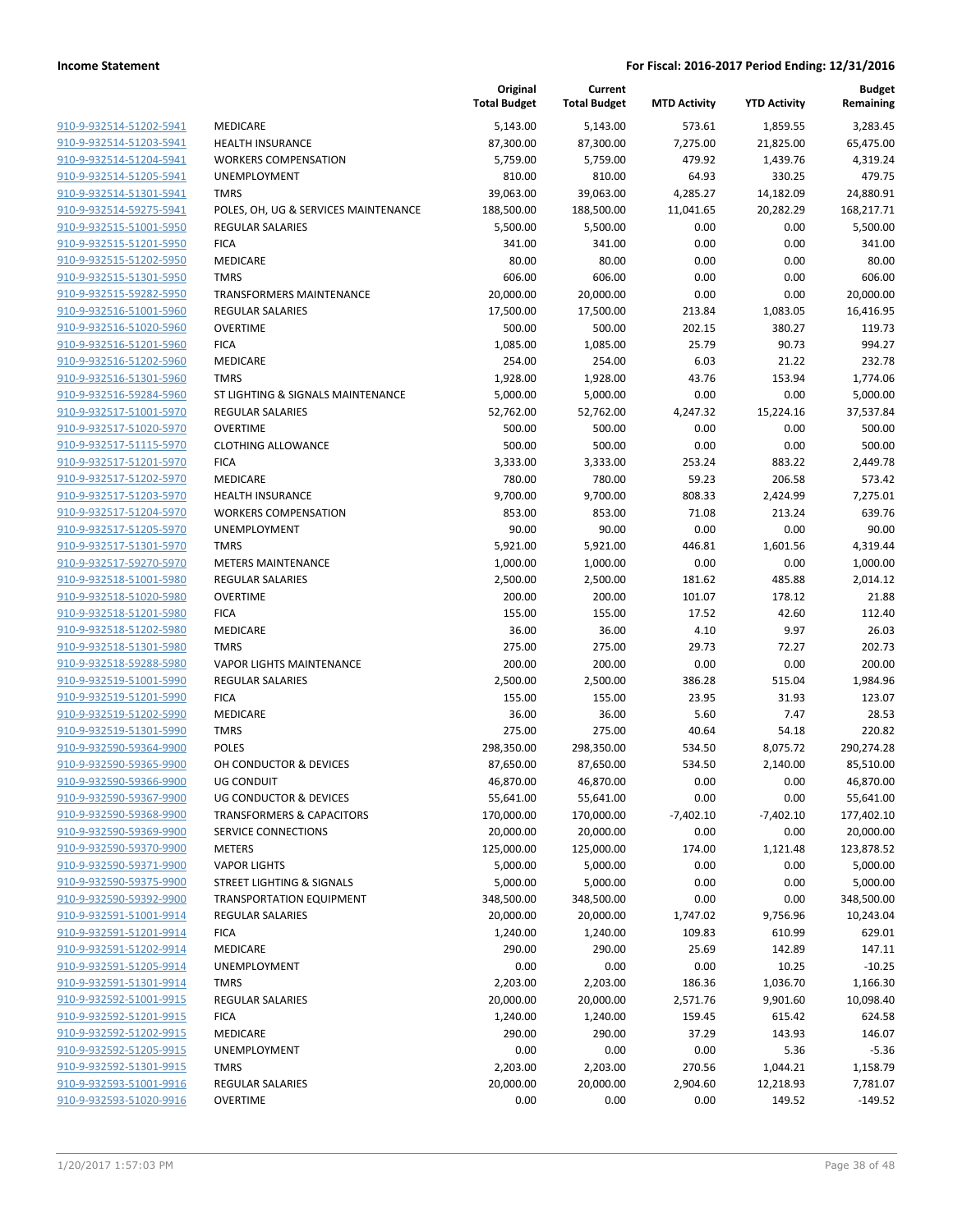|                                                    |                                                        | Original<br><b>Total Budget</b> | Current<br><b>Total Budget</b> | <b>MTD Activity</b> | <b>YTD Activity</b>      | <b>Budget</b><br>Remaining |
|----------------------------------------------------|--------------------------------------------------------|---------------------------------|--------------------------------|---------------------|--------------------------|----------------------------|
|                                                    |                                                        |                                 |                                |                     |                          |                            |
| 910-9-932593-51201-9916                            | <b>FICA</b>                                            | 1,240.00                        | 1,240.00                       | 180.08              | 768.27                   | 471.73                     |
| 910-9-932593-51202-9916                            | MEDICARE<br><b>TMRS</b>                                | 290.00                          | 290.00<br>2,203.00             | 42.12               | 179.68                   | 110.32<br>899.41           |
| 910-9-932593-51301-9916<br>910-9-932594-51001-9917 | <b>REGULAR SALARIES</b>                                | 2,203.00<br>15,000.00           |                                | 305.57              | 1,303.59                 | 9,165.22                   |
| 910-9-932594-51201-9917                            | <b>FICA</b>                                            | 930.00                          | 15,000.00<br>930.00            | 1,460.58<br>91.98   | 5,834.78<br>363.17       | 566.83                     |
| 910-9-932594-51202-9917                            | MEDICARE                                               | 218.00                          | 218.00                         | 21.51               | 84.93                    | 133.07                     |
| 910-9-932594-51301-9917                            | <b>TMRS</b>                                            | 1,652.00                        | 1,652.00                       | 156.08              | 616.24                   | 1,035.76                   |
| 910-9-932595-51001-9918                            | <b>REGULAR SALARIES</b>                                | 15,000.00                       | 15,000.00                      | 0.00                | 367.77                   | 14,632.23                  |
| 910-9-932595-51201-9918                            | <b>FICA</b>                                            | 930.00                          | 930.00                         | 0.00                | 23.83                    | 906.17                     |
| 910-9-932595-51202-9918                            | MEDICARE                                               | 218.00                          | 218.00                         | 0.00                | 5.58                     | 212.42                     |
| 910-9-932595-51301-9918                            | <b>TMRS</b>                                            | 1,652.00                        | 1,652.00                       | 0.00                | 40.43                    | 1,611.57                   |
| 910-9-932596-51001-9919                            | <b>REGULAR SALARIES</b>                                | 10,000.00                       | 10,000.00                      | 0.00                | 0.00                     | 10,000.00                  |
| 910-9-932596-51201-9919                            | <b>FICA</b>                                            | 620.00                          | 620.00                         | 0.00                | 0.00                     | 620.00                     |
| 910-9-932596-51202-9919                            | MEDICARE                                               | 145.00                          | 145.00                         | 0.00                | 0.00                     | 145.00                     |
| 910-9-932596-51301-9919                            | <b>TMRS</b>                                            | 1,102.00                        | 1,102.00                       | 0.00                | 0.00                     | 1,102.00                   |
| 910-9-932597-51001-9920                            | <b>REGULAR SALARIES</b>                                | 10,000.00                       | 10,000.00                      | 165.51              | 470.96                   | 9,529.04                   |
| 910-9-932597-51020-9920                            | <b>OVERTIME</b>                                        | 0.00                            | 0.00                           | 50.54               | 50.54                    | $-50.54$                   |
| 910-9-932597-51201-9920                            | <b>FICA</b>                                            | 620.00                          | 620.00                         | 13.40               | 32.34                    | 587.66                     |
| 910-9-932597-51202-9920                            | <b>MEDICARE</b>                                        | 145.00                          | 145.00                         | 3.13                | 7.56                     | 137.44                     |
| 910-9-932597-51301-9920                            | <b>TMRS</b>                                            | 1,102.00                        | 1,102.00                       | 22.72               | 54.85                    | 1,047.15                   |
| 910-9-932598-51001-9921                            | <b>REGULAR SALARIES</b>                                | 2,500.00                        | 2,500.00                       | 260.02              | 260.02                   | 2,239.98                   |
| 910-9-932598-51201-9921                            | <b>FICA</b>                                            | 155.00                          | 155.00                         | 16.12               | 16.12                    | 138.88                     |
| 910-9-932598-51202-9921                            | MEDICARE                                               | 36.00                           | 36.00                          | 3.77                | 3.77                     | 32.23                      |
| 910-9-932598-51301-9921                            | <b>TMRS</b>                                            | 275.00                          | 275.00                         | 27.36               | 27.36                    | 247.64                     |
| 910-9-932599-51001-9922                            | <b>REGULAR SALARIES</b>                                | 2,500.00                        | 2,500.00                       | 0.00                | 0.00                     | 2,500.00                   |
| 910-9-932599-51201-9922                            | <b>FICA</b>                                            | 155.00                          | 155.00                         | 0.00                | 0.00                     | 155.00                     |
| 910-9-932599-51202-9922                            | <b>MEDICARE</b>                                        | 36.00                           | 36.00                          | 0.00                | 0.00                     | 36.00                      |
| 910-9-932599-51301-9922                            | <b>TMRS</b>                                            | 275.00                          | 275.00                         | 0.00                | 0.00                     | 275.00                     |
| 910-9-970000-51801-9260                            | PENSION EXPENSE                                        | 20,000.00                       | 20,000.00                      | 0.00                | 0.00                     | 20,000.00                  |
| 910-9-970000-59701-9040                            | <b>BAD DEBT</b>                                        | 125,000.00                      | 125,000.00                     | 0.00                | 0.00                     | 125,000.00                 |
| 910-9-970000-59703-4030                            | <b>DEPRECIATION EXPENSE</b>                            | 2,850,000.00                    | 2,850,000.00                   | 0.00                | 0.00                     | 2,850,000.00               |
| 910-9-970000-59720-9705                            | <b>BANK FEES</b>                                       | 25,000.00                       | 25,000.00                      | 1,375.40            | 3,677.93                 | 21,322.07                  |
| 910-9-970000-59730-9250                            | <b>INVENTORY LOSS/GAIN</b>                             | 5,000.00                        | 5,000.00                       | 0.00                | 0.00                     | 5,000.00                   |
| 910-9-970000-59731-9250                            | <b>GASOLINE LOSSES/GAINS</b>                           | 500.00                          | 500.00                         | 17.84               | 154.28                   | 345.72                     |
| 910-9-970000-59732-9250                            | FUEL OIL LOSSES/GAINS                                  | 3,500.00                        | 3,500.00                       | $-409.38$           | $-409.38$                | 3,909.38                   |
| 910-9-970000-59734-4210                            | ASSET DISPOSAL LOSSES/GAINS                            | 1,000.00                        | 1,000.00                       | 0.00                | 0.00                     | 1,000.00                   |
| 910-9-970000-59750-9260                            | <b>ACCRUED PTO PAY</b>                                 | 75,000.00                       | 75,000.00                      | 898.70              | 1,616.18                 | 73,383.82                  |
| 910-9-970000-59770-9997                            | CONTINGENCY                                            | 250,000.00                      | 239,817.00                     | 0.00                | 0.00                     | 239,817.00                 |
| 910-9-970000-59780-9240                            | PROPERTY INSURANCE                                     | 175,000.00                      | 175,000.00                     | 0.00                | 147,765.63               | 27,234.37                  |
| 910-9-970000-59781-9250                            | <b>LIABILITY INSURANCE</b>                             | 45,000.00                       | 45,000.00                      | 0.00                | 59,083.72                | -14,083.72                 |
| 910-9-970000-59790-9970                            | CAPITALIZED                                            | $-2,246,209.00$                 | $-2,246,209.00$                | 0.00                | 0.00                     | $-2,246,209.00$            |
| 910-9-980000-59841-4280                            | AMORTIZATION OF DISCOUNT                               | $-41,665.00$                    | $-41,665.00$                   | 0.00                | 0.00                     | $-41,665.00$               |
| 910-9-990000-59901-9270                            | XFER to COG - FRANCHISE FEES                           | 2,485,358.00                    | 2,485,358.00                   | 0.00                | 0.00                     | 2,485,358.00               |
| 910-9-990000-59902-9200                            | XFER to COG- ADMIN EXPENSES                            | 234,797.00                      | 234,797.00                     | 19,566.42           | 58,699.26                | 176,097.74                 |
| 910-9-990000-59903-4082                            | XFER to COG - PILOT                                    | 312,011.00                      | 312,011.00                     | 0.00                | 0.00                     | 312,011.00                 |
| 910-9-990000-59912-9999                            | XFER TO 912 - DEBT SERVICE                             | 3,840,000.00                    | 3,840,000.00                   | 320,000.00          | 960,000.00               | 2,880,000.00               |
| 910-9-990000-59926-9330                            | XFER to COG - GARAGE                                   | 71,946.00                       | 71,946.00                      | 5,995.50            | 17,986.50                | 53,959.50                  |
| 910-9-990000-59927-9200                            | XFER to COG - INSURANCE                                | 17,781.00                       | 17,781.00                      | 1,481.75            | 4,445.25                 | 13,335.75                  |
| 910-9-990000-59928-9200                            | XFER to COG - IT                                       | 53,568.00                       | 53,568.00                      | 4,464.00            | 13,392.00                | 40,176.00                  |
| 910-9-990000-59930-9270                            | XFER to GBOD                                           | 497,072.00                      | 497,072.00                     | 0.00                | 0.00                     | 497,072.00                 |
|                                                    | <b>Expense Total:</b>                                  | 59,465,034.00                   | 59,465,034.00                  | 3,788,106.39        | 10,921,675.60            | 48,543,358.40              |
|                                                    | Fund: 910 - ELECTRIC OPERATING FUND Surplus (Deficit): | -49,829.00                      | -49,829.00                     | -410,125.74         | 127,673.60               | $-177,502.60$              |
| Fund: 911 - ELECTRIC DEBT REDUCTION                |                                                        |                                 |                                |                     |                          |                            |
| Revenue                                            |                                                        |                                 |                                |                     |                          |                            |
| 911-9-000000-49801-4190                            |                                                        |                                 |                                |                     |                          |                            |
|                                                    | <b>INTEREST INCOME</b><br><b>Revenue Total:</b>        | 850.00<br>850.00                | 850.00<br>850.00               | 496.65<br>496.65    | $-2,822.49$<br>-2,822.49 | 3,672.49<br>3,672.49       |
|                                                    | Fund: 911 - ELECTRIC DEBT REDUCTION Total:             | 850.00                          | 850.00                         | 496.65              | $-2,822.49$              | 3,672.49                   |
|                                                    |                                                        |                                 |                                |                     |                          |                            |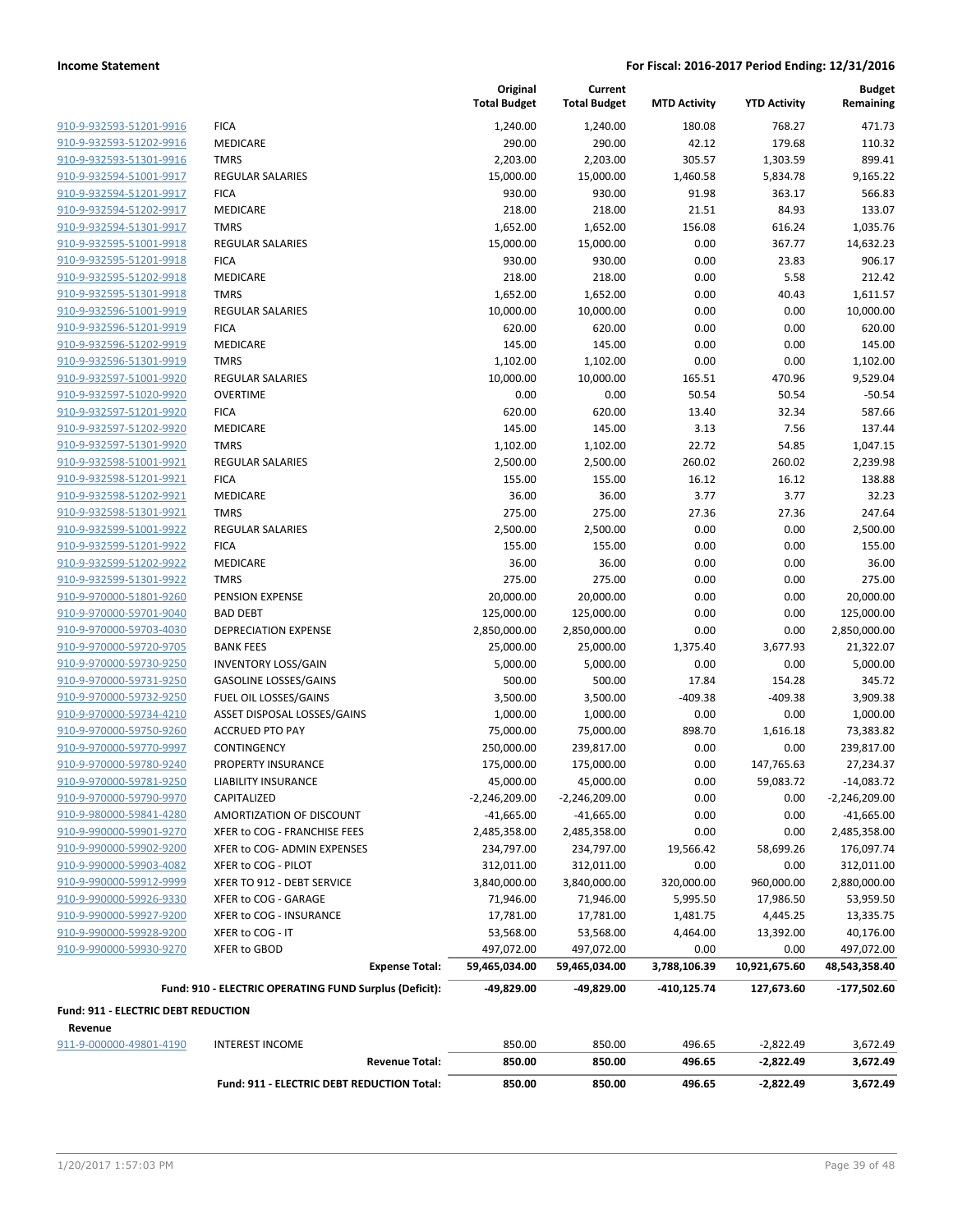|                                               |                                                                       | Original<br><b>Total Budget</b> | Current<br><b>Total Budget</b> | <b>MTD Activity</b> | <b>YTD Activity</b>  | <b>Budget</b><br>Remaining |
|-----------------------------------------------|-----------------------------------------------------------------------|---------------------------------|--------------------------------|---------------------|----------------------|----------------------------|
| Fund: 912 - ELECTRIC DEBT SERVICE             |                                                                       |                                 |                                |                     |                      |                            |
| Revenue                                       |                                                                       |                                 |                                |                     |                      |                            |
| 912-9-000000-49710-4999                       | TRANFSER FROM GEUS 910 - ELECTRIC OP                                  | 3,840,000.00                    | 3,840,000.00                   | 320,000.00          | 960,000.00           | 2,880,000.00               |
|                                               | <b>Revenue Total:</b>                                                 | 3,840,000.00                    | 3,840,000.00                   | 320,000.00          | 960,000.00           | 2,880,000.00               |
| Expense                                       |                                                                       |                                 |                                |                     |                      |                            |
| 912-9-980000-59801-9800                       | PAYING AGENT FEES                                                     | 1,000.00                        | 1,000.00                       | 0.00                | 0.00                 | 1,000.00                   |
| 912-9-980000-59810-9800                       | ARBITRAGE                                                             | 3,000.00                        | 3,000.00                       | 0.00                | 0.00                 | 3,000.00                   |
| 912-9-980000-59811-9800                       | <b>CONTINUING DISCLOSURE</b>                                          | 1,000.00                        | 1,000.00                       | 0.00                | 0.00                 | 1,000.00                   |
| 912-9-980000-59820-9800                       | <b>SURETY BOND</b>                                                    | 700.00                          | 700.00                         | 0.00                | 0.00                 | 700.00                     |
| 912-9-980000-59852-9800                       | PRINCIPAL 2008 ISSUE                                                  | 475,000.00                      | 475,000.00                     | 0.00                | 0.00                 | 475,000.00                 |
| 912-9-980000-59853-4270                       | <b>INTEREST 2008 ISSUE</b>                                            | 688,213.00                      | 688,213.00                     | 0.00                | 0.00                 | 688,213.00                 |
| 912-9-980000-59857-4270                       | INTEREST 2010 ISSUE                                                   | 2,585,790.00                    | 2,585,790.00                   | 0.00                | 0.00                 | 2,585,790.00               |
| 912-9-980000-59859-4270                       | Interest on 2015 Tax Exempt                                           | 41,844.00                       | 41,844.00                      | 0.00                | 0.00                 | 41,844.00                  |
| 912-9-980000-59861-4270                       | Interest on 2015 Taxable                                              | 21,333.00                       | 21,333.00                      | 0.00                | 0.00                 | 21,333.00                  |
|                                               | <b>Expense Total:</b>                                                 | 3,817,880.00                    | 3,817,880.00                   | 0.00                | 0.00                 | 3,817,880.00               |
|                                               | Fund: 912 - ELECTRIC DEBT SERVICE Surplus (Deficit):                  | 22,120.00                       | 22,120.00                      | 320,000.00          | 960,000.00           | -937,880.00                |
| <b>Fund: 913 - ELECTRIC CONSTRUCTION FUND</b> |                                                                       |                                 |                                |                     |                      |                            |
| Revenue                                       |                                                                       |                                 |                                |                     |                      |                            |
| 913-9-000000-49801-4190                       | <b>INTEREST INCOME</b><br><b>Revenue Total:</b>                       | 125.00<br>125.00                | 125.00<br>125.00               | 16.57<br>16.57      | $-94.19$<br>$-94.19$ | 219.19<br>219.19           |
|                                               |                                                                       |                                 |                                |                     |                      |                            |
|                                               | Fund: 913 - ELECTRIC CONSTRUCTION FUND Total:                         | 125.00                          | 125.00                         | 16.57               | $-94.19$             | 219.19                     |
| Fund: 950 - CABLE / INTERNET                  |                                                                       |                                 |                                |                     |                      |                            |
| Revenue                                       |                                                                       |                                 |                                |                     |                      |                            |
| 950-9-000000-48001-3950                       | <b>CABLE REVENUES</b>                                                 | 3,140,636.00                    | 3,140,636.00                   | 241,862.26          | 741,617.50           | 2,399,018.50               |
| 950-9-000000-48003-3950                       | SET-TOP                                                               | 170,053.00                      | 170,053.00                     | 14,347.48           | 43,387.54            | 126,665.46                 |
| 950-9-000000-48030-3950                       | <b>CONTRACT CHANNELS</b>                                              | 9,600.00                        | 9,600.00                       | 800.00              | 2,400.00             | 7,200.00                   |
| 950-9-000000-48040-3950                       | <b>BROADCASTS</b>                                                     | 0.00                            | 0.00                           | 100.00              | $-400.00$            | 400.00                     |
| 950-9-000000-48101-3950                       | <b>INTERNET REVENUES</b>                                              | 2,759,676.00                    | 2,759,676.00                   | 112,713.09          | 606,265.20           | 2,153,410.80               |
| 950-9-000000-48201-3950                       | <b>LATE CHARGES</b>                                                   | 72,000.00                       | 72,000.00                      | 5,935.78            | 17,445.66            | 54,554.34                  |
| 950-9-000000-48202-3950                       | <b>SERVICE CHARGES</b>                                                | 54,000.00                       | 54,000.00                      | 5,319.85            | 16,760.57            | 37,239.43                  |
| 950-9-000000-48203-3950                       | LOST/DAMAGED EQUIPMENT                                                | 30,000.00                       | 30,000.00                      | 4,720.00            | 8,840.00             | 21,160.00                  |
| 950-9-000000-48301-3950                       | <b>TRANSFER TO COG</b>                                                | 311,798.00                      | 311,798.00                     | 18,893.77           | 66,173.32            | 245,624.68                 |
| 950-9-000000-48307-3950                       | <b>TRANSFER TO GBOD</b>                                               | 62,360.00                       | 62,360.00                      | 3,780.20            | 13,234.79            | 49,125.21                  |
| 950-9-000000-48419-3950                       | <b>CHANNEL 19</b>                                                     | 300.00                          | 300.00                         | 0.00                | 0.00                 | 300.00                     |
| 950-9-000000-48434-3950                       | <b>CHANNEL 34</b>                                                     | 2,700.00                        | 2,700.00                       | 100.00              | 600.00               | 2,100.00                   |
| 950-9-000000-48488-3950                       | AD INSERTIONS                                                         | 55,000.00                       | 55,000.00                      | 4,566.24            | 13,057.86            | 41,942.14                  |
| 950-9-000000-48498-3950                       | PRODUCTION REVENUES                                                   | 50.00                           | 50.00                          | 0.00                | 0.00                 | 50.00                      |
| 950-9-000000-48501-3950                       | <b>CUSTOMER AID TO CONSTRUCTION</b>                                   | 50.00                           | 50.00                          | 0.00                | $-15,789.57$         | 15,839.57                  |
| 950-9-000000-48502-3950                       | OTHER REIMBURSEMENTS                                                  | 500.00                          | 500.00                         | 0.00                | 57.25                | 442.75                     |
| 950-9-000000-48503-3950                       | FIBER MAINTENANCE FEES                                                | 2,772.00                        | 2,772.00                       | 0.00                | 0.00                 | 2,772.00                   |
| 950-9-000000-48801-4190                       | INTEREST INCOME                                                       | 3,000.00                        | 3,000.00                       | 234.24              | $-635.34$            | 3,635.34                   |
| 950-9-000000-48991-3950                       | <b>GEUS ELECTRIC PAYMENT FOR INTERNET</b>                             | 37,980.00                       | 37,980.00                      | 0.00                | 0.00                 | 37,980.00                  |
| 950-9-000000-48993-3950                       | GEUS ELECTRIC PAYMENT FOR PUBLIC SVC                                  | 15,000.00                       | 15,000.00                      | 0.00                | 0.00                 | 15,000.00                  |
| 950-9-000000-48994-3950                       | LEASE OF DARK FIBER<br><b>COLOCATION FOR SCADA &amp; PHONE SYSTEM</b> | 206,520.00                      | 206,520.00                     | 0.00                | 0.00                 | 206,520.00                 |
| 950-9-000000-48995-3950                       | <b>Revenue Total:</b>                                                 | 19,958.00<br>6,953,953.00       | 19,958.00<br>6,953,953.00      | 0.00<br>413,372.91  | 0.00<br>1,513,014.78 | 19,958.00<br>5,440,938.22  |
| <b>Expense</b>                                |                                                                       |                                 |                                |                     |                      |                            |
| 950-9-951050-51001-8500                       | <b>REGULAR SALARIES</b>                                               | 58,552.00                       | 58,552.00                      | 4,475.36            | 15,650.64            | 42,901.36                  |
| 950-9-951050-51115-8500                       | <b>CLOTHING ALLOWANCE</b>                                             | 130.00                          | 130.00                         | 0.00                | 0.00                 | 130.00                     |
| 950-9-951050-51116-8500                       | CAR ALLOWANCE                                                         | 975.00                          | 975.00                         | 150.00              | 450.00               | 525.00                     |
| 950-9-951050-51117-8500                       | <b>CELL PHONE ALLOWANCE</b>                                           | 312.00                          | 312.00                         | 28.61               | 88.61                | 223.39                     |
| 950-9-951050-51201-8500                       | <b>FICA</b>                                                           | 3,718.00                        | 3,718.00                       | 271.34              | 908.03               | 2,809.97                   |
| 950-9-951050-51202-8500                       | MEDICARE                                                              | 870.00                          | 870.00                         | 63.46               | 212.37               | 657.63                     |
| 950-9-951050-51203-8500                       | <b>HEALTH INSURANCE</b>                                               | 5,820.00                        | 5,820.00                       | 485.00              | 1,455.00             | 4,365.00                   |
| 950-9-951050-51204-8500                       | <b>WORKERS COMPENSATION</b>                                           | 530.00                          | 530.00                         | 44.17               | 132.51               | 397.49                     |
| 950-9-951050-51205-8500                       | UNEMPLOYMENT                                                          | 54.00                           | 54.00                          | 0.00                | 0.00                 | 54.00                      |
| 950-9-951050-51301-8500                       | <b>TMRS</b>                                                           | 6,606.00                        | 6,606.00                       | 489.12              | 1,710.54             | 4,895.46                   |
|                                               |                                                                       |                                 |                                |                     |                      |                            |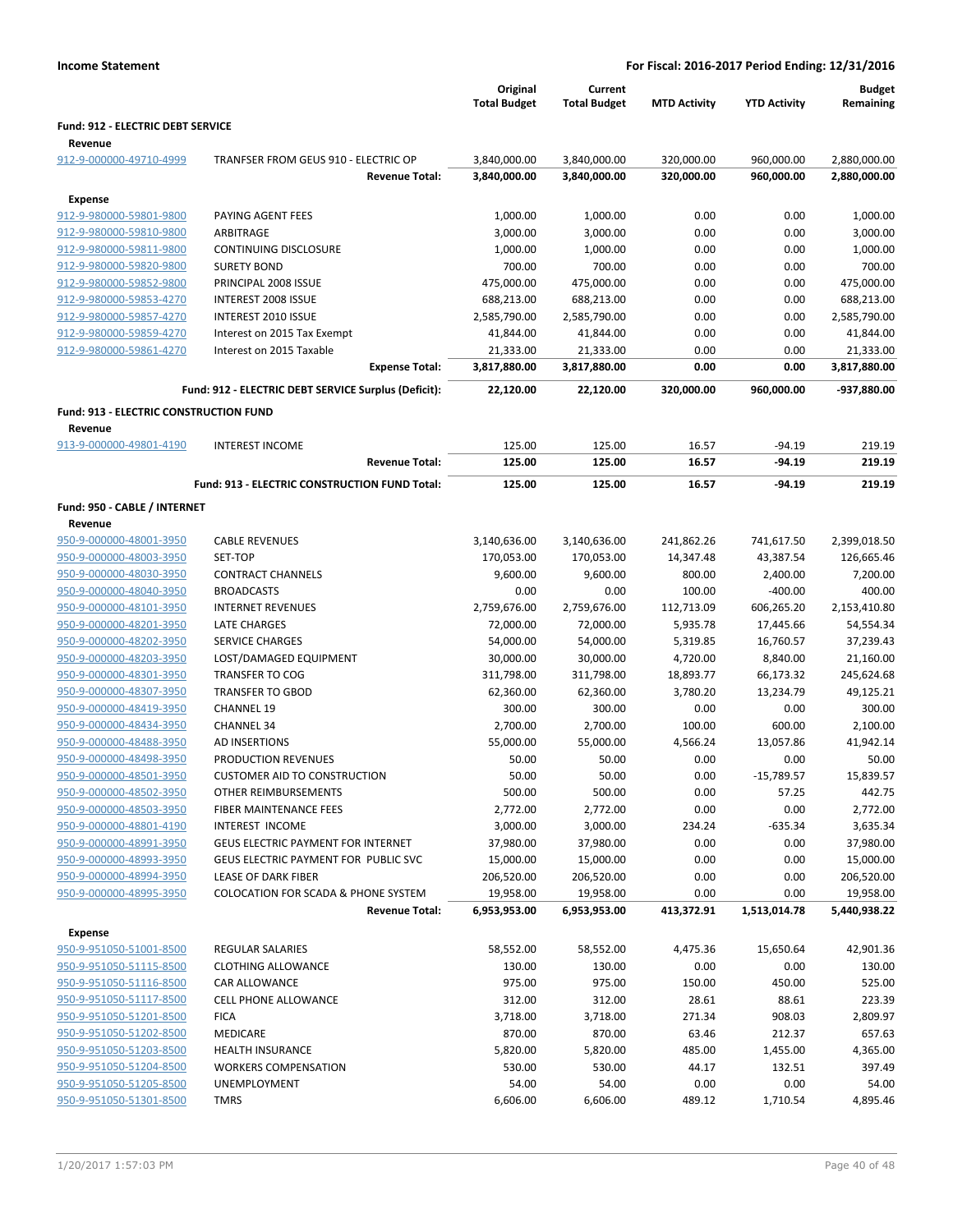| 950-9-951050-59110-8500        |
|--------------------------------|
| 950-9-951050-59141-8500        |
| 950-9-951050-59191-8500        |
| 950-9-951051-51001-8510        |
| <u>950-9-951051-51020-8510</u> |
| <u>950-9-951051-51117-8510</u> |
| 950-9-951051-51201-8510        |
| 950-9-951051-51202-8510        |
| 950-9-951051-51203-8510        |
| 950-9-951051-51204-8510        |
| 950-9-951051-51205-8510        |
| 950-9-951051-51301-8510        |
| 950-9-951051-59110-8510        |
| 950-9-951051-59151-8510        |
| <u>950-9-951051-59152-8510</u> |
| 950-9-951051-59154-8510        |
| 950-9-951051-59155-8510        |
| 950-9-951052-51001-8520        |
|                                |
| 950-9-951052-51115-8520        |
| 950-9-951052-51116-8520        |
| 950-9-951052-51117-8520        |
| 950-9-951052-51201-8520        |
| 950-9-951052-51202-8520        |
| 950-9-951052-51203-8520        |
| <u>950-9-951052-51204-8520</u> |
| <u>950-9-951052-51205-8520</u> |
| 950-9-951052-51301-8520        |
| 950-9-951052-59110-8520        |
| 950-9-951052-59150-8520        |
| <u>950-9-951053-51001-8530</u> |
| 950-9-951053-51020-8530        |
| 950-9-951053-51117-8530        |
| 950-9-951053-51201-8530        |
| 950-9-951053-51202-8530        |
| <u>950-9-951053-51203-8530</u> |
| <u>950-9-951053-51204-8530</u> |
| 950-9-951053-51205-8530        |
| 950-9-951053-51301-8530        |
| 950-9-951053-59110-8530        |
|                                |
| 950-9-951053-59160-8530        |
| 950-9-951053-59164-8530        |
| 950-9-951054-51001-8540        |
| 950-9-951054-51020-8540        |
| 950-9-951054-51117-8540        |
| <u>950-9-951054-51201-8540</u> |
| 950-9-951054-51202-8540        |
| 950-9-951054-51203-8540        |
| 950-9-951054-51204-8540        |
| <u>950-9-951054-51205-8540</u> |
| <u>950-9-951054-51301-8540</u> |
| 950-9-951054-59110-8540        |
| 950-9-951055-51001-8550        |
| 950-9-951055-51020-8550        |
| <u>950-9-951055-51115-8550</u> |
| 950-9-951055-51117-8550        |
| <u>950-9-951055-51201-8550</u> |
|                                |
| 950-9-951055-51202-8550        |
| 950-9-951055-51203-8550        |
| 950-9-951055-51204-8550        |

|                                                    |                                             | Original<br><b>Total Budget</b> | Current<br><b>Total Budget</b> | <b>MTD Activity</b>   | <b>YTD Activity</b>    | <b>Budget</b><br>Remaining |
|----------------------------------------------------|---------------------------------------------|---------------------------------|--------------------------------|-----------------------|------------------------|----------------------------|
| 950-9-951050-59110-8500                            | <b>GEUS OPERATIONS</b>                      | 100,200.00                      | 100,200.00                     | 5,477.67              | 17,778.33              | 82,421.67                  |
| 950-9-951050-59141-8500                            | UTILITY BILLS                               | 72,500.00                       | 72,500.00                      | 5,582.88              | 16,812.34              | 55,687.66                  |
| 950-9-951050-59191-8500                            | POLE USE                                    | 18,800.00                       | 18,800.00                      | 0.00                  | 0.00                   | 18,800.00                  |
| 950-9-951051-51001-8510                            | <b>REGULAR SALARIES</b>                     | 65,021.00                       | 65,021.00                      | 4,971.20              | 17,147.68              | 47,873.32                  |
| 950-9-951051-51020-8510                            | <b>OVERTIME</b>                             | 5,700.00                        | 5,700.00                       | 59.09                 | 863.83                 | 4,836.17                   |
| 950-9-951051-51117-8510                            | <b>CELL PHONE ALLOWANCE</b>                 | 432.00                          | 432.00                         | 33.22                 | 116.27                 | 315.73                     |
| 950-9-951051-51201-8510                            | <b>FICA</b>                                 | 4,411.00                        | 4,411.00                       | 310.91                | 1,112.23               | 3,298.77                   |
| 950-9-951051-51202-8510                            | <b>MEDICARE</b>                             | 1,032.00                        | 1,032.00                       | 72.71                 | 260.11                 | 771.89                     |
| 950-9-951051-51203-8510                            | <b>HEALTH INSURANCE</b>                     | 19,400.00                       | 19,400.00                      | 1,616.66              | 4,849.98               | 14,550.02                  |
| 950-9-951051-51204-8510                            | <b>WORKERS COMPENSATION</b>                 | 644.00                          | 644.00                         | 53.67                 | 161.01                 | 482.99                     |
| 950-9-951051-51205-8510                            | UNEMPLOYMENT                                | 180.00                          | 180.00                         | 0.00                  | 0.00                   | 180.00                     |
| 950-9-951051-51301-8510                            | <b>TMRS</b>                                 | 7,837.00                        | 7,837.00                       | 532.69                | 1,907.05               | 5,929.95                   |
| 950-9-951051-59110-8510                            | <b>GEUS OPERATIONS</b>                      | 14,150.00                       | 14,150.00                      | 524.50                | 1,374.01               | 12,775.99                  |
| 950-9-951051-59151-8510                            | <b>BASIC PROGRAM EXPENSE</b>                | 2,750,331.00                    | 2,750,331.00                   | 219,077.73            | 425,310.76             | 2,325,020.24               |
| 950-9-951051-59152-8510                            | PREMIUM PROGRAM EXPENSE                     | 118,126.00                      | 118,126.00                     | 9,698.39              | 19,869.64              | 98,256.36                  |
| 950-9-951051-59154-8510                            | <b>TIVO Fees</b>                            | 39,127.00                       | 39,127.00                      | 3,193.65              | 6,387.30               | 32,739.70                  |
| 950-9-951051-59155-8510                            | OTHER PROGRAM EXPENSE                       | 7,500.00                        | 7,500.00                       | 0.00                  | 0.00                   | 7,500.00                   |
| 950-9-951052-51001-8520                            | <b>REGULAR SALARIES</b>                     | 60,174.00                       | 60,174.00                      | 4,586.40              | 16,052.40              | 44,121.60                  |
| 950-9-951052-51115-8520                            | <b>CLOTHING ALLOWANCE</b>                   | 130.00                          | 130.00                         | 0.00                  | 0.00                   | 130.00                     |
| 950-9-951052-51116-8520                            | <b>CAR ALLOWANCE</b>                        | 975.00                          | 975.00                         | 0.00                  | 75.00                  | 900.00                     |
| 950-9-951052-51117-8520                            | <b>CELL PHONE ALLOWANCE</b>                 | 408.00                          | 408.00                         | 15.68                 | 94.08                  | 313.92                     |
| 950-9-951052-51201-8520                            | <b>FICA</b>                                 | 3,825.00                        | 3,825.00                       | 286.30                | 1,002.05               | 2,822.95                   |
| 950-9-951052-51202-8520                            | MEDICARE                                    | 895.00                          | 895.00                         | 66.96                 | 234.36                 | 660.64                     |
| 950-9-951052-51203-8520                            | <b>HEALTH INSURANCE</b>                     | 6,790.00                        | 6,790.00                       | 565.83                | 1,697.49               | 5,092.51                   |
| 950-9-951052-51204-8520<br>950-9-951052-51205-8520 | <b>WORKERS COMPENSATION</b><br>UNEMPLOYMENT | 534.00                          | 534.00                         | 44.50                 | 133.50                 | 400.50                     |
|                                                    | <b>TMRS</b>                                 | 63.00                           | 63.00                          | 0.00                  | 0.00                   | 63.00                      |
| 950-9-951052-51301-8520<br>950-9-951052-59110-8520 | <b>GEUS OPERATIONS</b>                      | 6,795.00                        | 6,795.00                       | 485.80                | 1,700.30               | 5,094.70                   |
| 950-9-951052-59150-8520                            | <b>ISP SERVICE EXPENSE</b>                  | 104,700.00<br>710,640.00        | 104,700.00<br>710,640.00       | 7,484.08<br>93,537.30 | 9,771.19<br>186,429.90 | 94,928.81<br>524,210.10    |
| 950-9-951053-51001-8530                            | <b>REGULAR SALARIES</b>                     | 45,282.00                       | 45,282.00                      | 3,492.80              | 12,173.60              | 33,108.40                  |
| 950-9-951053-51020-8530                            | <b>OVERTIME</b>                             | 1,800.00                        | 1,800.00                       | 99.15                 | 461.86                 | 1,338.14                   |
| 950-9-951053-51117-8530                            | <b>CELL PHONE ALLOWANCE</b>                 | 432.00                          | 432.00                         | 33.22                 | 116.27                 | 315.73                     |
| 950-9-951053-51201-8530                            | <b>FICA</b>                                 | 2,945.00                        | 2,945.00                       | 224.55                | 789.32                 | 2,155.68                   |
| 950-9-951053-51202-8530                            | <b>MEDICARE</b>                             | 689.00                          | 689.00                         | 52.51                 | 184.59                 | 504.41                     |
| 950-9-951053-51203-8530                            | <b>HEALTH INSURANCE</b>                     | 9,700.00                        | 9,700.00                       | 808.33                | 2,424.99               | 7,275.01                   |
| 950-9-951053-51204-8530                            | <b>WORKERS COMPENSATION</b>                 | 449.00                          | 449.00                         | 37.42                 | 112.26                 | 336.74                     |
| 950-9-951053-51205-8530                            | UNEMPLOYMENT                                | 90.00                           | 90.00                          | 0.00                  | 0.00                   | 90.00                      |
| 950-9-951053-51301-8530                            | <b>TMRS</b>                                 | 5,234.00                        | 5,234.00                       | 381.36                | 1,341.46               | 3,892.54                   |
| 950-9-951053-59110-8530                            | <b>GEUS OPERATIONS</b>                      | 4,000.00                        | 4,000.00                       | 13.25                 | 31.25                  | 3,968.75                   |
| 950-9-951053-59160-8530                            | ADVERTISING                                 | 32,800.00                       | 32,800.00                      | 1,961.31              | 4,264.59               | 28,535.41                  |
| 950-9-951053-59164-8530                            | <b>CONSUMER INFORMATION</b>                 | 7,500.00                        | 7,500.00                       | 0.00                  | 0.00                   | 7,500.00                   |
| 950-9-951054-51001-8540                            | <b>REGULAR SALARIES</b>                     | 158,850.00                      | 158,850.00                     | 12,164.01             | 42,459.56              | 116,390.44                 |
| 950-9-951054-51020-8540                            | <b>OVERTIME</b>                             | 3,800.00                        | 3,800.00                       | 163.93                | 595.24                 | 3,204.76                   |
| 950-9-951054-51117-8540                            | <b>CELL PHONE ALLOWANCE</b>                 | 216.00                          | 216.00                         | 24.92                 | 66.47                  | 149.53                     |
| 950-9-951054-51201-8540                            | <b>FICA</b>                                 | 10,098.00                       | 10,098.00                      | 746.30                | 2,569.19               | 7,528.81                   |
| 950-9-951054-51202-8540                            | MEDICARE                                    | 2,361.00                        | 2,361.00                       | 174.54                | 600.86                 | 1,760.14                   |
| 950-9-951054-51203-8540                            | HEALTH INSURANCE                            | 43,650.00                       | 43,650.00                      | 3,637.50              | 10,912.50              | 32,737.50                  |
| 950-9-951054-51204-8540                            | <b>WORKERS COMPENSATION</b>                 | 435.00                          | 435.00                         | 36.25                 | 108.75                 | 326.25                     |
| 950-9-951054-51205-8540                            | UNEMPLOYMENT                                | 405.00                          | 405.00                         | 0.00                  | 0.00                   | 405.00                     |
| 950-9-951054-51301-8540                            | <b>TMRS</b>                                 | 17,939.00                       | 17,939.00                      | 1,298.65              | 4,535.45               | 13,403.55                  |
| 950-9-951054-59110-8540                            | <b>GEUS OPERATIONS</b>                      | 16,600.00                       | 16,600.00                      | 520.12                | 1,090.30               | 15,509.70                  |
| 950-9-951055-51001-8550                            | <b>REGULAR SALARIES</b>                     | 139,717.00                      | 139,717.00                     | 8,956.82              | 31,916.36              | 107,800.64                 |
| 950-9-951055-51020-8550                            | <b>OVERTIME</b>                             | 2,700.00                        | 2,700.00                       | 140.83                | 844.53                 | 1,855.47                   |
| 950-9-951055-51115-8550                            | <b>CLOTHING ALLOWANCE</b>                   | 50.00                           | 50.00                          | 0.00                  | 0.00                   | 50.00                      |
| 950-9-951055-51117-8550                            | <b>CELL PHONE ALLOWANCE</b>                 | 657.00                          | 657.00                         | 41.41                 | 183.84                 | 473.16                     |
| 950-9-951055-51201-8550                            | <b>FICA</b>                                 | 8,330.00                        | 8,330.00                       | 457.42                | 1,715.40               | 6,614.60                   |
| 950-9-951055-51202-8550                            | MEDICARE                                    | 2,075.00                        | 2,075.00                       | 132.76                | 478.53                 | 1,596.47                   |
| 950-9-951055-51203-8550                            | <b>HEALTH INSURANCE</b>                     | 19,885.00                       | 19,885.00                      | 1,657.08              | 4,971.24               | 14,913.76                  |
| 950-9-951055-51204-8550                            | WORKERS COMPENSATION                        | 846.00                          | 846.00                         | 70.50                 | 211.50                 | 634.50                     |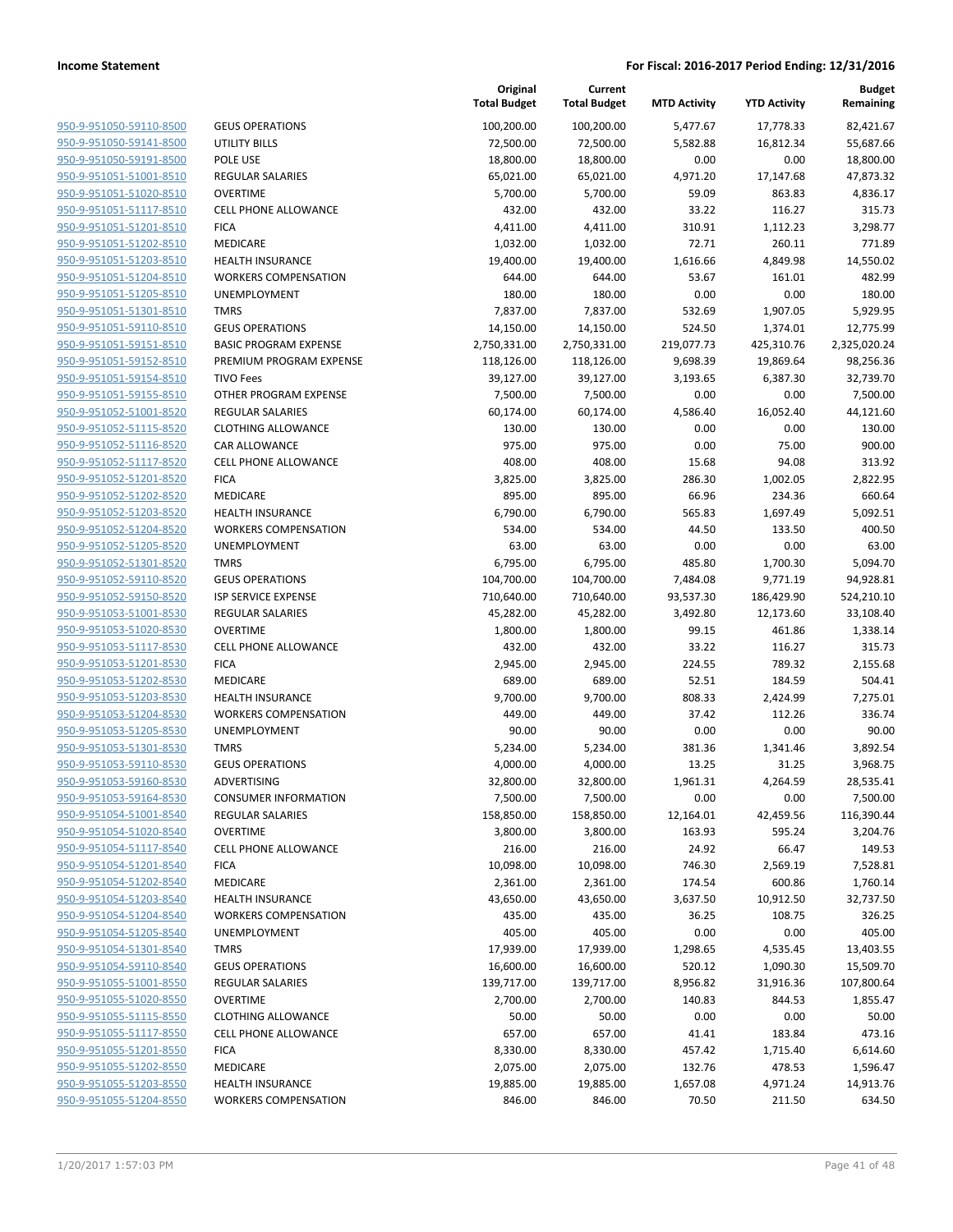| 950-9-951055-51205-8550                                   |
|-----------------------------------------------------------|
| 950-9-951055-51301-8550                                   |
| 950-9-951055-59110-8550                                   |
| <u>950-9-951055-59112-8550</u>                            |
| <u>950-9-951055-59156-8550</u>                            |
| 950-9-951055-59158-8550                                   |
| 950-9-951060-51001-8600                                   |
| 950-9-951060-51011-8600                                   |
| 950-9-951060-51020-8600                                   |
| <u>950-9-951060-51102-8600</u>                            |
| 950-9-951060-51115-8600                                   |
| 950-9-951060-51116-8600                                   |
| 950-9-951060-51117-8600                                   |
| 950-9-951060-51201-8600                                   |
| <u>950-9-951060-51202-8600</u>                            |
| 950-9-951060-51203-8600                                   |
| 950-9-951060-51204-8600                                   |
| 950-9-951060-51205-8600                                   |
| 950-9-951060-51301-8600                                   |
| <u>950-9-951060-59201-8600</u>                            |
| 950-9-951060-59205-8600                                   |
| 950-9-951060-59231-8600                                   |
| 950-9-951060-59235-8600                                   |
| 950-9-951061-51001-8610                                   |
| 950-9-951061-51011-8610                                   |
| 950-9-951061-51020-8610                                   |
| 950-9-951061-51115-8610                                   |
| 950-9-951061-51116-8610                                   |
| <u>950-9-951061-51117-8610</u>                            |
| 950-9-951061-51201-8610                                   |
| 950-9-951061-51202-8610                                   |
| 950-9-951061-51203-8610                                   |
| 950-9-951061-51204-8610                                   |
| 950-9-951061-51205-8610                                   |
| <u>950-9-951061-51301-8610</u>                            |
| 950-9-951061-59205-8610                                   |
| 950-9-951061-59233-8610                                   |
| 950-9-951090-59510-9900                                   |
| 950-9-951090-59511-9900                                   |
| 950-9-951090-59512-9900                                   |
| 950-9-951090-59513-9900                                   |
| 950-9-951090-59522-9900                                   |
| 950-9-951091-51001-9958                                   |
| 950-9-951091-51020-9958                                   |
| <u>950-9-951091-51102-9958</u>                            |
| <u>950-9-951091-51201-9958</u>                            |
| 950-9-951091-51202-9958                                   |
| 950-9-951091-51301-9958                                   |
| 950-9-970000-51801-9260                                   |
| <u>950-9-970000-59701-9040</u>                            |
| <u>950-9-970000-59703-4030</u>                            |
| 950-9-970000-59720-9705                                   |
| 950-9-970000-59730-9250                                   |
| 950-9-970000-59734-4210                                   |
| <u>950-9-970000-59750-9260</u>                            |
|                                                           |
| <u>950-9-970000-59770-9970</u><br>950-9-970000-59780-9240 |
| 950-9-970000-59781-9250                                   |
| 950-9-970000-59790-9970                                   |
|                                                           |

|                                                    |                                       | Original<br><b>Total Budget</b> | Current<br><b>Total Budget</b> | <b>MTD Activity</b> | <b>YTD Activity</b> | <b>Budget</b><br>Remaining |
|----------------------------------------------------|---------------------------------------|---------------------------------|--------------------------------|---------------------|---------------------|----------------------------|
| 950-9-951055-51205-8550                            | UNEMPLOYMENT                          | 185.00                          | 185.00                         | 0.00                | 0.00                | 185.00                     |
| 950-9-951055-51301-8550                            | <b>TMRS</b>                           | 15,765.00                       | 15,765.00                      | 963.20              | 3,471.86            | 12,293.14                  |
| 950-9-951055-59110-8550                            | <b>GEUS OPERATIONS</b>                | 18,300.00                       | 18,300.00                      | 830.69              | 1,152.57            | 17,147.43                  |
| 950-9-951055-59112-8550                            | SAFETY                                | 3,000.00                        | 3,000.00                       | 0.00                | 0.00                | 3,000.00                   |
| 950-9-951055-59156-8550                            | APARTMENT C/I FACILITIES              | 1,000.00                        | 1,000.00                       | 0.00                | 0.00                | 1,000.00                   |
| 950-9-951055-59158-8550                            | C/I BILLING                           | 54,000.00                       | 54,000.00                      | 0.00                | 40,843.50           | 13,156.50                  |
| 950-9-951060-51001-8600                            | <b>REGULAR SALARIES</b>               | 182,236.00                      | 182,236.00                     | 14,844.76           | 52,224.11           | 130,011.89                 |
| 950-9-951060-51011-8600                            | PART TIME TEMPORARY                   | 16,276.00                       | 16,276.00                      | 0.00                | 0.00                | 16,276.00                  |
| 950-9-951060-51020-8600                            | <b>OVERTIME</b>                       | 8,600.00                        | 8,600.00                       | 678.07              | 2,028.82            | 6,571.18                   |
| 950-9-951060-51102-8600                            | <b>BILINGUAL PAY</b>                  | 550.00                          | 550.00                         | 0.00                | 0.00                | 550.00                     |
| 950-9-951060-51115-8600                            | <b>CLOTHING ALLOWANCE</b>             | 1,500.00                        | 1,500.00                       | 0.00                | 0.00                | 1,500.00                   |
| 950-9-951060-51116-8600                            | CAR ALLOWANCE                         | 975.00                          | 975.00                         | 300.00              | 750.00              | 225.00                     |
| 950-9-951060-51117-8600                            | <b>CELL PHONE ALLOWANCE</b>           | 1,728.00                        | 1,728.00                       | 132.89              | 458.06              | 1,269.94                   |
| 950-9-951060-51201-8600                            | <b>FICA</b>                           | 13,136.00                       | 13,136.00                      | 945.42              | 3,271.14            | 9,864.86                   |
| 950-9-951060-51202-8600                            | MEDICARE                              | 3,072.00                        | 3,072.00                       | 221.11              | 767.51              | 2,304.49                   |
| 950-9-951060-51203-8600                            | <b>HEALTH INSURANCE</b>               | 38,800.00                       | 38,800.00                      | 3,233.33            | 9,699.99            | 29,100.01                  |
| 950-9-951060-51204-8600                            | <b>WORKERS COMPENSATION</b>           | 1,947.00                        | 1,947.00                       | 162.25              | 486.75              | 1,460.25                   |
| 950-9-951060-51205-8600                            | UNEMPLOYMENT                          | 360.00                          | 360.00                         | 0.00                | 0.00                | 360.00                     |
| 950-9-951060-51301-8600                            | <b>TMRS</b>                           | 21,544.00                       | 21,544.00                      | 1,622.68            | 5,718.58            | 15,825.42                  |
| 950-9-951060-59201-8600                            | <b>BUILDINGS MAINTNANCE</b>           | 29,500.00                       | 29,500.00                      | 10,464.30           | 10,464.30           | 19,035.70                  |
| 950-9-951060-59205-8600                            | <b>EQUIPMENT MAINTENANCE</b>          | 31,250.00                       | 31,250.00                      | 1,156.79            | 1,177.30            | 30,072.70                  |
| 950-9-951060-59231-8600                            | <b>CABLE PLANT MAINTENANCE</b>        | 75,000.00                       | 75,000.00                      | 9,504.59            | 9,540.51            | 65,459.49                  |
| 950-9-951060-59235-8600                            | FIBER OPTICS PLANT MAINTENANCE        | 45,000.00                       | 45,000.00                      | 10,500.00           | 10,500.00           | 34,500.00                  |
| 950-9-951061-51001-8610                            | <b>REGULAR SALARIES</b>               | 182,236.00                      | 182,236.00                     | 14,844.38           | 52,008.38           | 130,227.62                 |
| 950-9-951061-51011-8610                            | PART TIME TEMPORARY                   | 16,276.00                       | 16,276.00                      | 0.00                | 0.00                | 16,276.00                  |
| 950-9-951061-51020-8610                            | <b>OVERTIME</b>                       | 12,000.00                       | 12,000.00                      | 677.39              | 2,664.55            | 9,335.45                   |
| 950-9-951061-51115-8610                            | <b>CLOTHING ALLOWANCE</b>             | 1,900.00                        | 1,900.00                       | 0.00                | 0.00                | 1,900.00                   |
| 950-9-951061-51116-8610                            | <b>CAR ALLOWANCE</b>                  | 975.00                          | 975.00                         | 0.00                | 300.00              | 675.00                     |
| 950-9-951061-51117-8610                            | <b>CELL PHONE ALLOWANCE</b>           | 1,728.00                        | 1,728.00                       | 132.87              | 472.10              | 1,255.90                   |
| 950-9-951061-51201-8610                            | <b>FICA</b>                           | 13,337.00                       | 13,337.00                      | 956.11              | 3,286.28            | 10,050.72                  |
| 950-9-951061-51202-8610                            | MEDICARE                              | 3,119.00                        | 3,119.00                       | 223.61              | 766.10              | 2,352.90                   |
| 950-9-951061-51203-8610                            | <b>HEALTH INSURANCE</b>               | 38,800.00                       | 38,800.00                      | 3,233.33            | 9,699.99            | 29,100.01                  |
| 950-9-951061-51204-8610                            | <b>WORKERS COMPENSATION</b>           | 1,947.00                        | 1,947.00                       | 162.25              | 486.75              | 1,460.25                   |
| 950-9-951061-51205-8610                            | UNEMPLOYMENT                          | 360.00                          | 360.00                         | 0.00                | 0.00                | 360.00                     |
| 950-9-951061-51301-8610                            | <b>TMRS</b>                           | 21,902.00                       | 21,902.00                      | 1,591.03            | 5,555.52            | 16,346.48                  |
| 950-9-951061-59205-8610                            | <b>EQUIPMENT MAINTENANCE</b>          | 2,500.00                        | 2,500.00                       | 0.00                | 0.00                | 2,500.00                   |
| 950-9-951061-59233-8610                            | <b>INTERNET PLANT MAINTENANCE</b>     | 9,000.00                        | 9,000.00                       | 0.00                | 0.00                | 9,000.00                   |
| 950-9-951090-59510-9900                            | HEADEND, TRUNK & DISTRIBUTION SYSTEM  | 100,000.00                      | 100,000.00                     | 0.00                | 0.00                | 100,000.00                 |
| 950-9-951090-59511-9900                            | <b>HEADEND EQUIPMENT</b>              | 100,000.00                      | 100,000.00                     | 0.00                | 0.00                | 100,000.00                 |
| 950-9-951090-59512-9900                            | <b>DROPS</b>                          | 100,000.00                      | 100,000.00                     | 2,916.00            | 11,803.50           | 88,196.50                  |
| 950-9-951090-59513-9900                            | <b>CUSTOMER PREMISES EQUIPMENT</b>    | 50,000.00                       | 50,000.00                      | 0.00                | 0.00                | 50,000.00                  |
| 950-9-951090-59522-9900                            | INTERNET CUSTOMER INTERFACE EQUIPMENT | 40,000.00                       | 40,000.00                      | 0.00                | 0.00                | 40,000.00                  |
| 950-9-951091-51001-9958                            | <b>REGULAR SALARIES</b>               | 28,482.00                       | 28,482.00                      | 2,271.64            | 8,019.72            | 20,462.28                  |
| 950-9-951091-51020-9958                            | <b>OVERTIME</b>                       | 3,000.00                        | 3,000.00                       | 161.80              | 608.21              | 2,391.79                   |
| 950-9-951091-51102-9958<br>950-9-951091-51201-9958 | <b>BILINGUAL PAY</b>                  | 100.00                          | 100.00                         | 0.00                | 0.00                | 100.00<br>1,417.66         |
| 950-9-951091-51202-9958                            | <b>FICA</b>                           | 1,958.00                        | 1,958.00                       | 152.42              | 540.34              |                            |
| 950-9-951091-51301-9958                            | MEDICARE<br><b>TMRS</b>               | 458.00                          | 458.00<br>3,478.00             | 35.65               | 126.37              | 331.63                     |
| 950-9-970000-51801-9260                            | PENSION EXPENSE                       | 3,478.00                        |                                | 258.62              | 916.83              | 2,561.17                   |
| 950-9-970000-59701-9040                            | <b>BAD DEBT</b>                       | 10,000.00<br>70,000.00          | 10,000.00<br>70,000.00         | 0.00<br>0.00        | 0.00<br>0.00        | 10,000.00<br>70,000.00     |
| 950-9-970000-59703-4030                            | <b>DEPRECIATION EXPENSE</b>           | 1,200,000.00                    | 1,200,000.00                   | 0.00                | 0.00                | 1,200,000.00               |
| 950-9-970000-59720-9705                            | <b>CREDIT CARD &amp; BANK FEES</b>    | 15,000.00                       | 15,000.00                      | 1,153.66            | 2,856.39            | 12,143.61                  |
| 950-9-970000-59730-9250                            | <b>INVENTORY LOSS/GAIN</b>            | 1,000.00                        | 1,000.00                       | 0.00                | 0.00                | 1,000.00                   |
| 950-9-970000-59734-4210                            | ASSET DISPOSAL LOSSES/GAINS           | 1,000.00                        | 1,000.00                       | 0.00                | 0.00                | 1,000.00                   |
| 950-9-970000-59750-9260                            | <b>ACCRUED PTO PAY</b>                | 5,000.00                        | 5,000.00                       | 0.00                | 0.00                | 5,000.00                   |
| 950-9-970000-59770-9970                            | CONTINGENCY                           | 100,000.00                      | 100,000.00                     | 0.00                | 0.00                | 100,000.00                 |
| 950-9-970000-59780-9240                            | PROPERTY INSURANCE                    | 4,000.00                        | 4,000.00                       | 0.00                | 13,044.75           | $-9,044.75$                |
| 950-9-970000-59781-9250                            | <b>LIABILITY INSURANCE</b>            | 7,000.00                        | 7,000.00                       | 0.00                | 9,546.70            | $-2,546.70$                |
| 950-9-970000-59790-9970                            | CAPITALIZED                           | $-427,477.00$                   | $-427,477.00$                  | 0.00                | 0.00                | $-427,477.00$              |
|                                                    |                                       |                                 |                                |                     |                     |                            |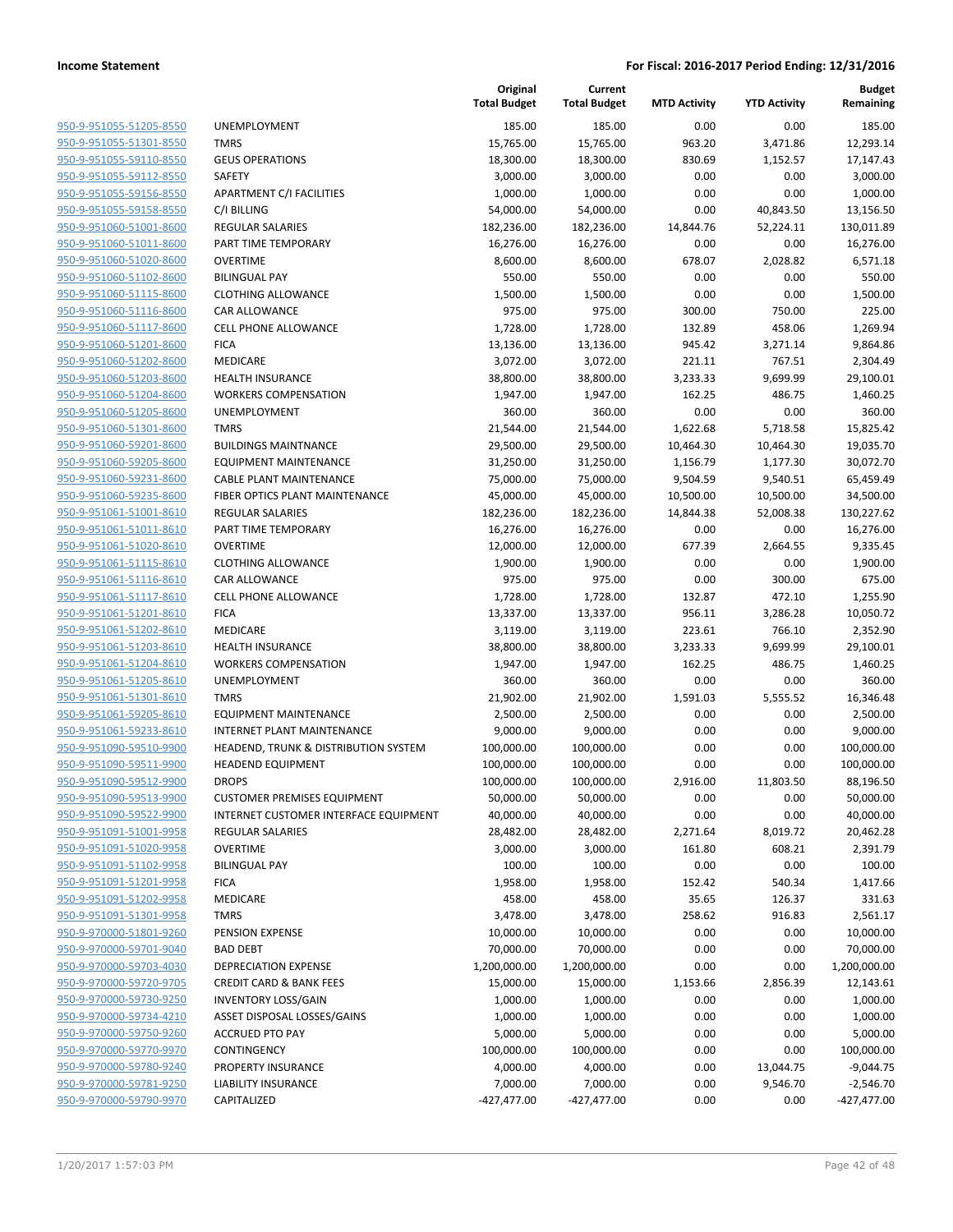|                         |                                                 | Original<br><b>Total Budget</b> | Current<br><b>Total Budget</b> | <b>MTD Activity</b> | <b>YTD Activity</b> | <b>Budget</b><br>Remaining |
|-------------------------|-------------------------------------------------|---------------------------------|--------------------------------|---------------------|---------------------|----------------------------|
| 950-9-990000-59901-9270 | TRANSFER to COG - FRANCHISE FEES                | 311,798.00                      | 311,798.00                     | 0.00                | 0.00                | 311,798.00                 |
| 950-9-990000-59902-9200 | TRANSFER to COG - ADMIN EXPENSES                | 39,785.00                       | 39,785.00                      | 3,315.42            | 9,946.26            | 29,838.74                  |
| 950-9-990000-59903-4082 | TRANSFER to COG - PILOT                         | 44,089.00                       | 44,089.00                      | 0.00                | 0.00                | 44,089.00                  |
| 950-9-990000-59926-9330 | TRANSFER to COG - GARAGE                        | 17,227.00                       | 17,227.00                      | 1,435.58            | 4,306.74            | 12,920.26                  |
| 950-9-990000-59927-9200 | TRANSFER to COG - INSURANCE                     | 4,446.00                        | 4,446.00                       | 370.50              | 1,111.50            | 3,334.50                   |
| 950-9-990000-59928-9200 | XFER to COG - IT                                | 15,254.00                       | 15,254.00                      | 1,271.17            | 3,813.51            | 11,440.49                  |
| 950-9-990000-59930-9270 | TRANSFER to GBOD                                | 62,360.00                       | 62,360.00                      | 0.00                | 0.00                | 62,360.00                  |
| 950-9-990000-59954-8559 | TRANSFER TO 910 - BILLING                       | 76.544.00                       | 76,544.00                      | 6,378.66            | 19,135.98           | 57,408.02                  |
| 950-9-990000-59955-8559 | TRANSFER TO 910 - CASHIERING                    | 56,882.00                       | 56.882.00                      | 4.740.16            | 14,220.48           | 42,661.52                  |
|                         | <b>Expense Total:</b>                           | 7,649,610.00                    | 7,649,610.00                   | 503,454.15          | 1,204,700.37        | 6,444,909.63               |
|                         | Fund: 950 - CABLE / INTERNET Surplus (Deficit): | $-695,657.00$                   | $-695,657.00$                  | $-90.081.24$        | 308,314.41          | $-1,003,971.41$            |
|                         | <b>Total Surplus (Deficit):</b>                 | $-255,353.39$                   | $-355.353.39$                  | 2,181,695.97        | 2,073,893.71        | $-2,429,247.10$            |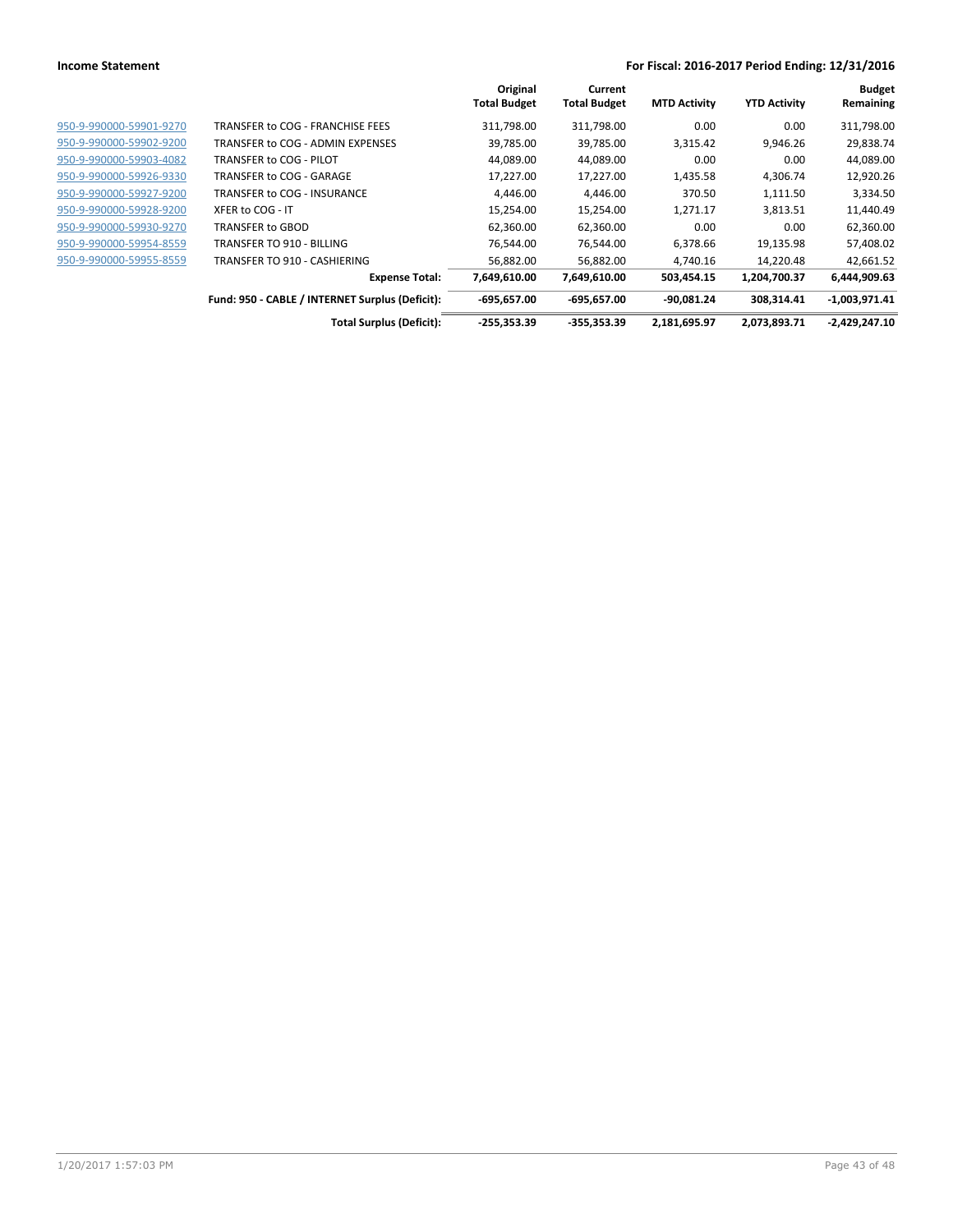# **Group Summary**

|                                                                             | Original                         | Current                  |                        |                          | <b>Budget</b>           |
|-----------------------------------------------------------------------------|----------------------------------|--------------------------|------------------------|--------------------------|-------------------------|
| <b>Account Type</b>                                                         | <b>Total Budget</b>              | <b>Total Budget</b>      | <b>MTD Activity</b>    | <b>YTD Activity</b>      | Remaining               |
| Fund: 100 - GENERAL FUND                                                    |                                  |                          |                        |                          |                         |
| Revenue                                                                     | 22,345,380.25                    | 22,345,380.25            | 2,808,358.68           | 5,232,244.29             | 17,113,135.96           |
| Expense<br>Fund: 100 - GENERAL FUND Surplus (Deficit):                      | 23,436,084.83<br>$-1,090,704.58$ | 23,436,084.83            | 1,749,826.22           | 5,668,254.91             | 17,767,829.92           |
|                                                                             |                                  | $-1,090,704.58$          | 1,058,532.46           | -436,010.62              | -654,693.96             |
| Fund: 101 - MUNICIPAL COURT BUILDING SECURITY FEES                          |                                  |                          |                        |                          |                         |
| Revenue                                                                     | 0.00                             | 0.00                     | 643.45                 | 1,794.99                 | $-1,794.99$             |
| Expense                                                                     | 0.00<br>0.00                     | 0.00<br>0.00             | 3.60<br>639.85         | 9.51<br>1,785.48         | $-9.51$<br>$-1,785.48$  |
| Fund: 101 - MUNICIPAL COURT BUILDING SECURITY FEES Surplus (Deficit):       |                                  |                          |                        |                          |                         |
| <b>Fund: 102 - MUNICIPAL COURT TECH FUND</b>                                |                                  |                          |                        |                          |                         |
| Revenue                                                                     | 0.00<br>0.00                     | 0.00<br>0.00             | 847.09<br>1.07         | 2,423.45<br>2.70         | $-2,423.45$             |
| Expense<br>Fund: 102 - MUNICIPAL COURT TECH FUND Surplus (Deficit):         | 0.00                             | 0.00                     | 846.02                 | 2,420.75                 | $-2.70$<br>$-2,420.75$  |
|                                                                             |                                  |                          |                        |                          |                         |
| Fund: 103 - MUNICIPAL COURT CHILD SAFETY FUND                               |                                  |                          |                        |                          |                         |
| Revenue                                                                     | 29,760.00                        | 29,760.00                | 183.28                 | 611.10<br>2.50           | 29,148.90               |
| Expense<br>Fund: 103 - MUNICIPAL COURT CHILD SAFETY FUND Surplus (Deficit): | 27,020.00<br>2,740.00            | 27,020.00<br>2,740.00    | 0.90<br>182.38         | 608.60                   | 27,017.50<br>2,131.40   |
|                                                                             |                                  |                          |                        |                          |                         |
| <b>Fund: 110 - EXCHANGE BUILDING FUND</b>                                   |                                  |                          |                        |                          |                         |
| Revenue                                                                     | 0.00                             | 0.00                     | 12.61                  | 12.61                    | -12.61                  |
| Expense<br>Fund: 110 - EXCHANGE BUILDING FUND Surplus (Deficit):            | 0.00<br>0.00                     | 0.00<br>0.00             | 3.00<br>9.61           | 3.00<br>9.61             | $-3.00$<br>$-9.61$      |
|                                                                             |                                  |                          |                        |                          |                         |
| <b>Fund: 111 - RECREATION ACTIVITIES FUND</b>                               |                                  |                          |                        |                          |                         |
| Revenue                                                                     | 261,265.00                       | 261,265.00               | 9,143.76               | 31,089.78                | 230,175.22              |
| Expense<br>Fund: 111 - RECREATION ACTIVITIES FUND Surplus (Deficit):        | 254,267.00<br>6,998.00           | 254,267.00               | 2,629.63               | 30,066.61<br>1,023.17    | 224,200.39<br>5,974.83  |
|                                                                             |                                  | 6,998.00                 | 6,514.13               |                          |                         |
| Fund: 112 - GUN RANGE FUND                                                  |                                  |                          |                        |                          |                         |
| Revenue                                                                     | 5,124.00                         | 5,124.00                 | 886.62                 | 991.59                   | 4,132.41                |
| Expense<br>Fund: 112 - GUN RANGE FUND Surplus (Deficit):                    | 1,040.00<br>4,084.00             | 1,040.00<br>4,084.00     | 2.29<br>884.33         | 146.12<br>845.47         | 893.88<br>3,238.53      |
|                                                                             |                                  |                          |                        |                          |                         |
| Fund: 113 - HOTEL / MOTEL OCCUPANCY TAX FUND                                |                                  |                          |                        |                          |                         |
| Revenue                                                                     | 541,200.00<br>470,205.00         | 541,200.00<br>470,205.00 | 46,090.30<br>59,901.95 | 161,919.65<br>123,772.05 | 379,280.35              |
| Expense<br>Fund: 113 - HOTEL / MOTEL OCCUPANCY TAX FUND Surplus (Deficit):  | 70,995.00                        | 70,995.00                | $-13,811.65$           | 38,147.60                | 346,432.95<br>32,847.40 |
|                                                                             |                                  |                          |                        |                          |                         |
| Fund: 114 - VENUE MANAGEMENT FUND                                           |                                  |                          |                        |                          |                         |
| Revenue                                                                     | 252,443.00                       | 252,443.00               | 16,668.17              | 82,760.65                | 169,682.35              |
| Expense<br>Fund: 114 - VENUE MANAGEMENT FUND Surplus (Deficit):             | 246,577.00<br>5,866.00           | 246,577.00<br>5,866.00   | 8,856.39<br>7,811.78   | 90,971.58<br>$-8,210.93$ | 155,605.42<br>14,076.93 |
|                                                                             |                                  |                          |                        |                          |                         |
| Fund: 116 - ROADWAY IMPACT FEE 1                                            |                                  |                          |                        |                          | 9.19                    |
| Revenue<br>Expense                                                          | 0.00<br>0.00                     | 0.00<br>0.00             | 3.30<br>1.14           | $-9.19$<br>3.05          | $-3.05$                 |
| Fund: 116 - ROADWAY IMPACT FEE 1 Surplus (Deficit):                         | 0.00                             | 0.00                     | 2.16                   | $-12.24$                 | 12.24                   |
|                                                                             |                                  |                          |                        |                          |                         |
| <b>Fund: 117 - ROADWAY IMPACT FEE 2</b>                                     | 0.00                             | 0.00                     | 0.02                   | $-0.04$                  | 0.04                    |
| Revenue<br>Fund: 117 - ROADWAY IMPACT FEE 2 Total:                          | 0.00                             | 0.00                     | 0.02                   | $-0.04$                  | 0.04                    |
|                                                                             |                                  |                          |                        |                          |                         |
| Fund: 118 - ROADWAY IMPACT FEE 3                                            |                                  |                          |                        |                          |                         |
| Revenue                                                                     | 0.00<br>0.00                     | 0.00<br>0.00             | 0.03<br>0.01           | $-0.07$<br>0.03          | 0.07<br>$-0.03$         |
| Expense<br>Fund: 118 - ROADWAY IMPACT FEE 3 Surplus (Deficit):              | 0.00                             | 0.00                     | 0.02                   | -0.10                    | 0.10                    |
|                                                                             |                                  |                          |                        |                          |                         |
| Fund: 123 - PTRAIN - POLICE REIMBURSEMENT GRANTS & CONT EDUCAT              |                                  |                          |                        |                          |                         |
| Revenue<br>Expense                                                          | 0.00<br>0.00                     | 0.00<br>0.00             | 1.56<br>0.55           | $-4.58$<br>594.20        | 4.58<br>$-594.20$       |
| Fund: 123 - PTRAIN - POLICE REIMBURSEMENT GRANTS & CONT EDUCAT Surp         | 0.00                             | 0.00                     | 1.01                   | -598.78                  | 598.78                  |
|                                                                             |                                  |                          |                        |                          |                         |
| Fund: 140 - DEBT SERVICE FUND                                               | 6,115,875.00                     |                          | 930,803.62             |                          | 4,579,065.08            |
| Revenue                                                                     |                                  | 6,115,875.00             |                        | 1,536,809.92             |                         |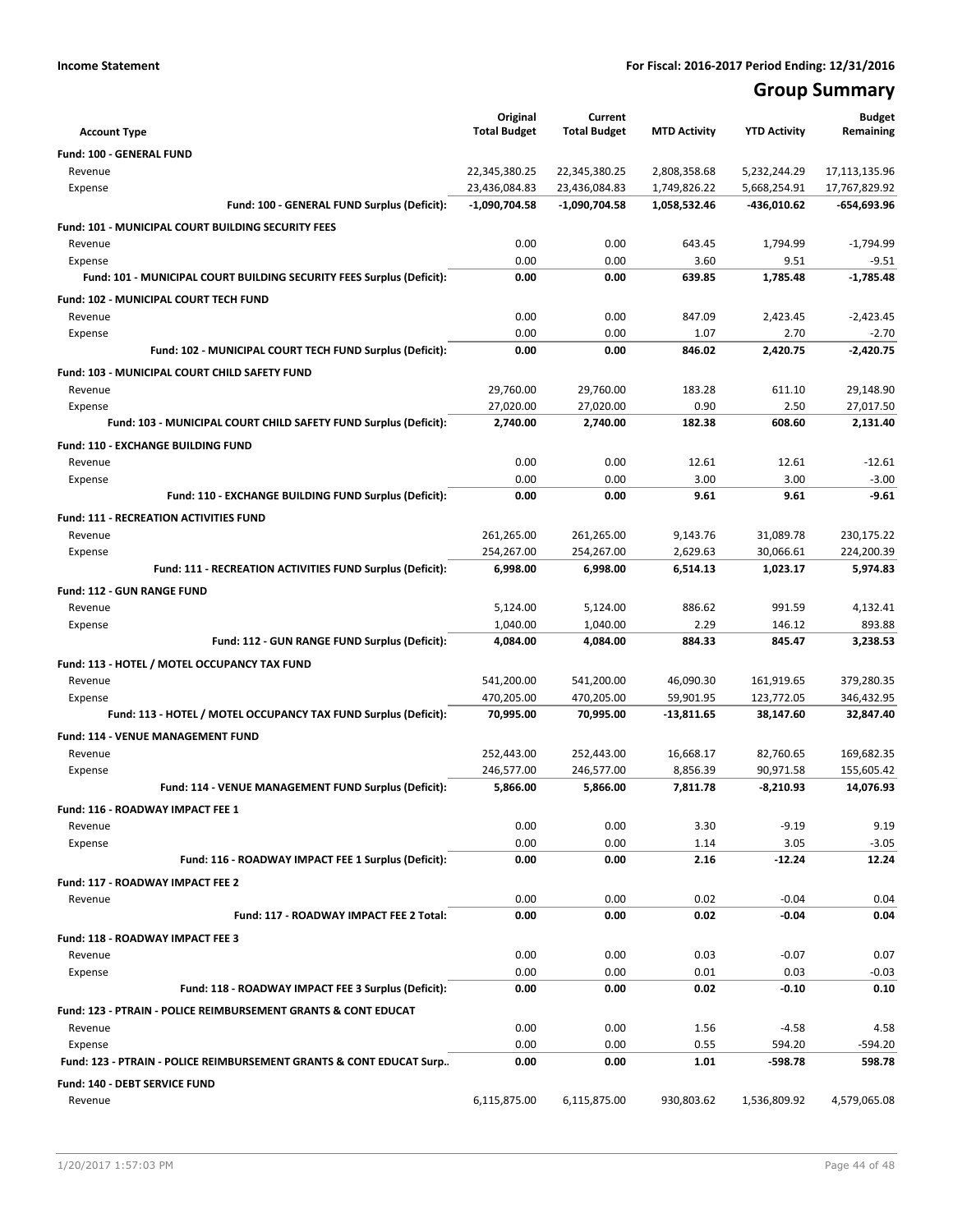| <b>Account Type</b>                                                   | Original<br><b>Total Budget</b> | Current<br><b>Total Budget</b> | <b>MTD Activity</b> | <b>YTD Activity</b> | <b>Budget</b><br>Remaining |
|-----------------------------------------------------------------------|---------------------------------|--------------------------------|---------------------|---------------------|----------------------------|
| Expense                                                               | 6,081,646.00                    | 6,081,646.00                   | 467.86              | 592.95              | 6,081,053.05               |
| Fund: 140 - DEBT SERVICE FUND Surplus (Deficit):                      | 34,229.00                       | 34,229.00                      | 930,335.76          | 1,536,216.97        | -1,501,987.97              |
| Fund: 160 - GENERAL CAPITAL IMPROVEMENT FUND                          |                                 |                                |                     |                     |                            |
| Revenue                                                               | 2,090,400.00                    | 2,090,400.00                   | 172,903.30          | 519,866.40          | 1,570,533.60               |
| Expense                                                               | 1,761,300.00                    | 1,861,300.00                   | 326,350.11          | 1,022,845.34        | 838,454.66                 |
| Fund: 160 - GENERAL CAPITAL IMPROVEMENT FUND Surplus (Deficit):       | 329,100.00                      | 229,100.00                     | $-153,446.81$       | -502,978.94         | 732,078.94                 |
| <b>Fund: 161 - STREET CONSTRUCTION FUND</b>                           |                                 |                                |                     |                     |                            |
| Revenue                                                               | 0.00                            | 0.00                           | 212.36              | $-592.08$           | 592.08                     |
| Expense                                                               | 0.00                            | 0.00                           | 26.47               | 54.67               | $-54.67$                   |
| Fund: 161 - STREET CONSTRUCTION FUND Surplus (Deficit):               | 0.00                            | 0.00                           | 185.89              | $-646.75$           | 646.75                     |
| Fund: 164 - 2013 CO CAPITAL FUND                                      |                                 |                                |                     |                     |                            |
| Revenue                                                               | 0.00                            | 0.00                           | 14.17               | 39.80               | $-39.80$                   |
| Fund: 164 - 2013 CO CAPITAL FUND Total:                               | 0.00                            | 0.00                           | 14.17               | 39.80               | $-39.80$                   |
| Fund: 165 - 2014 GO FUND                                              |                                 |                                |                     |                     |                            |
| Revenue                                                               | 0.00                            | 0.00                           | 13,825.59           | 19,539.20           | $-19,539.20$               |
| Expense                                                               | 0.00                            | 0.00                           | 9,542.00            | 959,526.10          | -959,526.10                |
| Fund: 165 - 2014 GO FUND Surplus (Deficit):                           | 0.00                            | 0.00                           | 4.283.59            | -939,986.90         | 939,986.90                 |
| Fund: 170 - LAW ENFORCEMENT GRANT - CAPITAL PURCHASES                 |                                 |                                |                     |                     |                            |
| Revenue                                                               | 0.00                            | 30,000.00                      | 0.00                | 0.00                | 30,000.00                  |
| Expense                                                               | 0.00                            | 30,000.00                      | 0.00                | 0.00                | 30,000.00                  |
| Fund: 170 - LAW ENFORCEMENT GRANT - CAPITAL PURCHASES Surplus (Defici | 0.00                            | 0.00                           | 0.00                | 0.00                | 0.00                       |
| Fund: 171 - MAIN STREET SPECIAL REVENUE                               |                                 |                                |                     |                     |                            |
| Expense                                                               | 0.00                            | 0.00                           | 0.00                | 5,000.00            | $-5,000.00$                |
| Fund: 171 - MAIN STREET SPECIAL REVENUE Total:                        | 0.00                            | 0.00                           | 0.00                | 5,000.00            | $-5,000.00$                |
| <b>Fund: 172 - MINOR GRANTS FUND</b>                                  |                                 |                                |                     |                     |                            |
| Revenue                                                               | 0.00                            | 25,000.00                      | 0.00                | 530.25              | 24,469.75                  |
| Expense                                                               | 0.00                            | 25,000.00                      | 58.80               | 2,000.43            | 22,999.57                  |
| Fund: 172 - MINOR GRANTS FUND Surplus (Deficit):                      | 0.00                            | 0.00                           | -58.80              | $-1,470.18$         | 1,470.18                   |
| Fund: 174 - FEMA GRANT                                                |                                 |                                |                     |                     |                            |
| Revenue                                                               | 0.00                            | 0.00                           | 182,810.00          | 182,810.00          | $-182,810.00$              |
| Expense                                                               | 0.00                            | 0.00                           | 182,740.00          | 182,740.00          | $-182,740.00$              |
| Fund: 174 - FEMA GRANT Surplus (Deficit):                             | 0.00                            | 0.00                           | 70.00               | 70.00               | $-70.00$                   |
| Fund: 175 - JUSTICE ASSISTANCE GRANT - JAG                            |                                 |                                |                     |                     |                            |
| Revenue                                                               | 0.00                            | 0.00                           | 0.00                | 6,165.00            | $-6,165.00$                |
| Expense                                                               | 0.00                            | 0.00                           | 0.00                | 6,165.00            | $-6,165.00$                |
| Fund: 175 - JUSTICE ASSISTANCE GRANT - JAG Surplus (Deficit):         | 0.00                            | 0.00                           | 0.00                | 0.00                | 0.00                       |
| Fund: 200 - WATER / WASTEWATER FUND                                   |                                 |                                |                     |                     |                            |
| Revenue                                                               | 12,628,222.00                   | 12,628,222.00                  | 1,017,851.37        | 3,162,735.39        | 9,465,486.61               |
| Expense                                                               | 14,820,349.08                   | 14,820,349.08                  | 1,047,382.40        | 3,074,568.33        | 11,745,780.75              |
| Fund: 200 - WATER / WASTEWATER FUND Surplus (Deficit):                | -2,192,127.08                   | -2,192,127.08                  | $-29,531.03$        | 88,167.06           | $-2,280,294.14$            |
| <b>Fund: 210 - WATER IMPACT FEES</b>                                  |                                 |                                |                     |                     |                            |
| Revenue                                                               | 0.00                            | 0.00                           | 0.01                | $-0.02$             | 0.02                       |
| Fund: 210 - WATER IMPACT FEES Total:                                  | 0.00                            | 0.00                           | 0.01                | $-0.02$             | 0.02                       |
| Fund: 211 - WASTEWATER IMPACT FEES                                    |                                 |                                |                     |                     |                            |
| Revenue                                                               | 0.00                            | 0.00                           | 0.50                | $-1.40$             | 1.40                       |
| Expense                                                               | 0.00                            | 0.00                           | 0.17                | 0.46                | $-0.46$                    |
| Fund: 211 - WASTEWATER IMPACT FEES Surplus (Deficit):                 | 0.00                            | 0.00                           | 0.33                | $-1.86$             | 1.86                       |
| Fund: 216 - UTILIITY CIP FUND                                         |                                 |                                |                     |                     |                            |
| Revenue                                                               | 2,967,447.00                    | 2,967,447.00                   | 247,828.54          | 737,664.02          | 2,229,782.98               |
| Expense                                                               | 225,000.00                      | 225,000.00                     | 79,306.58           | 85,671.41           | 139,328.59                 |
| Fund: 216 - UTILIITY CIP FUND Surplus (Deficit):                      | 2,742,447.00                    | 2,742,447.00                   | 168,521.96          | 651,992.61          | 2,090,454.39               |
| <b>Fund: 217 - WASTEWATER RECLAMATION FUND</b>                        |                                 |                                |                     |                     |                            |
| Revenue                                                               | 0.00                            | 0.00                           | 311.22              | 874.04              | $-874.04$                  |
| Fund: 217 - WASTEWATER RECLAMATION FUND Total:                        | 0.00                            | 0.00                           | 311.22              | 874.04              | $-874.04$                  |
|                                                                       |                                 |                                |                     |                     |                            |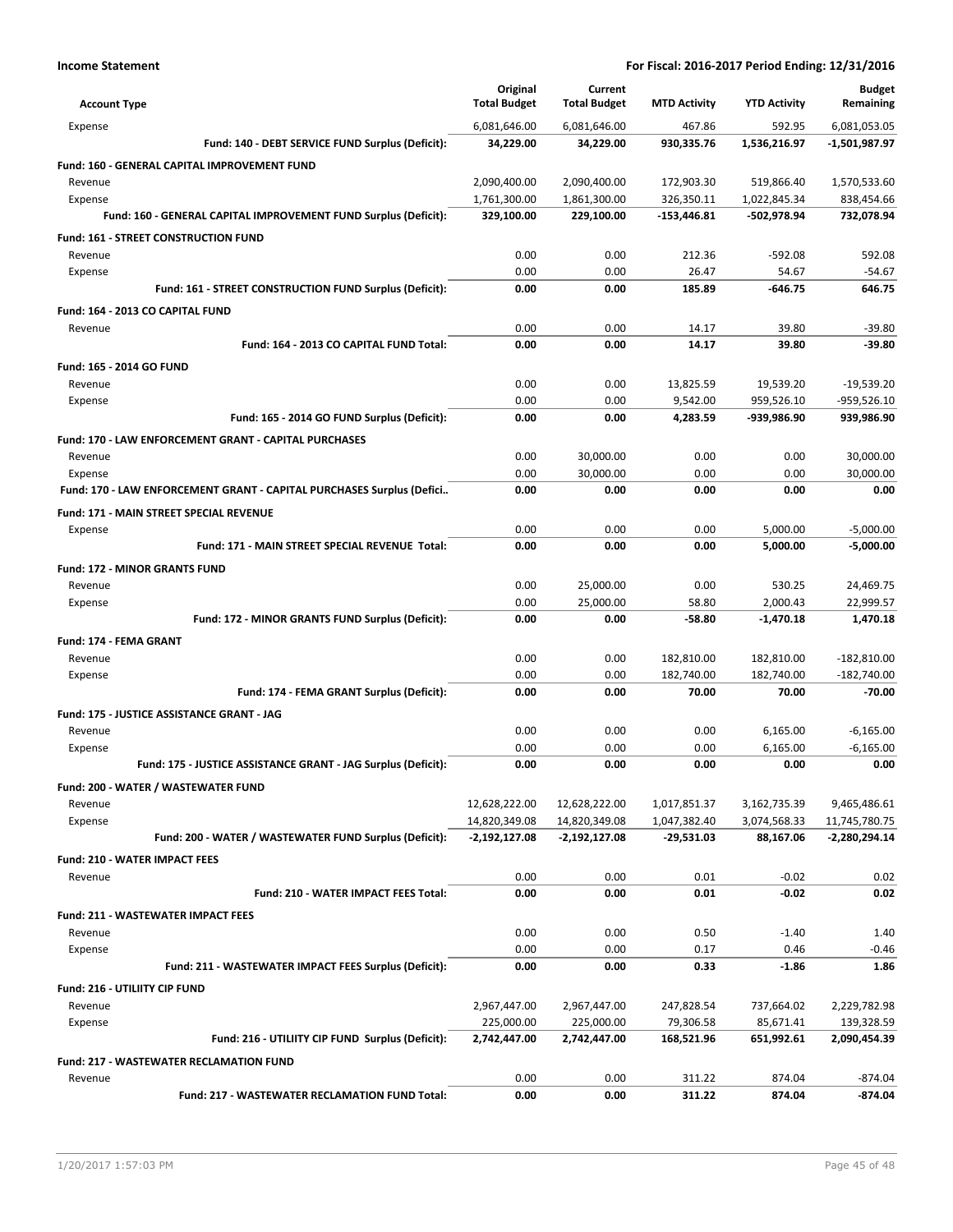| <b>Income Statement</b>                                    | For Fiscal: 2016-2017 Period Ending: 12/31/2016 |                     |                     |                     |                 |
|------------------------------------------------------------|-------------------------------------------------|---------------------|---------------------|---------------------|-----------------|
|                                                            | Original                                        | Current             |                     |                     | <b>Budget</b>   |
| Account Type                                               | <b>Total Budget</b>                             | <b>Total Budget</b> | <b>MTD Activity</b> | <b>YTD Activity</b> | Remaining       |
| Fund: 300 - AIRPORT FUND                                   |                                                 |                     |                     |                     |                 |
| Revenue                                                    | 655,344.00                                      | 655,344.00          | 60,245.15           | 116,953.76          | 538,390.24      |
| Expense                                                    | 181,200.00                                      | 181,200.00          | 11,080.30           | 39,591.93           | 141,608.07      |
| Fund: 300 - AIRPORT FUND Surplus (Deficit):                | 474,144.00                                      | 474,144.00          | 49,164.85           | 77,361.83           | 396,782.17      |
| Fund: 320 - AIRPORT TXDOT GRANT                            |                                                 |                     |                     |                     |                 |
| Revenue                                                    | 0.00                                            | 0.00                | 0.00                | 200,000.00          | $-200,000.00$   |
| Fund: 320 - AIRPORT TXDOT GRANT Total:                     | 0.00                                            | 0.00                | 0.00                | 200,000.00          | $-200,000.00$   |
| Fund: 360 - AIRPORT CAPITAL FUND                           |                                                 |                     |                     |                     |                 |
| Revenue                                                    | 301,500.00                                      | 301,500.00          | 300,639.41          | 299,817.71          | 1,682.29        |
| Expense                                                    | 501,200.00                                      | 501,200.00          | 14,306.44           | 14,431.97           | 486,768.03      |
| Fund: 360 - AIRPORT CAPITAL FUND Surplus (Deficit):        | -199,700.00                                     | -199,700.00         | 286,332.97          | 285,385.74          | -485,085.74     |
| Fund: 362 - AIRPORT FBO FUEL                               |                                                 |                     |                     |                     |                 |
| Revenue                                                    | 0.00                                            | 0.00                | 34,404.26           | 102,445.80          | $-102,445.80$   |
| Expense                                                    | 0.00                                            | 0.00                | 1,387.36            | 3,507.63            | $-3,507.63$     |
| Fund: 362 - AIRPORT FBO FUEL Surplus (Deficit):            | 0.00                                            | 0.00                | 33,016.90           | 98,938.17           | -98,938.17      |
| Fund: 400 - GOLF FUND                                      |                                                 |                     |                     |                     |                 |
| Revenue                                                    | 272,528.00                                      | 272,528.00          | 6,806.11            | 49,947.18           | 222,580.82      |
| Expense                                                    | 238,612.00                                      | 238,612.00          | 16,732.35           | 52,794.83           | 185,817.17      |
| Fund: 400 - GOLF FUND Surplus (Deficit):                   | 33,916.00                                       | 33,916.00           | $-9,926.24$         | $-2,847.65$         | 36,763.65       |
| <b>Fund: 500 - SANITATION FUND</b>                         |                                                 |                     |                     |                     |                 |
| Revenue                                                    | 3,783,204.00                                    | 3,783,204.00        | 335,877.79          | 1,018,560.82        | 2,764,643.18    |
| Expense                                                    | 3,514,606.33                                    | 3,514,606.33        | 302,064.57          | 674,315.10          | 2,840,291.23    |
| Fund: 500 - SANITATION FUND Surplus (Deficit):             | 268,597.67                                      | 268,597.67          | 33,813.22           | 344,245.72          | -75,648.05      |
| Fund: 601 - CENTRAL SERVICE FUND                           |                                                 |                     |                     |                     |                 |
| Revenue                                                    | 813,206.00                                      | 813,206.00          | 67,767.17           | 203,301.51          | 609,904.49      |
| Expense                                                    | 875,620.40                                      | 875,620.40          | 68,555.00           | 229,675.79          | 645,944.61      |
| Fund: 601 - CENTRAL SERVICE FUND Surplus (Deficit):        | -62,414.40                                      | $-62,414.40$        | -787.83             | $-26,374.28$        | $-36,040.12$    |
| Fund: 602 - INSURANCE FUND                                 |                                                 |                     |                     |                     |                 |
| Revenue                                                    | 4,921,219.00                                    | 4,921,219.00        | 389,767.93          | 1,239,548.57        | 3,681,670.43    |
| Expense                                                    | 5,582,794.00                                    | 5,582,794.00        | 423,567.16          | 1,865,913.16        | 3,716,880.84    |
| Fund: 602 - INSURANCE FUND Surplus (Deficit):              | -661,575.00                                     | -661,575.00         | $-33,799.23$        | -626,364.59         | $-35,210.41$    |
| Fund: 604 - MIS FUND                                       |                                                 |                     |                     |                     |                 |
| Revenue                                                    | 808,151.00                                      | 808,151.00          | 67,345.92           | 202,037.76          | 606,113.24      |
| Expense                                                    | 850,672.00                                      | 850,672.00          | 32,746.78           | 191,880.54          | 658,791.46      |
| Fund: 604 - MIS FUND Surplus (Deficit):                    | $-42,521.00$                                    | -42,521.00          | 34,599.14           | 10,157.22           | $-52,678.22$    |
| Fund: 660 - VEHICLE REPLACEMENT FUND                       |                                                 |                     |                     |                     |                 |
| Revenue                                                    | 379,430.00                                      | 379,430.00          | $-26,109.53$        | $-76,572.88$        | 456,002.88      |
| Expense                                                    | 229,830.00                                      | 229,830.00          | 5,419.72            | 16,261.27           | 213,568.73      |
| Fund: 660 - VEHICLE REPLACEMENT FUND Surplus (Deficit):    | 149,600.00                                      | 149,600.00          | $-31,529.25$        | $-92,834.15$        | 242,434.15      |
| Fund: 800 - SPENCE FUND                                    |                                                 |                     |                     |                     |                 |
| Revenue                                                    | 4,800.00                                        | 4,800.00            | 30.14               | 84.65               | 4,715.35        |
| Expense                                                    | 600.00                                          | 600.00              | 50.00               | 150.00              | 450.00          |
| Fund: 800 - SPENCE FUND Surplus (Deficit):                 | 4,200.00                                        | 4,200.00            | -19.86              | $-65.35$            | 4,265.35        |
| Fund: 801 - JONES LIBRARY TRUST                            |                                                 |                     |                     |                     |                 |
| Revenue                                                    | 0.00                                            | 0.00                | 3.87                | $-10.79$            | 10.79           |
| Expense                                                    | 0.00                                            | 0.00                | 1.34                | 3.58                | $-3.58$         |
| Fund: 801 - JONES LIBRARY TRUST Surplus (Deficit):         | 0.00                                            | 0.00                | 2.53                | $-14.37$            | 14.37           |
| Fund: 809 - GREENVILLE IDC (L-3)                           |                                                 |                     |                     |                     |                 |
| Revenue                                                    | 0.00                                            | 0.00                | 1,192,119.62        | 1,430,292.81        | $-1,430,292.81$ |
| Expense                                                    | 0.00                                            | 0.00                | 1,192,119.62        | 1,430,292.81        | $-1,430,292.81$ |
| Fund: 809 - GREENVILLE IDC (L-3) Surplus (Deficit):        | 0.00                                            | 0.00                | 0.00                | 0.00                | 0.00            |
| Fund: 810 - SEIZURE FUNDS - STATE RULES                    |                                                 |                     |                     |                     |                 |
| Revenue                                                    | 806.00                                          | 806.00              | 82.61               | $-230.34$           | 1,036.34        |
| Expense                                                    | 600.00                                          | 600.00              | 28.63               | 76.43               | 523.57          |
| Fund: 810 - SEIZURE FUNDS - STATE RULES Surplus (Deficit): | 206.00                                          | 206.00              | 53.98               | $-306.77$           | 512.77          |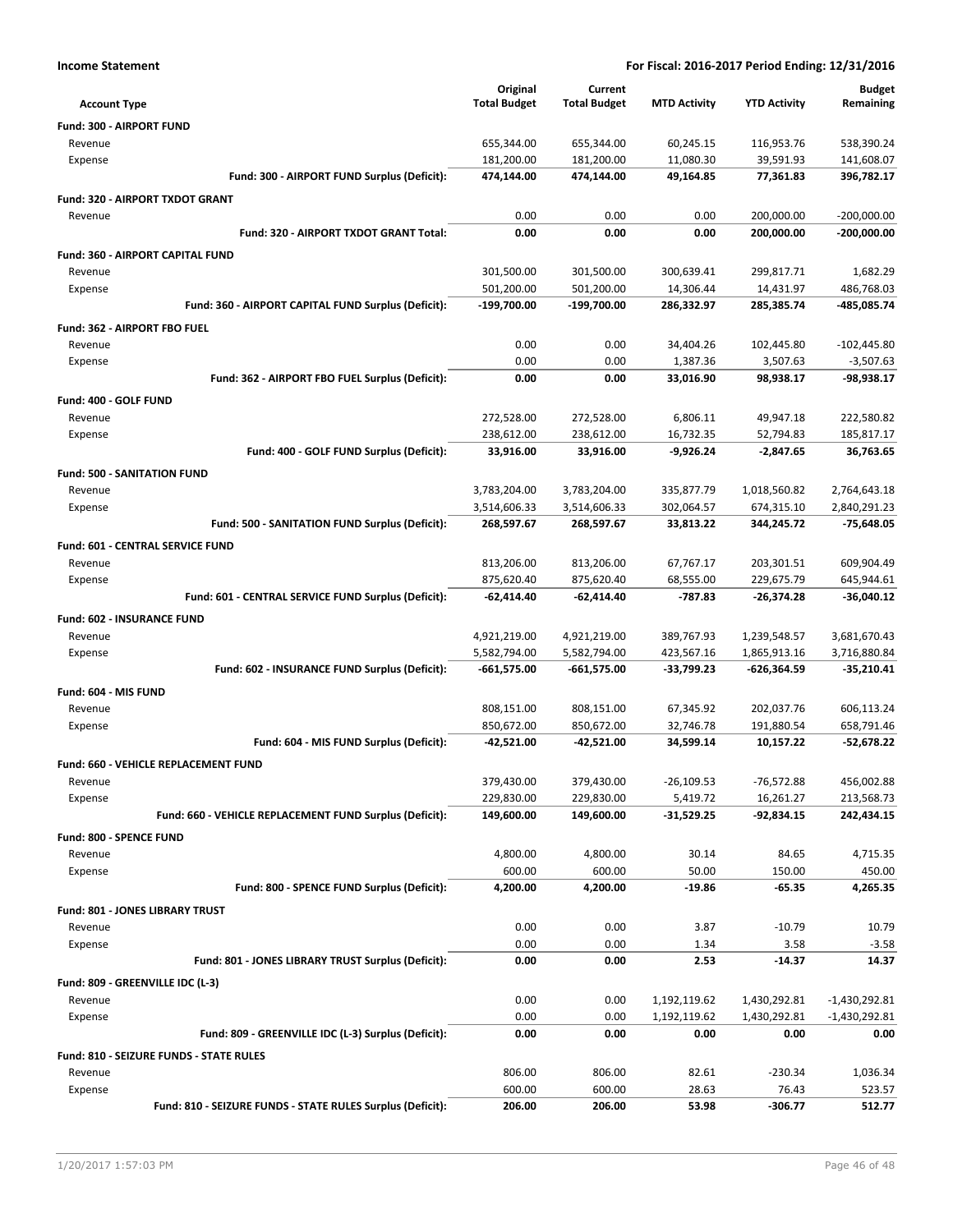| <b>Income Statement</b>                                                    | For Fiscal: 2016-2017 Period Ending: 12/31/2016 |                                |                     |                     |                            |
|----------------------------------------------------------------------------|-------------------------------------------------|--------------------------------|---------------------|---------------------|----------------------------|
| <b>Account Type</b>                                                        | Original<br><b>Total Budget</b>                 | Current<br><b>Total Budget</b> | <b>MTD Activity</b> | <b>YTD Activity</b> | <b>Budget</b><br>Remaining |
| Fund: 811 - SEIZURE FUNDS - FED RULES                                      |                                                 |                                |                     |                     |                            |
| Revenue                                                                    | 709.00                                          | 709.00                         | 36.92               | 7,274.88            | $-6,565.88$                |
| Expense                                                                    | 300.00                                          | 300.00                         | 302.80              | 323.65              | $-23.65$                   |
| Fund: 811 - SEIZURE FUNDS - FED RULES Surplus (Deficit):                   | 409.00                                          | 409.00                         | $-265.88$           | 6,951.23            | $-6,542.23$                |
| Fund: 820 - TIRZ FUND (Tax Increment Reinvestment Zone)                    |                                                 |                                |                     |                     |                            |
| Revenue                                                                    | 595,648.00                                      | 595,648.00                     | 18,526.32           | 19,002.99           | 576,645.01                 |
| Expense                                                                    | 7,100.00                                        | 7,100.00                       | 90.30               | 39,697.16           | $-32,597.16$               |
| Fund: 820 - TIRZ FUND (Tax Increment Reinvestment Zone) Surplus (Deficit): | 588,548.00                                      | 588,548.00                     | 18,436.02           | $-20,694.17$        | 609,242.17                 |
| <b>Fund: 910 - ELECTRIC OPERATING FUND</b>                                 |                                                 |                                |                     |                     |                            |
| Revenue                                                                    | 59,415,205.00                                   | 59,415,205.00                  | 3,377,980.65        | 11,049,349.20       | 48,365,855.80              |
| Expense                                                                    | 59,465,034.00                                   | 59,465,034.00                  | 3,788,106.39        | 10,921,675.60       | 48,543,358.40              |
| Fund: 910 - ELECTRIC OPERATING FUND Surplus (Deficit):                     | $-49,829.00$                                    | -49.829.00                     | $-410, 125.74$      | 127,673.60          | $-177,502.60$              |
| Fund: 911 - ELECTRIC DEBT REDUCTION                                        |                                                 |                                |                     |                     |                            |
| Revenue                                                                    | 850.00                                          | 850.00                         | 496.65              | $-2,822.49$         | 3,672.49                   |
| Fund: 911 - ELECTRIC DEBT REDUCTION Total:                                 | 850.00                                          | 850.00                         | 496.65              | $-2,822.49$         | 3,672.49                   |
| <b>Fund: 912 - ELECTRIC DEBT SERVICE</b>                                   |                                                 |                                |                     |                     |                            |
| Revenue                                                                    | 3,840,000.00                                    | 3,840,000.00                   | 320,000.00          | 960,000.00          | 2,880,000.00               |
| Expense                                                                    | 3,817,880.00                                    | 3,817,880.00                   | 0.00                | 0.00                | 3,817,880.00               |
| Fund: 912 - ELECTRIC DEBT SERVICE Surplus (Deficit):                       | 22,120.00                                       | 22,120.00                      | 320,000.00          | 960,000.00          | -937,880.00                |
| Fund: 913 - ELECTRIC CONSTRUCTION FUND                                     |                                                 |                                |                     |                     |                            |
| Revenue                                                                    | 125.00                                          | 125.00                         | 16.57               | $-94.19$            | 219.19                     |
| Fund: 913 - ELECTRIC CONSTRUCTION FUND Total:                              | 125.00                                          | 125.00                         | 16.57               | $-94.19$            | 219.19                     |
| Fund: 950 - CABLE / INTERNET                                               |                                                 |                                |                     |                     |                            |
| Revenue                                                                    | 6,953,953.00                                    | 6,953,953.00                   | 413,372.91          | 1,513,014.78        | 5,440,938.22               |
| Expense                                                                    | 7,649,610.00                                    | 7,649,610.00                   | 503,454.15          | 1,204,700.37        | 6,444,909.63               |
| Fund: 950 - CABLE / INTERNET Surplus (Deficit):                            | $-695,657.00$                                   | $-695,657.00$                  | $-90,081.24$        | 308,314.41          | $-1,003,971.41$            |
| <b>Total Surplus (Deficit):</b>                                            | $-255,353.39$                                   | $-355,353.39$                  | 2,181,695.97        | 2,073,893.71        | $-2,429,247.10$            |